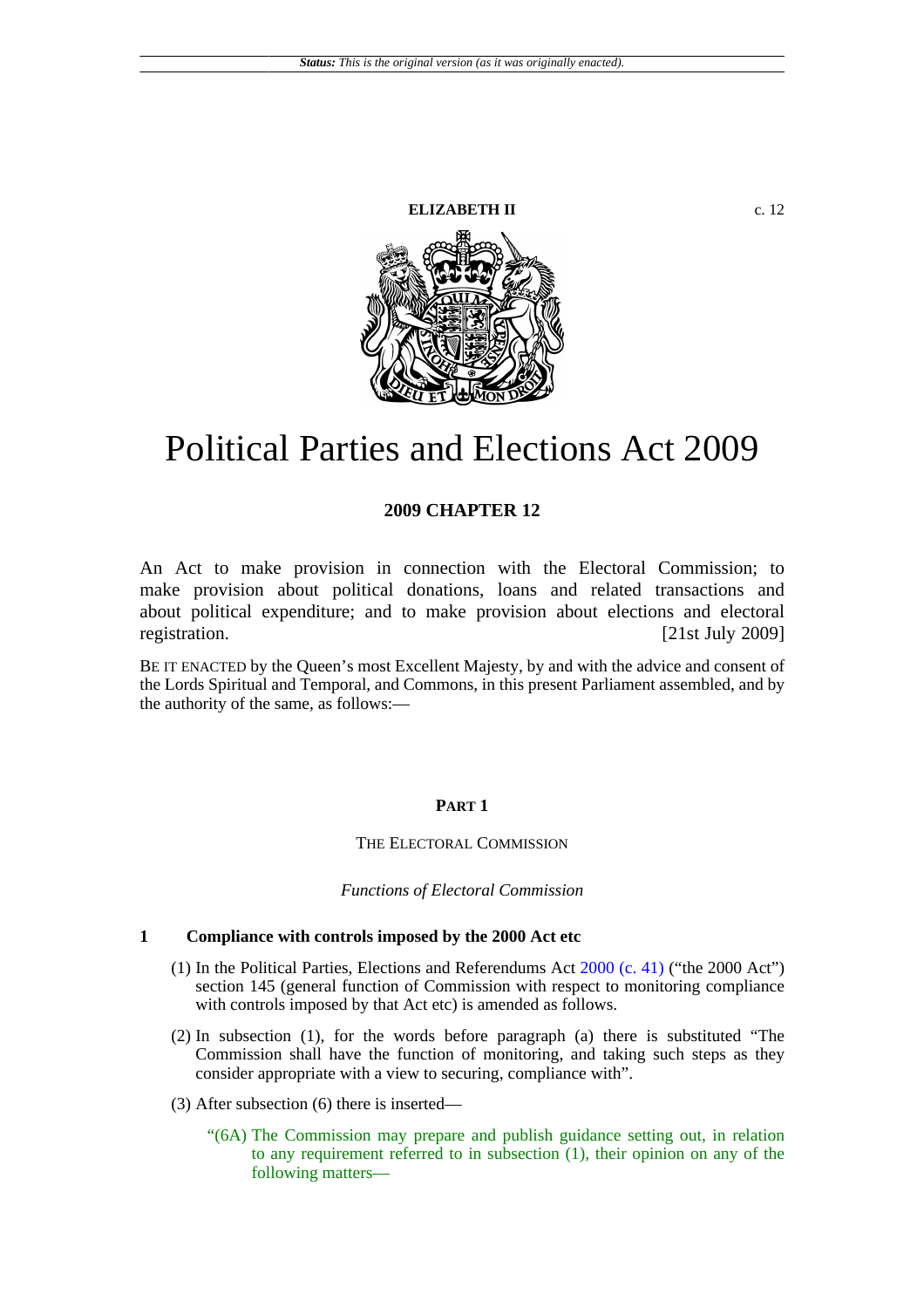- (a) what it is necessary, or is sufficient, to do (or avoid doing) in order to comply with the requirement;
- (b) what it is desirable to do (or avoid doing) in view of the purpose of the requirement."

## **2 Investigatory powers of Commission**

(1) For section 146 of the 2000 Act there is substituted—

## "**146 Investigatory powers of Commission**

Schedule 19B makes provision about the investigatory powers of the Commission."

- (2) Before Schedule 20 to the 2000 Act there is inserted, as Schedule 19B, the Schedule set out in Schedule 1 to this Act.
- (3) In Schedule 20 to the 2000 Act the following entries are inserted at the appropriate place—

| "Paragraph 13(1) of Schedule 19B<br>(failure to comply with investigation)<br>requirement)                                    | On summary conviction: Level 5                                                                                                                                                                                |
|-------------------------------------------------------------------------------------------------------------------------------|---------------------------------------------------------------------------------------------------------------------------------------------------------------------------------------------------------------|
| Paragraph 13(2) of Schedule 19B<br>(intentional obstruction of person)<br>exercising investigatory power)                     | On summary conviction: Level 5                                                                                                                                                                                |
| Paragraph 13(3) of Schedule 19B<br>(providing false information in<br>purported compliance with investigation<br>requirement) | On summary conviction in England and<br>Wales or Scotland: statutory maximum<br>or 12 months<br>On summary conviction in Northern<br>Ireland: statutory maximum or 6 months<br>On indictment: fine or 1 year" |

# **3 Civil sanctions**

(1) For section 147 of the 2000 Act (civil penalty for failure to deliver documents etc) there is substituted—

#### "**147 Civil sanctions**

Schedule 19C makes provision for civil sanctions in relation to—

- (a) the commission of offences under this Act;
- (b) the contravention of restrictions or requirements imposed by or by virtue of this Act."
- (2) After Schedule 19B to the 2000 Act (inserted by section 2 above) there is inserted, as Schedule 19C, the Schedule set out in Schedule 2 to this Act.
- (3) In Schedule 20 to the 2000 Act the following entry is inserted at the appropriate place—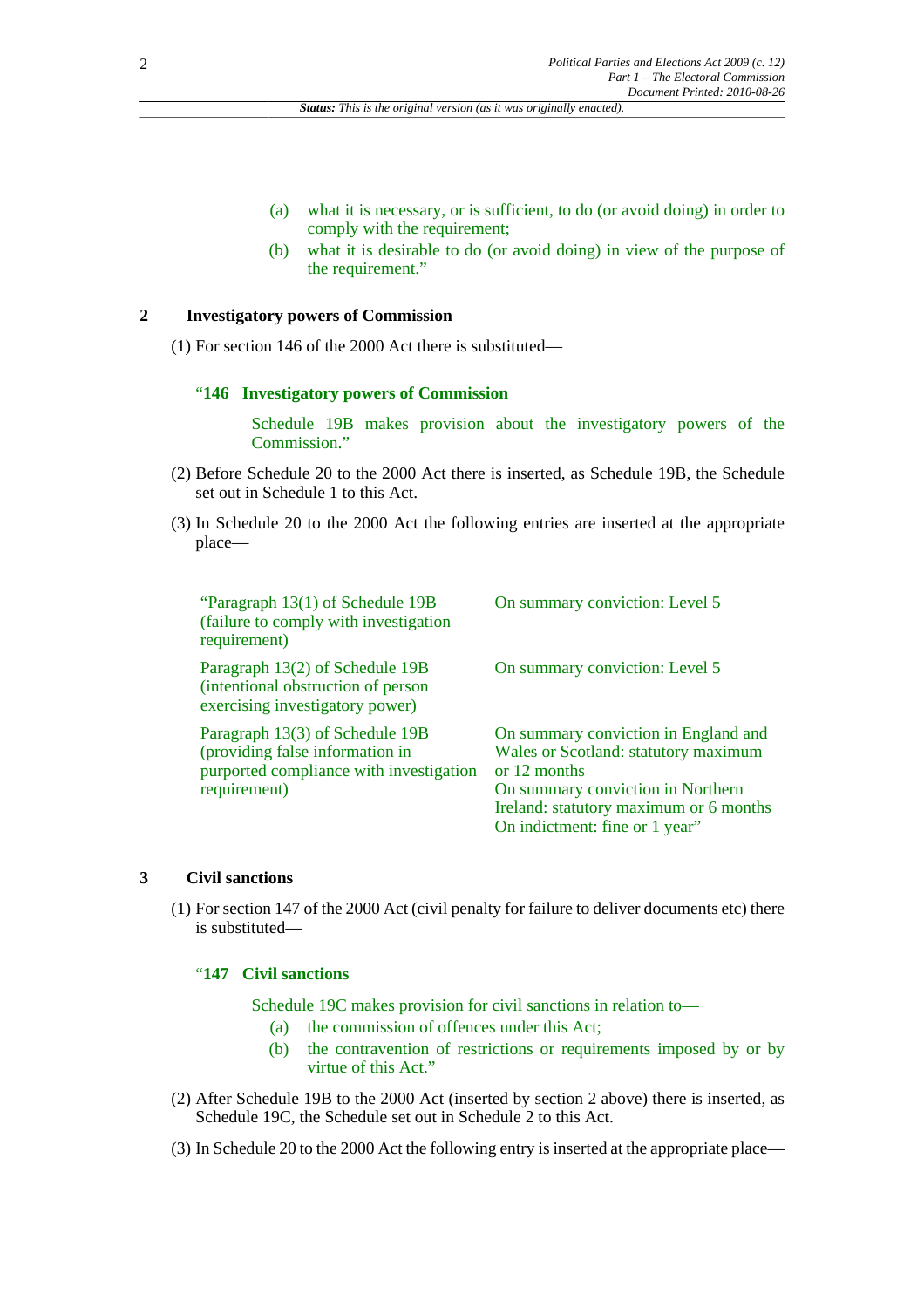| "Paragraph 14 of Schedule 19C (failure) | On summary conviction in England and    |
|-----------------------------------------|-----------------------------------------|
| to comply with stop notice)             | Wales or Scotland: £20,000 or 12 months |
|                                         | On summary conviction in Northern       |
|                                         | Ireland: $\pounds20,000$ or 6 months    |
|                                         | On indictment: fine or 2 years"         |

(4) In section 156 of the 2000 Act (orders and regulations), after subsection (4) there is inserted—

"(4A) An order under paragraph 16 of Schedule 19C that contains—

- (a) provision made by virtue of paragraph  $1(1)$ ,  $(2)$ ,  $(3)$ ,  $(4)$  or  $(5)$ , paragraph  $5(1)$ ,  $(2)$ ,  $(3)$  or  $(4)$ , paragraph  $10(2)(b)$  or  $(3)(b)$  or paragraph  $15(1)(a)$  of that Schedule, or
- (b) provision amending an Act,

shall not be made unless a draft of the statutory instrument containing the order has been laid before, and approved by a resolution of, each House of Parliament; and subsection (2) does not apply to such an order."

## *Electoral Commissioners etc*

# **4 Selection of prospective Electoral Commissioners and Commission chairman**

- (1) Section 3 of the 2000 Act (appointment of Electoral Commissioners etc) is amended as follows.
- (2) For subsection (2) there is substituted—
	- "(2) A motion for such an Address may be made only if—
		- (a) the Speaker of the House of Commons agrees that the motion may be made;
		- (b) the motion has been the subject of consultation with the registered leader of each registered party to which two or more Members of the House of Commons then belong; and
		- (c) each person whose appointment is proposed in the motion has been selected in accordance with a procedure put in place and overseen by the Speaker's Committee."
- (3) After subsection (5) there is inserted—
	- "(5A) In the case of a re-appointment (or further re-appointment) of an Electoral Commissioner, the reference in subsection  $(2)(c)$  to being selected in accordance with a procedure put in place and overseen by the Speaker's Committee is to be read as including a reference to being recommended for reappointment (or further re-appointment) by that Committee."

## **5 Four Electoral Commissioners to be persons put forward by parties**

- (1) In section 3 of the 2000 Act, after subsection (4) (political restrictions on Electoral Commissioners) there is inserted—
	- "(4A) Paragraphs (a) and (d) of subsection (4) do not apply to the appointment of a person as a nominated Commissioner (within the meaning of section 3A)."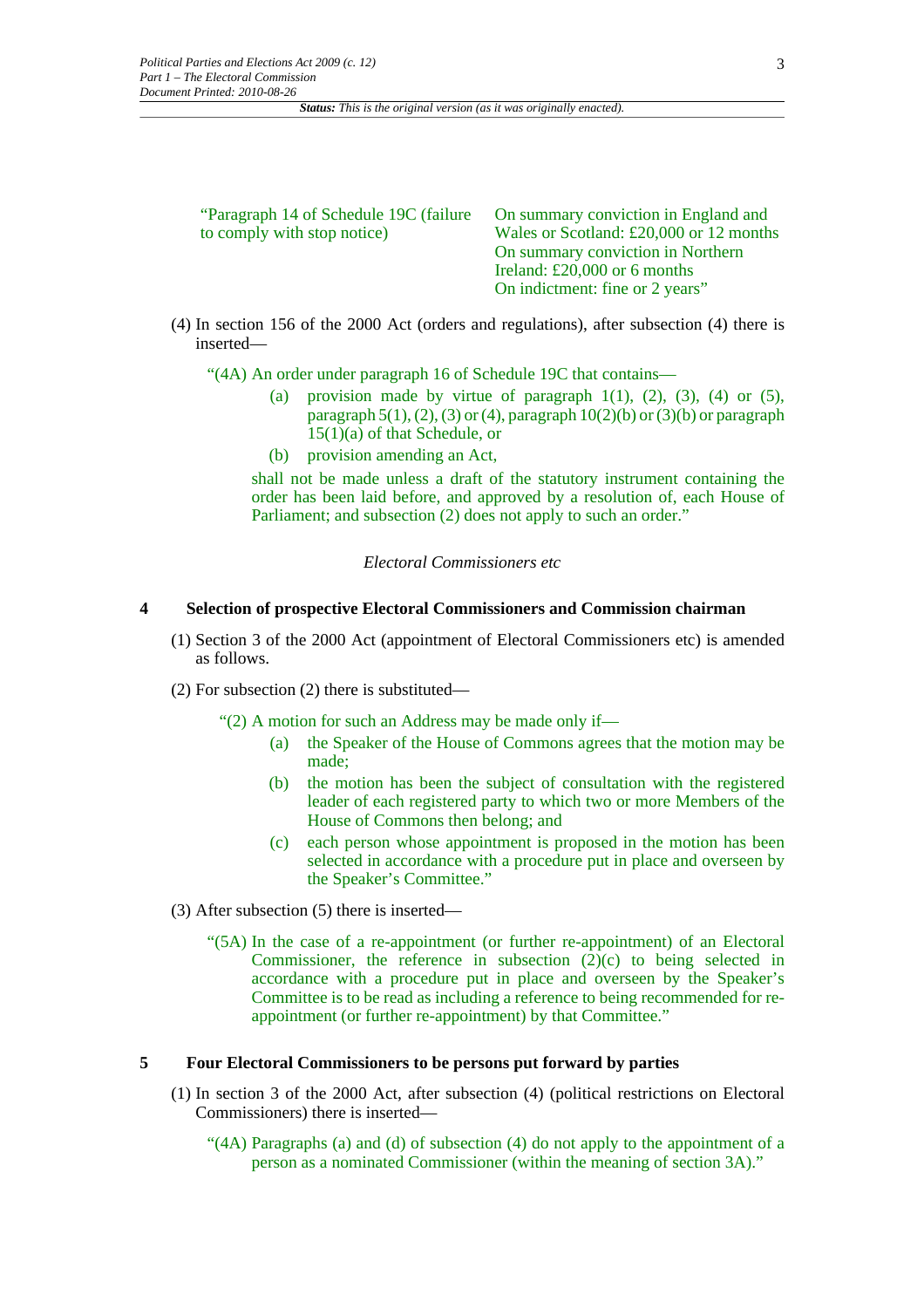(2) After that section there is inserted—

## "**3A Four Electoral Commissioners to be persons put forward by parties**

- (1) Four of the Electoral Commissioners shall each be a person whom the registered leader of a qualifying party put forward to be considered for appointment as an Electoral Commissioner (a "nominated Commissioner").
- (2) In subsection (1) "qualifying party" means a registered party with two or more Members of the House of Commons at the time of the person's appointment.
- (3) Three of the nominated Commissioners shall each be a person put forward by the registered leader of one of the three largest nominating parties at the time of the person's appointment.
- (4) In subsection (3) "nominating party" means a party whose registered leader—
	- (a) has put forward three persons to be considered for appointment as a nominated Commissioner, or
	- (b) previously put forward persons one of whom was appointed as a nominated Commissioner and is expected to continue to hold office.
- (5) No appointment may be made that would result in two or more nominated Commissioners being persons put forward by the leader of the same party (and nothing in this section has effect so as to require that result).
- (6) A nominated Commissioner may not be appointed as the chairman of the Commission.
- (7) For the purposes of this section, the relative size of any two or more registered parties shall be determined according to the number of Members of the House of Commons belonging to each party at the time in question (or, in the case of two parties with the same number of Members, according to the total number of votes cast for persons standing for election in the name of each of those parties at the most recent parliamentary general election).
- (8) A reference in this section to a Member of the House of Commons does not include any Member of that House who at the time in question—
	- (a) has not made and subscribed the oath required by the Parliamentary Oaths Act 1866 (or the corresponding affirmation), or
	- (b) is disqualified from sitting and voting in that House."
- (3) In section 14 of the 2000 Act (Boundary Committees), in subsection (4), for "an Electoral Commissioner or a deputy Electoral Commissioner" there is substituted "an Electoral Commissioner who is not a nominated Commissioner (within the meaning of section 3A), or a deputy Electoral Commissioner,".

## **6 Number of Electoral Commissioners**

In section 1 of the 2000 Act (establishment of Electoral Commission), in subsection (3) (number of Commissioners), for "not less than five, but not more than nine," there is substituted "nine or ten".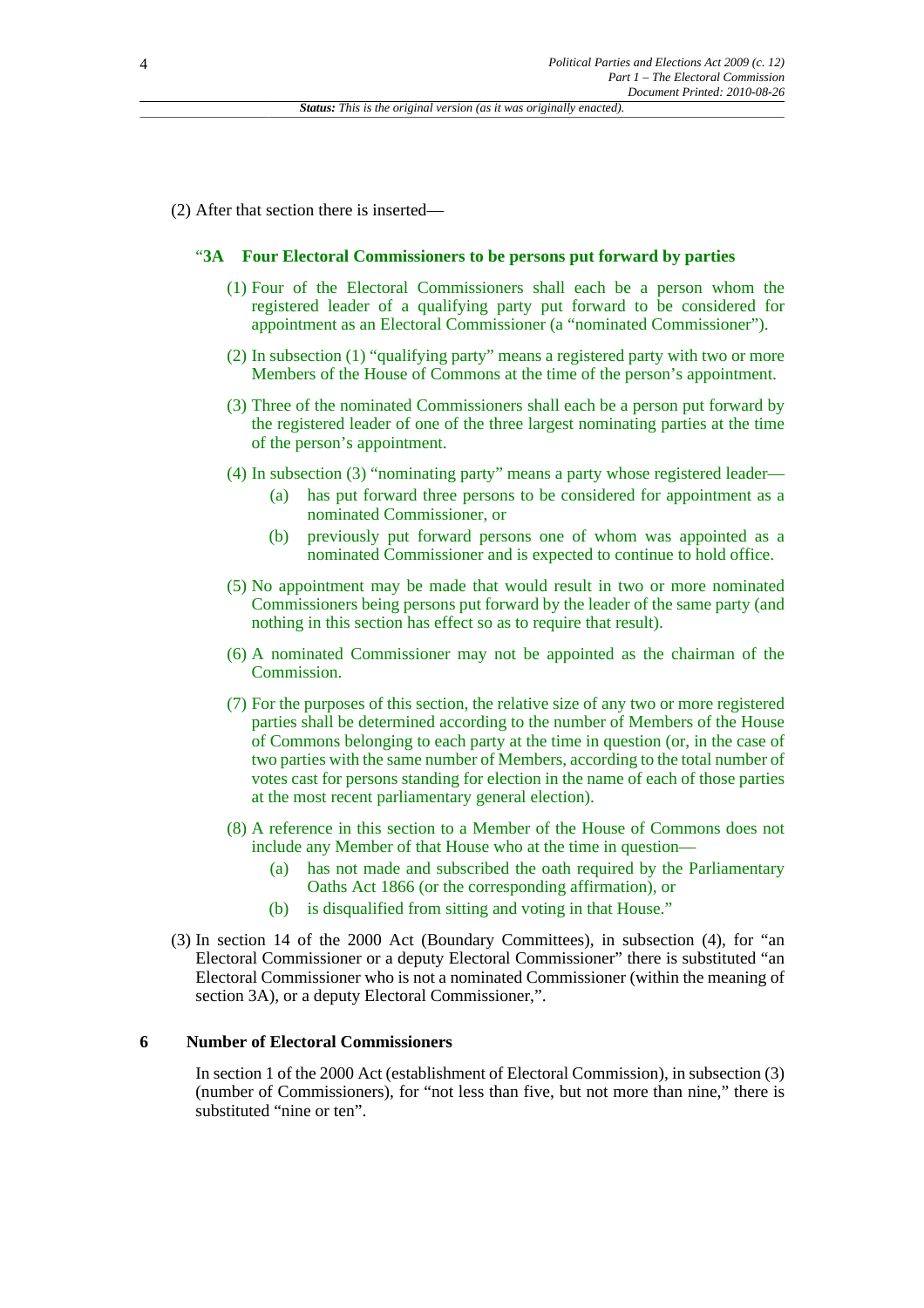#### **7 Political restrictions on Electoral Commissioners and staff**

- (1) In section  $3(4)(d)$  of the 2000 Act (persons not to be appointed as Electoral Commissioners within ten years of engaging in certain political activities), for "within the last ten years" there is substituted "within the last five years".
- (2) In Schedule 1 to the 2000 Act (the Electoral Commission), after paragraph 11 there is inserted—

*"Political restrictions on staff*

- 11A (1) A person may not be appointed as a member of the staff of the Commission if the person—
	- (a) is an officer or employee of a registered party or of any accounting unit of such a party;
	- (b) holds a relevant elective office (within the meaning of Schedule 7);
	- (c) has at any time within the relevant period (see sub-paragraph (2)) —
		- (i) been such an officer or employee as is mentioned in paragraph (a), or
		- (ii) held such an office as is mentioned in paragraph (b), or
		- (iii) been named as a donor in the register of donations reported under Chapter 3 or 5 of Part 4, or
		- (iv) been named as a participant in the register of recordable transactions reported under Part 4A.
	- (2) The relevant period is—
		- (a) in relation to appointment as chief executive of the Commission, the last five years;
		- (b) in relation to appointment to a post on the staff of the Commission that is designated by a notice in force under paragraph 11B, the period (immediately preceding the appointment) specified by the notice;
		- (c) in relation to appointment as any other member of the staff of the Commission, the last 12 months.
	- (3) A member of a registered party may not be appointed as chief executive of the Commission.
	- (4) The appointment of any member of the staff of the Commission shall terminate—
		- (a) in the case of the chief executive, on the occurrence of such an event as is mentioned in any of paragraphs (a) to (d) of paragraph 3(3);
		- (b) in any other case, on the occurrence of such an event as is mentioned in any of paragraphs (a) to (ca) of paragraph 3(3).
- 11B (1) The chief executive of the Commission may by giving notice to the Speaker's Committee—
	- (a) designate a particular post on the staff of the Commission, and
	- (b) specify as the relevant period for that post, for the purposes of paragraph 11A(2)(b), a period of two years or more,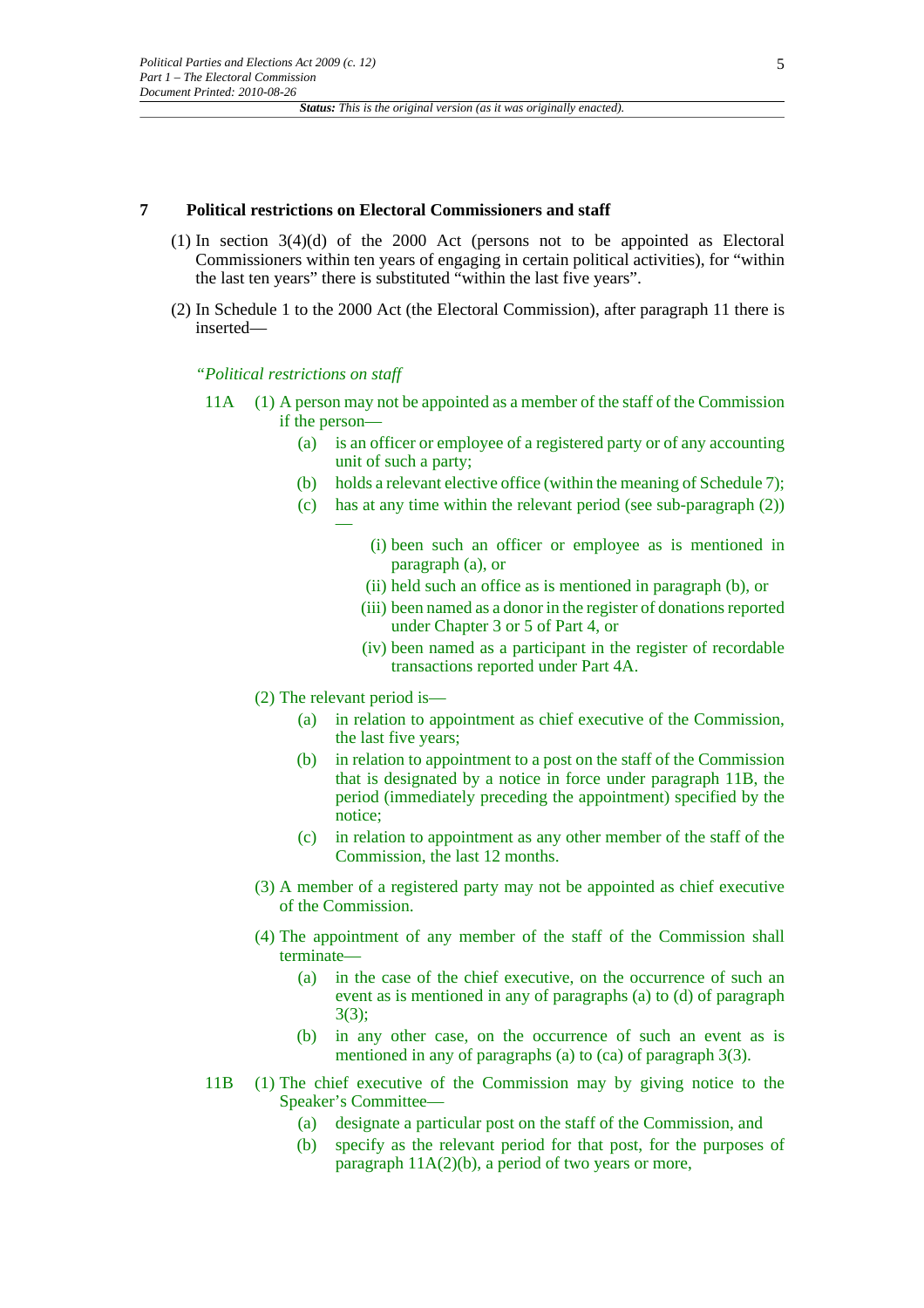if the chief executive reasonably believes that it is necessary to do so in order to maintain public confidence in the effectiveness of the Commission in carrying out any of its functions.

- (2) The period specified under sub-paragraph (1)(b) may not be more than five years.
- (3) In deciding what that period should be, the chief executive of the Commission shall take into account—
	- (a) the level of seniority of the post;
	- (b) how likely it is that any holder of the post will be required to deal with politically sensitive matters.
- (4) Each notice under sub-paragraph (1) must relate to only one post.
- (5) A notice under sub-paragraph (1)—
	- (a) has effect from the day on which it is received by the Speaker's Committee, and
	- (b) (subject to sub-paragraphs (6) and (7)) expires at the end of the period of three years beginning with that day.
- (6) Sub-paragraph (5)(b) does not prevent a further notice being given under sub-paragraph (1) in relation to the post in question, either—
	- (a) before the previous notice would have expired, or
	- (b) at any time after the expiry of the previous notice.

A further notice received by the Speaker's Committee before the previous notice would have expired supersedes the previous notice.

- (7) If the chief executive of the Commission gives notice (a "cancellation notice") to the Speaker's Committee cancelling a notice under subparagraph (1), the notice under that sub-paragraph ceases to have effect—
	- (a) on the day on which the cancellation notice is received by the Speaker's Committee, or
	- (b) (if later) on such date as may be specified in the cancellation notice.
- (8) Before giving a notice under this paragraph the chief executive of the Commission shall consult the Speaker's Committee.
- (9) The Commission shall publish, in such manner as they consider appropriate, information setting out the effect of all notices under subparagraph (1) that are in force at any particular time."
- (3) The amendment made by subsection (2) does not apply to the appointment of a person—
	- (a) to assist the Boundary Committee for England in the performance of its functions,
	- (b) to assist the Commission in carrying out functions transferred to them by an order under section 18(1) of the 2000 Act (transfer of functions of Local Government Commission for England), or
	- (c) to perform duties including either or both of those.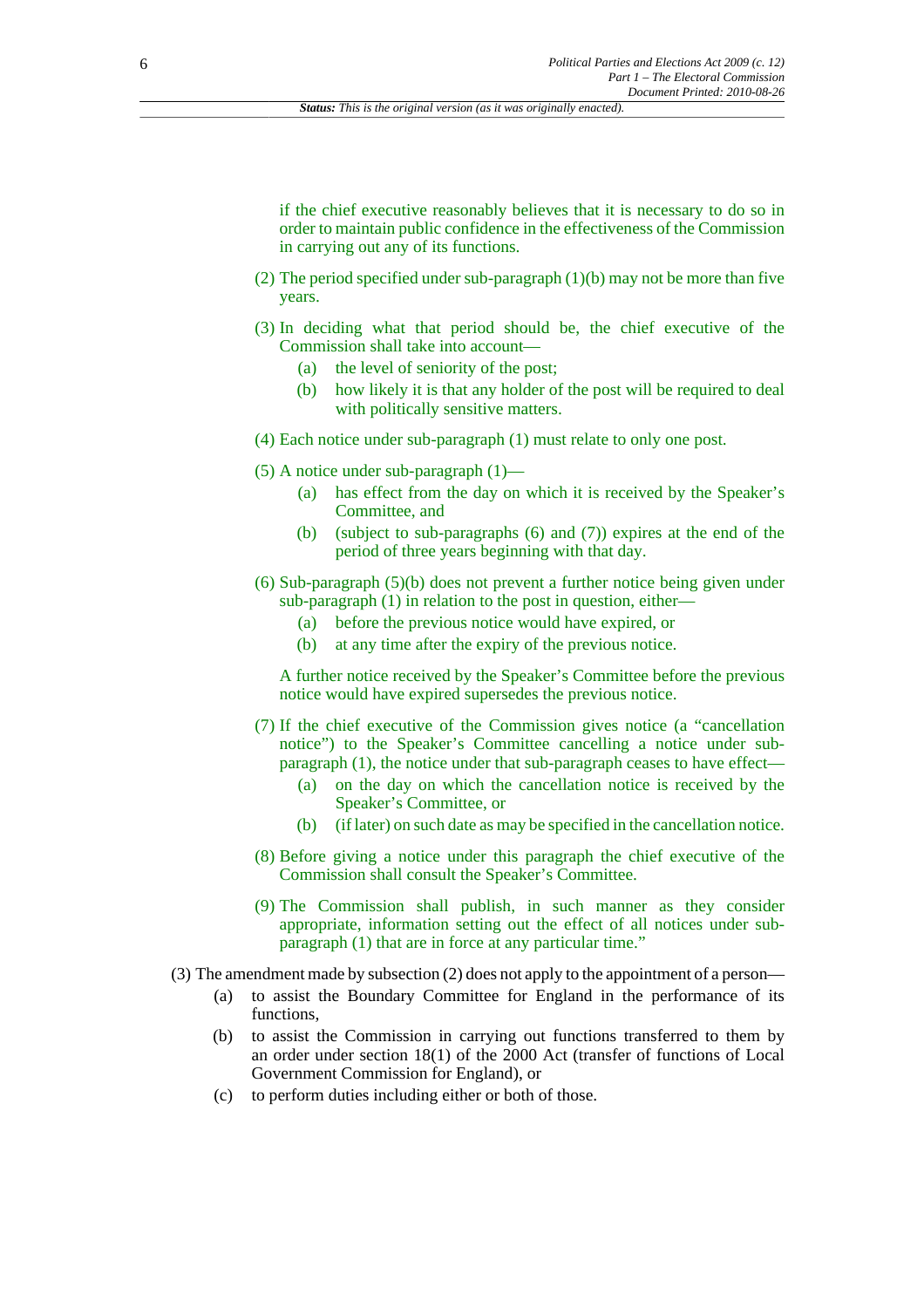#### **8 Education about systems of government and EU institutions**

In section 13 of the 2000 Act (education about electoral and democratic systems), paragraphs (b) and (c) of subsection (1) (Commission's duty to promote public awareness of systems of government and EU institutions) are omitted.

## **PART 2**

### POLITICAL DONATIONS ETC AND EXPENDITURE

*Donations etc*

#### **9 Declaration as to source of donation**

- (1) In section 54 of the 2000 Act (permissible donors), in subsection (1) (circumstances in which party may not accept donation), after paragraph (a) there is inserted—
	- "(aa) in the case of a donation of an amount exceeding  $\text{\pounds}7,500$ , the party has not been given a declaration as required by section 54A; or"
- (2) After that section there is inserted—

#### "**54A Declaration as to source of donation**

- (1) Where a person (P) causes an amount exceeding £7,500 to be received by a registered party by way of a donation, a written declaration must be given to the party—
	- (a) by P, if P is an individual, or
	- if not, by an individual authorised by P to make the declaration,

stating, to the best of the individual's knowledge and belief, whether or not subsection (2) applies to the donation.

- (2) This subsection applies to the donation if—
	- (a) a person other than P has provided, or is expected to provide, money or any other benefit to P with a view to, or otherwise in connection with, the making of the donation, and
	- (b) the money, or the value of the benefit, is more than  $£7,500$ .
- (3) Where a declaration under this section contains a statement to the effect that subsection (2) applies to the donation, it must also—
	- (a) state whether or not, in the opinion of the person making the declaration —
		- (i) subsection (4) of section 54 applies to the donation;
		- (ii) subsection (6) of that section applies to it;
	- (b) if the person's opinion is that neither of those subsections applies to the donation, give the person's reasons for that opinion.
- (4) A declaration under this section must also state the full name and address of the person by whom it is made and, where subsection  $(1)(b)$  applies—
	- (a) state that the person is authorised by P to make the declaration;
	- (b) describe the person's role or position in relation to P.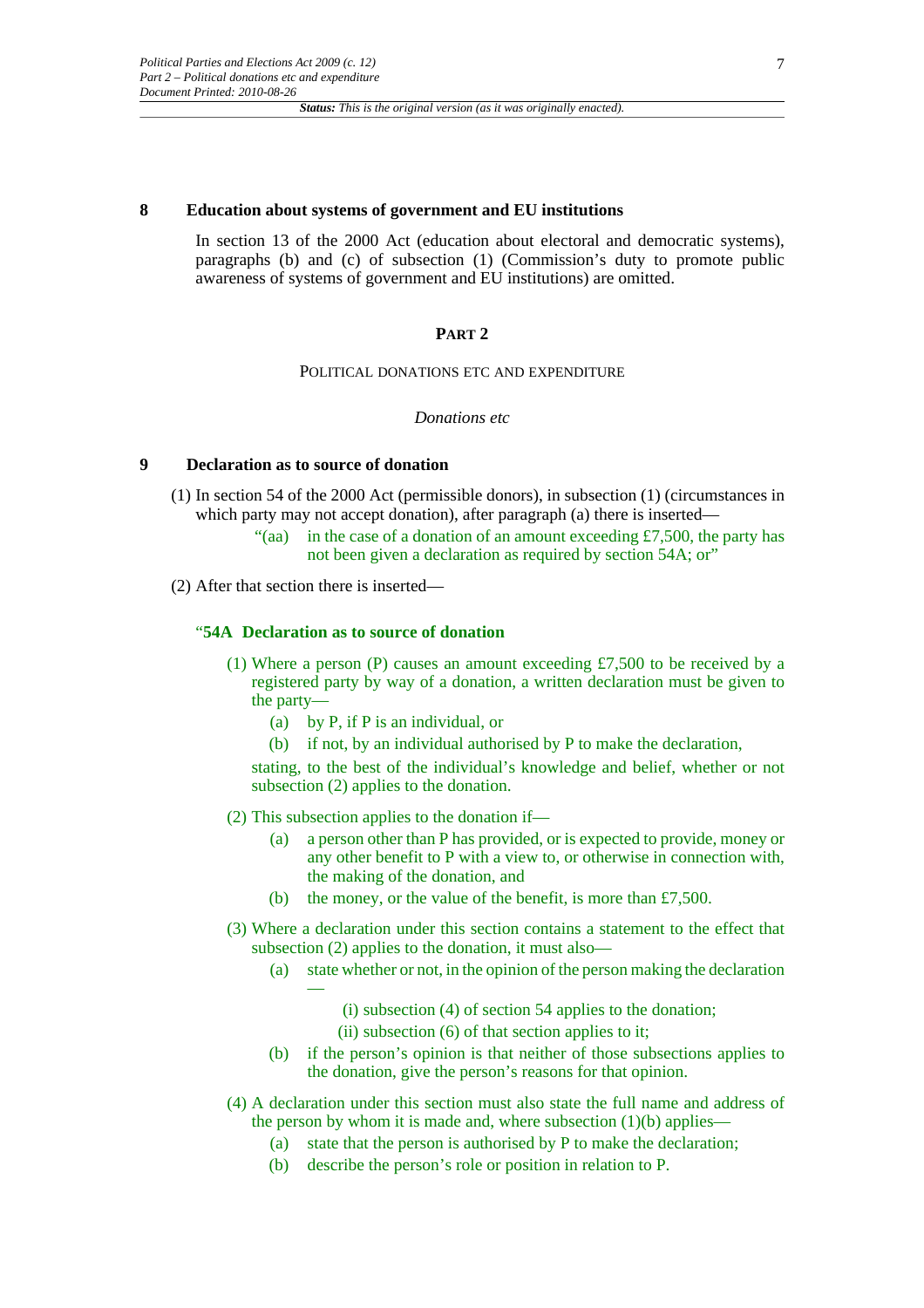- (5) A person who knowingly or recklessly makes a false declaration under this section commits an offence.
- (6) Regulations made by the Secretary of State may make provision as to how the value of a benefit is to be calculated for the purposes of subsection (2)."
- (3) In section 56 of the 2000 Act (acceptance or return of donations: general), in subsection (2) (steps to be taken if donation to be refused)—
	- (a) in paragraph (a), for "section  $54(1)(b)$ " there is substituted "section  $54(1)(aa)$ or  $(b)$ ";
	- (b) after that paragraph there is inserted—
		- "(aa) if the donation falls within section  $54(1)(aa)$  (but not section  $54(1)(b)$ , the donation, or a payment of an equivalent amount, must be sent back to the person appearing to be the donor,"
	- (c) in paragraph (b), for "that provision" there is substituted "section  $54(1)(b)$ ".

(4) Before subsection (4) of that section there is inserted—

"(3B) Where—

- (a) subsection (2)(aa) applies in relation to a donation, and
- (b) the donation is not dealt with in accordance with that provision,
- the party and the treasurer of the party are each guilty of an offence."
- (5) In Schedule 6 to the 2000 Act (details to be given in donation reports), after paragraph 1 there is inserted—

*"Declarations as to source of donation*

—

- 1A In relation to each recordable donation in the case of which a declaration under section 54A has been given, a quarterly or weekly report must either
	- (a) state that no reason was found to think that the declaration was untruthful or inaccurate, or
	- (b) give details of any respects in which the declaration was found or suspected to be untruthful or inaccurate."
- (6) In paragraph 6 of that Schedule (donations from impermissible donors)—
	- (a) in the heading, at the end there is inserted "*or without required declaration*";
	- (b) for "section 54(1)(a)" there is substituted "section 54(1)(a) or (aa)";
	- (c) in paragraph (a), after "the donor" there is inserted "or the person appearing to be the donor";
	- (d) in paragraph (b), for "section  $56(2)(a)$ " there is substituted "section  $56(2)(a)$ or  $(aa)$ ".
- (7) In Schedule 20 to the 2000 Act (penalties) the following entry is inserted at the appropriate place—

"Section 54A(5) (making a false declaration as to source of donation)

On summary conviction in England and Wales or Scotland: statutory maximum or 12 months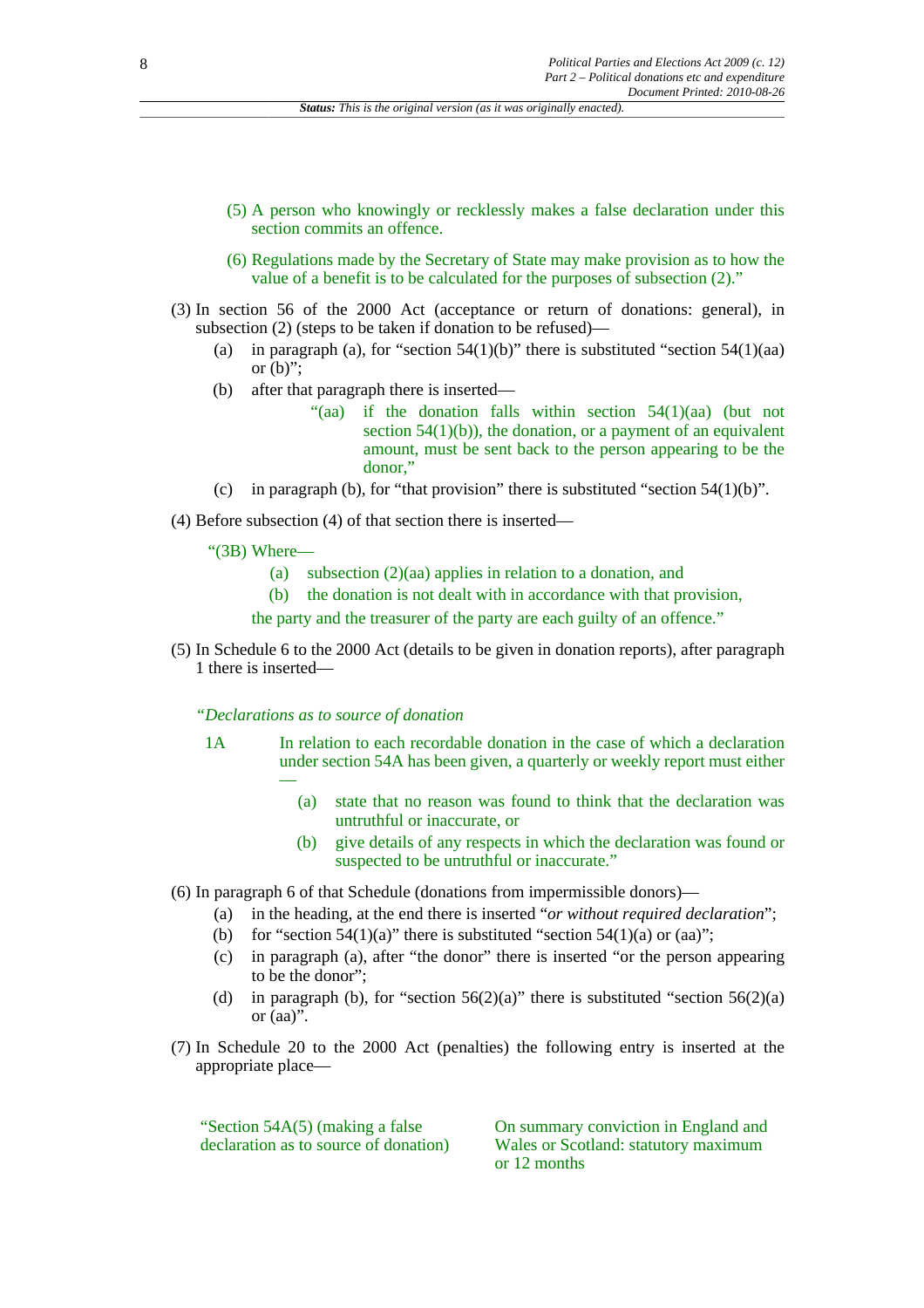On summary conviction in Northern Ireland: statutory maximum or 6 months On indictment: fine or 1 year"

(8) Schedule 3 has effect.

That Schedule makes amendments to—

- (a) Schedules 7, 11 and 15 to the 2000 Act (control of donations to individuals and members associations; to recognised third parties; and to permitted participants), and
- (b) Schedule 20 to the 2000 Act (penalties),

corresponding to those made by subsections (1) to (7).

- (9) The Secretary of State, after consulting the Electoral Commission, may make an order that—
	- (a) amends or modifies a provision of the 2000 Act inserted by this section or Schedule 3 so far as it applies in relation to Northern Ireland;
	- (b) makes provision that is consequential on or supplemental to that made by virtue of paragraph (a) (including provision amending or modifying any provision of the 2000 Act).
- (10) The power to make an order under subsection (9) is exercisable by statutory instrument.
- (11) No order may be made under subsection (9) unless a draft of the instrument containing the order has been laid before and approved by a resolution of each House of Parliament.

#### **10 Non-resident donors etc**

(1) In section 54 of the 2000 Act (permissible donors), in subsection (1) (circumstances in which party may not accept donation), for paragraph (aa) (inserted by section 9 above) there is substituted—

- (2) In subsection (2)(a) of that section (individuals who are permissible donors), for "registered in an electoral register" there is substituted "who is registered in an electoral register and (subject to subsection (2ZB)) satisfies the condition set out in subsection (2ZA)".
- (3) After subsection (2) of that section there is inserted—
	- "(2ZA) The condition referred to in subsection (2)(a) is that the individual's liability to income tax for the current tax year (including eligibility to make any claim) falls to be determined (or would fall to be determined) on the basis that the individual is resident, ordinarily resident and domiciled in the United Kingdom in that year.

In this subsection "tax year" has the meaning given by section 4 of the Income Tax Act 2007.

- (2ZB) The condition set out in subsection (2ZA) applies in relation to a donation only if—
	- (a) it is a donation of more than £7,500, or

<sup>&</sup>quot;(aa) any declaration required to be made in respect of the donation by section 54A or 54B has not been received by the party; or"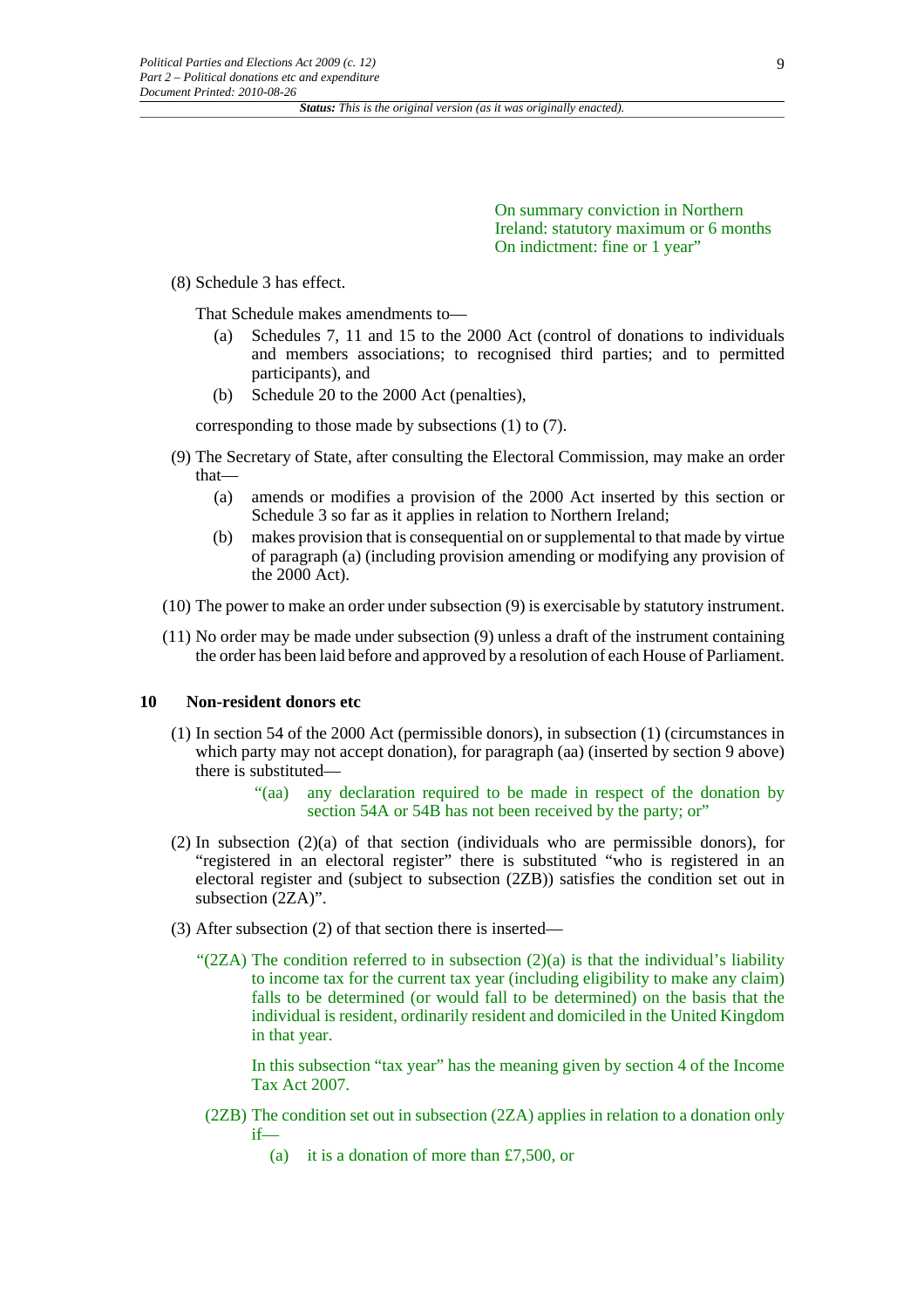- (b) when the donation is added to any other relevant benefit or benefits accruing in the same calendar year as the donation, the aggregate amount of the benefits is more than £7,500.
- (2ZC) For the purposes of subsection (2ZB)(b) "relevant benefit" and "accruing" have the meaning given by section 62(3A)."
- (4) After section 54A (inserted by section 9 above) there is inserted—

#### "**54B Declaration as to whether residence etc condition satisfied**

- (1) An individual making to a registered party a donation in relation to which the condition set out in section 54(2ZA) applies must give to the party a written declaration stating whether or not the individual satisfies that condition.
- (2) A declaration under this section must also state the individual's full name and address.
- (3) A person who knowingly or recklessly makes a false declaration under this section commits an offence.
- (4) The Secretary of State may by regulations make provision requiring a declaration under this section to be retained for a specified period.
- (5) The requirement in subsection (1) does not apply where, by reason of section  $71B(1)(a)$ , the individual by whom the donation would be made is a permissible donor in relation to the donation at the time of its receipt by the party."
- (5) In section 56 of the 2000 Act (acceptance or return of donations: general), after subsection (1) there is inserted—
	- "(1A) In so far as subsection (1) requires steps to be taken to verify or ascertain whether an individual satisfies the condition set out in section 54(2ZA), the requirement is treated as having being complied with if—
		- (a) the individual has given to the party a declaration under section 54B stating that the individual satisfies that condition, and
		- (b) the party had no reasonable grounds for thinking that the statement was incorrect."
- (6) In Schedule 6 to the 2000 Act (details to be given in donation reports), in paragraph 1A (inserted by section 9 above)—
	- (a) in the heading, at the end there is inserted "*or as to whether residence etc condition satisfied*";
	- (b) at the end of that paragraph (which becomes sub-paragraph (1)) there is inserted —
		- "(2) In relation to each recordable donation in the case of which a declaration under section 54B has been given, a quarterly report must either—
			- (a) state that no reason was found for thinking that the declaration was incorrect, or
			- (b) give details of any respects in which the declaration was found or suspected to be incorrect."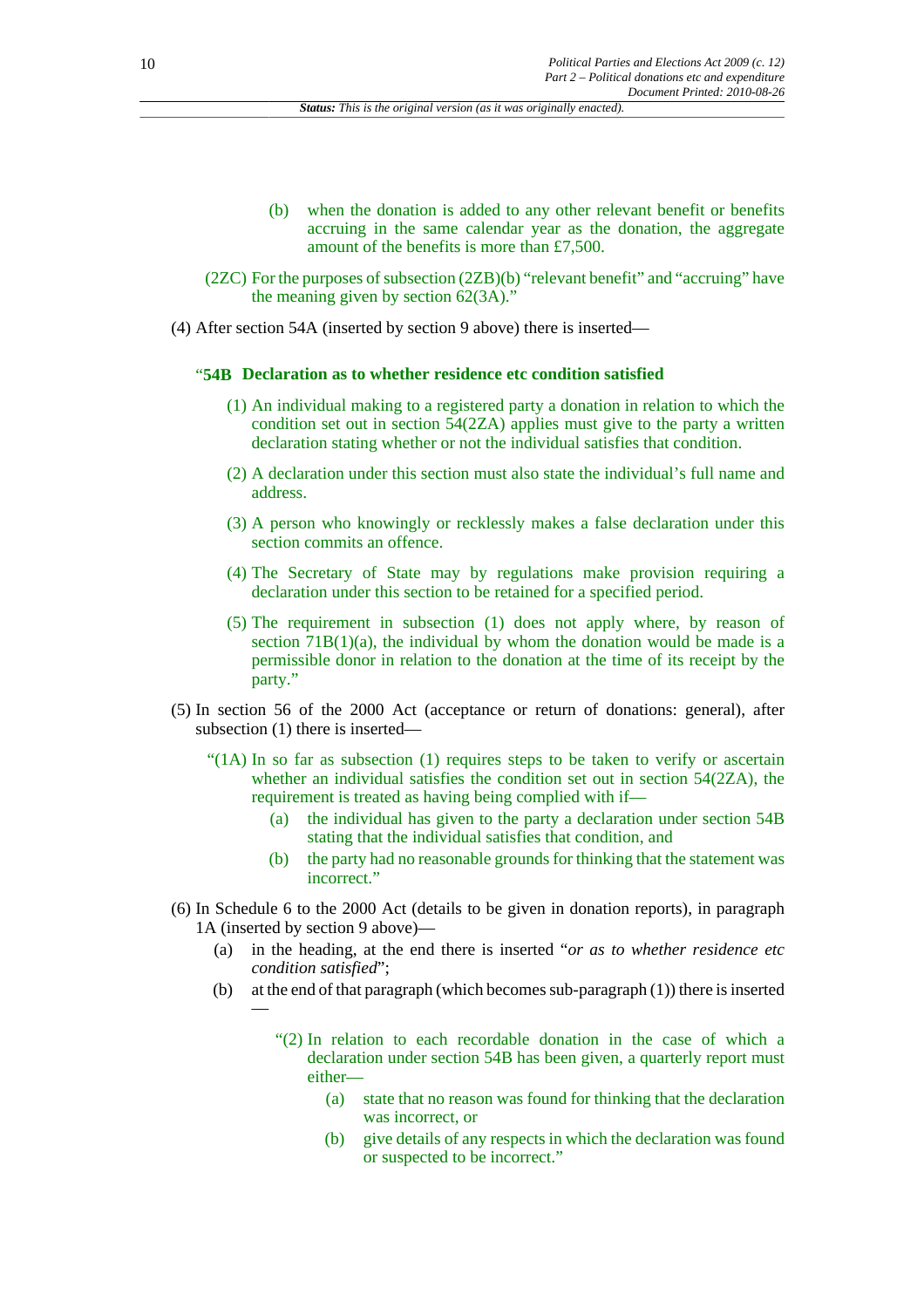(7) In Schedule 20 to the 2000 Act (penalties) the following entry is inserted at the appropriate place—

| "Section 54B(3) (making a false         | On summary conviction in England and   |
|-----------------------------------------|----------------------------------------|
| declaration as to whether residence etc | Wales or Scotland: statutory maximum   |
| condition satisfied)                    | or 12 months                           |
|                                         | On summary conviction in Northern      |
|                                         | Ireland: statutory maximum or 6 months |
|                                         | On indictment: fine or 1 year"         |
|                                         |                                        |

(8) Schedule 4 has effect.

That Schedule makes amendments to—

- (a) Schedules 7, 11 and 15 to the 2000 Act (control of donations to individuals and members associations; to recognised third parties; and to permitted participants), and
- (b) Schedule 20 to the 2000 Act (penalties),

corresponding to those made by subsections (1) to (7).

# **11 Non-resident lenders etc**

(1) After section 71H of the 2000 Act there is inserted—

#### "**71HZA Declaration that residence etc condition is satisfied**

- (1) A registered party must not be a party to a regulated transaction to which this section applies unless the registered party has received a written declaration from each of the other parties to the transaction who is an individual stating that the individual satisfies the condition set out in section 54(2ZA).
- (2) This section applies to a regulated transaction—
	- (a) if the value of the transaction is more than  $\text{\pounds}7,500$ , or
	- (b) if the aggregate amount of it and any other relevant benefit or benefits accruing in the same calendar year as the transaction is more than £7,500.
- (3) For the purposes of subsection (2)(b) "relevant benefit" and "accruing" have the meaning given by section 71M(3).
- (4) A declaration under this section must also state the individual's full name and address.
- (5) A person who knowingly or recklessly makes a false declaration under this section commits an offence.
- (6) The Secretary of State may by regulations make provision requiring a declaration under this section to be retained for a specified period.
- (7) The reference in subsection (1) to each of the other parties to the transaction does not include any individual who, at the time the transaction is entered into, is an authorised participant in relation to it by reason of section  $71Z1(1)(a)$ ."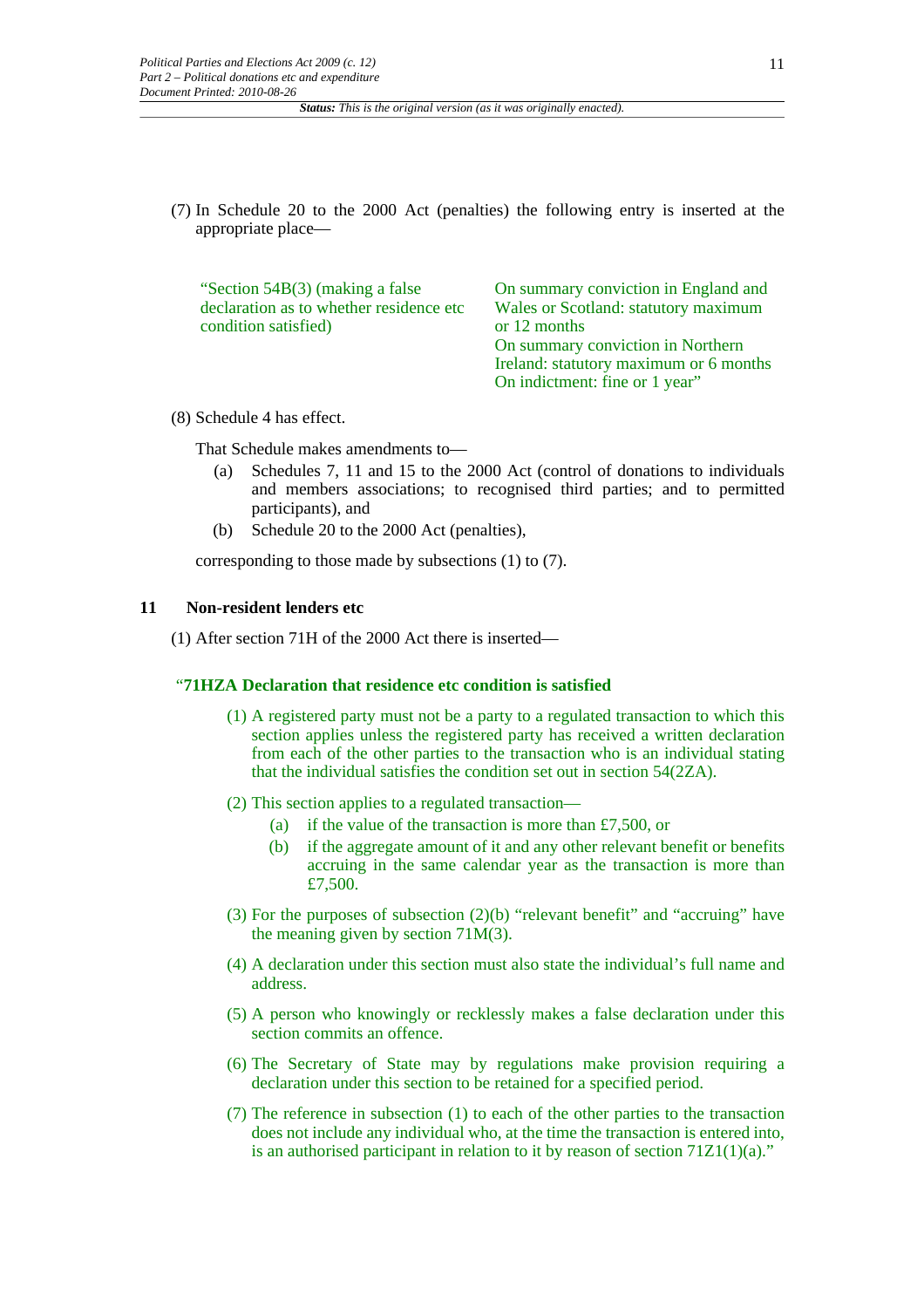- (2) In section 71L of the 2000 Act (offences relating to regulated transactions), after subsection (9) there is inserted—
	- "(9A) An offence cannot be committed under subsection  $(1)$ ,  $(2)$ ,  $(5)$  or  $(6)$  on the basis that a person (P) ought reasonably to have known that a particular individual does not satisfy the condition set out in section 54(2ZA) (and is therefore not an authorised participant) if—
		- (a) the individual has given a declaration under section 71HZA stating that the individual satisfies that condition, and
		- (b) P had no reasonable grounds for thinking that the statement was incorrect."
- (3) In Schedule 6A to the 2000 Act (details to be given in transaction reports), after paragraph 1 there is inserted—

*"Declaration as to whether residence etc condition satisfied*

- 1A In relation to each recordable transaction in the case of which a declaration under section 71HZA has been given, a quarterly report must either—
	- (a) state that no reason was found to think that the declaration was incorrect, or
	- (b) give details of any respects in which the declaration was found or suspected to be incorrect."
- (4) In Schedule 7A to the 2000 Act (control of loans etc to individuals and members associations), after paragraph 4 there is inserted—

*"Declaration that residence etc condition satisfied*

- 4A (1) A regulated participant must not be a party to a controlled transaction to which this paragraph applies unless the regulated participant has received a written declaration from each of the other parties to the transaction who is an individual stating that the individual satisfies the condition set out in section 54(2ZA).
	- (2) This paragraph applies to a controlled transaction—
		- (a) if the value of the transaction is more than £7,500, or
		- (b) if the aggregate amount of it and any other relevant benefit or benefits accruing in the same calendar year as the transaction is more than £7,500.
	- (3) For the purposes of sub-paragraph (2) "relevant benefit" and "accruing" have the meaning given by section 71M(3).
	- (4) A declaration under this paragraph must also state the full name and address of the person by whom it is made.
	- (5) A person who knowingly or recklessly makes a false declaration under this paragraph commits an offence.
	- (6) The Secretary of State may by regulations make provision requiring a declaration under this paragraph to be retained for a specified period.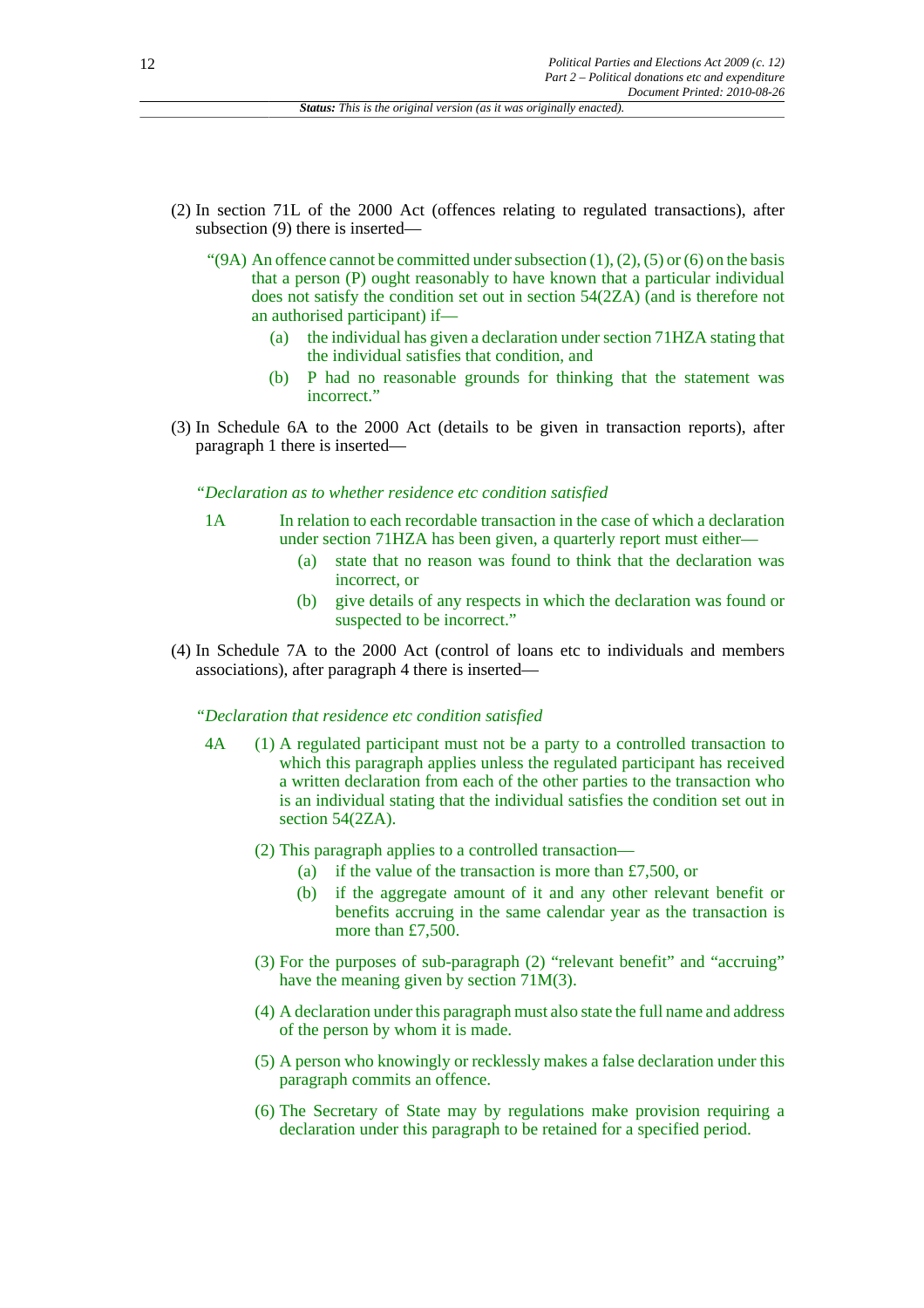- (7) The reference in sub-paragraph (1) to each of the other parties to the transaction does not include any individual who, at the time the transaction is entered into, is an authorised participant in relation to it by reason of section  $71Z1(1)(a)$ ."
- (5) In paragraph 8 of that Schedule (offences), after sub-paragraph (9) there is inserted—
	- " $(9A)$  A person (P) cannot commit an offence under sub-paragraph  $(1)$ ,  $(2)$ ,  $(5)$ or (6) on the basis that P ought reasonably to have known that a particular individual does not satisfy the condition set out in section  $54(2Z\AA)$  (and is therefore not an authorised participant) if—
		- (a) the individual has given a declaration under paragraph 4A stating that the individual satisfies that condition, and
		- (b) P had no reasonable grounds for thinking that the statement was incorrect."
- (6) In paragraph 9 of that Schedule (transaction reports: transactions with authorised participants)—
	- (a) in sub-paragraph  $(9)(a)$  and  $(10)$ , for "paragraphs 2" there is inserted "paragraphs 1A, 2";
	- (b) in sub-paragraph (10), after paragraph (b) there is inserted—

"(ba) any reference to section 71HZA must be construed as a reference to paragraph 4A above;"

(7) In Schedule 20 to the 2000 Act (penalties) the following entries are inserted at the appropriate places—

| "Section 71HZA(5) (making a false<br>declaration as to whether residence etc<br>condition satisfied)                | On summary conviction in England and<br>Wales or Scotland: statutory maximum<br>or 12 months<br>On summary conviction in Northern<br>Ireland: statutory maximum or 6 months<br>On indictment: fine or 1 year" |
|---------------------------------------------------------------------------------------------------------------------|---------------------------------------------------------------------------------------------------------------------------------------------------------------------------------------------------------------|
| "Paragraph 4A(5) of Schedule 7A<br>(making a false declaration as to whether)<br>residence etc condition satisfied) | On summary conviction in England and<br>Wales or Scotland: statutory maximum<br>or 12 months<br>On summary conviction in Northern<br>Ireland: statutory maximum or 6 months<br>On indictment: fine or 1 year" |

## **12 Defence to charge of failing to return donation from impermissible donor**

In section 56 of the 2000 Act (acceptance or return of donations: general), after subsection (3) there is inserted—

- "(3A) Where a party or its treasurer is charged with an offence under subsection (3), it shall be a defence to prove that—
	- (a) all reasonable steps were taken by or on behalf of the party to verify (or ascertain) whether the donor was a permissible donor, and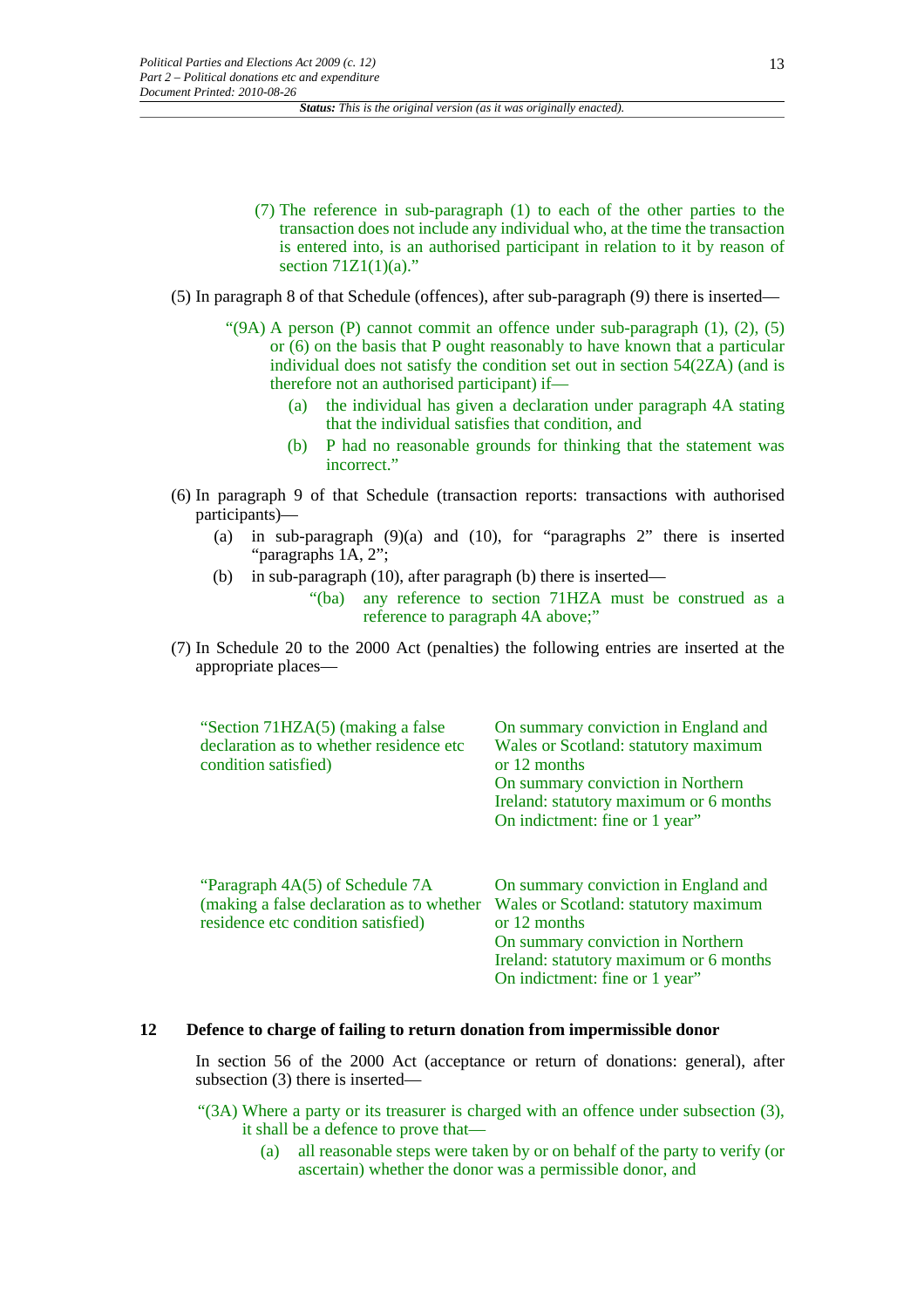#### (b) as a result, the treasurer believed the donor to be a permissible donor."

#### *Offences*

#### **13 "Reasonable excuse" in relation to certain offences under the 2000 Act**

- (1) The 2000 Act is amended as follows.
- (2) In section 47 (failure by registered party to submit proper statement of accounts to Commission)—
	- (a) in paragraph (a) of subsection (1), after "are" there is inserted ", without reasonable excuse,";
	- (b) in paragraph (b) of that subsection, after "is" there is inserted ", without reasonable excuse,";
	- (c) subsections (2) and (3) are omitted.
- (3) In section 65 (submission of donation reports to Commission)—
	- (a) in subsections (3) and (4), after "commits an offence if" there is inserted ", without reasonable excuse,";
	- (b) subsection (5) is omitted.

(4) In section 71S (submission of transaction reports to Commission)—

- (a) in subsections (4) and (5), after "commits an offence if" there is inserted ", without reasonable excuse,";
- (b) subsection (6) is omitted.
- (5) In paragraph 12 of Schedule 7 (failure to deliver donation report)—
	- (a) in sub-paragraph (1), between "is" and "not delivered" there is inserted ", without reasonable excuse";
	- (b) in sub-paragraph (2), after "which" there is inserted ", without reasonable excuse,";
	- (c) sub-paragraph (3) is omitted.

(6) In paragraph 12 of Schedule 7A (failure to deliver transaction report)—

- (a) in sub-paragraph (1), between "is" and "not delivered" there is inserted ", without reasonable excuse,";
- (b) in sub-paragraph (2), after "which" there is inserted ", without reasonable excuse,";
- (c) sub-paragraph (3) is omitted.

*Responsible persons and compliance officers*

#### **14 Control of donations to members associations: responsible persons**

- (1) Schedule 7 to the 2000 Act (control of donations to members associations etc) is amended as set out in subsections (2) to (4).
- (2) In paragraph 1(9) (meaning of "the responsible person"), for paragraph (b) there is substituted—
	- "(b) otherwise, the person who is the responsible person by virtue of a notice in force under paragraph 1A."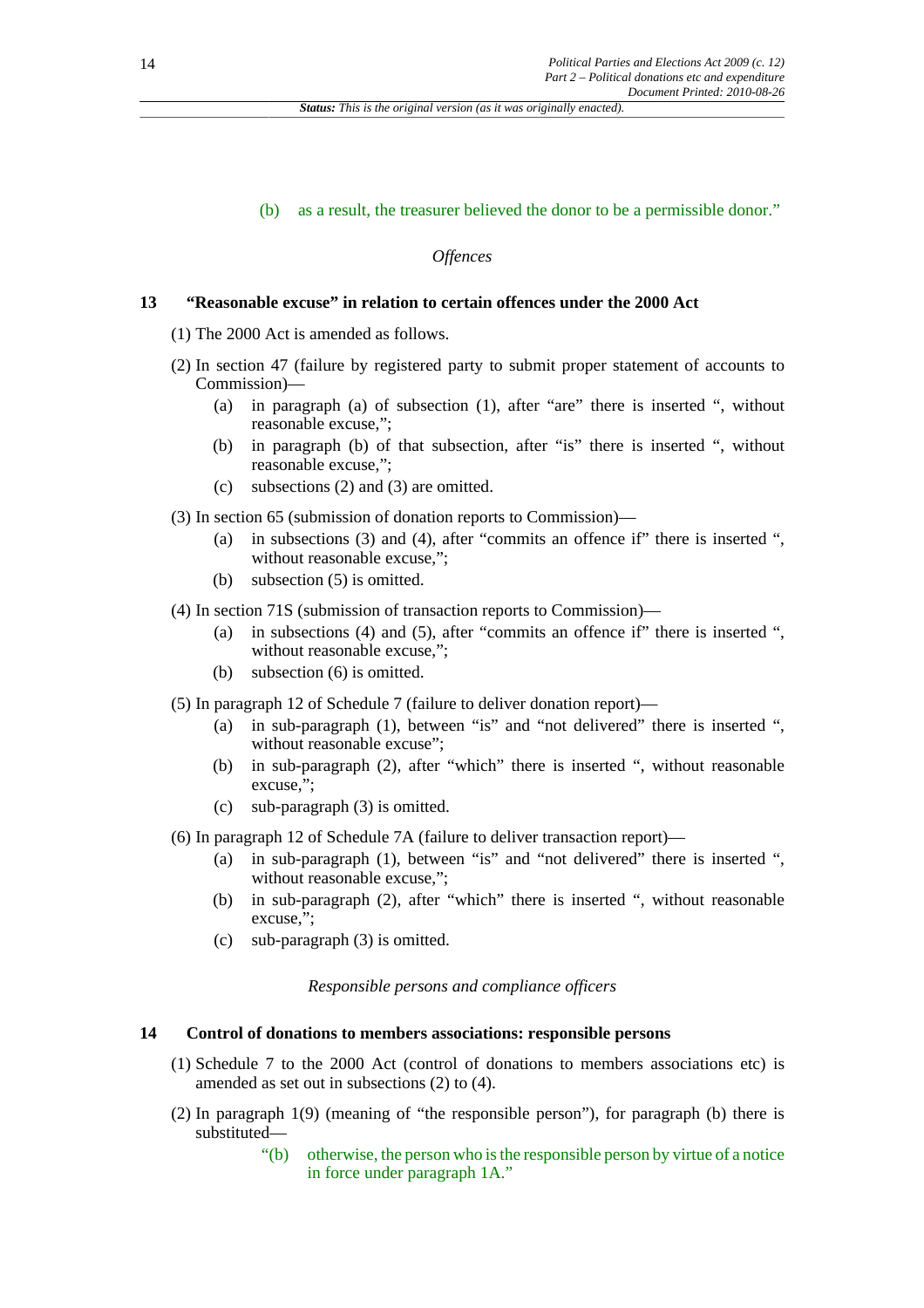#### (3) After paragraph 1 there is inserted—

*"Appointment of responsible person by members association with no treasurer*

- 1A (1) A members association which does not have a treasurer—
	- (a) may appoint an individual to be the responsible person in relation to the association by giving notice to the Commission;
	- (b) shall do so within the period of 30 days beginning with the date on which the association–
		- (i) accepts a controlled donation which is a recordable donation for the purposes of paragraph 10, or
		- (ii) receives a controlled donation falling within paragraph  $6(1)(a)$  or  $(b)$ ,
		- if a notice under this sub-paragraph is not in force on that date.
	- (2) A notice under sub-paragraph (1)—
		- (a) must be signed on behalf of the members association;
		- (b) must contain a statement signed by the individual to be appointed as the responsible person confirming that the individual is willing to be appointed.
	- (3) A notice under sub-paragraph (1) must state—
		- (a) the name and address of the members association;
		- (b) the full name of the individual to be appointed as the responsible person;
		- (c) the individual's home address in the United Kingdom, or (if there is no such home address) the individual's home address elsewhere.
	- (4) Subject to the following provisions of this paragraph, a notice under subparagraph (1) ("the original notice")—
		- (a) shall be in force as from the date on which it is received by the Commission, but
		- (b) shall lapse at the end of the period of 12 months beginning with that date unless the members association or the responsible person gives the Commission a notice (a "renewal notice") that they both wish the original notice to remain in force.
	- (5) A renewal notice—
		- (a) has the effect of extending the validity of the original notice for a further 12 months beginning with the time when it would otherwise have lapsed (whether under sub-paragraph (4)(b) or on the expiry of a previous extension under this sub-paragraph);
		- (b) must be received by the Commission during the period of one month ending at that time.
	- (6) A renewal notice must either—
		- (a) confirm that all the statements contained in the original notice, as it has effect for the time being, are accurate; or
		- (b) indicate that any statement contained in that notice, as it so has effect, is replaced by some other statement conforming with the relevant provision of sub-paragraph (3).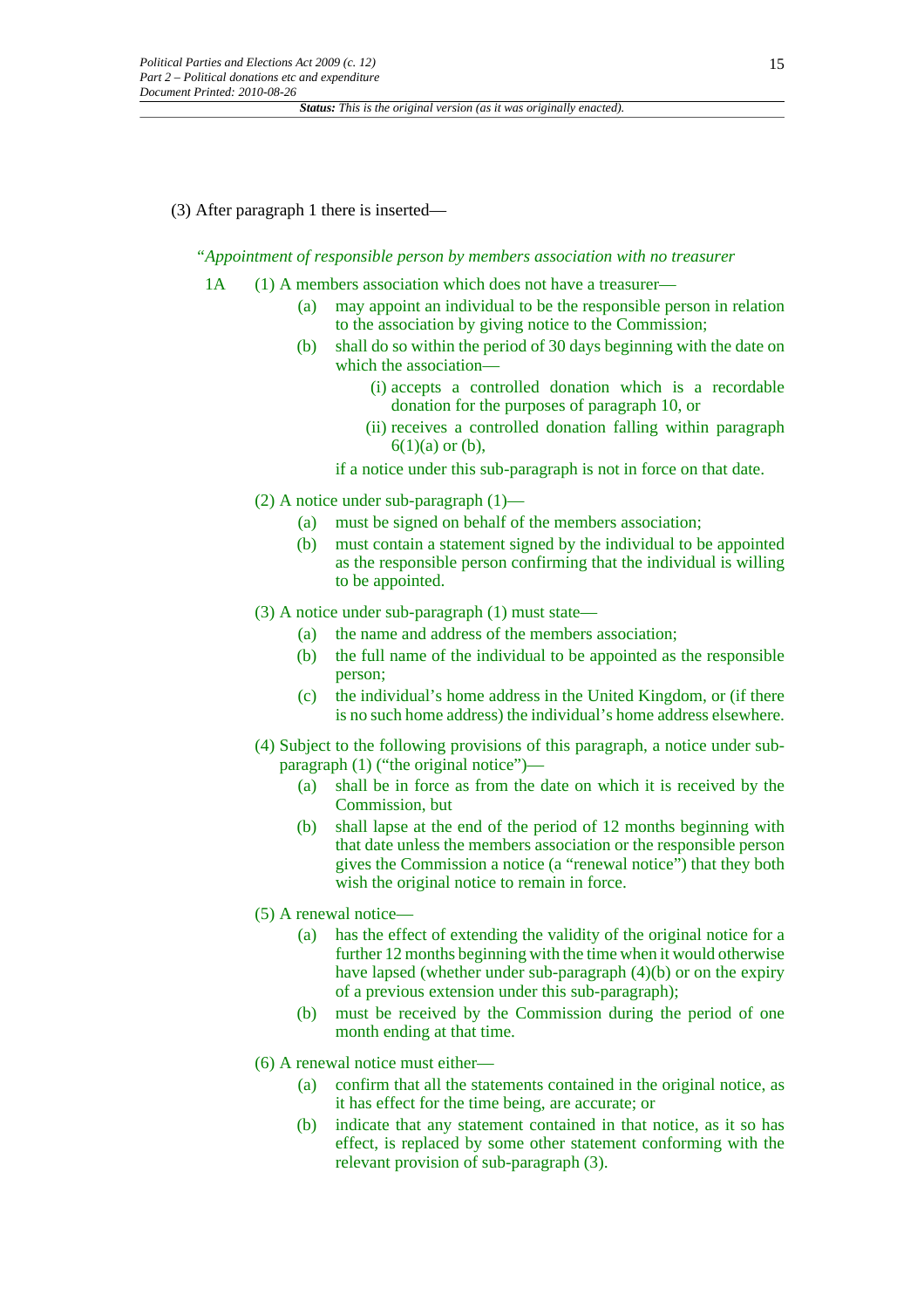A renewal notice must be signed on behalf of the members association and by the responsible person.

- (7) The members association or the responsible person may, at any time after giving the original notice, give the Commission a notice (a "notice of alteration") indicating that any statement contained in the original notice, as it has effect for the time being, is replaced by some other statement—
	- (a) contained in the notice of alteration, and
	- (b) conforming with the relevant provision of sub-paragraph (3).

A notice of alteration takes effect on the day on which it is received by the Commission or (if later) on such date as may be specified in the notice.

- (8) A notice of alteration must be signed—
	- (a) on behalf of the members association, and
	- (b) by the responsible person or, in the case of a notice substituting a different individual as the responsible person, by that individual.
- (9) A notice under sub-paragraph (1) that has been in force for at least 12 months ceases to have effect on receipt by the Commission of a notice terminating it (a "notice of termination")—
	- (a) given by and signed on behalf of the members association, or
	- (b) given and signed by the responsible person.
- (10) On receipt of a notice of termination given by the members association or by the responsible person, the Commission must inform the other party as soon as is reasonably practicable (unless the notice was signed both on behalf of the members association and by the responsible person).
- (11) A reference in this paragraph to a notice being signed on behalf of a members association is to the notice being signed by the secretary of the association or by a person who acts in a similar capacity in relation to the association.
- (12) A notice under the Schedule 7A version of this paragraph also has effect as a notice under this paragraph.

The "Schedule 7A version" of this paragraph means this paragraph as it applies, in relation to controlled transactions, by virtue of paragraph 1(7A) of Schedule 7A.

## *Offence of failing to comply with paragraph 1A*

- 1B A members association commits an offence if—
	- (a) it is subject to the requirement in paragraph  $1A(1)(b)$ , and
	- (b) without reasonable excuse it fails to comply with the requirement."
- (4) In paragraph 12 (offence of failing to deliver donation report), in sub-paragraph (1) and in sub-paragraph (2), for paragraphs (a) and (b) and the words following paragraph (b) there is substituted—
	- "(a) in the case of a regulated donee other than a members association, the regulated donee is guilty of an offence;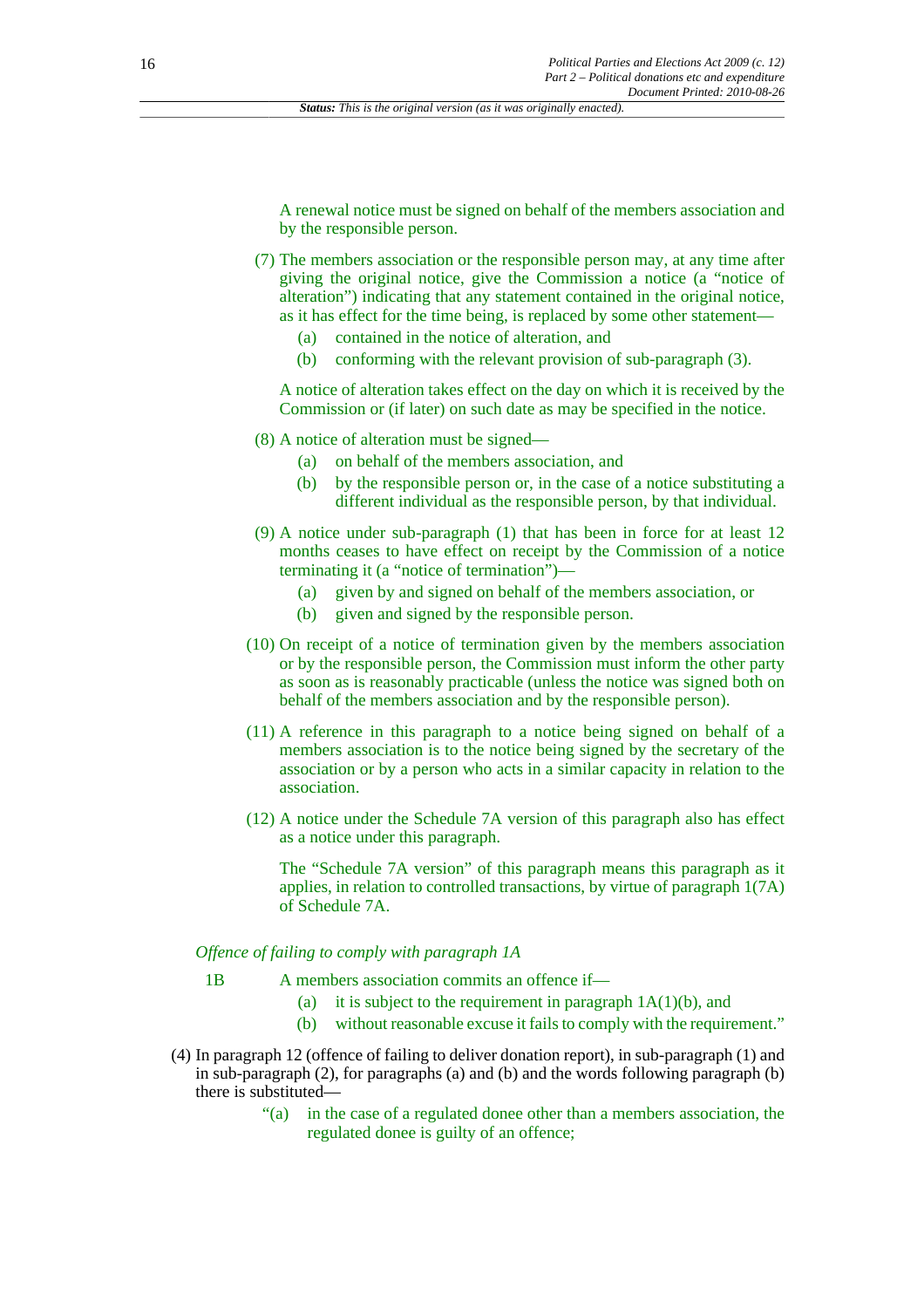- (b) in the case of a members association, the association and the responsible person are guilty of an offence."
- (5) In Schedule 20 to the 2000 Act the following entry is inserted at the appropriate place—

"Paragraph 1B of Schedule 7 (failure by members association to comply with requirement to appoint responsible person) On summary conviction: Level 5"

## **15 Control of donations to holders of elective office: compliance officers**

(1) In Schedule 7 to the 2000 Act (control of donations to individuals etc), at the end there is inserted—

#### "**PART 7**

#### COMPLIANCE OFFICERS

- 17 (1) A regulated donee who is the holder of a relevant elective office (the "office-holder") may, by giving a notice to the Commission which complies with paragraph 18(1), appoint an individual as compliance officer for the office-holder.
	- (2) Where a notice under this paragraph is for the time being in force—
		- (a) any duty imposed on the office-holder by virtue of paragraph 8, or under paragraph 10, 11 or 13, may be discharged either by the office-holder or by the compliance officer;
		- (b) section 56(3), (3B) and (4) as applied by paragraph 8, and paragraph 12(1) and (2), apply to the compliance officer as well as the office-holder (so that either or both of them may be charged with any offence under those provisions);
		- (c) if the compliance officer makes a declaration under paragraph 13, paragraph 13(4) applies to the compliance officer instead of the office-holder.
	- (3) The compliance officer for an office-holder cannot be guilty of an offence under paragraph 12(1) or (2) in respect of any controlled donation received by the office-holder at a time when the notice under this paragraph was not in force.
	- (4) A person commits an offence if, at a time when a notice under this paragraph is in force in relation to an office-holder, the person knowingly gives the compliance officer any information relating to—
		- (a) the amount of any controlled donation made to the office-holder, or
		- (b) the person or body making such a donation,

which is false in a material particular.

18 (1) A notice under paragraph 17—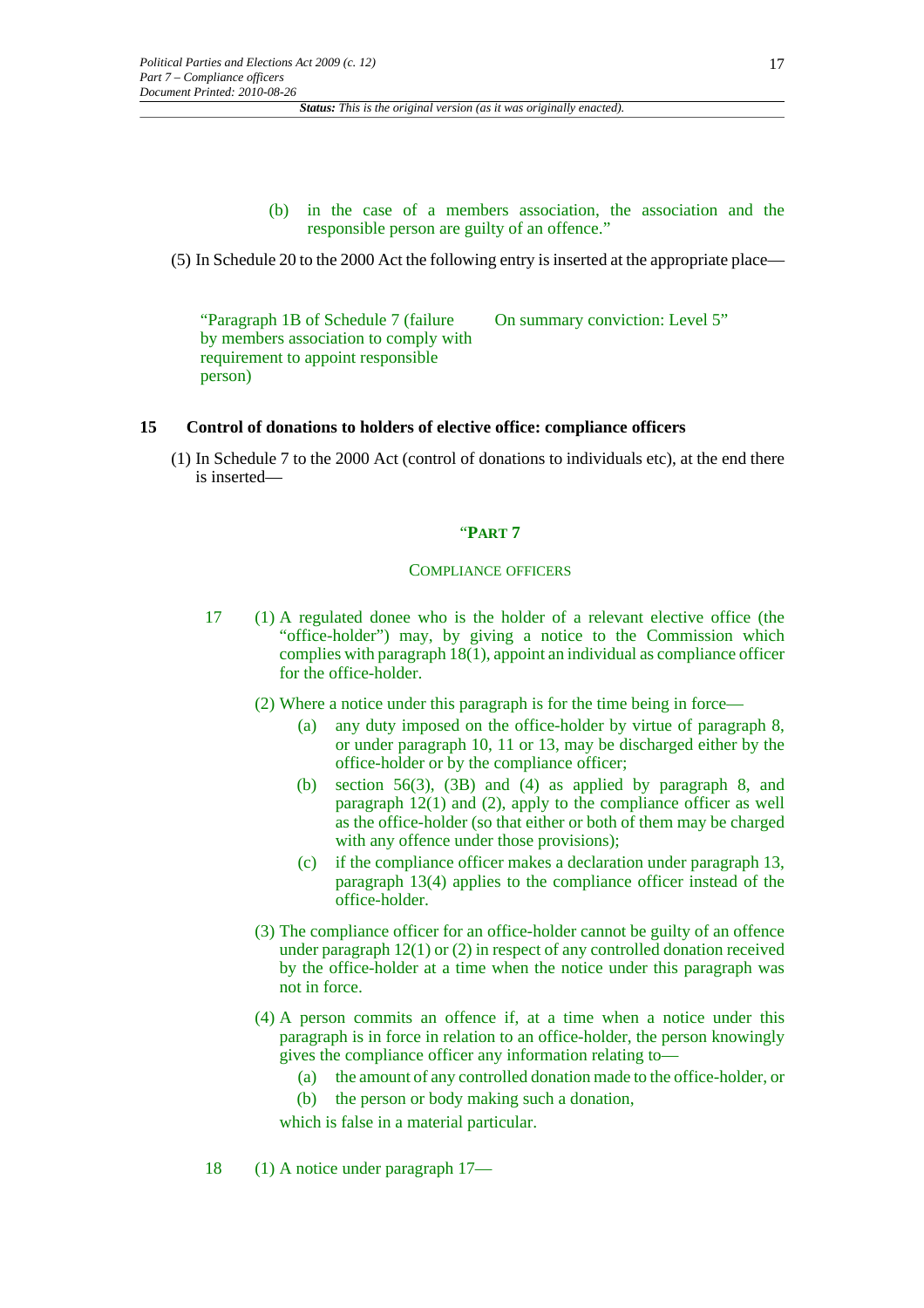- (a) must be signed by the office-holder, and
- (b) must contain a statement signed by the individual to be appointed as compliance officer confirming that the individual is willing to be appointed.
- (2) A notice under paragraph 17 must state—
	- (a) the full name of the office-holder,
	- (b) the relevant elected office that the person holds,
	- (c) the office-holder's home address in the United Kingdom, or (if there is no such home address) the office-holder's home address elsewhere, and
	- (d) if the office-holder is a member of a registered party, the party's registered name and the address of its registered headquarters.
- (3) A notice under paragraph 17 must also state—
	- (a) the full name of the individual to be appointed as compliance officer,
	- (b) if the individual holds a relevant elected office, what that office is,
	- (c) the individual's home address in the United Kingdom, or (if there is no such home address) the individual's home address elsewhere, and
	- (d) if the individual is a member of a registered party, the party's registered name and the address of its registered headquarters.
- (4) Subject to the following provisions of this paragraph, a notice under paragraph 17 ("the original notice")—
	- (a) shall be in force as from the date on which it is received by the Commission, but
	- (b) shall lapse at the end of the period of 12 months beginning with that date unless the office-holder or the compliance officer gives the Commission a notice (a "renewal notice") that they both wish the original notice to remain in force.
- (5) A renewal notice—
	- (a) has the effect of extending the validity of the original notice for a further 12 months beginning with the time when it would otherwise have lapsed (whether under sub-paragraph (4)(b) or on the expiry of a previous extension under this sub-paragraph);
	- (b) must be received by the Commission during the period of one month ending at that time.
- (6) A renewal notice must either—
	- (a) confirm that all the statements contained in the original notice, as it has effect for the time being, are accurate; or
	- (b) indicate that any statement contained in that notice, as it so has effect, is replaced by some other statement conforming with the relevant provision of sub-paragraph (2) or (3).

A renewal notice must be signed by the office-holder and the compliance officer.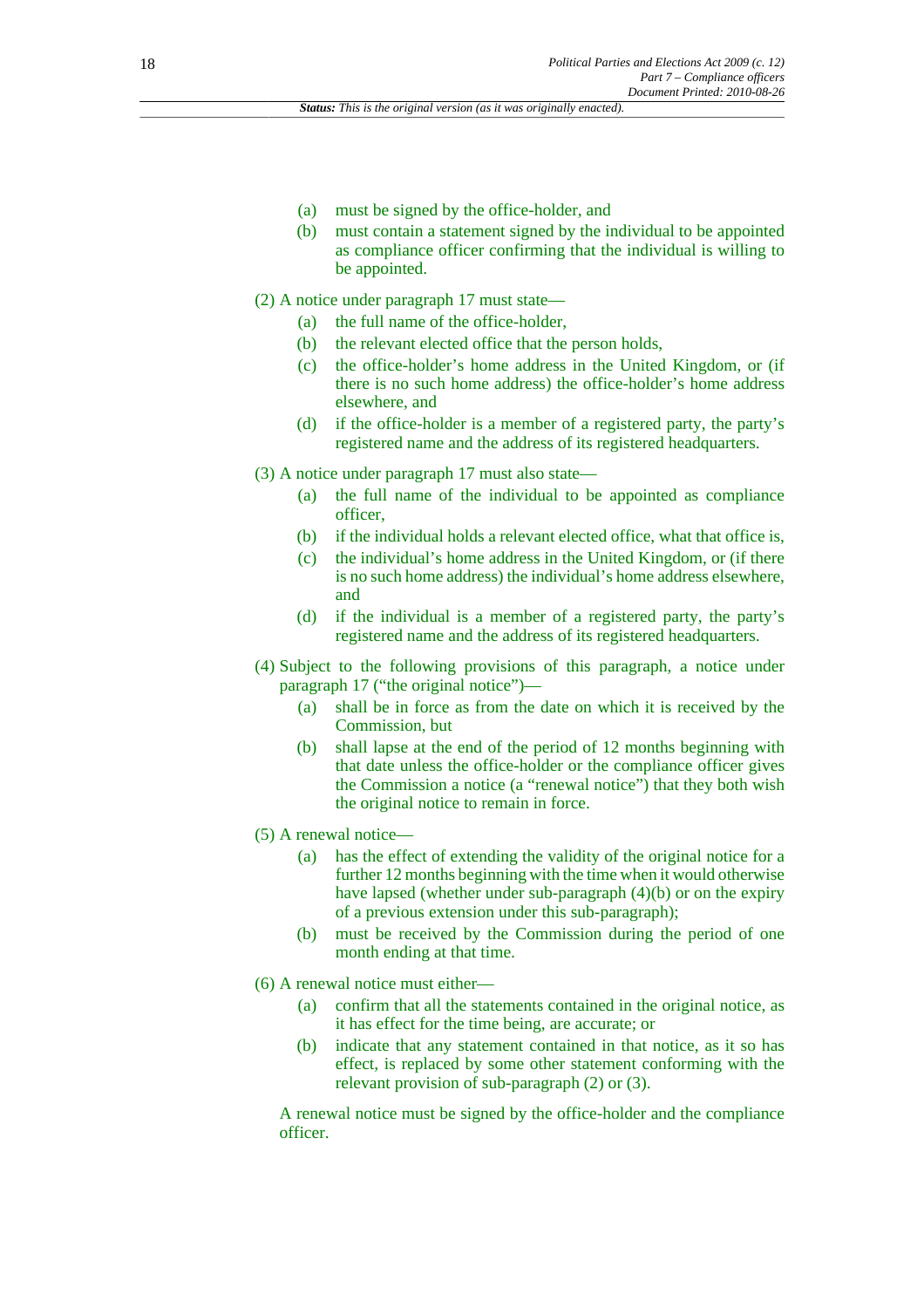- (7) The office-holder or the compliance officer may, at any time after giving the original notice, give the Commission a notice (a "notice of alteration") indicating that any statement contained in the original notice, as it has effect for the time being, is replaced by some other statement—
	- (a) contained in the notice of alteration, and
	- (b) conforming with the relevant provision of sub-paragraph (2) or (3).

A notice of alteration takes effect on the day on which it is received by the Commission or (if later) on such date as may be specified in the notice.

- (8) A notice of alteration must be signed—
	- (a) by the office-holder, and
	- (b) by the compliance officer or, in the case of a notice substituting a different individual as the compliance officer, by that individual.
- (9) A notice under paragraph 17 ceases to have effect on receipt by the Commission of a notice terminating it (a "notice of termination") given and signed by the office-holder or by the compliance officer.
- (10) On receipt of a notice of termination given by the office-holder or by the compliance officer, the Commission must inform the other party as soon as is reasonably practicable (unless the notice was signed both by the officeholder and by the compliance officer).
- 19 (1) The Commission shall maintain a register of all notices given to them under paragraph 17 which are for the time being in force.
	- (2) The register shall be maintained by the Commission in such form as they may determine and shall contain, in the case of each such notice, all the information contained in the notice as it has effect for the time being in accordance with paragraph 18.
	- (3) Where any notice is given to the Commission under paragraph 17 or subparagraph (4)(b) or (7) of paragraph 18, they shall cause all the information contained in the notice, or (as the case may be) any new information contained in it, to be entered in the register as soon as is reasonably practicable.
	- (4) The information to be entered in the register in respect of any individual shall, however, not include the individual's home address."
- (2) In Schedule 20 to the 2000 Act the following entry is inserted at the appropriate place—

| "Paragraph $17(4)$ of Schedule 7     | On summary conviction in England and   |
|--------------------------------------|----------------------------------------|
| (knowingly giving compliance officer | Wales or Scotland: statutory maximum   |
| false information about donations)   | or 12 months                           |
|                                      | On summary conviction in Northern      |
|                                      | Ireland: statutory maximum or 6 months |
|                                      | On indictment: fine or 1 year"         |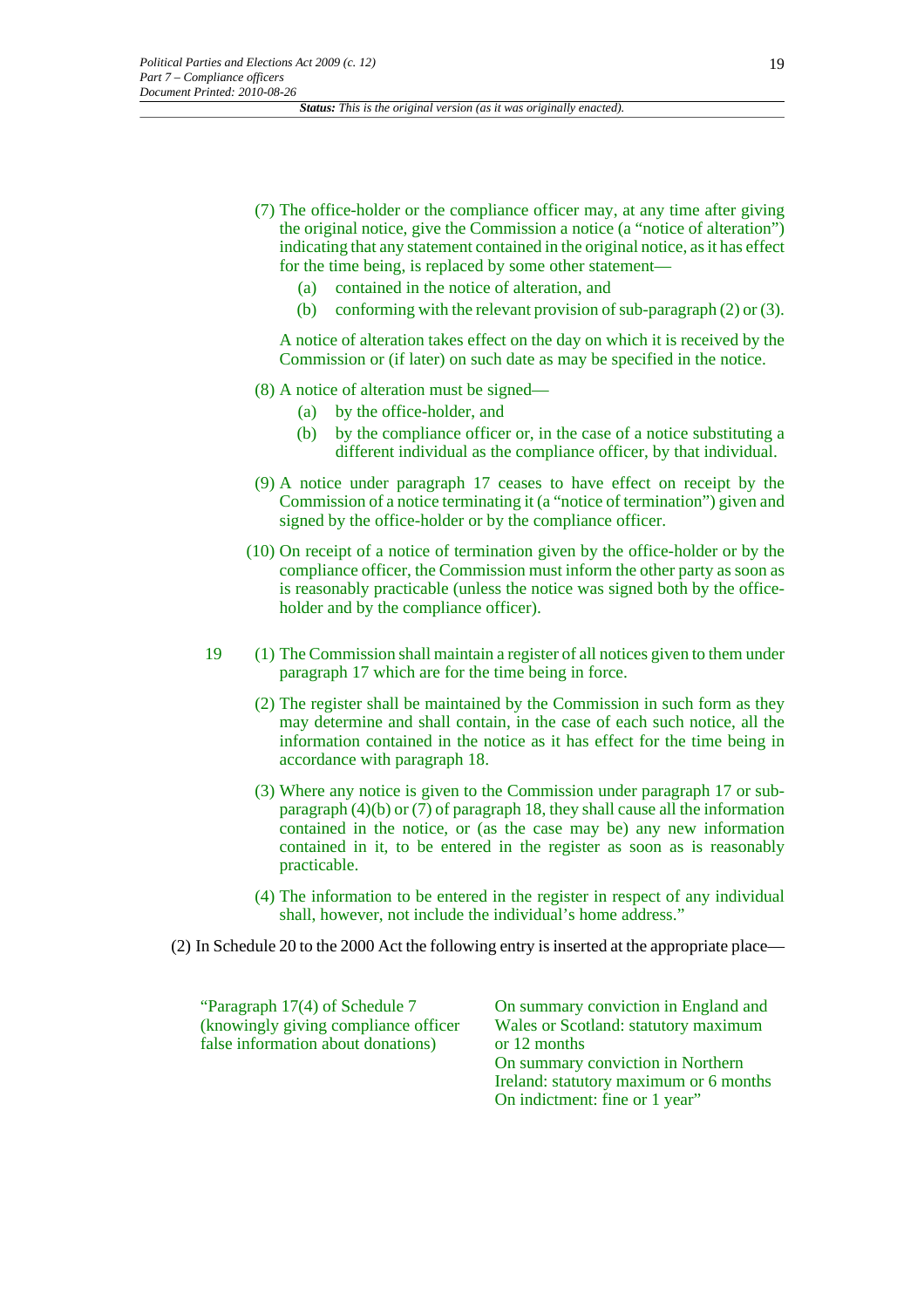## **16 Control of loans etc to members associations: responsible persons**

- (1) Schedule 7A to the 2000 Act (control of loans etc to members associations etc) is amended as follows.
- (2) In paragraph 1 (operation and construction of Schedule)—
	- (a) in sub-paragraph  $(7)(d)$ , the words after "(in relation to a members association)" are omitted;
	- (b) after sub-paragraph (7) there is inserted—
		- "(7A) Paragraphs 1A and 1B of Schedule 7 apply for the purposes of this Schedule, in relation to controlled transactions, as they apply for the purposes of that Schedule in relation to controlled donations.
		- (7B) Paragraph 1A(1)(b) of Schedule 7, as it applies by virtue of subparagraph (7A) above, has effect as if for sub-paragraphs (i) and (ii) there were substituted—
			- "(i) enters into a controlled transaction which is a recordable transaction for the purposes of paragraph 9 of Schedule 7A, or
			- (ii) enters into a controlled transaction falling within paragraph 5 or  $6(1)(b)$  of that Schedule,"
		- (7C) A notice under paragraph 1A of Schedule 7 also has effect as a notice under the Schedule 7A version of that paragraph.

The "Schedule 7A version" of paragraph 1A of Schedule 7 means that paragraph as it applies, in relation to controlled transactions, by virtue of sub-paragraph (7A) above."

- (3) In paragraph 12 (offence of failing to deliver transaction report), in sub-paragraph (1) and in sub-paragraph (2), for paragraphs (a) and (b) and the words following paragraph (b) there is substituted—
	- "(a) in the case of a regulated participant other than a members association, the regulated participant is guilty of an offence;
	- (b) in the case of a members association, the association and the responsible person are guilty of an offence."

## **17 Control of loans etc to holders of elective office: compliance officers**

In Schedule 7A to the 2000 Act (control of loans etc to individuals etc), at the end there is inserted—

*"Compliance officers*

- 18 (1) This paragraph applies where a regulated participant who is the holder of a relevant elective office (the "office-holder") has given a notice to the Commission under paragraph 17 of Schedule 7 appointing an individual as compliance officer for the office-holder.
	- (2) Where the notice is for the time being in force—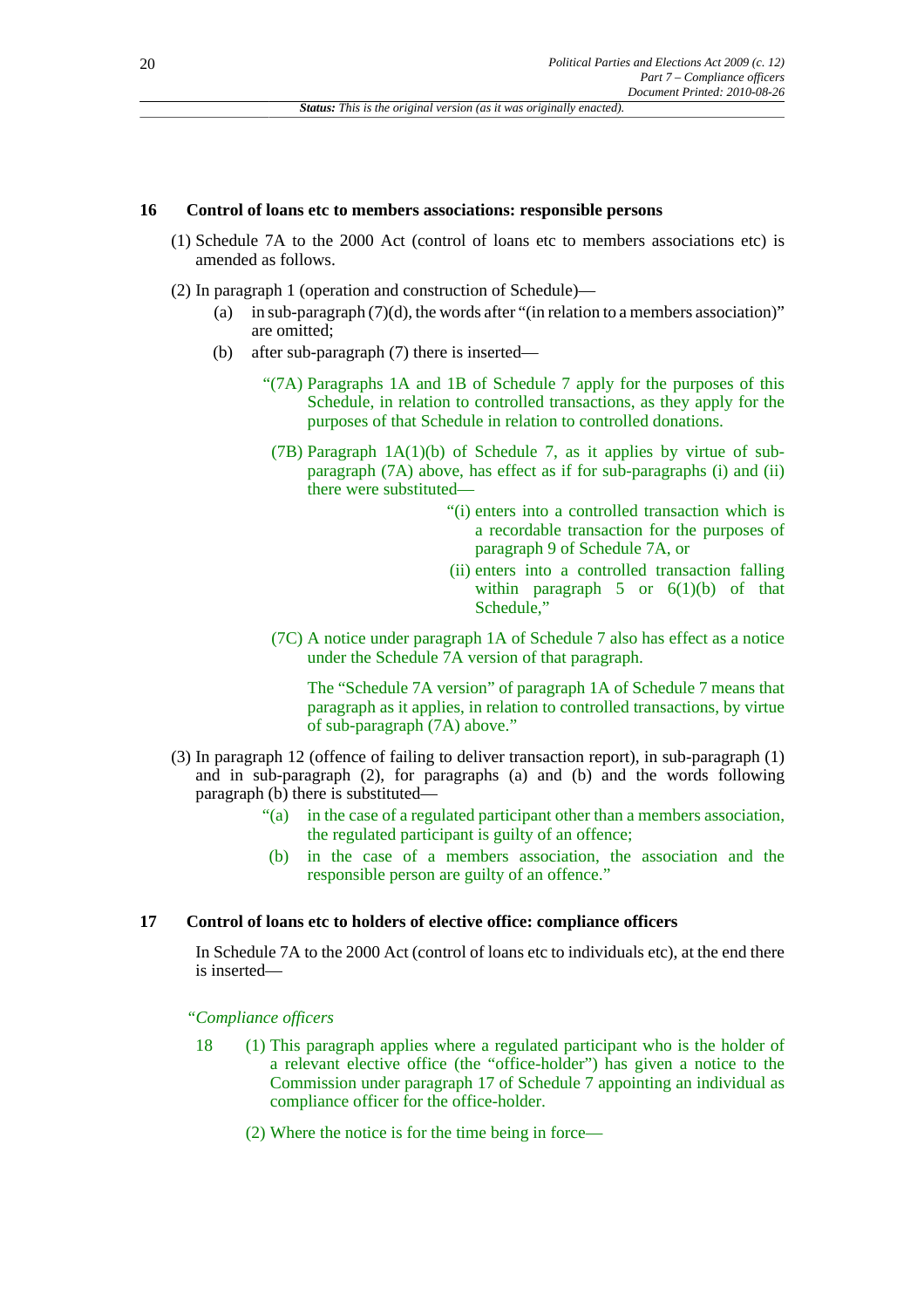- (a) any duty imposed on the office-holder under paragraph 9, 10, 11 or 13 may be discharged either by the office-holder or by the compliance officer;
- (b) paragraph 12(1) and (2) applies to the compliance officer as well as the office-holder (so that either or both of them may be charged with an offence under paragraph 12(1) or (2));
- (c) if the compliance officer makes a declaration under paragraph 13, paragraph 13(4) applies to the compliance officer instead of the office-holder.
- (3) The compliance officer for an office-holder cannot be guilty of an offence under paragraph 12(1) or (2) in respect of any controlled transaction entered into by the office-holder at a time when the notice was not in force."

#### **18 Person may not be "responsible person" for more than one third party**

- (1) Section 88 of the 2000 Act (third parties recognised for the purposes of Part 6 of that Act) is amended as follows.
- (2) In subsection (2)(a), after "(as defined by section  $54(8)$ )" there is inserted "who is not the responsible person in relation to another third party".
- (3) After subsection (3) there is inserted—
	- "(3A) A notification given by a third party does not comply with the requirement in subsection  $(3)(b)(iii)$  or  $(c)(ii)$  (to state the name of the person who will be responsible for compliance) if the person whose name is stated is—
		- (a) the responsible person in relation to another third party,
		- (b) an individual who gives a notification under subsection (1) at the same time, or
		- (c) the person whose name is stated, in purported compliance with the requirement in subsection  $(3)(b)(iii)$  or  $(c)(ii)$ , in a notification given at the same time by another third party.

In this subsection "the person", in relation to a notification to which subsection  $(3)(c)$  applies, is to be read as "the person or officer"."

- (4) Where—
	- (a) a third party gives a notification under section 88(4)(b) of the 2000 Act ("the renewal notification") in respect of a notification under section 88(1) ("the original notification") that was given before the commencement of this section, and
	- (b) the original notification contained a statement under section  $88(3)(b)(iii)$  or (c) (ii) naming someone who, at the time when the renewal notification is given, is the responsible person in relation to another third party,

the renewal notification must indicate (under section  $88(6)(b)$ ) that the statement is replaced by a statement naming someone who is not the responsible person in relation to another third party.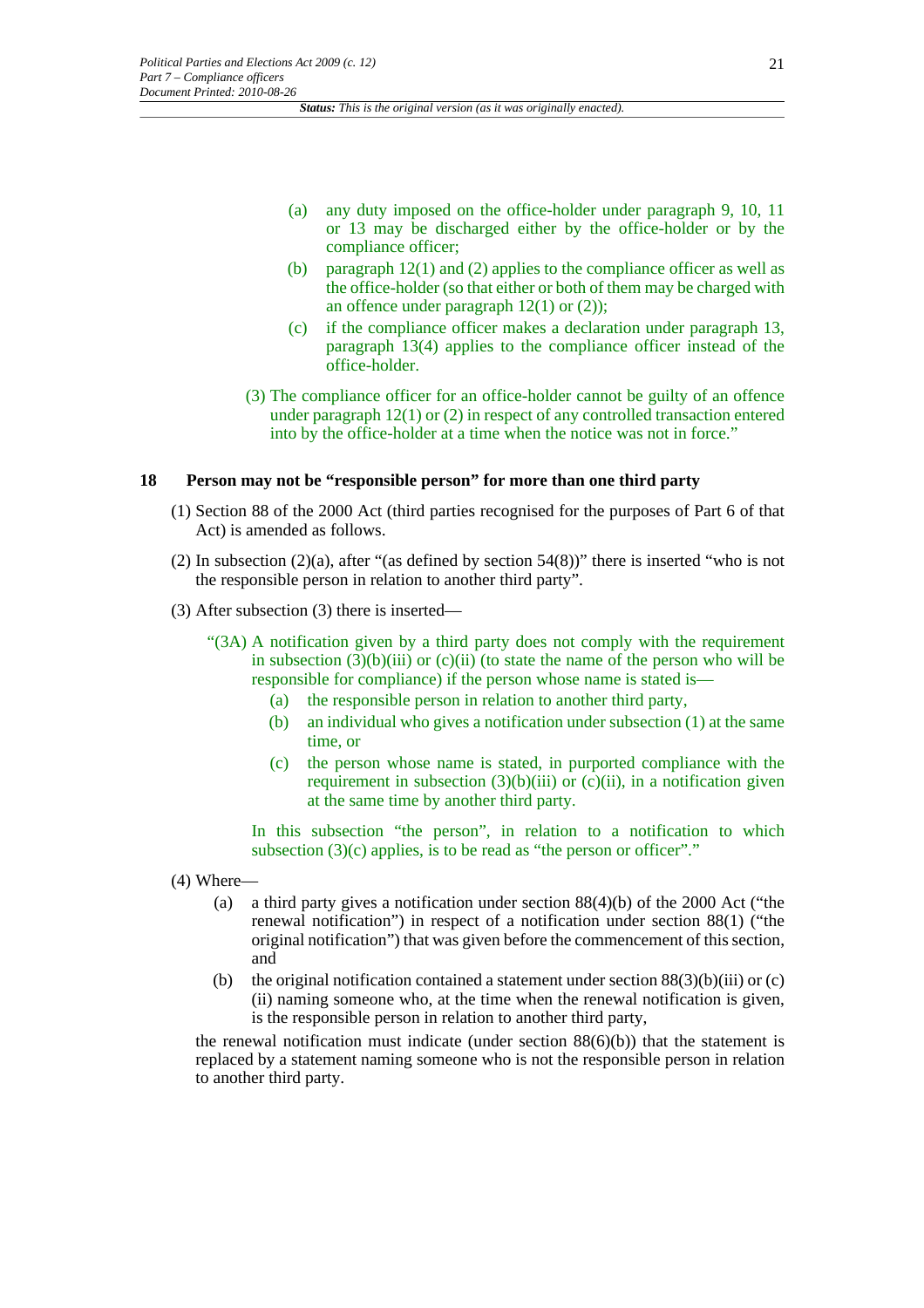#### *Unincorporated associations*

## **19 Reports of gifts received by unincorporated associations making political contributions**

(1) After section 140 of the 2000 Act there is inserted—

*"Reports to Commission by unincorporated associations making political contributions*

## **140A Reports of gifts received by unincorporated associations**

Schedule 19A, which requires unincorporated associations making political contributions to report gifts received by them to the Commission, has effect."

- (2) Before Schedule 19B to the 2000 Act (inserted by section 2 above) there is inserted, as Schedule 19A, the Schedule set out in Schedule 5 to this Act.
- (3) In Schedule 20 to the 2000 Act the following entries are inserted at the appropriate place—

"Paragraph 6(1) of Schedule 19A (failure On summary conviction: Level 5 to give notification or report within specified period) Paragraph 6(2) of Schedule 19A (giving notification or report that fails to comply with requirements of that Schedule) On summary conviction in England and Wales or Scotland: statutory maximum or 12 months On summary conviction in Northern Ireland: statutory maximum or 6 months On indictment: fine or 1 year Paragraph 6(3) of Schedule 19A (making false declaration in notification or report) On summary conviction in England and Wales or Scotland: statutory maximum or 12 months On summary conviction in Northern

Ireland: statutory maximum or 6 months On indictment: fine or 1 year"

- (4) In section 62 of the Electoral Administration Act [2006 \(c. 22\)](http://www.legislation.gov.uk/id/ukpga/2006/22) (regulation of loans: power to make provision for candidates, third parties and referendums), after subsection (3) there is inserted—
	- " $(3A)$  The provision that may be made by virtue of subsection  $(3)(e)$  includes, in particular, provision amending paragraph 1 of Schedule 19A to the 2000 Act (requirement for unincorporated associations to notify Commission of political contributions over £25,000) so that, in the case of a recognised third party or a permitted participant in a referendum, a "political contribution" includes a relevant matter."
- (5) The Secretary of State, after consulting the Electoral Commission, may make an order that—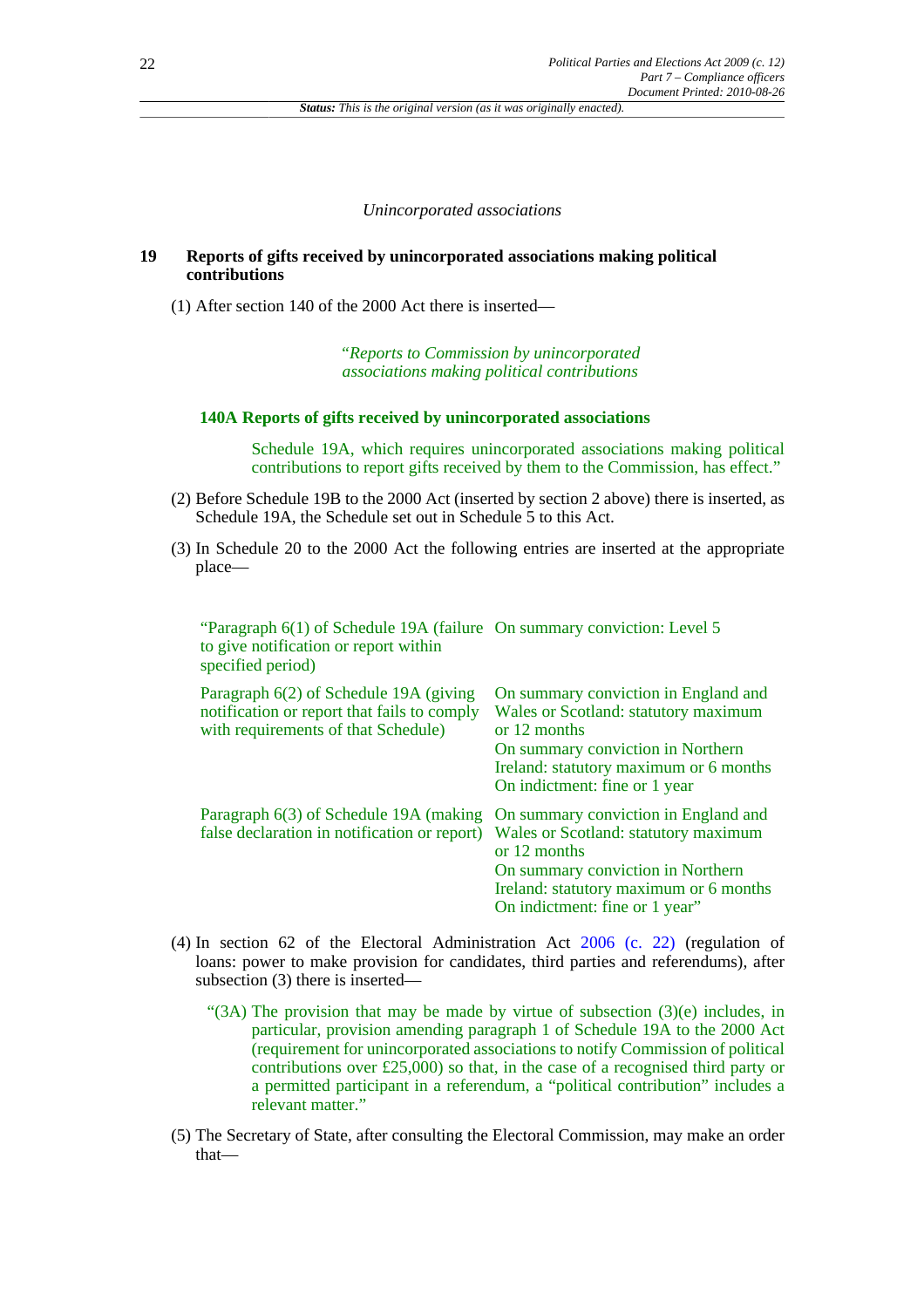- (a) amends or modifies the Schedule inserted into the 2000 Act by Schedule 5 so far as it applies in relation to Northern Ireland;
- (b) makes provision that is consequential on or supplemental to that made by virtue of paragraph (a) (including provision amending or modifying any provision of the 2000 Act).
- (6) The power to make an order under subsection (5) is exercisable by statutory instrument.
- (7) No order may be made under subsection (5) unless a draft of the instrument containing the order has been laid before and approved by a resolution of each House of Parliament.
- (8) In the Schedule inserted into the 2000 Act by Schedule 5 to this Act—
	- (a) the reference in paragraph 1(1) to a calendar year does not include any year before 2010;
	- (b) a reference in paragraph 2 to a gift does not include any gift received before the day on which this Act is passed.

#### *Thresholds*

# **20 Increased thresholds in relation to donations etc**

- (1) In the following provisions of the 2000 Act, for "£200" there is substituted "£500" section  $52(2)(b)$ ;
	- section  $54(4)(b)$  and  $(6)(b)$ ; section 71F(12)(b); in Schedule 7, paragraphs  $4(3)(b)$  and  $6(2)$  and  $(4)(b)$ ; in Schedule 7A, paragraph 2(4)(b); in Schedule 11, paragraphs  $4(2)$  and  $6(4)$  and  $(6)(b)$ ; in Schedule 15, paragraphs  $4(2)$  and  $6(5)$  and  $(7)(b)$ .
- (2) In the following provisions of the 2000 Act, for "£1,000" there is substituted "£1,500" section  $62(6A)(a)$  and (b),  $(7)(b)$  and  $(11)(b)$ ; section  $71M(7)(a)$  and (b), (8)(b) and (11)(b); in Schedule 7, paragraph  $10(1A)(a)$  and (b) and (2)(b); in Schedule 7A, paragraph  $9(2)(a)$  and (b) and (7)(b).
- (3) In the following provisions of the 2000 Act, for "£5,000" there is substituted "£7,500" section  $62(4)(a)$  and (b),  $(5)(b)$  and  $(11)(b)$ ; section 63(3): section  $71M(4)(a)$  and (b), (5)(b) and (11)(b); section 71O(3); in Schedule 7, paragraph  $10(1A)(a)$  and (b) and (2)(b); in Schedule 7A, paragraph  $9(2)(a)$  and (b) and (7)(b);
	- in Schedule 11, paragraph 10(2)(a);
	- in Schedule 15, paragraph 10(2)(a).
- (4) In section 155 of the 2000 Act (power to vary specified sums), after subsection (2) there is inserted—

"(3) Subsection (4) applies in relation to the sums specified in—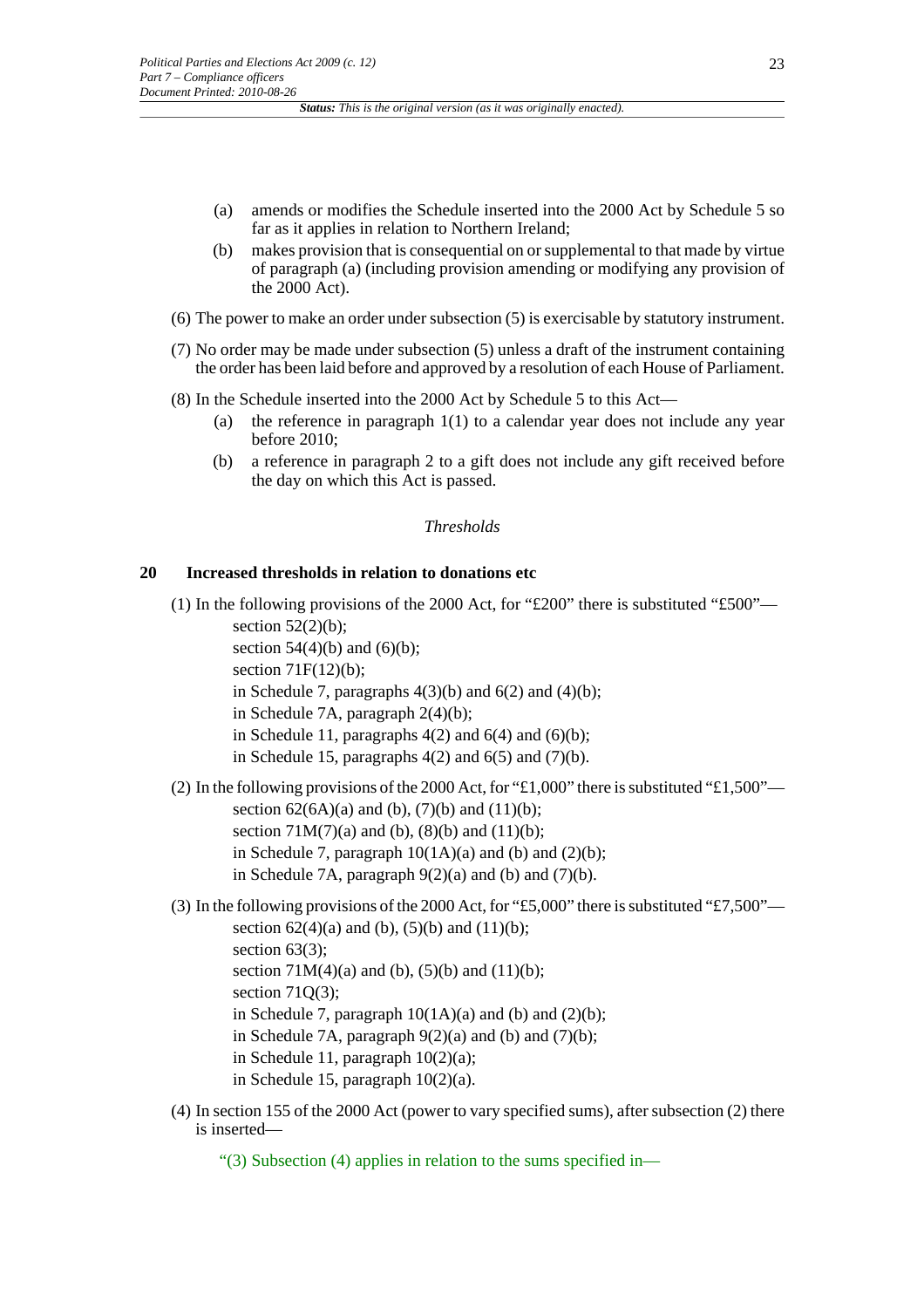- (a) Part 4;
- (b) Part 4A;
- (c) Schedule 11;
- (d) Schedule 15;
- (e) Schedule 19A.
- (4) In each Parliament, other than a Parliament that is dissolved less than two years after the date of its first sitting, the Secretary of State must either—
	- (a) make an order in pursuance of subsection (2)(a), or
	- (b) lay before Parliament a statement setting out the Secretary of State's reasons for not doing so."
- (5) The amendment made by subsection (4) does not apply in relation to the Parliament during which this Act is passed.

#### *Election expenses*

# **21 Limitation of pre-candidacy election expenses for certain general elections**

(1) In the Representation of the People Act [1983 \(c. 2\)](http://www.legislation.gov.uk/id/ukpga/1983/2) ("the 1983 Act"), after section 76 there is inserted—

#### "**76ZA Limitation of pre-candidacy election expenses for certain general elections**

- (1) This section applies where—
	- (a) a Parliament is not dissolved until after the period of 55 months beginning with the day on which that Parliament first met ("the 55 month period"),
	- (b) election expenses are incurred by or on behalf of a candidate at the parliamentary general election which follows the dissolution, and
	- (c) the expenses are incurred in respect of a matter which is used during the period beginning immediately after the 55-month period and ending with the day on which the person becomes a candidate at that election.

For the purposes of this section, section 90ZA(1) has effect with the omission of the words "after the date when he becomes a candidate at the election".

- (2) Election expenses incurred as mentioned in subsection (1) must not in the aggregate exceed the permitted amount, which is the relevant percentage of the following sum—
	- (a) for a candidate at an election in a county constituency,  $\pounds 25,000$  plus 7p for every entry in the register of electors;
	- (b) for a candidate at an election in a borough constituency,  $£25,000$  plus 5p for every entry in the register of electors.
- (3) The relevant percentage is—
	- (a) 100% where the dissolution was during the 60th month of the Parliament;
	- (b) 90% where the dissolution was during its 59th month;
	- (c) 80% where the dissolution was during its 58th month;
	- (d) 70% where the dissolution was during its 57th month;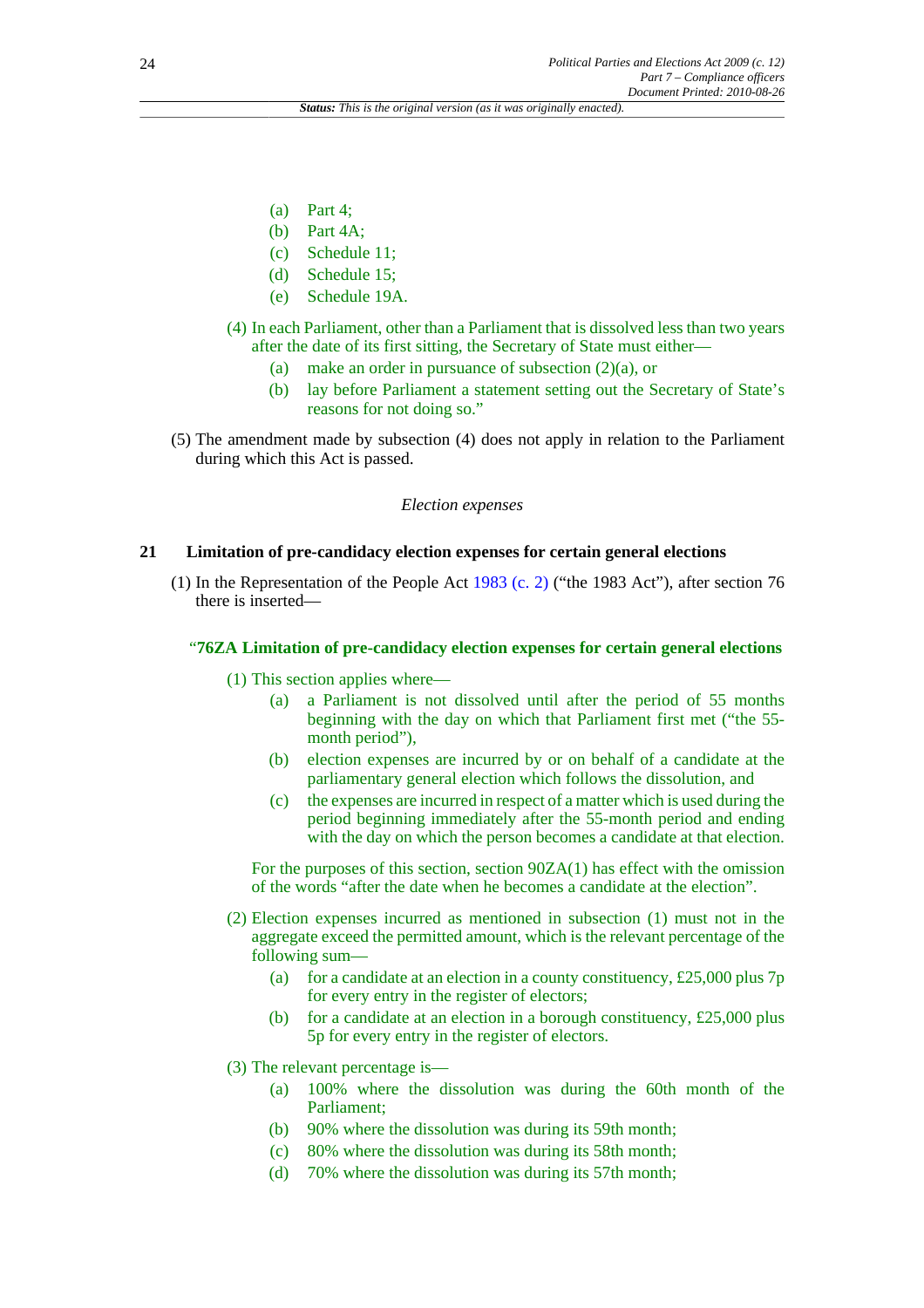(e) 60% where the dissolution was during its 56th month.

For the purposes of this subsection, the "56th month" of a Parliament is the month beginning immediately after the 55-month period; and so on.

- (4) In subsection (2) above "the register of electors" means the register of parliamentary electors for the constituency in question as it has effect on the last day for publication of notice of the election.
- (5) Where election expenses are incurred as mentioned in subsection (1) in excess of the permitted amount, any candidate or election agent who—
	- (a) incurred, or authorised the incurring of, the election expenses, and
	- (b) knew or ought reasonably to have known that the expenses would be incurred in excess of that amount,

shall be guilty of an illegal practice.

(6) The candidate's personal expenses do not count towards the permitted amount."

(2) The amendments made by this section do not apply in relation to any expenses—

- (a) incurred before the commencement of this section, or
- (b) incurred in respect of any matters used before 1 January 2010.

## **22 Election expenses: guidance by Commission**

In Schedule 4A to the 1983 Act (election expenses), in paragraph 14 (guidance by Electoral Commission), for the words in sub-paragraph (1) from "giving guidance" to the end there is substituted "giving—

- (a) guidance as to the matters which do, or do not, fall within Part 1 or Part 2 of this Schedule;
- (b) guidance (supplementing the definition in section 90ZA(3) above) as to the cases or circumstances in which expenses are, or are not, to be regarded as incurred for the purposes of a candidate's election."

## **PART 3**

#### **ELECTIONS**

#### **23 Election falling within canvass period**

(1) After section 13BA of the 1983 Act there is inserted—

## "**13BB Election falling within canvass period**

- (1) This section applies where—
	- (a) in connection with a canvass under section 10 above, the form returned in respect of an address ("the relevant address") is completed in such a way that, by virtue of section 10A(2) above, an application for registration is treated as having been made in respect of that address; and
	- (b) notice is published of an election to which section 13B above applies that is to be held—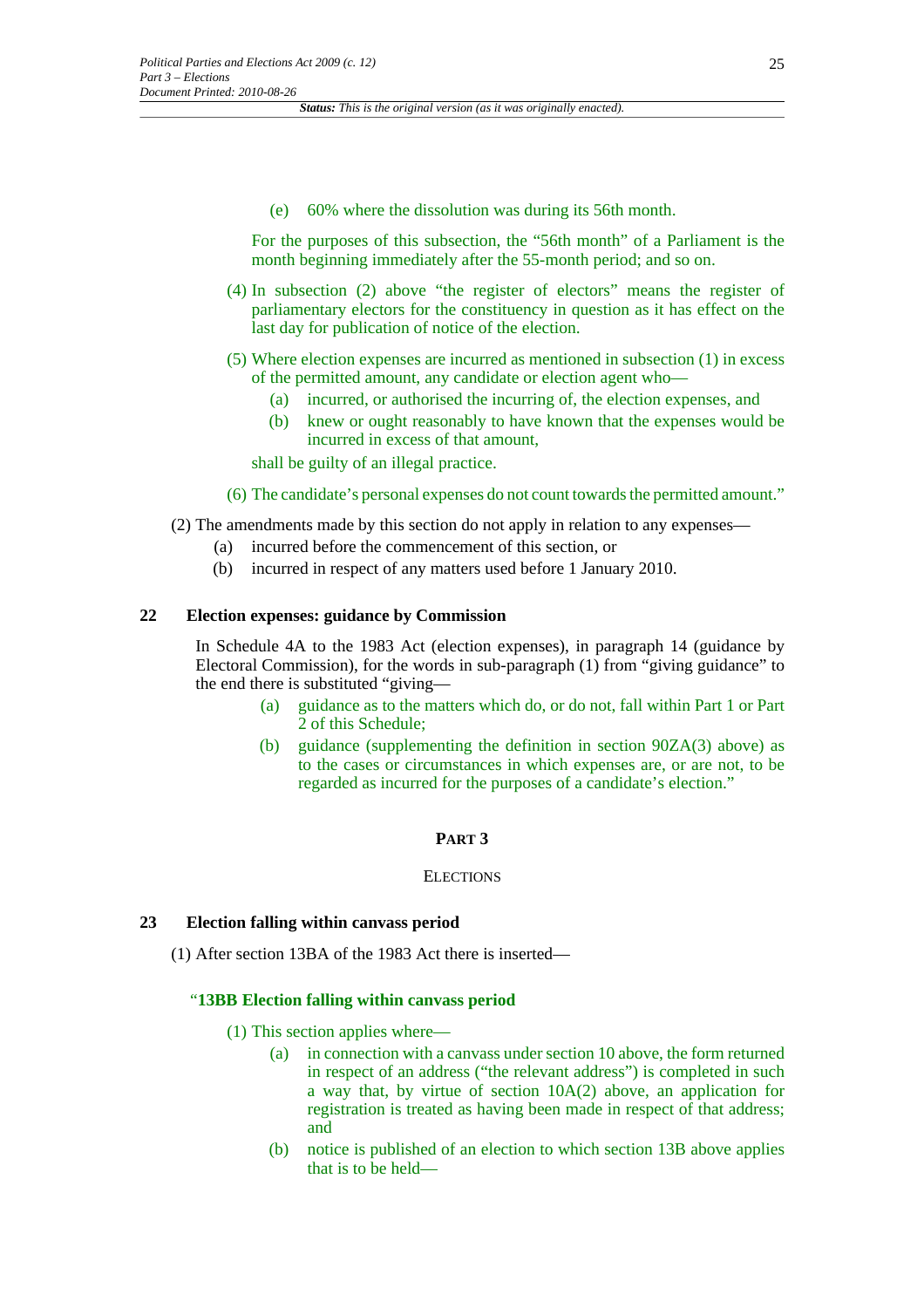- (i) in an area which includes the relevant address,
- (ii) during the period starting with 1st July in the year of the canvass and ending with 1st December in that year.
- (2) The application shall be treated as made—
	- (a) when the notice of election is published (if the canvass form has already been returned),
	- (b) when the form is returned (if the notice has already been published), or
	- (c) at such other time as may be prescribed.
- (3) Subsection (2) above does not apply if—
	- (a) the canvass form is returned after the appropriate publication date; or
	- (b) the form is returned too late for the application to be determined in accordance with regulations on or before that date (even without there being any delay in dealing with the application or any objections to the registration).
- (4) Where, in consequence of the determination of the application, an entry relating to a person falls to be made in (or removed from) a register covering the relevant address, the registration officer by whom that register is maintained shall issue, in the prescribed manner, a notice specifying the appropriate alteration.
- (5) Where—
	- (a) in consequence of the determination of the application, a person's entry in respect of an address other than the relevant address falls to be removed from a register maintained by a registration officer other than the one referred to in subsection (4) above,
	- (b) at the time of the determination, notice has been published of an election to which section 13B above applies that is to be held—
		- (i) in an area which includes that other address,
		- (ii) during the period starting with 1st July in the year of the canvass and ending with 1st December in that year,
		- and
	- (c) the determination is made before the appropriate publication date for that election,

the other registration officer shall, on being informed of the determination, issue in the prescribed manner a notice specifying the appropriate alteration.

- (6) A notice under subsection (4) or (5) above shall be issued on the appropriate publication date for the election in question, and the alteration shall take effect as from the beginning of that day.
- (7) A requirement imposed by subsection (4) or (5) above does not apply if, before the appropriate publication date for the election in question, the registration officer concerned publishes a revised version of the register incorporating the appropriate alteration.
- (8) In this section—
	- "the appropriate publication date" has the same meaning as in section 13B above;

"canvass form" means the form mentioned in subsection (1)(a) above.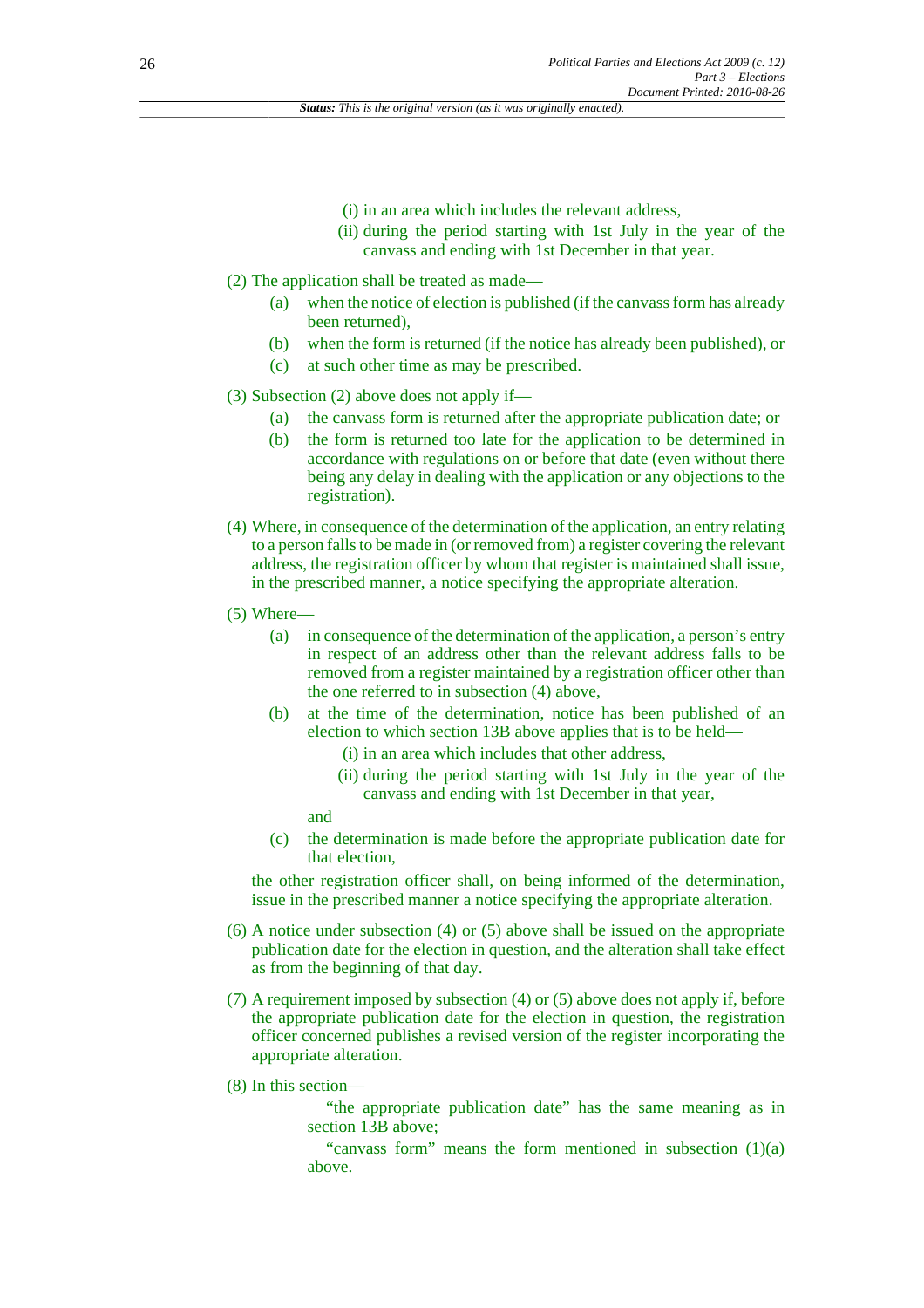—

*Status: This is the original version (as it was originally enacted).*

- (9) For the purposes of this section, a canvass form is "returned" when it is received by the registration officer."
- (2) In section 13 of that Act (publication of registers), after subsection (1) there is inserted
	- $(1)$  Subsection (1)(a) above has effect, in the case of a registration officer acting for an area in which (or in part of which) an election to which section 13B below applies is held during the period—
		- (a) starting with 1st July in the year in question, and
		- (b) ending with 1st December in that year,

as if for "1st December in that year" there were substituted "1st February in the following year"."

# **24 Candidate at parliamentary election may withhold home address from publication**

(1) Schedule 1 to the 1983 Act (parliamentary elections rules) is amended as follows.

- (2) In rule 6 (nomination of candidates)—
	- (a) sub-paragraph (b) of paragraph (2) is omitted;
	- (b) after paragraph (3) there is inserted—
		- "(4) The nomination paper must be accompanied by a form (in this Schedule referred to as the "home address form") which states the candidate's—
			- (a) full names, and
			- (b) home address in full.

Provision in paragraph (1) above about delivery of the nomination paper applies also to the home address form.

- (5) The home address form—
	- (a) may contain a statement made and signed by the candidate that he requires the home address not to be made public; and
	- (b) if it does so, must state the constituency within which that address is situated (or, if that address is outside the United Kingdom, the country within which it is situated)."
- (3) In rule 11 (right to attend nomination)—
	- (a) in paragraph (3), after "nomination paper" there is inserted "and associated home address form";
	- (b) after paragraph (4) there is inserted—
		- "(5) The returning officer shall not permit a home address form to be inspected otherwise than in accordance with this rule, or for some other purpose authorised by law."
- (4) In rule 12 (validity of nomination papers), in paragraph (1)—
	- (a) after "consent to it" there is inserted "and the home address form";
		- (b) after sub-paragraph (a) there is inserted—
			- "(aa) the returning officer decides that the home address form does not comply with rule  $6(4)$ ; or"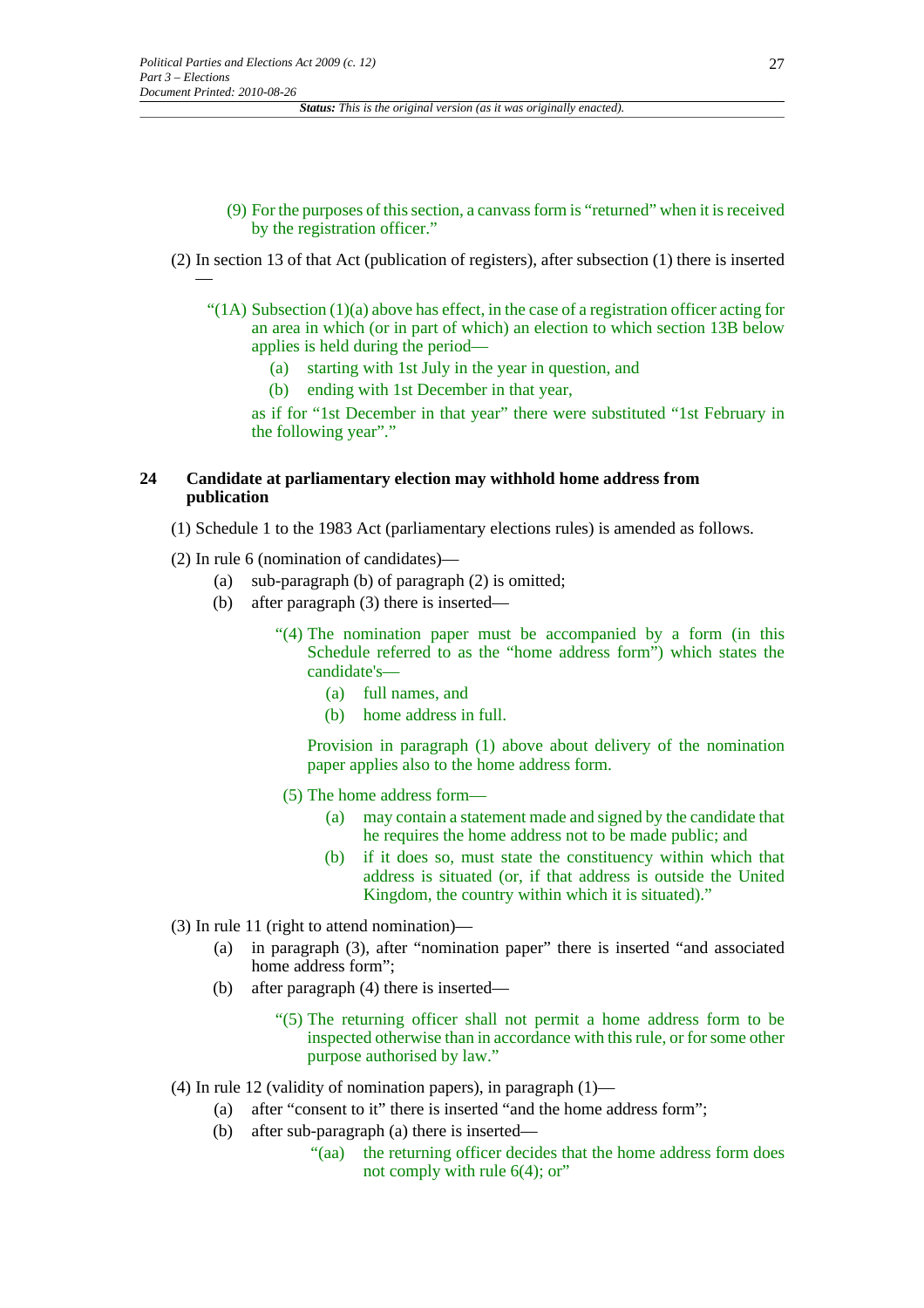- (5) In rule 14 (publication of statement of persons nominated), after paragraph (3) there is inserted—
	- "(3A) In relation to a nominated person in whose case the home address form (or, if the person is nominated by more than one nomination paper, any of the home address forms) contains—
		- (a) the statement mentioned in rule  $6(5)(a)$ , and
		- (b) the information mentioned in rule  $6(5)(b)$ ,

the reference in paragraph (2) to the person's address shall be read as a reference to the information mentioned in rule  $6(5)(b)$ ."

(6) After paragraph (4) of that rule there is inserted—

"(4A) Where—

- (a) two or more of the names shown on the statement are the same or so similar as to be likely to cause confusion,
- (b) paragraph (3A) applies in relation to each of the persons in question, and
- (c) the information mentioned in rule  $6(5)(b)$  is the same for each of them,

the returning officer may cause any of their particulars to be shown on the statement with such amendments or additions as the officer thinks appropriate in order to reduce the likelihood of confusion.

- (4B) Where it is practicable to do so before the publication of the statement, the returning officer shall consult any person whose particulars are to be amended or added to under paragraph (4A).
- (4C) The returning officer must give notice in writing to any person whose particulars are amended or added to under paragraph (4A).
- (4D) Anything done by a returning officer in pursuance of paragraph (4A) must not be questioned in any proceedings other than proceedings on an election petition.
- (4E) A returning officer must have regard to any guidance issued by the Electoral Commission for the purposes of paragraph (4A)."

(7) Before rule 54 there is inserted—

*"Destruction of home address forms*

53A The returning officer shall destroy each candidate's home address form—

- (a) on the next working day following the 21st day after the officer has returned the name of the member elected; or
- (b) if an election petition questioning the election or return is presented before that day, on the next working day following the conclusion of proceedings on the petition or on appeal from such proceedings."

# **25 Disposal of election documents in Scotland**

In the 1983 Act—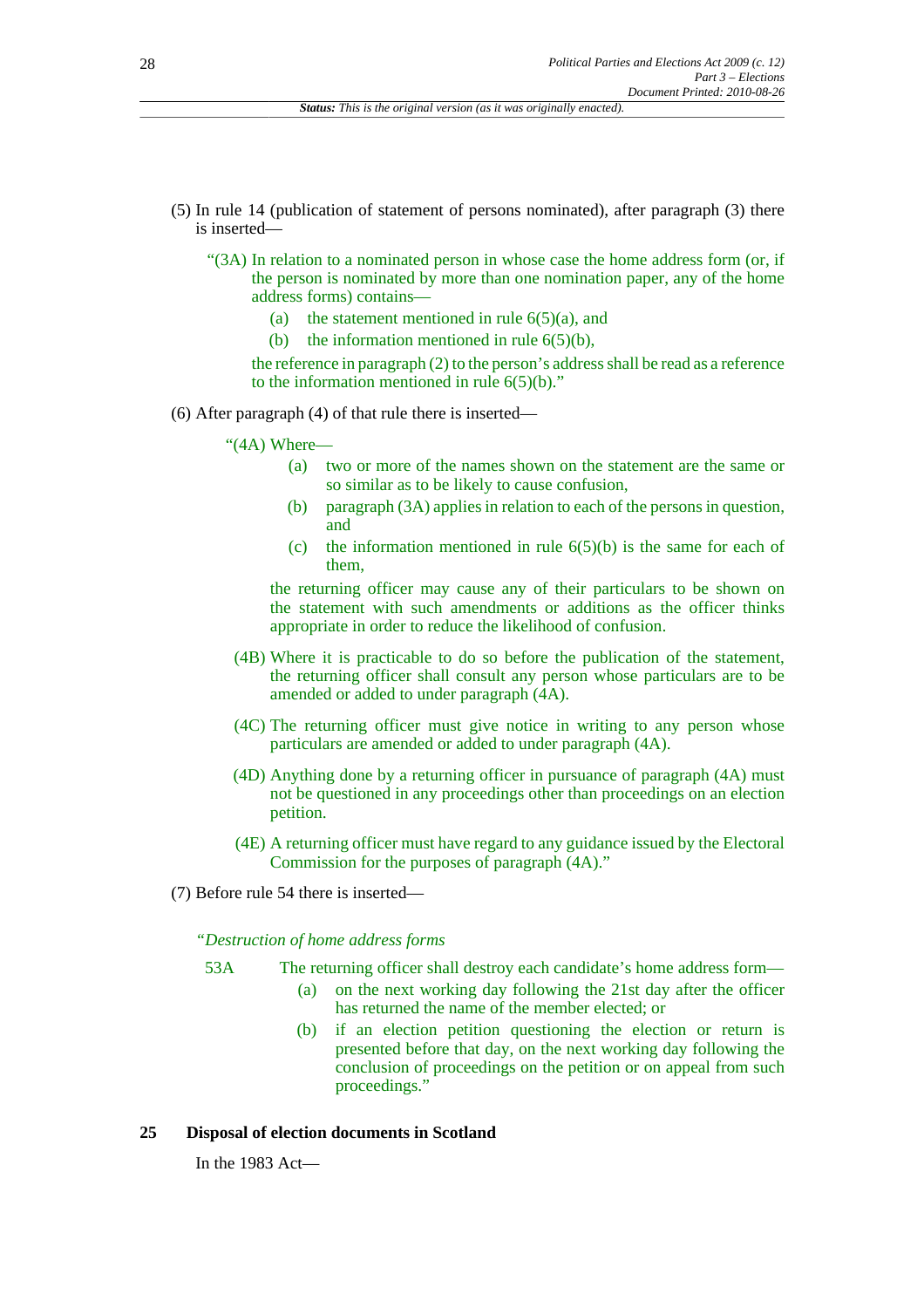- (a) in section 63 (breach of official duty), in subsection  $(3)(b)$ , the words "sheriff clerk," are omitted;
- (b) in Schedule 1 (parliamentary elections rules), for rule 58 there is substituted—
	- "**58** (1) This rule modifies rules 55 to 57 in relation to elections in Scotland.
		- (2) In relation to such elections—
			- (a) the documents mentioned in rule  $55(1)$ 
				- (i) are not to be forwarded by the returning officer as required by that rule,
				- (ii) instead, are to remain in the returning officer's custody (and be endorsed by the officer as required by that rule);
			- (b) the references in rules 56 and 57 to the relevant registration officer are to be read as references to the returning officer (and rule 55(1A) is to be disregarded);
			- (c) the reference in rule  $57(1)$  to the documents to be retained is to be read as a reference to the documents remaining in the returning officer's custody under sub-paragraph (a)(ii)."

#### **26 Filling vacant European Parliament seats in Northern Ireland**

- (1) In section 5 of the European Parliamentary Elections Act [2002 \(c. 24\)](http://www.legislation.gov.uk/id/ukpga/2002/24) (filling vacant seats), after subsection (3) there is inserted—
	- "(4) As regards a seat in Northern Ireland, the regulations may, in specified circumstances, require it to be filled as follows—
		- (a) where the previous MEP stood in the name of a registered party when elected (or most recently elected), by a person nominated by the nominating officer of that party;
		- (b) where the previous MEP stood in the names of two or more registered parties when elected (or most recently elected), by a person jointly nominated by the nominating officers of those parties;
		- (c) where paragraph (a) or (b) does not apply but the previous MEP gave a notice in accordance with regulations under this Act naming one or more persons as substitutes, by a person so named.
	- $(5)$  In subsection  $(4)$ —

"nominating officer", in relation to a registered party, means the person registered as its nominating officer under the Political Parties, Elections and Referendums Act 2000 in the Northern Ireland register (within the meaning of that Act);

"registered party" means a party registered under that Act in that register;

"the previous MEP", in relation to a vacancy, means the person who was the MEP immediately before the vacancy arose."

(2) Regulations containing provision made by virtue of this section may specify that the provision has effect in relation to any seat that is vacant at the time the provision comes into force and in respect of which notice of a by-election has not been published at that time.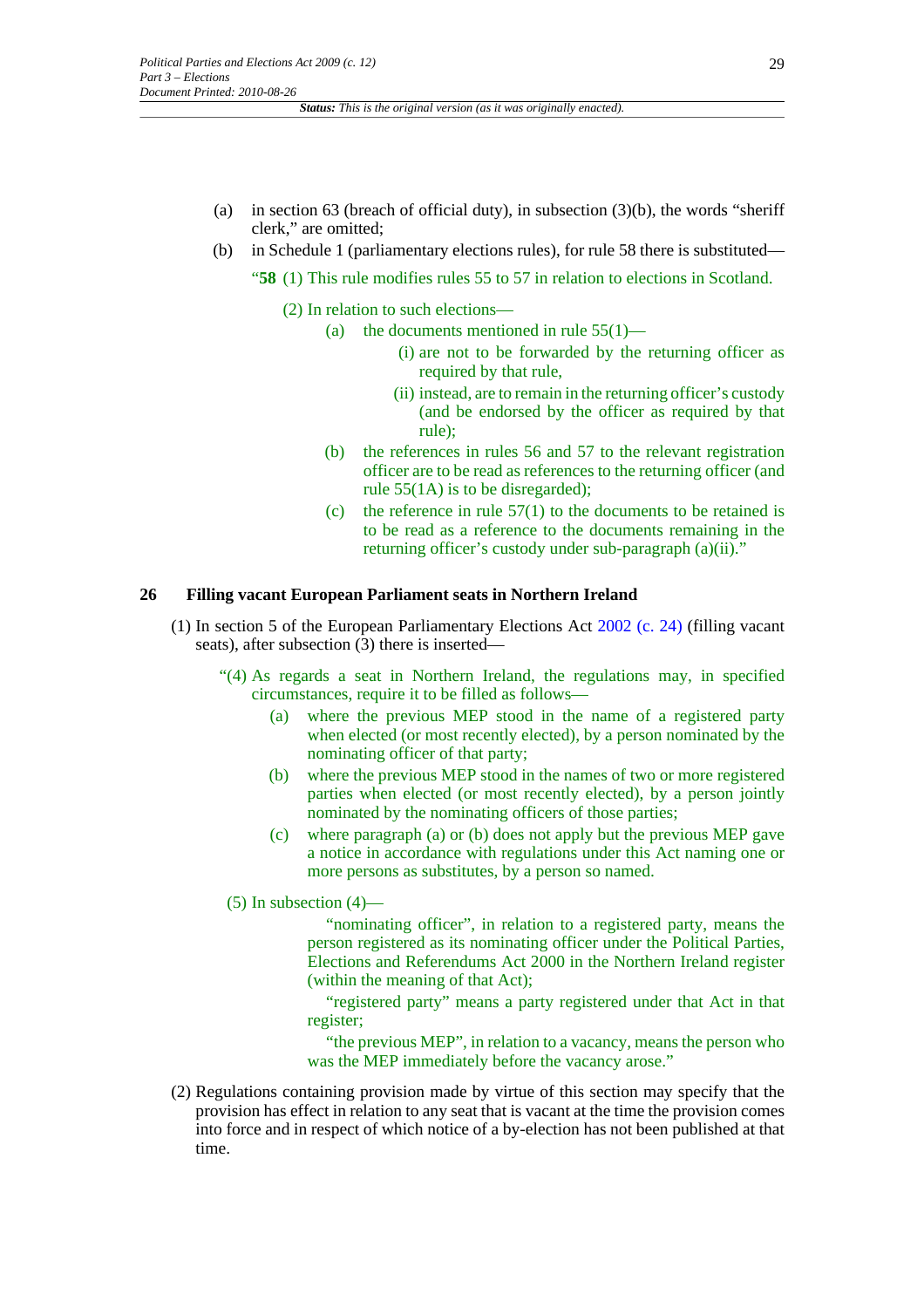### **27 Returning officers for elections to the European Parliament**

- (1) Section 6 of the European Parliamentary Elections Act 2002 (returning officers) is amended as follows.
- (2) In subsection (2) (returning officer for electoral region in England etc), in paragraph (a), after "the Representation of the People Act [1983 \(c. 2\)"](http://www.legislation.gov.uk/id/ukpga/1983/2) there is inserted "or is the proper officer of the Greater London Authority for the purposes of section 35(2C) of that Act".
- (3) In subsection (5A) (meaning of "local returning officer"), for paragraph (a) there is substituted—
	- "(a) a person who, by virtue of section 35 of the Representation of the People Act 1983, is a returning officer for—
		- (i) elections of councillors of a district or London borough,
		- (ii) elections of councillors of a county in which there are no district councils,
		- (iii) elections to the Council of the Isles of Scilly, or
		- (iv) elections of councillors of a county or county borough in Wales,

or who by virtue of section 41 of that Act is a returning officer for elections of councillors for a local authority in Scotland; or"

- (4) After subsection (8) there is inserted—
	- "(9) Where functions are conferred on the proper officer of the Greater London Authority under subsection (5) in relation to the London electoral region, the Authority must place the services of its employees at his disposal for the purpose of assisting him in the discharge of those functions."

#### **PART 4**

# ELECTORAL REGISTRATION

#### *Co-ordinated on-line record of electors*

#### **28 Establishment of corporation sole to be CORE keeper**

- (1) Part 1 of the Electoral Administration Act [2006 \(c. 22\)](http://www.legislation.gov.uk/id/ukpga/2006/22) (co-ordinated on-line record of electors) is amended as follows.
- (2) In section 1 (CORE schemes: establishment), in subsection (10), for "must be a public authority" there is substituted "must be—
	- (a) a corporation sole established by an order under section 3A, or
	- (b) some other public authority"
- (3) After section 3 there is inserted—

## "**3A Establishment of corporation sole to be CORE keeper**

(1) The Secretary of State may by order establish a corporation sole ("the corporation") with a view to its being designated by a CORE scheme as the CORE keeper.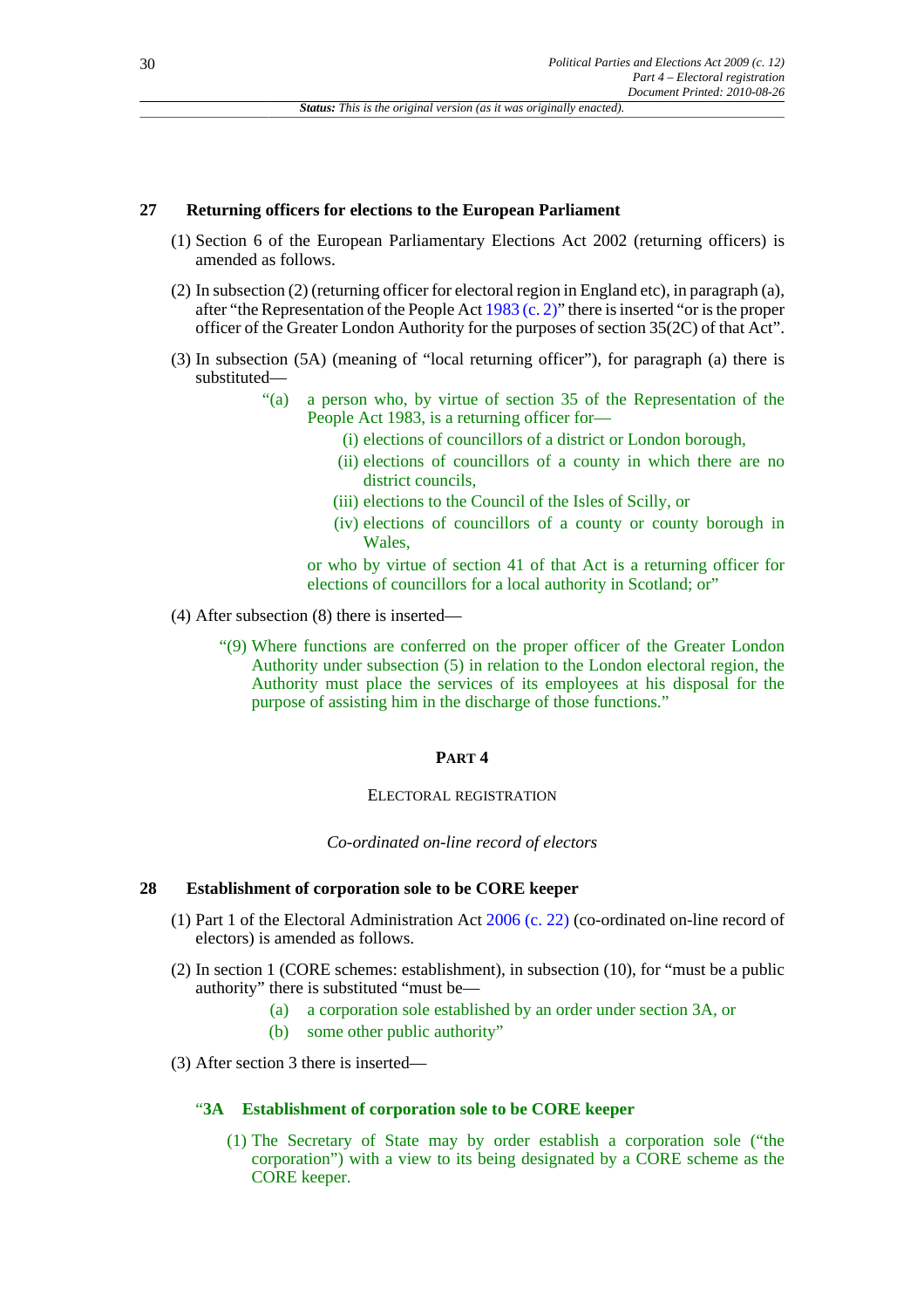- (2) The Secretary of State may also by order establish a panel ("the advisory panel") to provide advice and support to the corporation.
- (3) An order under this section may make—
	- (a) provision for and in connection with the appointment of—
		- (i) the occupant of the corporation ("the office-holder");
		- (ii) directors of the corporation (including non-executive directors);
		- (iii) one or more deputies to the office-holder;
		- (iv) other officers or members of staff of the corporation;
		- (v) members of the advisory panel.
	- (b) provision about the terms and conditions of appointment of persons referred to in paragraph (a) (including provision about how and by whom those terms and conditions are to be determined and provision as to their approval);
	- (c) provision about the payment to or in respect of persons referred to in paragraph (a)(i) to (iv) of remuneration, allowances, expenses, pensions, gratuities or compensation for loss of employment;
	- (d) provision about the payment of allowances and expenses to members of the advisory panel;
	- (e) provision about the acquisition and disposal by the corporation, and in particular the transfer to the corporation by the Secretary of State, of property, rights and liabilities;
	- (f) provision about the transfer of staff to the corporation by the Secretary of State;
	- (g) provision about the functions of the corporation and of the advisory panel, and about delegation of functions of the office-holder;
	- (h) provision requiring the corporation to consult the advisory panel in relation to particular matters or in particular circumstances;
	- (i) provision about accounts and reports, including—
		- (i) provision requiring accounts and reports of the corporation to be laid before Parliament and published;
		- (ii) provision about auditing of accounts;
	- (j) provision about the name of the corporation and of the advisory panel;
	- (k) incidental, supplementary, consequential or transitional provision.
- (4) An order under this section may add such entries to—
	- (a) the Table in paragraph 3 of Schedule 1 to the Public Records Act 1958,
	- (b) Schedule 2 to the Parliamentary Commissioner Act 1967,
	- (c) Schedule 1 to the House of Commons Disqualification Act 1975, or
	- (d) Schedule 1 to the Northern Ireland Assembly Disqualification Act 1975,

as the Secretary of State considers appropriate in consequence of the establishment of the corporation or the advisory panel.

(5) The Secretary of State may make payments to the corporation of such amounts, at such times and on such conditions (if any) as the Secretary of State considers appropriate.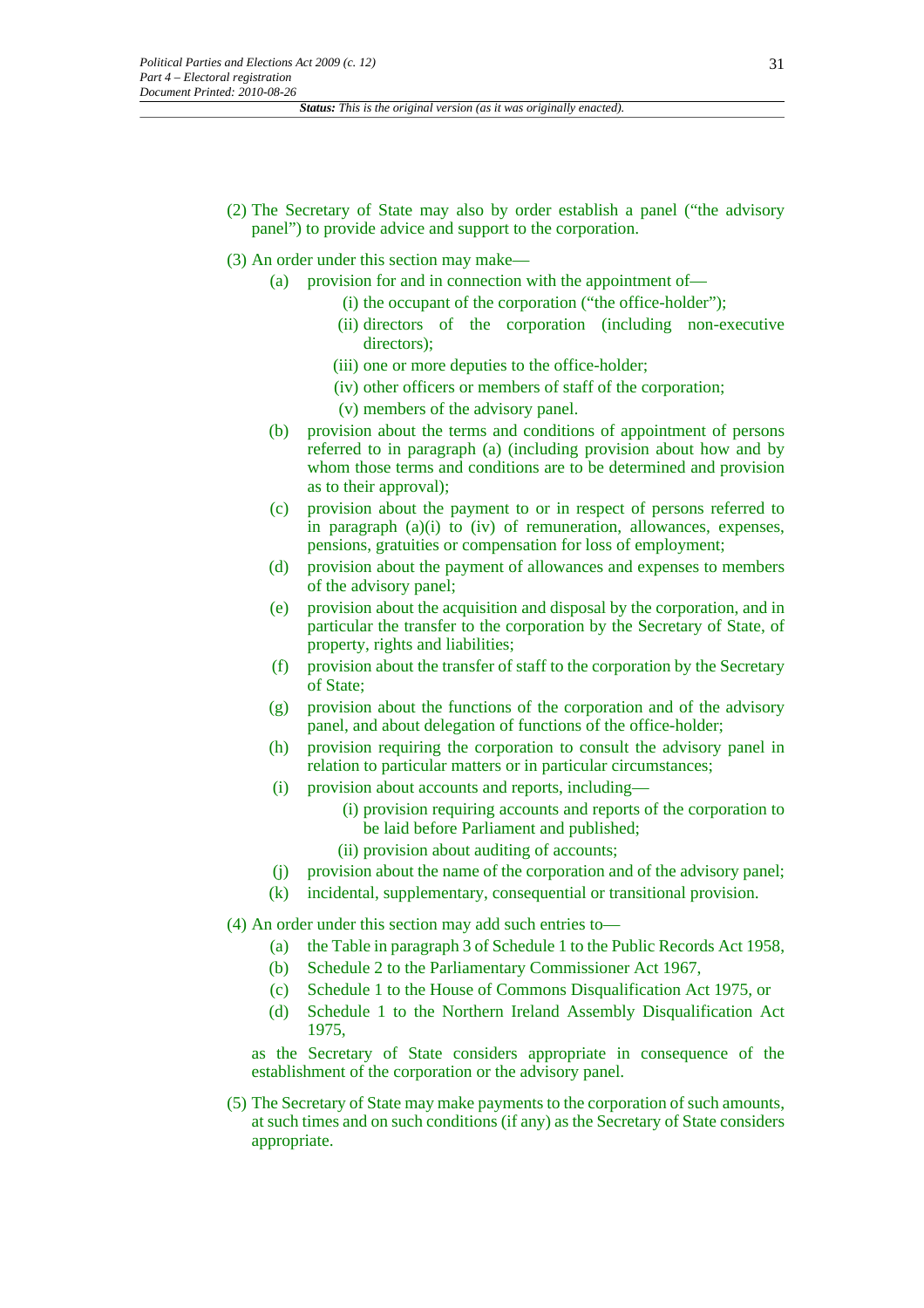- (6) Neither the corporation nor any person referred to in subsection  $(3)(a)(i)$  to  $(iv)$ nor the advisory panel is to be regarded as a servant or agent of the Crown or as enjoying any status, immunity or privilege of the Crown."
- (4) In section 6 (CORE schemes: procedure)—
	- (a) in subsection (1), after "section 1" there is inserted "or 3A";
	- (b) after subsection (5) there is inserted—
		- "(6) An order under section 3A must not be made unless the Secretary of State first consults—
			- (a) the Electoral Commission;
			- (b) the Information Commissioner."

#### **29 Use of CORE information**

- (1) Section 2 of the Electoral Administration Act [2006 \(c. 22\)](http://www.legislation.gov.uk/id/ukpga/2006/22) (co-ordinated on-line record of electors: use of information) is amended as follows.
- (2) At the end of subsection (3) there is inserted—

"Modifications under this subsection may, in particular, provide for the supply of material by a CORE keeper to be subject to conditions or restrictions which do not apply in the case of an ERO (or which differ from those that apply in the case of an ERO)."

- (3) After subsection (4) there is inserted—
	- "(4A) A CORE scheme may amend section 3 of the Juries Act 1974 (electoral register as basis of jury selection)—
		- (a) so as to require a CORE keeper to supply a designated officer with any documents or information referred to in that section (as it had effect immediately before the establishment of the scheme), and to make provision as to when the CORE keeper is to do so;
		- (b) so as to require an ERO to supply a designated officer with any such documents or information, but only when requested to do so by the officer.

In this subsection "designated officer" means an officer designated by the Lord Chancellor."

- $(4)$  In subsection  $(6)$ 
	- (a) in paragraph (b), after "is requested" there is inserted "in respect of the same address or";
	- (b) in paragraph (c), for "acts as" there is substituted "is appointed as, or votes as,".
- (5) After subsection (6) there is inserted—
	- "(6A) A CORE scheme may require that where a CORE keeper informs an ERO as mentioned in subsection (5), or informs an ERO of any suspicions that the CORE keeper has concerning the commission of an offence under the 1983 Act or other impropriety—
		- (a) the ERO must take such steps (if any) as appear to the ERO to be appropriate in response to being so informed;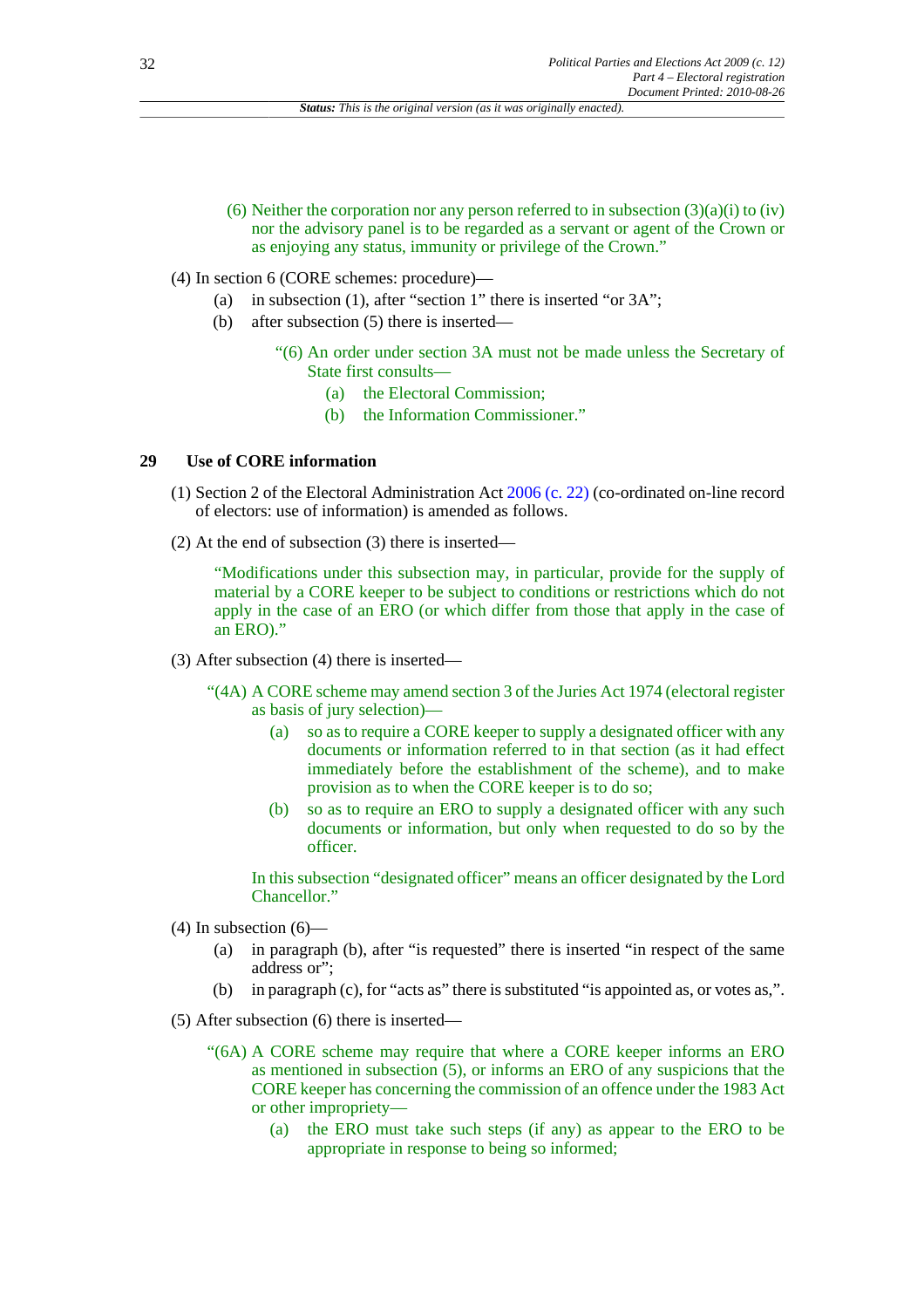- (b) the ERO must notify the CORE keeper of the steps taken (or of the reasons for not taking any), within such period and in such form and manner as is specified—
	- (i) in the scheme, or
	- (ii) by the CORE keeper in accordance with the scheme."
- (6) In subsection (7)(b), after "relating to the person" there is inserted ", or to any such suspicions as are mentioned in subsection (6A),".
- $(7)$  In subsection  $(11)$ 
	- (a) for "must not authorise" there is substituted "must not—

(a) authorise"

- (b) at the end there is inserted—
	- "(b) authorise one ERO to supply information to another."
- (8) After that subsection there is inserted—
	- "(11A) A CORE scheme may authorise the CORE keeper to supply information to the Electoral Commission."

#### *Identifying information*

## **30 Voluntary provision of identifying information**

- (1) In this section "identifying information", in relation to a person, means—
	- (a) the person's signature or, if the person is someone to whom subsection (2) applies, an indication to that effect;
	- (b) the person's date of birth;
	- (c) the person's national insurance number or, if the person has no national insurance number, an indication to that effect.
- (2) This subsection applies to a person for whom it is not reasonably practicable to sign in a consistent and distinctive way because he or she is blind or has some other disability, or cannot read.
- (3) A registration officer, in carrying out his or her functions, including in particular—
	- (a) maintaining registers under section 9 of the 1983 Act,
	- (b) conducting canvasses under section 10 of that Act, and
	- (c) determining applications for registration under section 10A or 13A of that Act,

must take steps to obtain identifying information from each person who is, or who claims to be, entitled to be or to remain registered in any of the officer's registers.

- (4) The steps taken under subsection (3) to collect identifying information must include—
	- (a) asking for the information, and
	- (b) explaining how collecting identifying information can help to improve the accuracy of the registers,

but in taking those steps a registration officer must make clear that it is not obligatory to provide the information.

(5) A registration officer must keep a record showing the identifying information obtained under this section.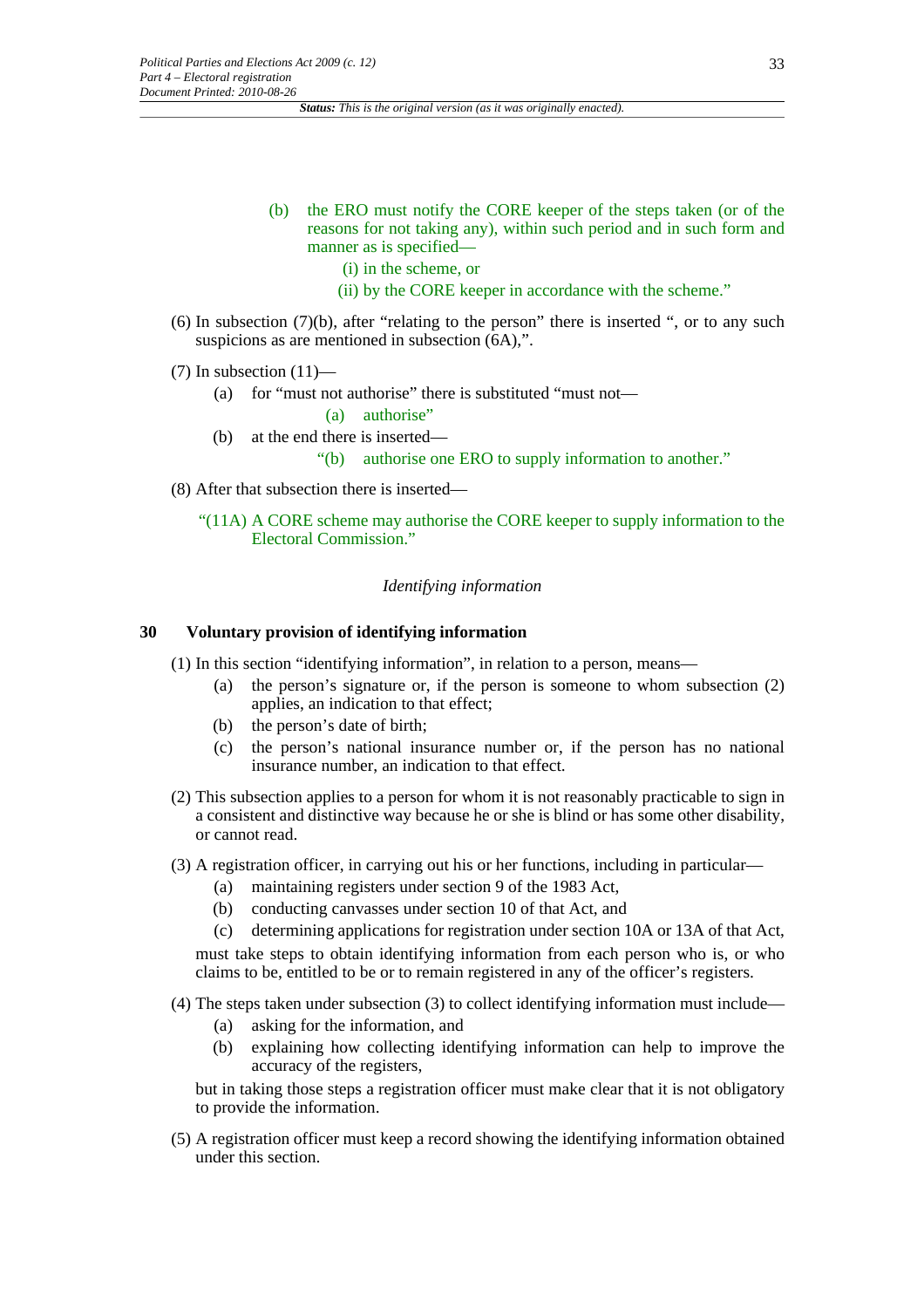(6) The duties under this section do not apply at any time before 1 July 2010.

# **31 Regulations amending or supplementing section 30**

- (1) The Secretary of State may by regulations—
	- (a) amend subsection (1) or (2) of section 30;
	- (b) make any other amendments to that section or this section that appear to the Secretary of State to be necessary or desirable in consequence of an amendment made by virtue of paragraph (a);
	- (c) make provision supplementing that section.
- (2) The provision that may be made by virtue of subsection  $(1)(c)$  includes in particular—
	- (a) provision as to forms on which identifying information may be provided;
	- (b) provision as to explanations or other material to be provided by registration officers, either on forms of the kind mentioned in paragraph (a) or otherwise;
	- (c) provision about the form and manner in which records under section 30(5) are to be kept;
	- (d) provision for the disclosure by the authority responsible for national insurance numbers (the "relevant authority") to a registration officer or CORE keeper, following a request by that person, of—
		- (i) the national insurance number recorded in respect of an individual specified or described in the request, or the fact that the individual is not recorded as having a national insurance number, and
		- (ii) in the case of such an individual recorded as having a national insurance number, any further information about the individual that is recorded by the relevant authority,

for the purpose of checking the accuracy of any information that appears in a register or other record kept by a registration officer (including a record under section 30(5)) or checking a person's entitlement to be registered in a register;

- (e) provision authorising the relevant authority to charge fees to a person making a request of the kind mentioned in paragraph (d) to cover the authority's reasonable expenses in complying with such requests;
- (f) provision for the disclosure by a CORE keeper to a registration officer, for the purpose mentioned in paragraph (d), of information within sub-paragraph (i) or (ii) of that paragraph;
- (g) provision as to action to be taken by a registration officer who suspects (whether as a result of checks of the kind referred to in paragraph (d) or otherwise) that any information collected under section 30 is false.
- (3) Information obtained by a registration officer or CORE keeper under regulations made by virtue of subsection (2)(d) or (f) may not be disclosed by the officer or CORE keeper except—
	- (a) for the purpose mentioned in subsection  $(2)(d)$ , or
	- (b) for the purposes of any criminal or civil proceedings,

or, in the case of information obtained by a registration officer, to a person to whom the officer may delegate his or her functions.

(4) A person who discloses information in breach of subsection (3) is guilty of an offence and liable—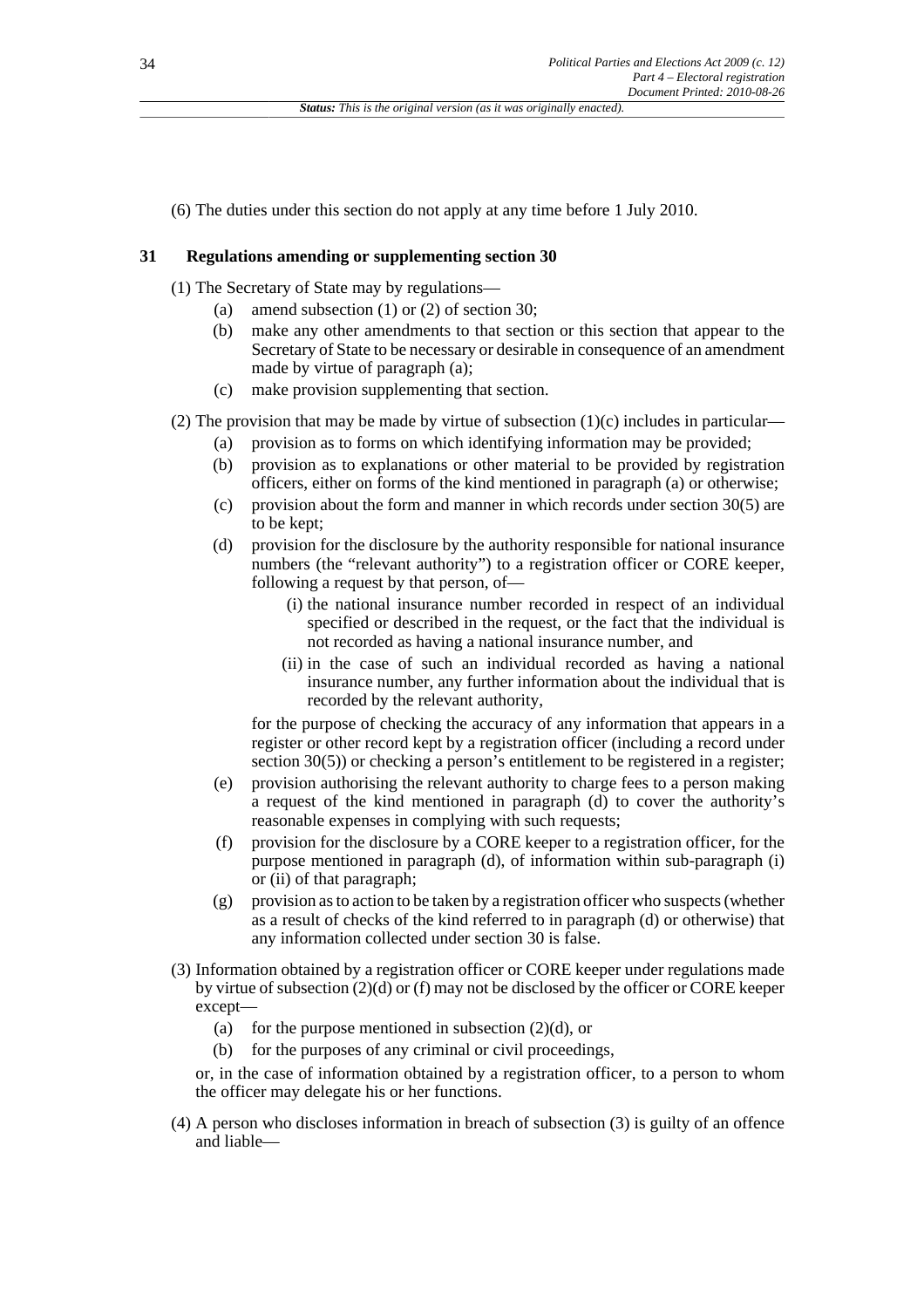- (a) on conviction on indictment, to imprisonment for a term not exceeding two years, or to a fine, or to both;
- (b) on summary conviction in England and Wales and Scotland, to imprisonment for a term not exceeding 12 months, or to a fine not exceeding the statutory maximum, or to both;
- (c) on summary conviction in Northern Ireland, to imprisonment for a term not exceeding 6 months, or to a fine not exceeding the statutory maximum, or to both.
- (5) Regulations under this section may contain transitional or saving provision.
- (6) The power to make regulations under this section is exercisable by statutory instrument.
- (7) Before making regulations under this section, the Secretary of State—
	- (a) must consult the Electoral Commission, and
	- (b) in the case of regulations containing provision amending subsection (1) or (2) of section 30, must seek the Commission's views as to whether, if it was obligatory for every registered person to provide identifying information, the provision would help or hinder the achievement of the registration objectives.
- (8) For the purposes of this Part, the registration objectives are to secure, so far as is reasonably practicable—
	- (a) that persons who are entitled to be registered in a register are registered in it,
	- (b) that persons who are not entitled to be registered in a register are not registered in it, and
	- (c) that none of the information relating to a registered person that appears in a register or other record kept by a registration officer is false.
- (9) The first regulations under this section, and any subsequent ones that amend section 30 or this section, may not be made unless a draft of the statutory instrument containing them has been laid before, and approved by a resolution of, each House of Parliament.
- (10) Any regulations under this section not falling within subsection (9) are subject to annulment in pursuance of a resolution of either House of Parliament.
- (11) In this section—

"CORE keeper" has the same meaning as in Part 1 of the Electoral Administration Act [2006 \(c. 22\)](http://www.legislation.gov.uk/id/ukpga/2006/22);

"identifying information" has the same meaning as in section 30.

# **32 Report by Electoral Commission on provision of identifying information**

- (1) The Electoral Commission must keep under review the operation of section 30 and any supplementary regulations.
- (2) In each calendar year beginning with the year after that in which the duties under that section first arise, the Commission must—
	- (a) submit to the Secretary of State a report on the operation of that section and any supplementary regulations, and
	- (b) publish the report in whatever way the Commission think appropriate.
- (3) A report under this section must contain an assessment by the Commission—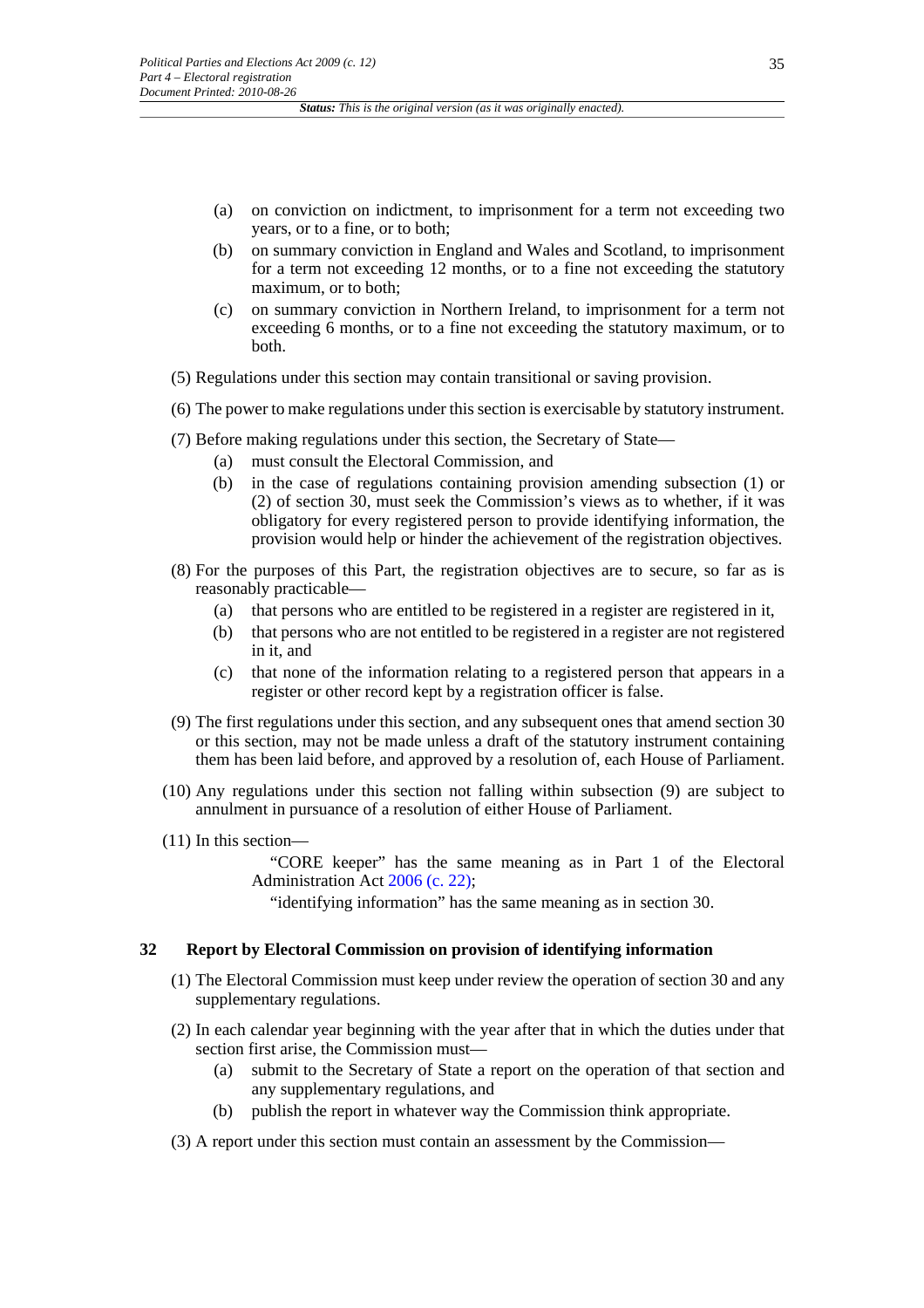- (a) as to the adequacy of the electoral registration system in Great Britain, with particular reference to the effectiveness of registration officers in meeting the registration objectives;
- (b) as to what (if any) changes with regard to that system would be necessary or desirable for meeting those objectives if the provision of identifying information was made obligatory.
- (4) The report for 2014 must contain (as well as the assessment mentioned in subsection (3))
	- (a) the Commission's assessment, on the basis of the available evidence (including in particular evidence as to the operation of section 30 and any supplementary regulations), as to whether it would help or hinder the achievement of the registration objectives to make the provision of identifying information obligatory;
	- (b) the Commission's recommendation as to whether or not the provision of identifying information should be made obligatory.
- (5) The report for 2014 must be—
	- (a) submitted to the Secretary of State by 31 July in that year, and
	- (b) laid before Parliament as soon as possible by the Secretary of State.
- $(6)$  If—

 $\overline{\phantom{a}}$ 

- (a) the recommendation in the report for 2014 is that the provision of identifying information should be made obligatory, and
- (b) the recommendation is approved by a resolution of each House of Parliament,

the Secretary of State must as soon as reasonably practicable make an order under section 43(1) bringing section 33 into force.

The Secretary of State may not make such an order if those conditions are not met.

 $(7)$  If—

- (a) the report for 2014 does not contain a recommendation that the provision of identifying information should be made obligatory, or
- (b) the report does contain such a recommendation, but it is not approved by a resolution of each House of Parliament,

within 12 months after the day on which the report is submitted by the Electoral Commission (in the case mentioned in paragraph (a)) or disapproved in Parliament (in the case mentioned in paragraph (b)), the Secretary of State must require the Commission to submit, by a specified date, a further report under this section containing the things mentioned in subsection (4).

- (8) For the purposes of subsection (7)—
	- (a) a report is disapproved in Parliament when either House decides against resolving to approve the report (or, if both Houses so decide on different days, when the first of them so decides);
	- (b) the date specified by the Secretary of State must be at least one year, but no more than two years, after the day on which the requirement under that subsection is imposed.
- (9) Subsections  $(5)(b)$  and  $(6)$  to  $(8)$  apply to a report submitted in response to a requirement under subsection (7) as they apply to the report for 2014.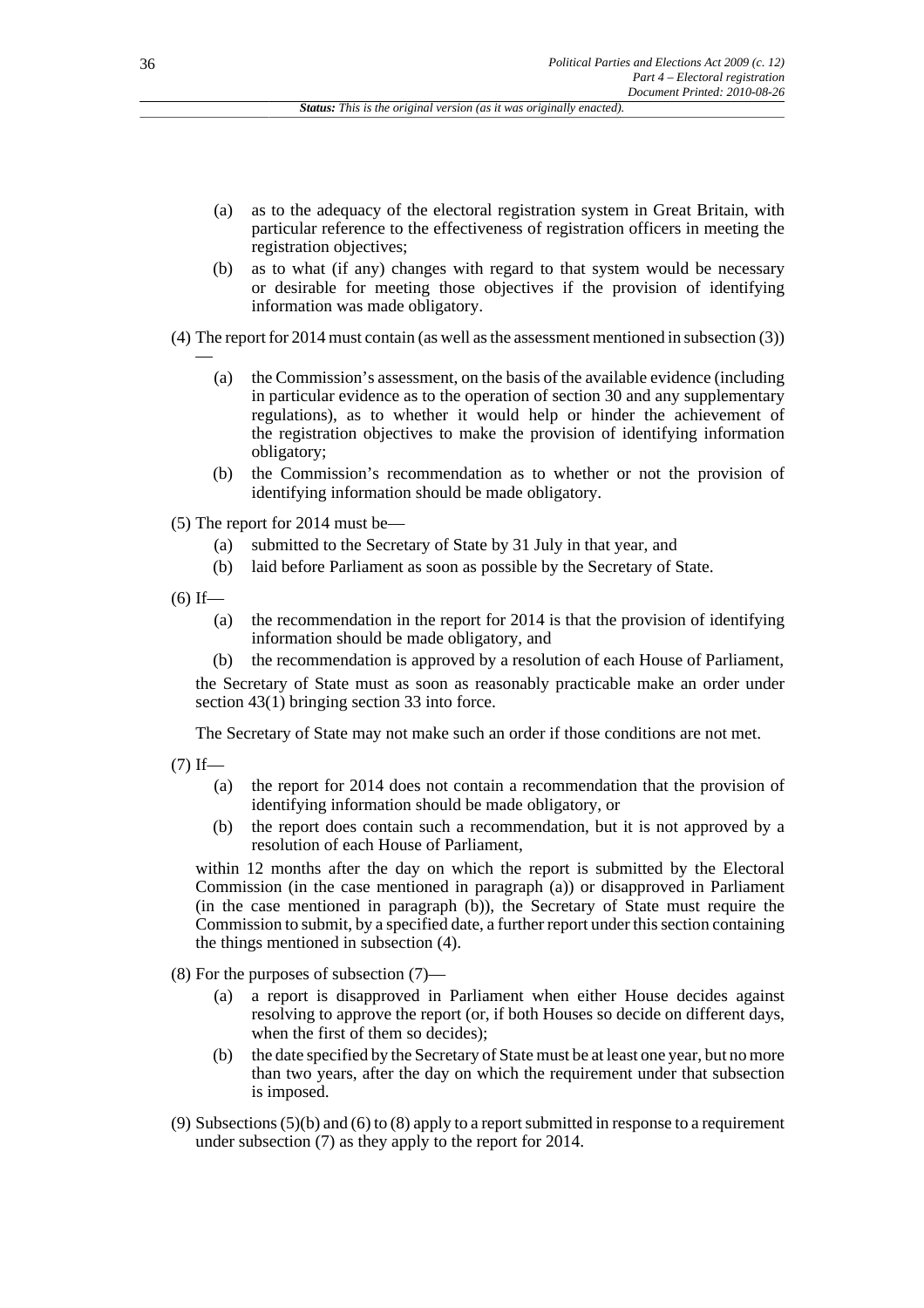(10) A registration officer must comply with any request made in writing by the Electoral Commission for assistance that they reasonably require in connection with the preparation of a report under this section.

# (11) In this section—

"identifying information" has the same meaning as in section 30;

"obligatory" means obligatory for every person registered in a register;

"supplementary regulations" means regulations under section 31 made by virtue of subsection  $(1)(c)$  of that section.

### **33 Obligatory provision of identifying information**

- (1) With effect from the commencement of this section, the amendments made to the 1983 Act by section 1 of the Electoral Fraud (Northern Ireland) Act [2002 \(c. 13\)](http://www.legislation.gov.uk/id/ukpga/2002/13) extend to the whole of the United Kingdom.
- (2) The 1983 Act is amended as follows.
- (3) In section 10 (maintenance of registers: annual canvass)—
	- (a) for subsection (4) there is substituted—
		- "(4) The form to be used for the purposes of a canvass shall be—
			- (a) a form prescribed for those purposes, or
			- (b) a form to the same effect.

Paragraph (b) does not apply in Northern Ireland and, in Great Britain, does not apply if or to the extent that regulations so provide."

- (b) in subsection (4A), for "a canvass in Northern Ireland" there is substituted "a canvass";
- (c) in subsection (4A)(c), at the beginning of sub-paragraph (ii) there is inserted "in the case of a canvass in Northern Ireland,";
- (d) in subsection (4B), for "The Chief Electoral Officer for Northern Ireland" there is substituted "A registration officer";
- (e) after that subsection there is inserted—
	- "(4C) In relation to each person without a national insurance number to whom the form mentioned in subsection (4) above relates, regulations may require the form to be accompanied by such other evidence to identify the person as may be prescribed.
	- (4D) A registration officer shall keep a record showing the information obtained under subsection (4A) above or by virtue of subsection (4C) above."
- (4) In section 10ZB (the relevant registration objectives)—
	- (a) in the heading, the words "(Northern Ireland)" are omitted;
	- (b) in subsection (3), for "the Chief Electoral Officer for Northern Ireland" there is substituted "a registration officer";
	- (c) in subsections (4) and  $(5)(a)$ , for "the Chief Electoral Officer" there is substituted "the registration officer concerned".
- (5) In section 10A (maintenance of registers: registration of electors)—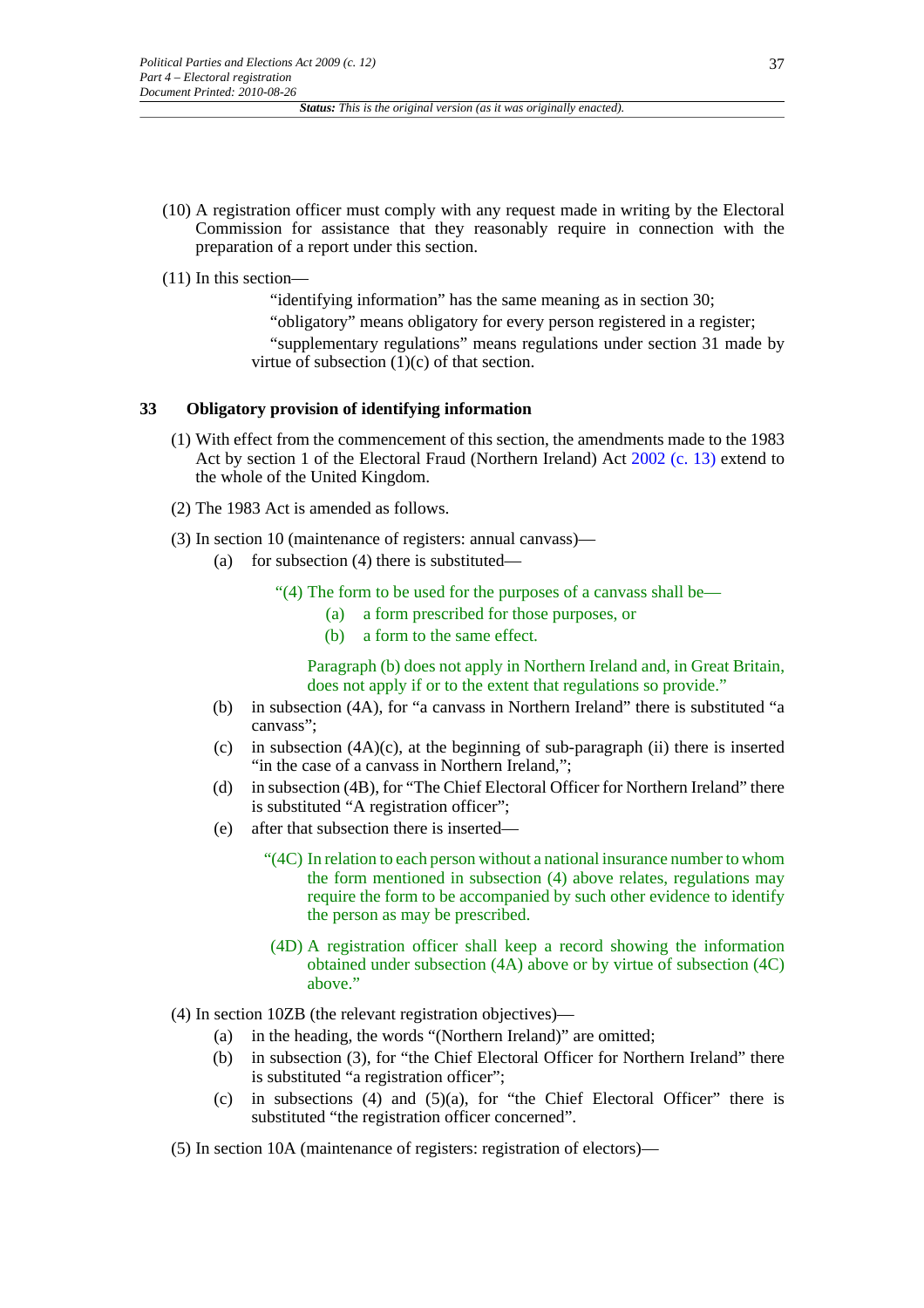- (a) in subsection (1A), the words "in respect of an address in Northern Ireland" are omitted;
- (b) in subsection  $(1A)(c)$ , at the beginning of sub-paragraph (ii) there is inserted "in the case of an application for registration in respect of an address in Northern Ireland,";
- (c) in subsection (1B), for "The Chief Electoral Officer for Northern Ireland" there is substituted "A registration officer";
- (d) after that subsection there is inserted—
	- "(1C) In relation to each person without a national insurance number to whom an application for registration relates, regulations may require the application to be accompanied by such other evidence to identify the person as may be prescribed.
	- (1D) A registration officer shall keep a record showing the information obtained under subsection (1A) above or by virtue of subsection (1C) above."
- (e) in subsection  $(2)(a)$ , for the words from "the form" to "in a register" there is substituted "a completed form specifies any person as a person who is entitled to be registered in a register in respect of a particular address";
- (f) in subsection  $(5)(a)$ , for sub-paragraph (i) there is substituted—
	- "(i) no canvass form was returned showing the elector as resident at that address on that date, or"
- $(g)$  in subsection (5A), for the words in paragraph (a) from the beginning to "does" not include" there is substituted "a canvass form has been returned showing the elector as resident at that address but the form does not include";
- (h) in subsection (7), for the words after "in cases where" there is substituted "no canvass form has been returned in respect of the person in question";
- (i) in subsection (9), before the definition of "determines" there is inserted—

""canvass form" means the form mentioned in section 10(4) above;"

- (6) In section 13A (alteration of registers)—
	- (a) in subsection (2A), the words "in respect of an address in Northern Ireland" are omitted;
	- (b) in subsection  $(2A)(c)$ , at the beginning of sub-paragraph (ii) there is inserted "in the case of an application for registration in respect of an address in Northern Ireland,";
	- (c) in subsection (2B), for "The Chief Electoral Officer for Northern Ireland" there is substituted "A registration officer";
	- (d) after that subsection there is inserted—
		- "(2C) In relation to each person without a national insurance number to whom an application for registration under subsection  $(1)(a)$  above relates, regulations may require the application to be accompanied by such other evidence to identify the person as may be prescribed.
		- (2D) A registration officer shall keep a record showing the information obtained under subsection (2A) above or by virtue of subsection (2C) above."
- (7) In section 13BB (election falling within canvass period) (inserted by section 23 above), in subsection  $(1)(a)$ —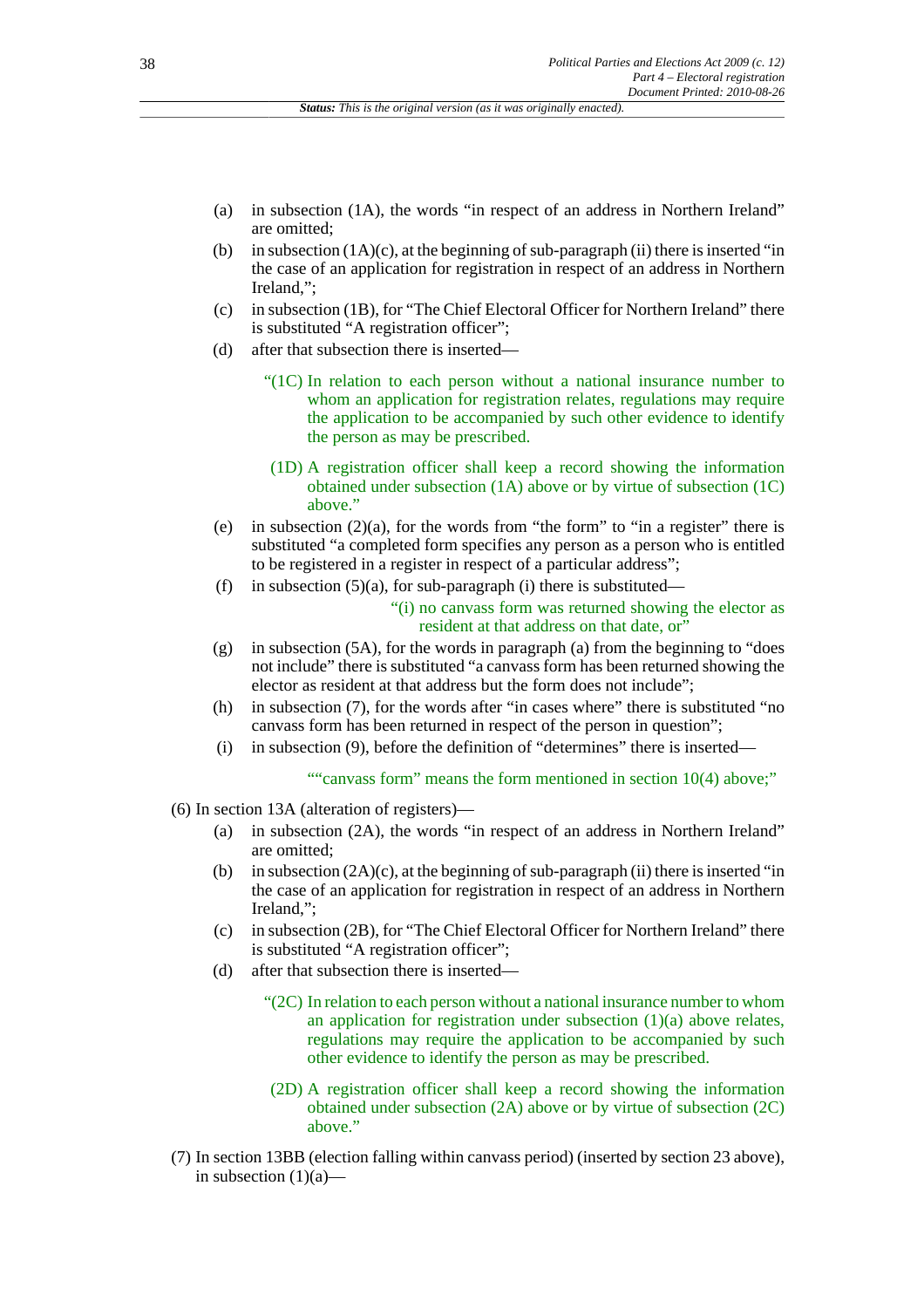- (a) for "the form returned in respect of an address ("the relevant address")" there is substituted "a form";
- (b) for "an application for registration is treated as having been made in respect of that address" there is substituted "an application for registration in respect of a particular address ("the relevant address") is treated as having been made".
- (8) In section 13D (provision of false information), in subsection (2), for "the Chief Electoral Officer for Northern Ireland" there is substituted "a registration officer".
- (9) In section 201 (regulations), after subsection (2A) there is inserted—
	- "(2B) In the case of regulations under section  $10(4C)$ ,  $10A(1C)$  or  $13A(2C)$ , in carrying out the consultation required by section 7 of the Political Parties, Elections and Referendums Act 2000 the Secretary of State shall seek the views of the Electoral Commission as to whether the provision to be made by the regulations would help or hinder the achievement of the registration objectives (within the meaning given by section 10ZB)."
- (10) In Schedule 2 (provisions which may be contained in regulations as to registration etc), in paragraph 1—
	- (a) after sub-paragraph (4) there is inserted—
		- "(4ZA) Provisions for the disclosure (otherwise than by virtue of subparagraph (4) above) by the authority responsible for national insurance numbers (the "relevant authority") to a registration officer or a CORE keeper, following a request by that person, of—
			- (a) the national insurance number recorded in respect of an individual specified or described in the request, or the fact that the individual is not recorded as having a national insurance number, and
			- (b) in the case of such an individual recorded as having a national insurance number, any further information about the individual that is recorded by the relevant authority,

for the purpose of checking the accuracy of any information that appears in a register or other record kept by a registration officer or checking a person's entitlement to be registered in such a register.

- (4ZB) Provisions authorising the relevant authority to charge fees to a person making a request of the kind mentioned in sub-paragraph (4ZA) to cover the authority's reasonable expenses in complying with such requests.
- (4ZC) Provisions for the disclosure by a CORE keeper to a registration officer, for the purpose mentioned in sub-paragraph (4ZA), of information within paragraph (a) or (b) of that sub-paragraph."
- (b) in sub-paragraph (4A), for "such authority or person" there is substituted "authority or person within paragraph (a) or (b) of sub-paragraph (4)", and for "such records" there is substituted "any records within sub-paragraph (4)";
- (c) in sub-paragraph  $(5)$ , for "sub-paragraph  $(4)$  or  $(4)$ " there is substituted "subparagraph (4), (4ZA) or (4A)";
- (d) for sub-paragraph (6) there is substituted—
	- "(6) But provision made under sub-paragraph (4ZA), (4ZC) or (4A) may not permit information obtained by a registration officer or CORE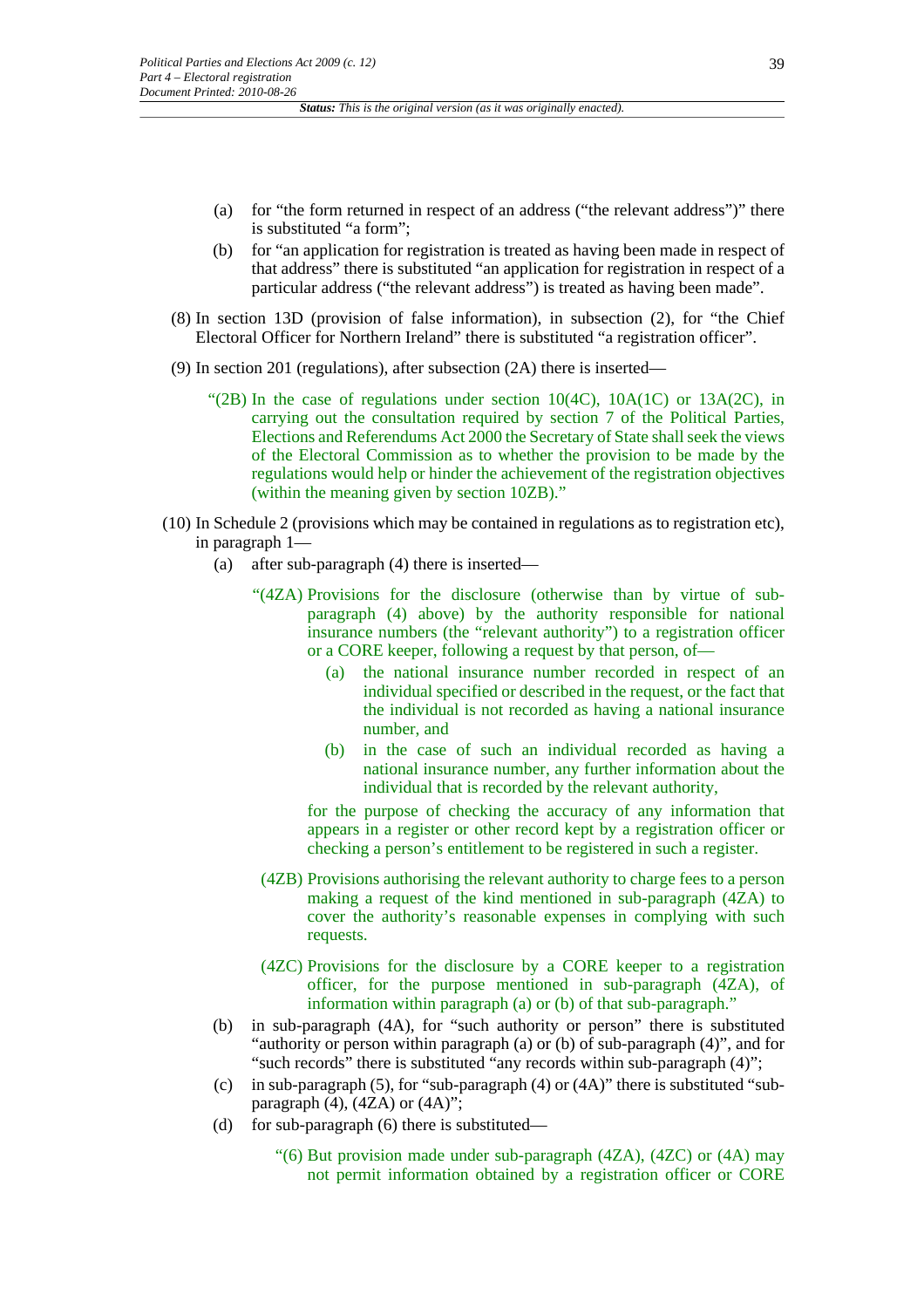keeper under that provision to be disclosed by the officer or CORE keeper except—

- (a) for the purpose mentioned in sub-paragraph (4ZA) or, as the case may be, sub-paragraph (4A), or
- (b) for the purposes of any criminal or civil proceedings,

or, in the case of information obtained by a registration officer, to a person to whom the officer may delegate functions."

(e) after sub-paragraph (6) there is inserted—

"(6A) In sub-paragraphs (4ZA) and (4ZC) "CORE keeper" has the same meaning as in Part 1 of the Electoral Administration Act 2006."

- (f) sub-paragraph (8) is omitted.
- (11) In paragraph 13 of that Schedule, for sub-paragraph (1ZA) there is substituted—

"(1ZA) Provisions making a person who discloses information in breach of paragraph 1(6) guilty of an offence punishable—

- (a) on conviction on indictment, by imprisonment for a term not exceeding two years or a fine, or both;
- (b) on summary conviction in England and Wales and Scotland, by imprisonment for a term not exceeding 12 months or a fine not exceeding the statutory maximum, or both;
- (c) on summary conviction in Northern Ireland, by imprisonment for a term not exceeding 6 months or a fine not exceeding the statutory maximum, or both."

### **34 Provision supplementing section 33**

- (1) Where on the commencement of section 33 a person is registered in a register maintained by a registration officer, the person's name is not to be removed from the register by virtue of section 10A(5A) of the 1983 Act (canvass form not including required information, etc) until the conclusion of the third canvass to be concluded after the commencement of that section.
- (2) An order bringing section 33 into force may—
	- (a) repeal any provision of sections 30, 31 and 32;
	- (b) make amendments to any enactment that are consequential on the coming into force of section 33.
- (3) The Secretary of State may (either before, at the same time as or after section 33 is brought into force) by regulations—
	- (a) amend section 10(4A) or (4B), section 10A(1A) or (1B) or section 13A(2A) or (2B) of the 1983 Act;
	- (b) make any other amendments to the 1983 Act that appear to the Secretary of State to be necessary or desirable in consequence of an amendment made by virtue of paragraph (a).
- (4) Regulations under subsection (3)—
	- (a) may make different provision for different purposes or different areas;
	- (b) may make transitional or saving provision.
- (5) The power to make regulations under subsection (3) is exercisable by statutory instrument.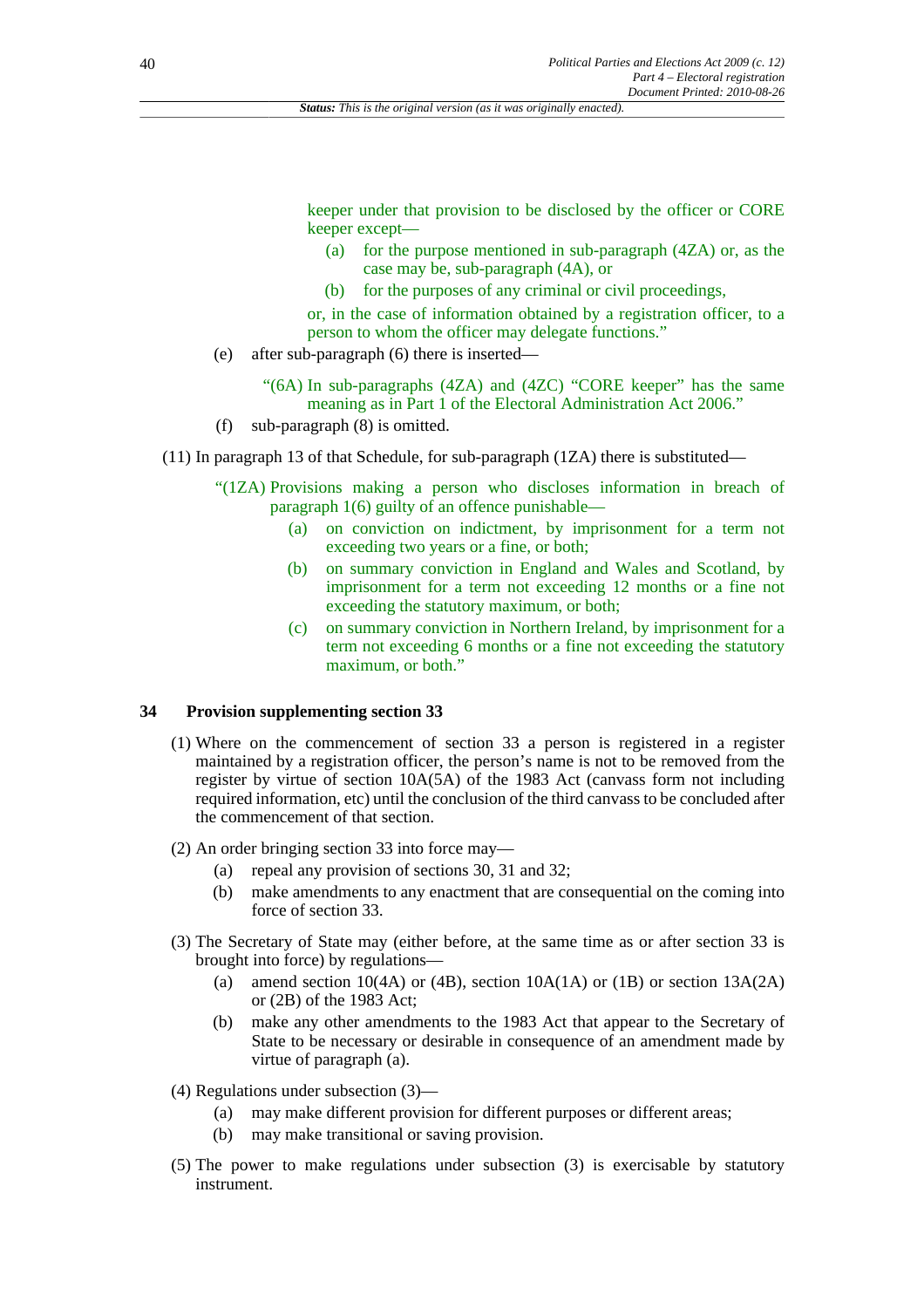- (6) Before making regulations under subsection (3) the Secretary of State must—
	- (a) consult the Electoral Commission, and
	- (b) in the case of regulations containing provision amending section 10(4A) or (4B), section  $10A(1A)$  or (1B) or section  $13A(2A)$  or (2B) of the 1983 Act, seek the Commission's views as to whether the provision would help or hinder the achievement of the registration objectives.
- (7) An order containing provision made by virtue of paragraph (b) of subsection (2), or regulations under subsection (3), may not be made unless a draft of the statutory instrument containing the order or regulations has been laid before, and approved by a resolution of, each House of Parliament.

### *Data schemes*

# **35 Schemes for provision of data to registration officers**

- (1) The Secretary of State may by order made by statutory instrument make provision (referred to below as a "scheme") authorising or requiring specified persons to provide to a specified registration officer, for the purpose mentioned in subsection (2), information contained in records kept by those persons.
- (2) The purpose is assisting the registration officer to meet the registration objectives and, in particular, assisting the officer—
	- (a) to ascertain to what extent those objectives are being met, and
	- (b) to determine what steps should be taken for meeting them.
- (3) A scheme may authorise or require information to be provided at specified times or in specified circumstances.
- (4) A scheme may not authorise or require information to be provided by a person other than—
	- (a) a local or public authority, or
	- (b) a person providing services to, or authorised to exercise any function of, a local or public authority.
- (5) An order under this section may include more than one scheme.
- (6) An order under this section has effect despite any statutory or other restriction on the disclosure of information (but may not permit disclosure in breach of subsection (7)).
- (7) Information provided to a registration officer under an order under this section may not be disclosed to a person other than one to whom the officer may delegate his or her functions, except—
	- (a) for the purpose mentioned in subsection (2), or
	- (b) for the purposes of any criminal or civil proceedings.
- (8) A person who discloses information in breach of subsection (7) is guilty of an offence and liable—
	- (a) on conviction on indictment, to imprisonment for a term not exceeding two years, or to a fine, or to both;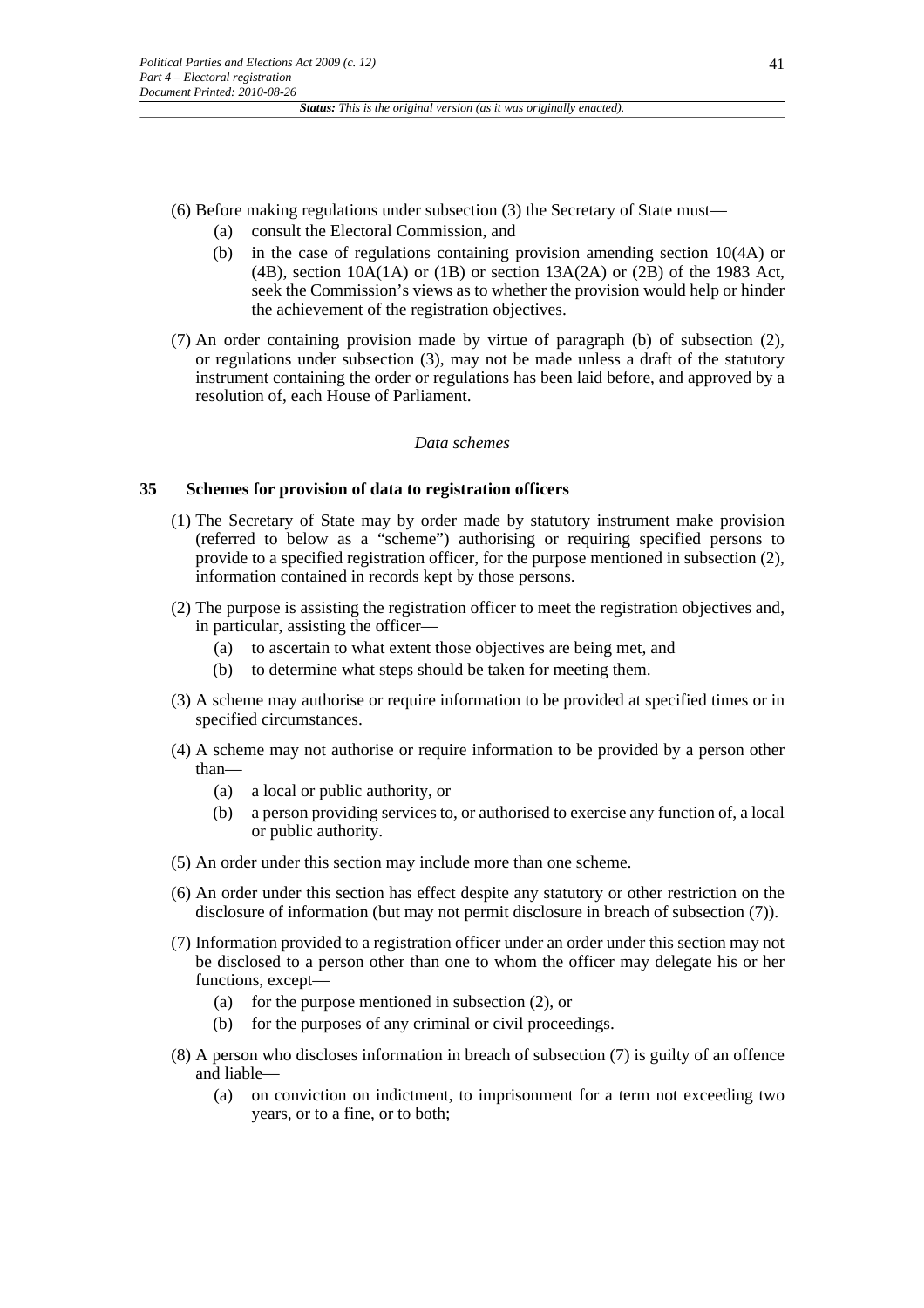- (b) on summary conviction in England and Wales and Scotland, to imprisonment for a term not exceeding 12 months, or to a fine not exceeding the statutory maximum, or to both;
- (c) on summary conviction in Northern Ireland, to imprisonment for a term not exceeding 6 months, or to a fine not exceeding the statutory maximum, or to both.
- (9) An order under this section may contain incidental, supplemental, transitional or saving provision.
- (10) An order under this section must not be made unless a draft of the statutory instrument containing it has been laid before, and approved by a resolution of, each House of Parliament.
- (11) In this section "specified" means specified in an order under this section.

# **36 Schemes under section 35: proposals, consultation and evaluation**

- (1) A scheme may be included in an order under section 35 only if a proposal has been submitted to the Secretary of State by the registration officer to whom the scheme relates and the scheme gives effect to the proposal, either—
	- (a) without modification, or
	- (b) with modifications suggested by the Secretary of State and agreed to by the officer.
- (2) The Secretary of State may not make an order under section 35 without first consulting  $\overline{\phantom{a}}$ 
	- (a) the Electoral Commission;
	- (b) any person authorised or required by the order to provide information to a registration officer;
	- (c) the Information Commissioner.
- (3) An order under section 35 must specify a date (the "evaluation date") for each scheme included in the order.

The Electoral Commission must prepare a report on the operation of each scheme and, no later than the evaluation date, give a copy of it—

- (a) to the registration officer concerned, and
- (b) to the Secretary of State.
- (4) A report under subsection (3) must set out the terms of the scheme and must contain—
	- (a) a description of the scheme;
	- (b) an assessment of the matters set out in subsection (5);
	- (c) anything else specified in the order under section 35.
- (5) The matters are—
	- (a) the extent to which the scheme has achieved the purpose mentioned in section  $35(2)$ ;
	- (b) whether there was any objection to the scheme, and if so how much;
	- (c) how easy the scheme was to administer;
	- (d) the extent to which the scheme resulted in savings of time and costs, or the opposite.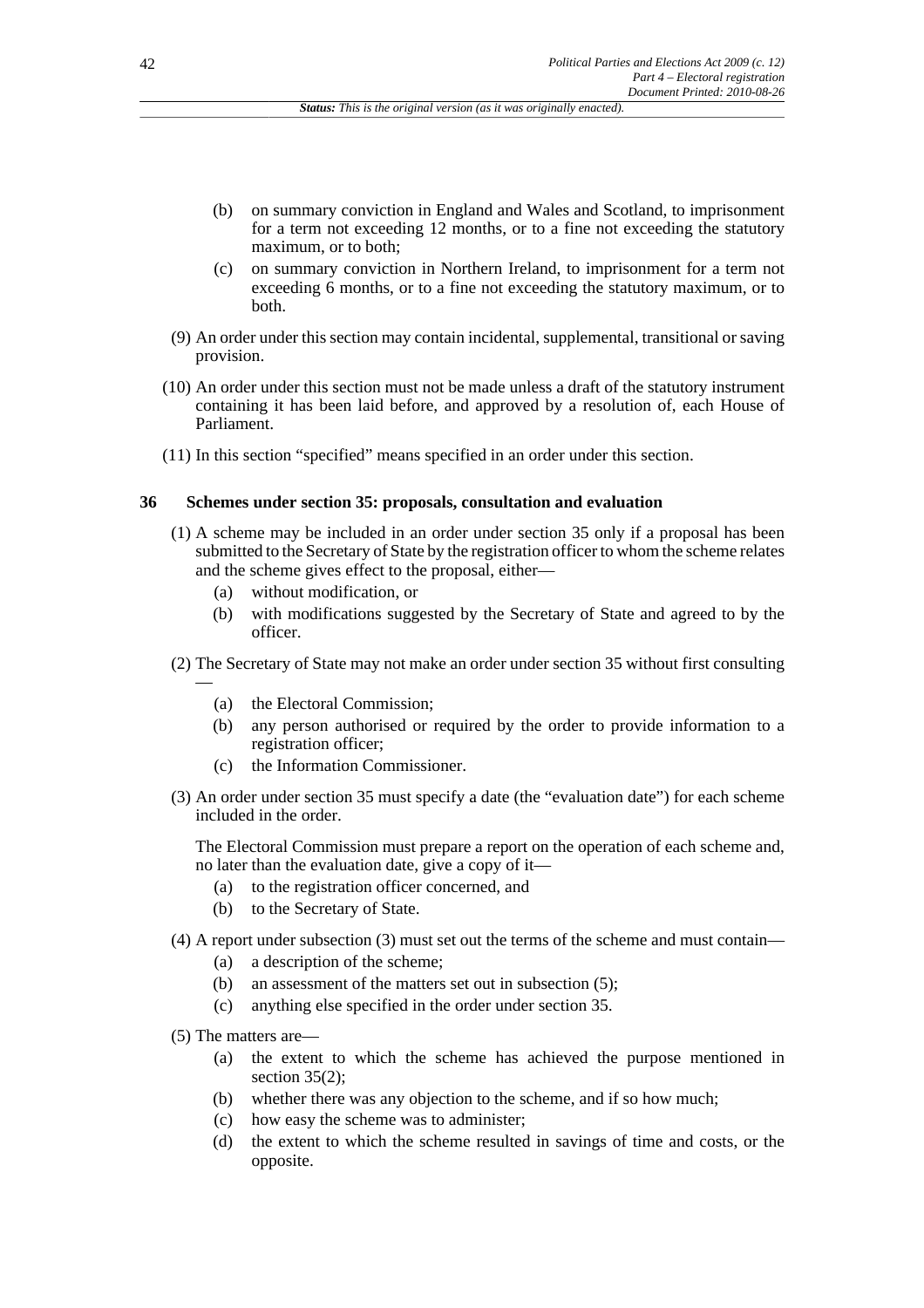(6) The registration officer concerned—

- (a) must give the Electoral Commission whatever assistance they reasonably require in connection with the preparation of the report;
- (b) must publish the report in whatever way the officer thinks appropriate.

(7) In this section "scheme" has the same meaning as in section 35.

# *Interpretation*

# **37 Meaning of expressions relating to registration**

In this Part (except in section 33)—

"false", in relation to a signature, means that the signature is not the usual signature of, or was written by a person other than, the person whose signature it purports to be;

"register", in relation to a registration officer, means a register maintained by that officer under section 9 of the 1983 Act;

"registered person" means a person registered in such a register;

"registration objectives" has the meaning given by section 31(8);

"registration officer" has the same meaning as in the 1983 Act (see section 8 of that Act) except that it does not include the Chief Electoral Officer for Northern Ireland.

# **PART 5**

### GENERAL

### **38 Meaning of "the 1983 Act" and "the 2000 Act"**

In this Act—

"the 1983 Act" means the Representation of the People Act [1983 \(c. 2\);](http://www.legislation.gov.uk/id/ukpga/1983/2) "the 2000 Act" means the Political Parties, Elections and Referendums Act [2000 \(c. 41\)](http://www.legislation.gov.uk/id/ukpga/2000/41).

# **39 Amendments and repeals**

Schedules 6 (minor and consequential amendments) and 7 (repeals) have effect.

# **40 Transitional provision**

In relation to England and Wales, a reference in this Act to imprisonment for a term not exceeding 12 months (including any such reference inserted in any other Act) is to be read, in the case of an offence committed before the commencement of section 154(1) of the Criminal Justice Act [2003 \(c. 44\)](http://www.legislation.gov.uk/id/ukpga/2003/44) (general limit on magistrates' court's power to impose imprisonment), as a reference to imprisonment for a term not exceeding six months.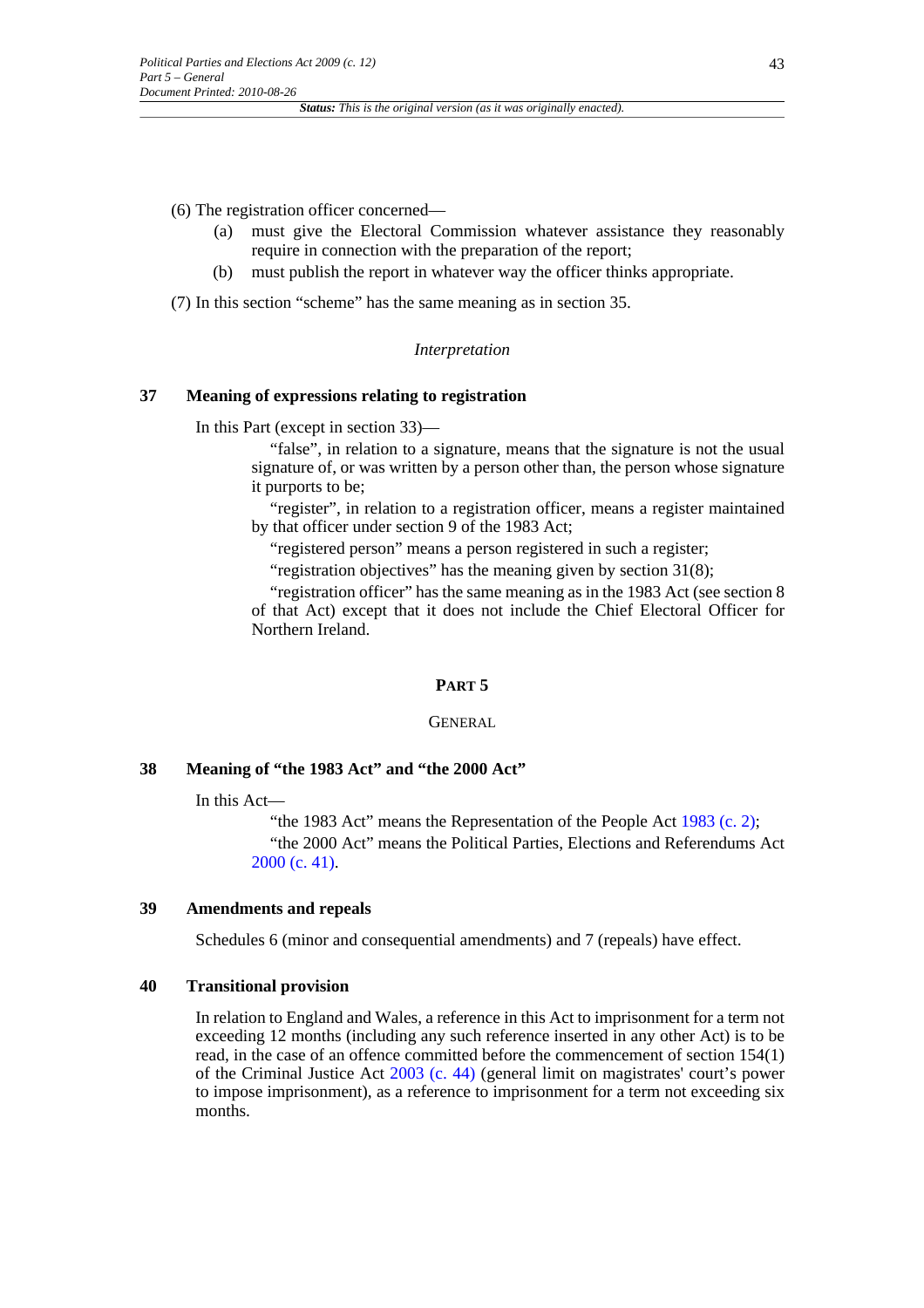# **41 Money**

- (1) There shall be paid out of money provided by Parliament any increase attributable to this Act in the sums payable under any other Act out of money so provided.
- (2) There shall be charged on and paid out of the Consolidated Fund any increase attributable to this Act in the sums to be charged on and paid out of that Fund under any other Act.
- (3) There shall be paid into the Consolidated Fund any increase attributable to this Act in the sums payable into that Fund under any other Act.

# **42 Extent**

- (1) This Act extends to England and Wales, Scotland and Northern Ireland.
- (2) The following provisions extend also to Gibraltar—

```
section 1(1) and (3);
section 4;
sections 5 to 7, paragraphs 9, 10, 11 and 27 of Schedule 6 and the entry in
Schedule 7 relating to Schedule 1 to the 2000 Act;
section 12.
```
# **43 Commencement**

- (1) This Act comes into force on whatever day or days the Secretary of State appoints by order made by statutory instrument.
- (2) An order under subsection (1)—
	- (a) may make different provision for different purposes or different areas;
	- (b) may make transitional or saving provision.
- (3) An order under subsection (1) bringing into force any provision of section 10 or 11, or Schedule 4, may make such supplementary, incidental or consequential provision as the Secretary of State considers appropriate—
	- (a) for the general purposes, or any particular purposes, of those sections or that Schedule, or
	- (b) in consequence of, or for giving full effect to, any provision of those sections or that Schedule.
- (4) An order made by virtue of subsection (3) may make provision amending this Act or the 2000 Act.

An order that makes any such provision must not be made unless a draft of the statutory instrument containing it has been laid before, and approved by a resolution of, each House of Parliament.

- (5) Subsection (1) does not apply to—
	- (a) section  $1(1)$  and  $(3)$ ,
	- (b) sections 4, 5 and 7, paragraphs 9, 10, 11 and 27 of Schedule 6 and the entry in Schedule 7 relating to Schedule 1 to the 2000 Act,
	- (c) section 19 and Schedule 5,
	- (d) section 22,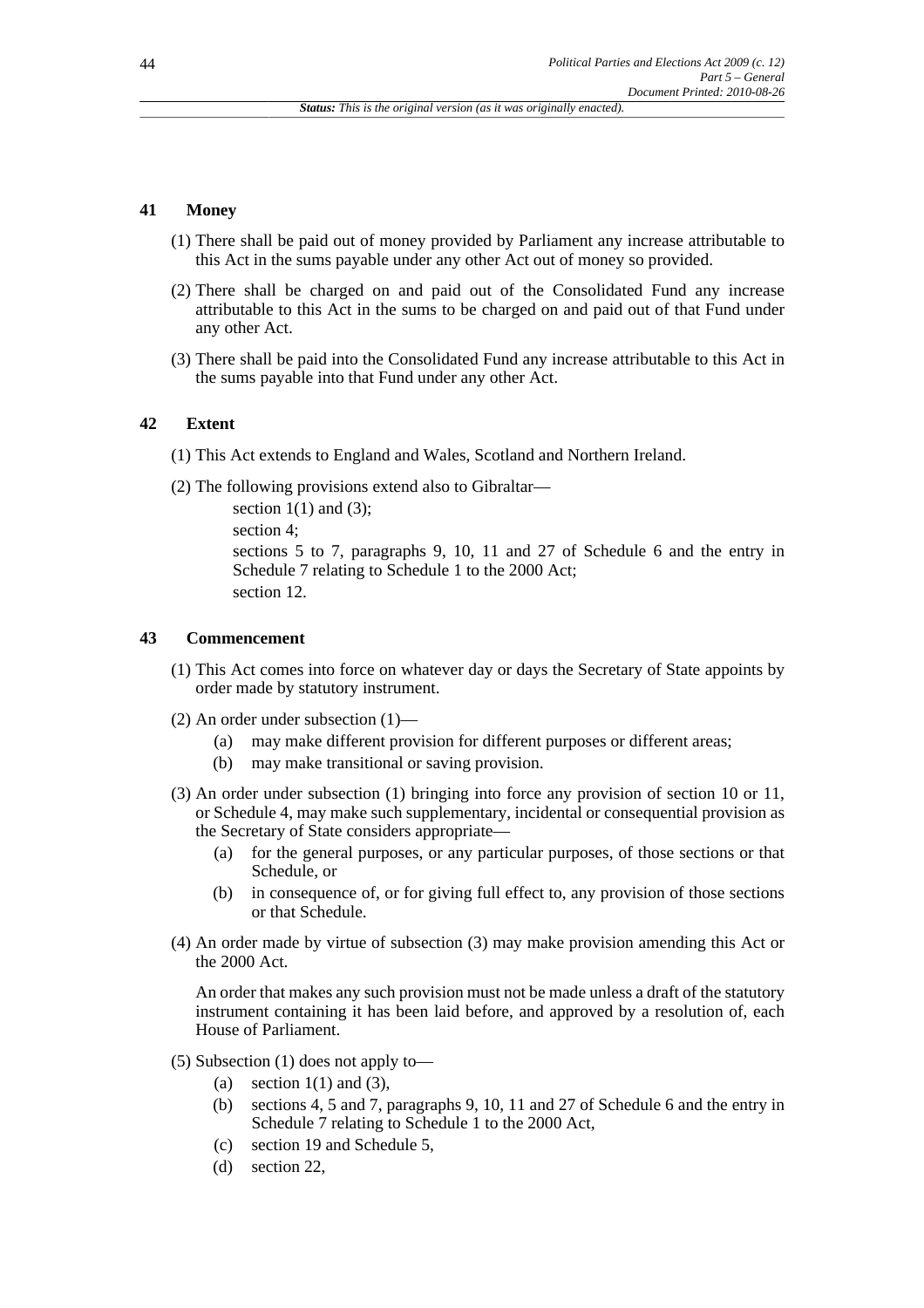- (e) section 26,
- (f) section  $32(6)$ ,
- (g) section 38,
- (h) section 39 so far as relating to provisions in Schedules 6 and 7 mentioned above, and
- (i) sections 40 to 44,

which accordingly come into force on the day on which this Act is passed.

# **44 Short title**

This Act may be cited as the Political Parties and Elections Act 2009.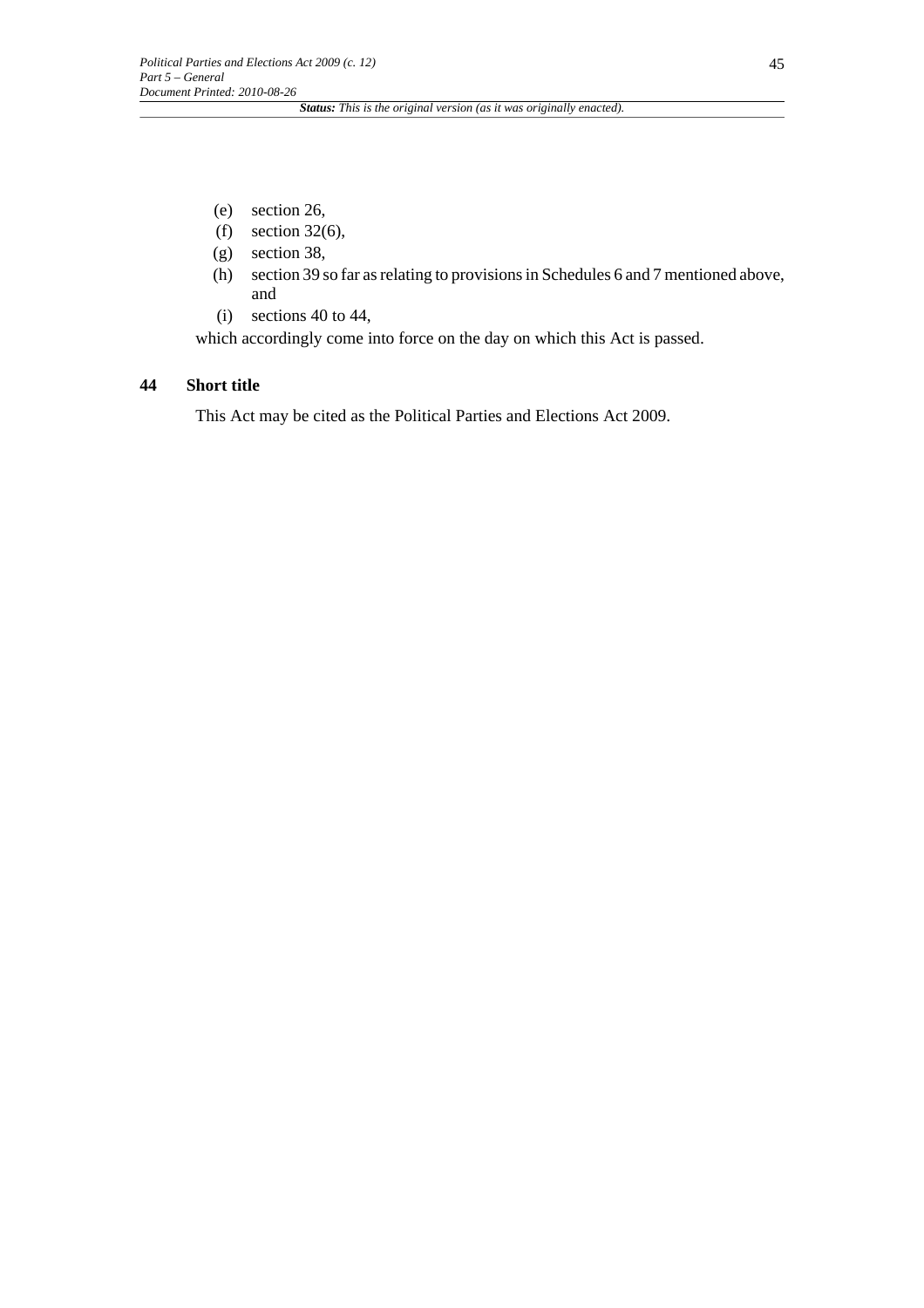# S C H E D U L E S

# SCHEDULE 1 Section 2

INVESTIGATORY POWERS OF COMMISSION: SCHEDULE TO BE INSERTED INTO THE 2000 ACT

# "SCHEDULE 19B Section 146

# INVESTIGATORY POWERS OF COMMISSION

# **Power to require disclosure**

—

- 1 (1) This paragraph applies to the following organisations and individuals—
	- (a) a registered party or, in the case of a registered party with accounting units
		- (i) the central organisation of the party;
		- (ii) an accounting unit of the party;
	- (b) a recognised third party (within the meaning of Part 6);
	- (c) a permitted participant (within the meaning of Part 7);
	- (d) a regulated donee (within the meaning of Schedule 7);
	- (e) a regulated participant (within the meaning of Schedule 7A);
	- (f) a candidate at an election (other than a local government election in Scotland):
	- (g) the election agent for such a candidate;
	- (h) an organisation or individual formerly falling within any of paragraphs (a) to  $(g)$ .
	- (2) The Commission may give a disclosure notice to a person who—
		- (a) is the treasurer or another officer of an organisation to which this paragraph applies, or has been at any time in the period of five years ending with the day on which the notice is given; or
		- (b) is an individual to whom this paragraph applies.
	- (3) A disclosure notice is a notice requiring the person to whom it is given—
		- (a) to produce, for inspection by the Commission or a person authorised by the Commission, any documents which—
			- (i) relate to the income and expenditure of the organisation or individual in question, and
			- (ii) are reasonably required by the Commission for the purposes of carrying out their functions;
			- or
		- (b) to provide the Commission, or a person authorised by the Commission, with any information or explanation which relates to that income and expenditure and is reasonably required by the Commission for those purposes.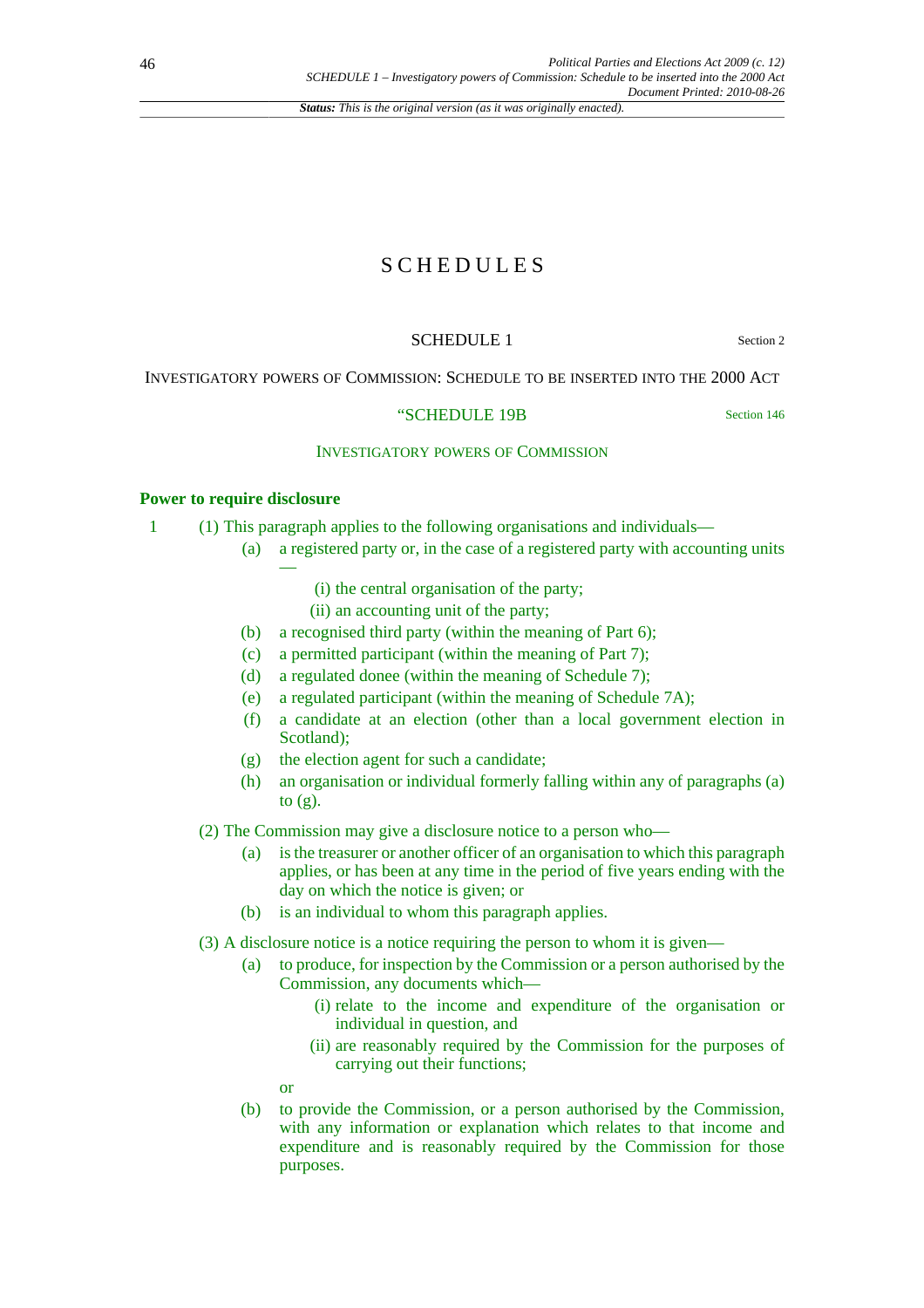(4) A person to whom a disclosure notice is given shall comply with it within such reasonable time as is specified in the notice.

# **Inspection warrants**

—

- 2 (1) This paragraph applies to the following organisations and individuals—
	- (a) a registered party or, in the case of a registered party with accounting units
		- (i) the central organisation of the party;

(ii) an accounting unit of the party;

- (b) a recognised third party (within the meaning of Part 6);
- (c) a permitted participant (within the meaning of Part 7);
- (d) a members association (within the meaning of Schedule 7).
- (2) A justice of the peace may issue an inspection warrant in relation to premises occupied by any such organisation or individual if satisfied, on information on oath given by or on behalf of the Commission, that—
	- (a) there are reasonable grounds for believing that on those premises there are documents relating to the income and expenditure of the organisation or individual,
	- (b) the Commission need to inspect the documents for the purposes of carrying out functions of the Commission other than investigatory functions, and
	- (c) permission to inspect the documents on the premises has been requested by the Commission and has been unreasonably refused.
- (3) An inspection warrant is a warrant authorising a member of the Commission's staff —
	- (a) at any reasonable time to enter the premises specified in the warrant, and
	- (b) having entered the premises, to inspect any documents within subparagraph (2)(a).
- (4) An inspection warrant also authorises the person who executes the warrant to be accompanied by any other persons who the Commission consider are needed to assist in executing it.
- (5) The person executing an inspection warrant must, if required to do so, produce—
	- (a) the warrant, and
	- (b) documentary evidence that the person is a member of the Commission's staff,

for inspection by the occupier of the premises that are specified in the warrant or by anyone acting on the occupier's behalf.

- (6) An inspection warrant continues in force until the end of the period of one month beginning with the day on which it is issued.
- (7) An inspection warrant may not be used for the purposes of carrying out investigatory functions.
- (8) In this paragraph "investigatory functions" means functions of investigating suspected offences under this Act or suspected contraventions of restrictions or requirements imposed by or by virtue of this Act.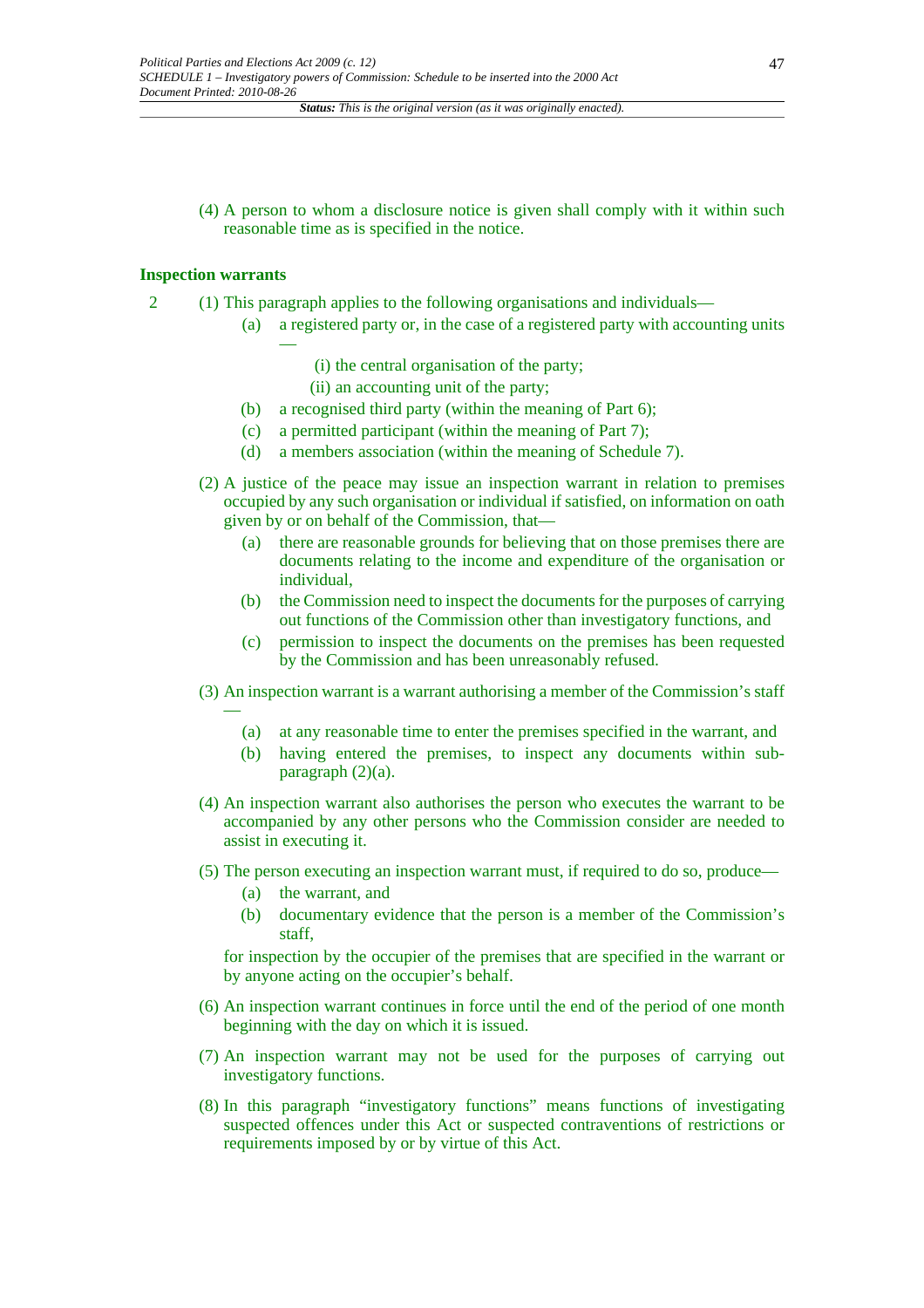(9) In the application of this paragraph to Scotland—

- (a) a reference to a justice of the peace is to be read as a reference to a justice of the peace or a sheriff;
- (b) a reference to information on oath is to be read as a reference to evidence on oath.

# **Powers in relation to suspected offences or contraventions**

- 3 (1) This paragraph applies where the Commission have reasonable grounds to suspect that—
	- (a) a person has committed an offence under this Act, or
	- (b) a person has contravened (otherwise than by committing an offence) any restriction or other requirement imposed by or by virtue of this Act.

In this paragraph "the suspected offence or contravention" means the offence or contravention referred to above.

- (2) The Commission may by notice require any person (including an organisation to which, or an individual to whom, paragraph 1 applies)–
	- (a) to produce, for inspection by the Commission or a person authorised by the Commission, any documents that they reasonably require for the purposes of investigating the suspected offence or contravention;
	- (b) to provide the Commission, or a person authorised by the Commission, with any information or explanation that they reasonably require for those purposes.
- (3) A person to whom a notice is given under sub-paragraph (2) shall comply with it within such reasonable time as is specified in the notice.
- (4) A person authorised by the Commission ("the investigator") may require—
	- (a) the person mentioned in sub-paragraph (1), if that person is an individual, or
	- (b) an individual who the investigator reasonably believes has relevant information,

to attend before the investigator at a specified time and place and answer any questions that the investigator reasonably considers to be relevant.

(5) In sub-paragraph (4) "relevant" means relevant to an investigation by the Commission of the suspected offence or contravention.

# **Court order for delivery of documents or provision of information etc**

- 4 (1) This paragraph applies where the Commission have given a notice under paragraph 3 requiring documents to be produced.
	- (2) The High Court or (in Scotland) the Court of Session may make a documentdisclosure order against a person ("the respondent") if satisfied on an application by the Commission that—
		- (a) there are reasonable grounds to suspect that a person (whether or not the respondent) has committed an offence under this Act or has contravened (otherwise than by committing an offence) any restriction or other requirement imposed by or by virtue of this Act, and
		- (b) there are documents referred to in the notice under paragraph 3 which—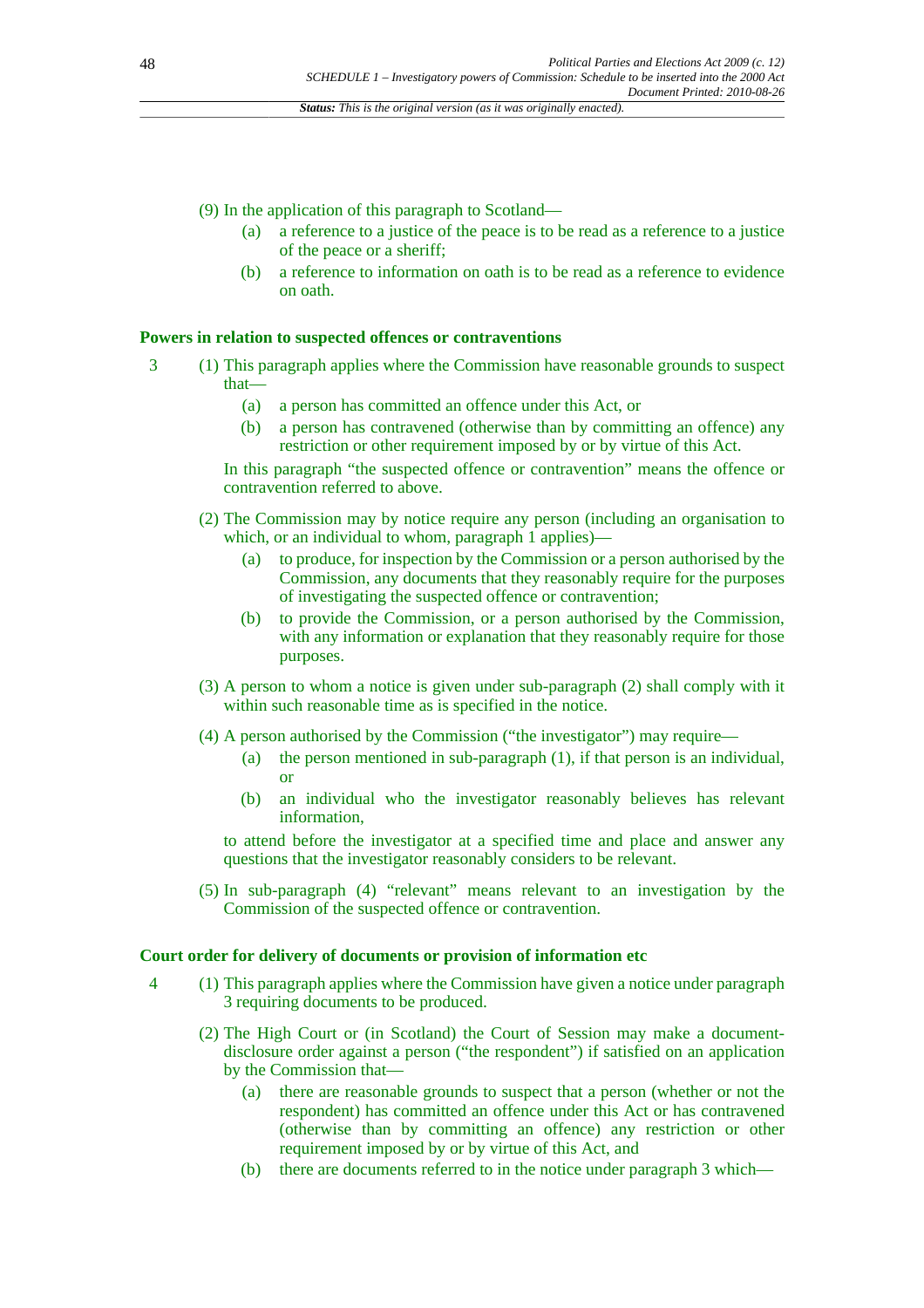- (i) have not been produced as required by the notice (either within the time specified in the notice for compliance or subsequently),
- (ii) are reasonably required by the Commission for the purposes of investigating the offence or contravention referred to in paragraph (a), and
- (iii) are in the custody or under the control of the respondent.
- (3) A document-disclosure order is an order requiring the respondent to deliver to the Commission, within such time as is specified in the order, such documents falling within sub-paragraph (2)(b) as are identified in the order (either specifically or by reference to any category or description of document).
- (4) For the purposes of sub-paragraph  $(2)(b)(iii)$  a document is under a person's control if it is in the person's possession or if the person has a right to possession of it.
- (5) A person who fails to comply with a document-disclosure order may not, in respect of that failure, be both punished for contempt of court and convicted of an offence under paragraph 13(1).
- 5 (1) This paragraph applies where the Commission have given a notice under paragraph 3 requiring any information or explanation to be provided.
	- (2) The High Court or (in Scotland) the Court of Session may make an informationdisclosure order against a person ("the respondent") if satisfied on an application by the Commission that—
		- (a) there are reasonable grounds to suspect that a person (whether or not the respondent) has committed an offence under this Act or has contravened (otherwise than by committing an offence) any restriction or other requirement imposed by or by virtue of this Act, and
		- (b) there is any information or explanation referred to in the notice under paragraph 3 which—
			- (i) has not been provided as required by the notice (either within the time specified in the notice for compliance or subsequently),
			- (ii) is reasonably required by the Commission for the purposes of investigating the offence or contravention referred to in paragraph (a), and
			- (iii) the respondent is able to provide.
	- (3) An information-disclosure order is an order requiring the respondent to provide to the Commission, within such time as is specified in the order, such information or explanation falling within sub-paragraph (2)(b) as is identified in the order.
	- (4) A person who fails to comply with an information-disclosure order may not, in respect of that failure, be both punished for contempt of court and convicted of an offence under paragraph 13(1).

# **Retention of documents delivered under paragraph 4**

6 (1) The Commission may retain any documents delivered to them in compliance with an order under paragraph 4 for a period of three months (or for longer if any of following sub-paragraphs applies).

> In this paragraph "the documents" and "the three-month period" mean the documents and the period mentioned above.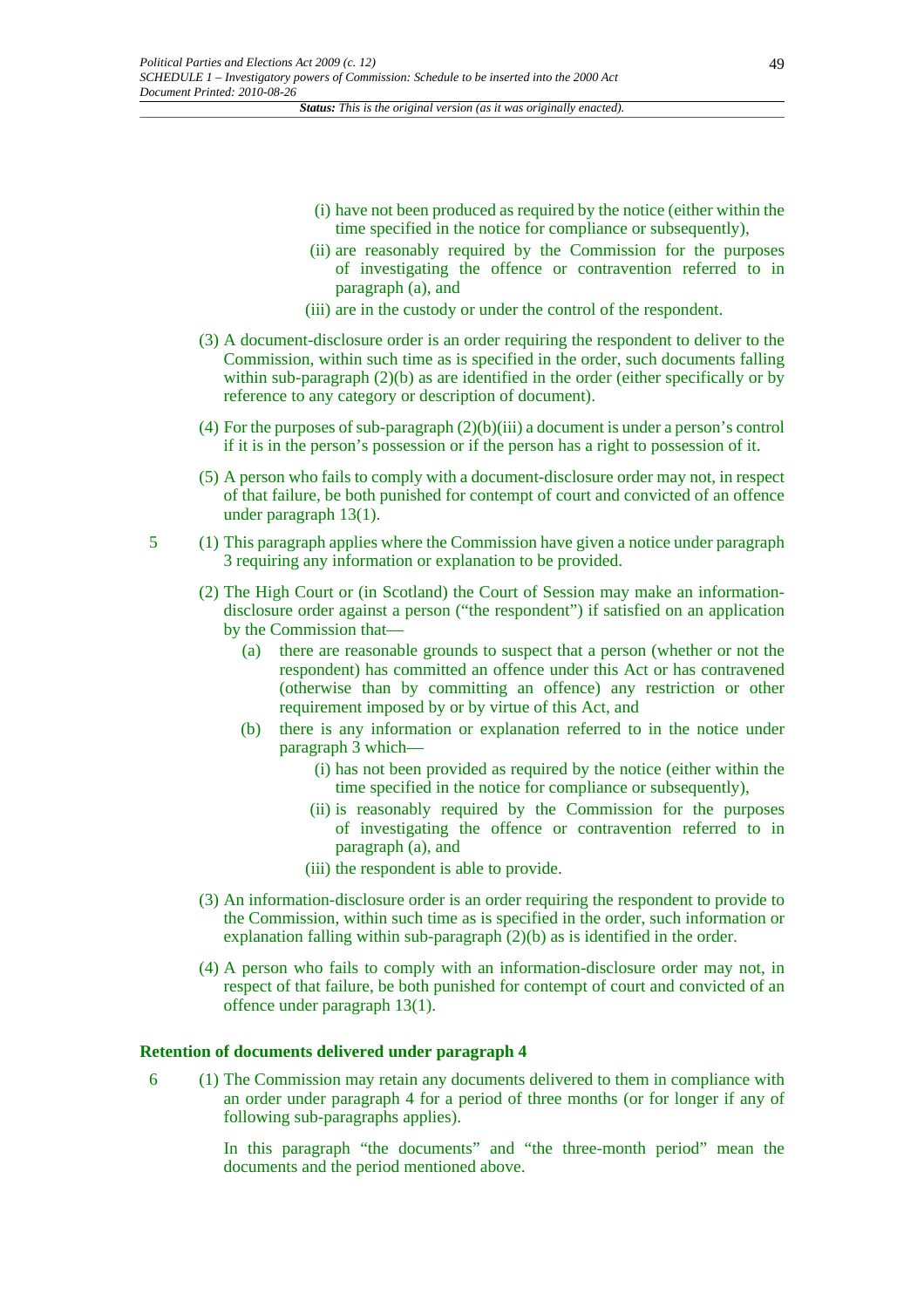- (2) If within the three-month period proceedings to which the documents are relevant are commenced against any person for any criminal offence, the documents may be retained until the conclusion of those proceedings.
- (3) If within the three-month period the Commission serve a notice under paragraph 2(1) of Schedule 19C of a proposal to impose a fixed monetary penalty on any person and the documents are relevant to the decision to serve the notice, the documents may be retained—
	- (a) until liability for the penalty is discharged as mentioned in paragraph 2(2) of that Schedule (if it is);
	- (b) until the Commission decide not to impose a fixed monetary penalty (if that is what they decide);
	- (c) until the end of the period given by sub-paragraph (5) (if they do impose a fixed monetary penalty).
- (4) If within the three-month period the Commission serve a notice under paragraph 6(1) of Schedule 19C of a proposal to impose a discretionary requirement on any person and the documents are relevant to the decision to serve the notice, the documents may be retained—
	- (a) until the Commission decide not to impose a discretionary requirement (if that is what they decide);
	- (b) until the end of the period given by sub-paragraph (5) (if they do impose a discretionary requirement).
- (5) If within the three-month period—
	- (a) a notice is served imposing a fixed monetary penalty on any person under paragraph 2(4) of Schedule 19C and the documents are relevant to the decision to impose the penalty, or
	- (b) a notice is served imposing a discretionary requirement on any person under paragraph 6(5) of that Schedule and the documents are relevant to the decision to impose the requirement,

the documents may be retained until the end of the period allowed for bringing an appeal against that decision or (if an appeal is brought) until the conclusion of proceedings on the appeal.

- (6) If within the three-month period—
	- (a) a stop notice is served on any person under paragraph 10 of Schedule 19C, and
	- (b) the documents are relevant to the decision to serve the notice,

the documents may be retained until the end of the period allowed for bringing an appeal against that decision or (if an appeal is brought) until the conclusion of proceedings on the appeal.

- (7) If within the three-month period or the period given by sub-paragraph (6) (or, if applicable, by sub-paragraph  $(4)$  or  $(5)(\overline{b}))$ —
	- (a) the Commission, having served a stop notice on any person under paragraph 10 of Schedule 19C, decide not to issue a completion certificate under paragraph 12 of that Schedule in relation to the stop notice, and
	- (b) the documents are relevant to the decision not to issue the certificate,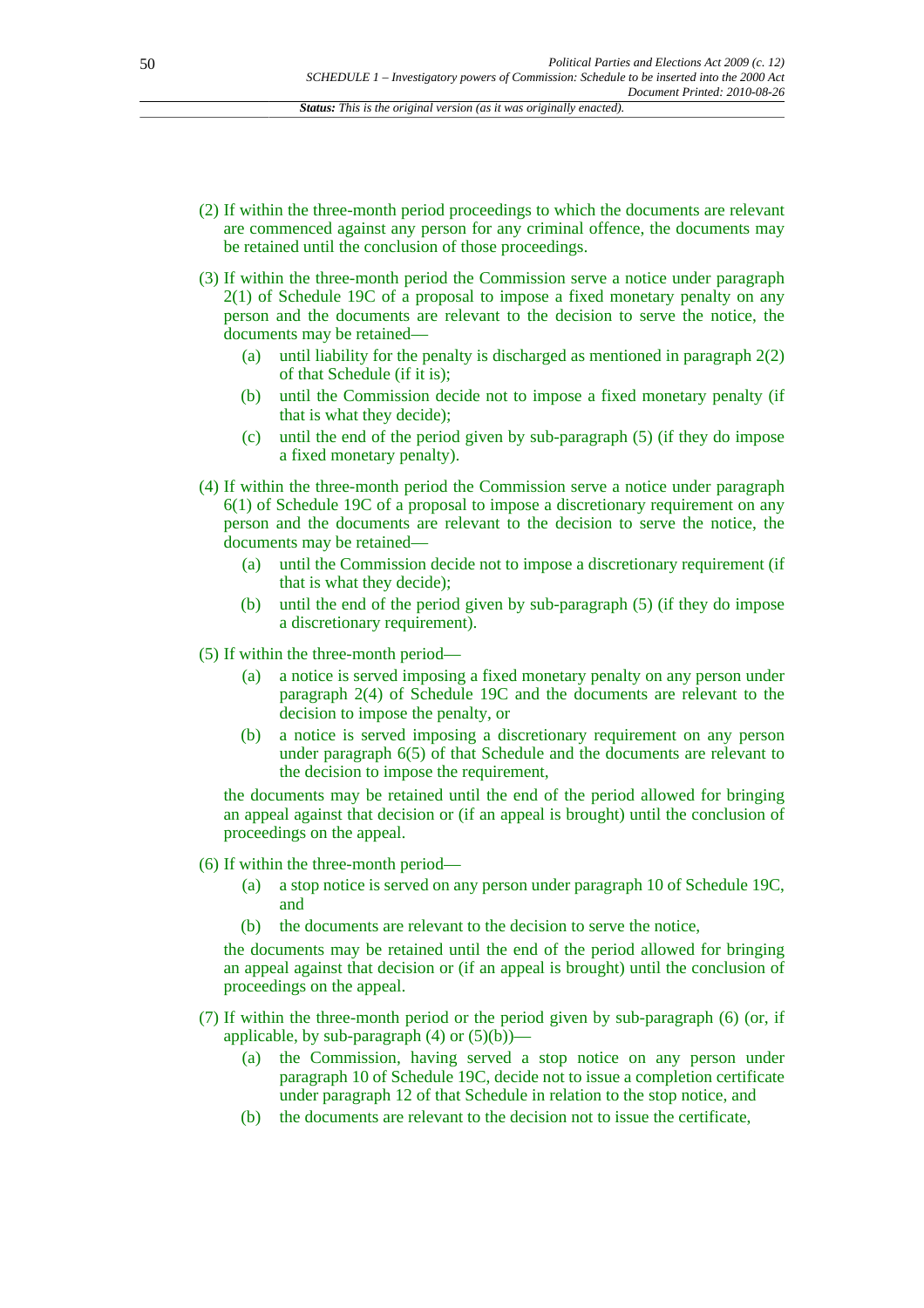the documents may be retained until the end of the period allowed for bringing an appeal against that decision or (if an appeal is brought) until the conclusion of proceedings on the appeal.

# **Power to make copies and records**

- 7 The Commission or a person authorised by the Commission—
	- (a) may make copies of, or make records of any information contained in—
		- (i) any documents produced or inspected under this Schedule;
		- (ii) any documents delivered to them in compliance with an order under paragraph 4;
	- (b) may make copies or records of any information or explanation provided under this Schedule.

# **Authorisation to be in writing**

8 An authorisation of a person by the Commission under this Schedule must be in writing.

# **Meaning of "documents"**

9 In this Schedule "documents" includes any books or records.

# **Documents in electronic form**

- 10 (1) In the case of documents kept in electronic form—
	- (a) a power of the Commission under this Schedule to require documents to be produced for inspection includes power to require a copy of the documents to be made available for inspection in legible form;
	- (b) a power of a person ("the inspector") under this Schedule to inspect documents includes power to require any person on the premises in question to give any assistance that the inspector reasonably requires to enable the inspector—
		- (i) to inspect and make copies of the documents in legible form or to make records of information contained in them, or
		- (ii) to inspect and check the operation of any computer, and any associated apparatus or material, that is or has been in use in connection with the keeping of the documents.
	- (2) Paragraph 7(a) applies in relation to any copy made available as mentioned in subparagraph (1)(a) above.

# **Legal professional privilege**

11 Nothing in this Schedule requires a person to produce or provide, or authorises a person to inspect or take possession of, anything in respect of which a claim to legal professional privilege (in Scotland, to confidentiality of communications) could be maintained in legal proceedings.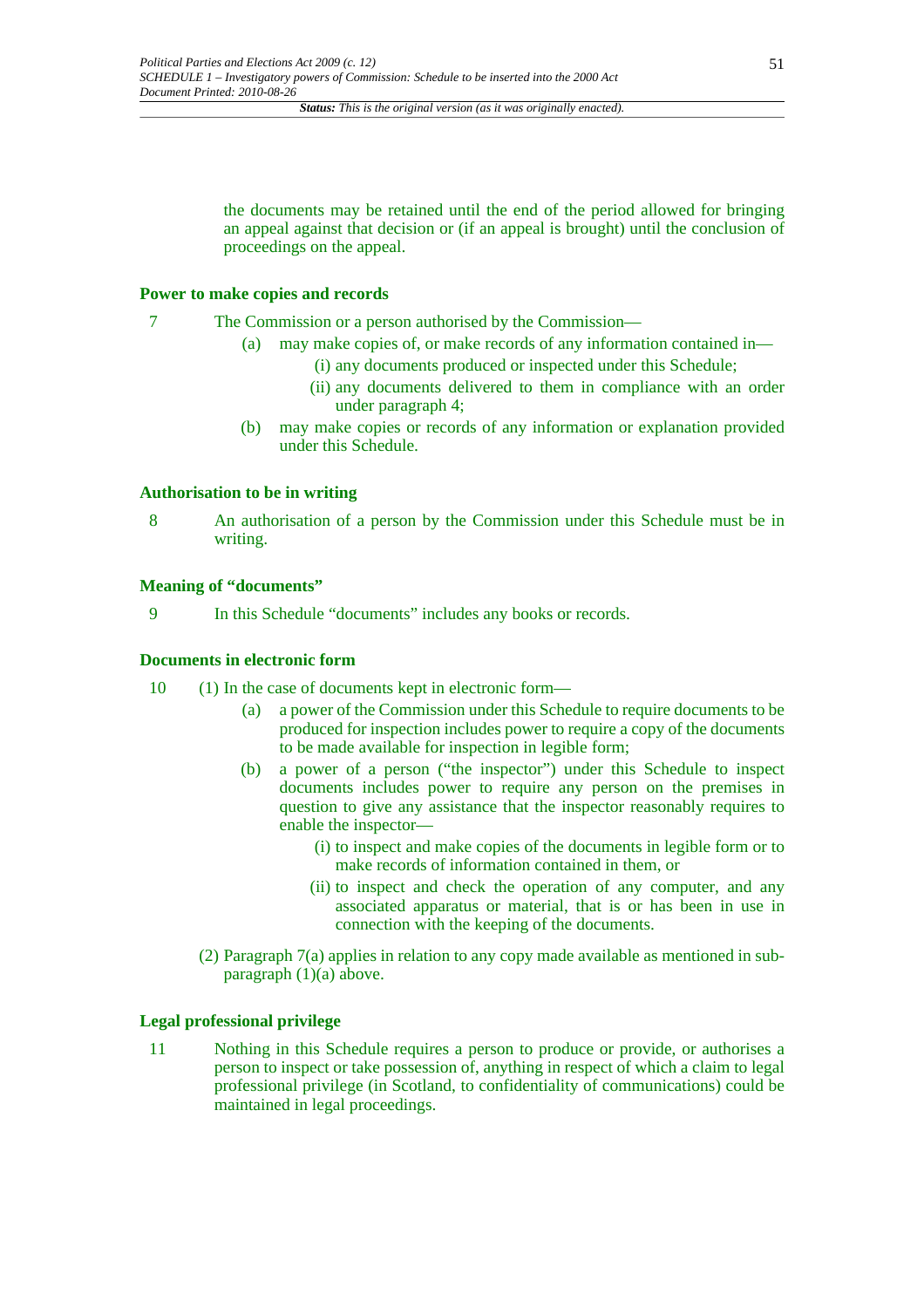# **Admissibility of statements**

- 12 (1) A statement made by a person ("P") in compliance with a requirement imposed under this Schedule is admissible in evidence in any proceedings (as long as it also complies with any requirements governing the admissibility of evidence in the circumstances in question).
	- (2) But in criminal proceedings in which P is charged with an offence other than one to which sub-paragraph (3) applies or in proceedings within sub-paragraph (4) to which both the Commission and P are parties—
		- (a) no evidence relating to the statement is admissible against P, and
		- (b) no question relating to the statement may be asked on behalf of the prosecution or (as the case may be) the Commission in cross-examination of P,

unless evidence relating to it is adduced, or a question relating to it is asked, in the proceedings by or on behalf of P.

- (3) This sub-paragraph applies to—
	- (a) an offence under paragraph 13(3);
	- (b) an offence under section 5 of the Perjury Act 1911 (false statements made otherwise than on oath);
	- (c) an offence under section 44(2) of the Criminal Law (Consolidation) (Scotland) Act 1995 (false statements made otherwise than on oath);
	- (d) an offence under Article 10 of the Perjury (Northern Ireland) Order 1979 (false statements made otherwise than on oath).
- (4) Proceedings are within this sub-paragraph if they arise out of the exercise by the Commission of any of their powers under Schedule 19C other than powers in relation to an offence under paragraph 13(3) below.

# **Offences**

- 13 (1) A person who fails, without reasonable excuse, to comply with any requirement imposed under or by virtue of this Schedule commits an offence.
	- (2) A person who intentionally obstructs a person authorised by or by virtue of this Schedule in the carrying out of that person's functions under the authorisation commits an offence.
	- (3) A person who knowingly or recklessly provides false information in purported compliance with a requirement imposed under or by virtue of this Schedule commits an offence.

# **Guidance by Commission**

- 14 (1) The Commission shall prepare and publish guidance as to—
	- (a) the circumstances in which the Commission are likely to give a notice under paragraph 1 or 3(2);
	- (b) the consequences (including criminal sanctions) that may result from a failure to comply with such a notice;
	- (c) the circumstances in which the Commission are likely to apply for a warrant under paragraph 2;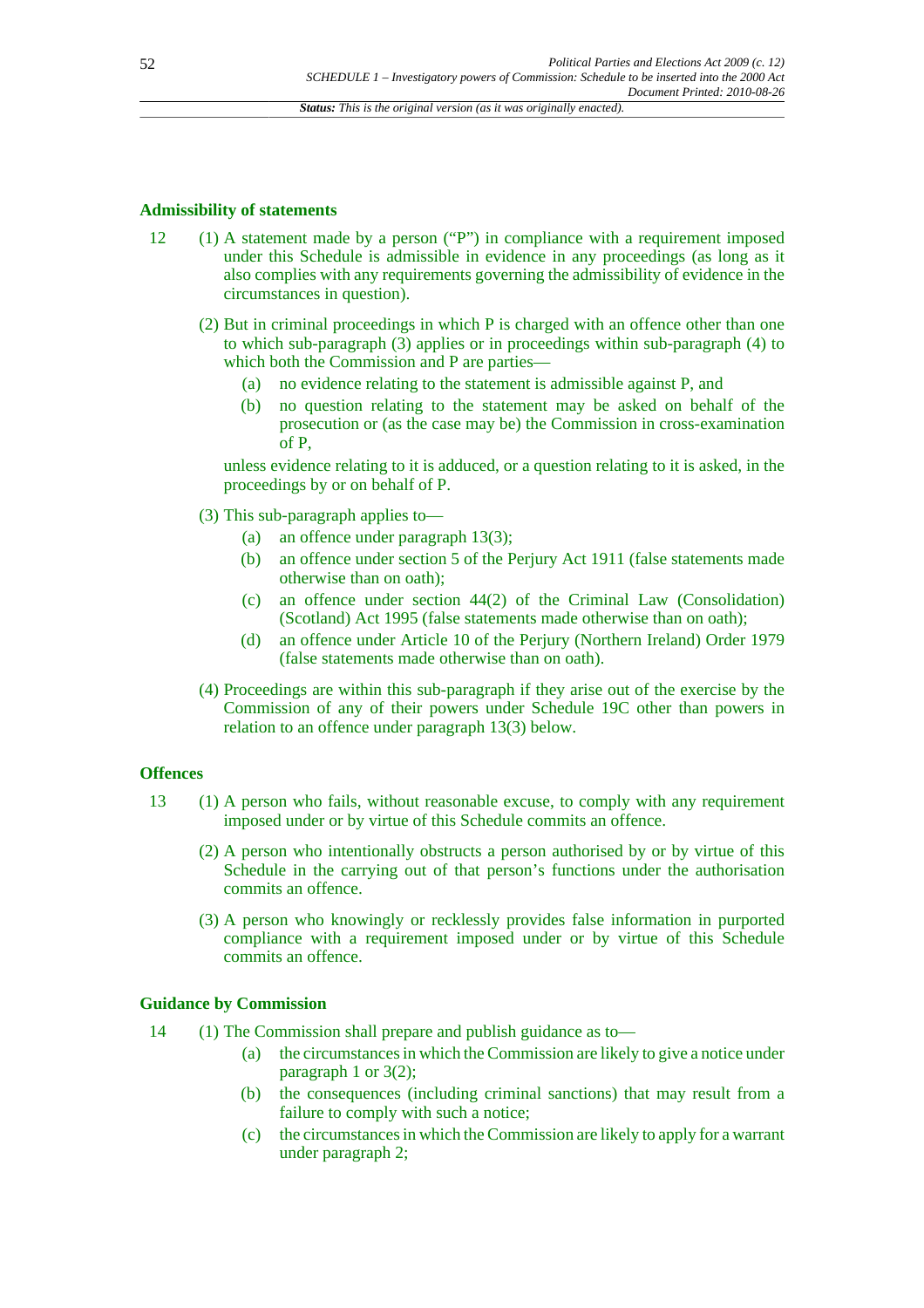- (d) the procedures to be followed in connection with questioning under paragraph 3(4);
- (e) the circumstances in which the Commission are likely to apply for an order under paragraph 4 or 5;
- (f) the principles and practices to be applied in connection with the exercise of powers under paragraphs 6 and 7;
- (g) any other matters concerning the exercise of powers under this Schedule about which the Commission consider that guidance would be useful.
- (2) Where appropriate, the Commission shall revise guidance published under this paragraph and publish the revised guidance.
- (3) The Commission shall consult such persons as they consider appropriate before publishing guidance or revised guidance under this paragraph.
- (4) The Commission shall have regard to the guidance or revised guidance published under this paragraph in exercising their functions.

# **Information about use of investigatory powers in Commission's annual report**

- 15 (1) Each report by the Commission under paragraph 20 of Schedule 1 shall contain information about the use made by the Commission of their powers under this Schedule during the year in question.
	- (2) The report shall, in particular, specify—
		- (a) the cases in which a notice was given under paragraph 1 or  $3(2)$ ;
		- (b) the cases in which premises were entered under a warrant issued under paragraph 2;
		- (c) the cases in which a requirement was imposed under paragraph 3(4);
		- (d) the cases in which an order under paragraph 4 or 5—
			- (i) was applied for;
			- (ii) was made.
	- (3) This paragraph does not require the Commission to include in a report any information that, in their opinion, it would be inappropriate to include on the ground that to do so—
		- (a) would or might be unlawful, or
		- (b) might adversely affect any current investigation or proceedings."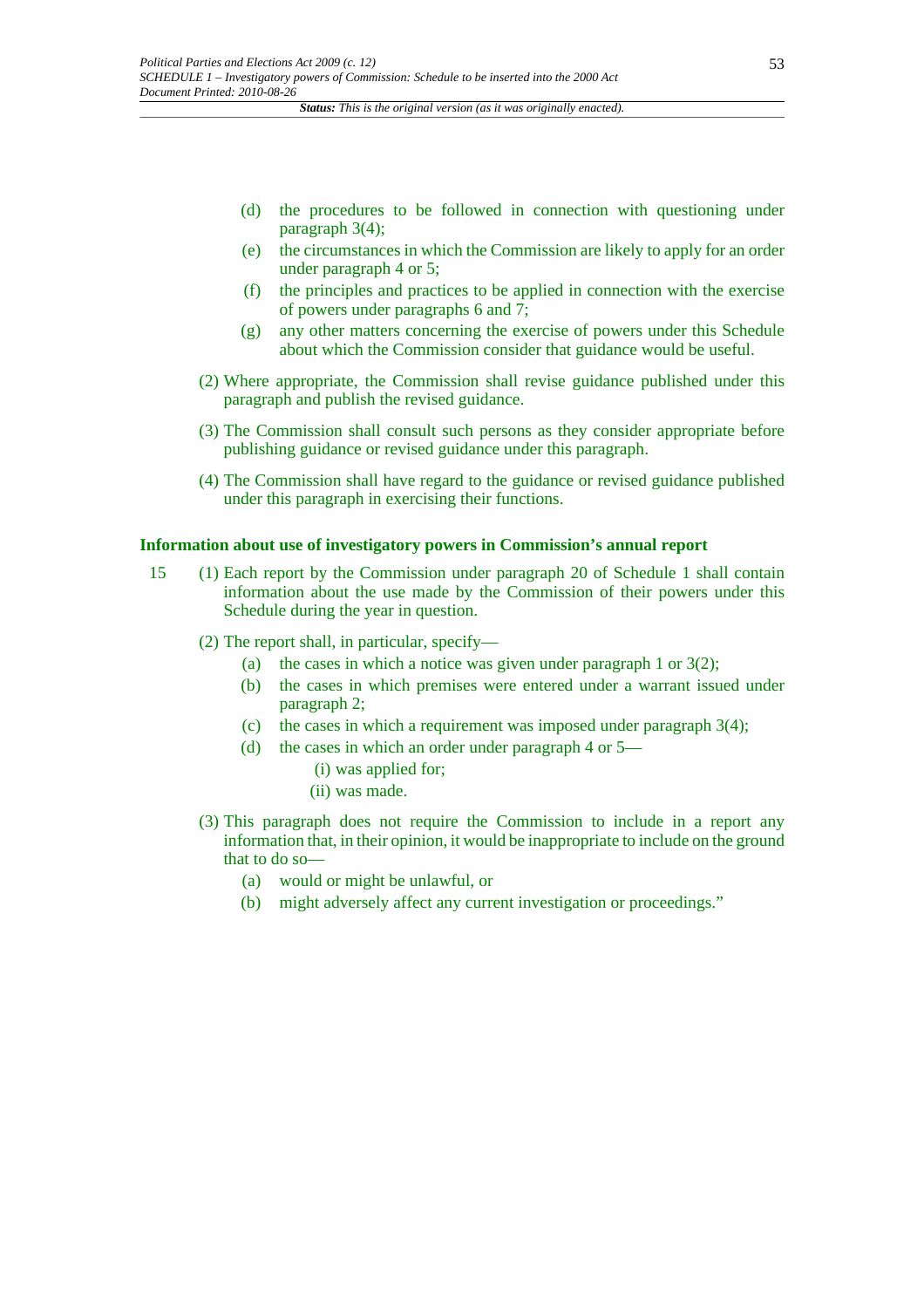### SCHEDULE 2 Section 3

### CIVIL SANCTIONS: SCHEDULE TO BE INSERTED INTO THE 2000 ACT

# "SCHEDULE 19C Section 147

#### CIVIL SANCTIONS

# **PART 1**

## FIXED MONETARY PENALTIES

# **Imposition of fixed monetary penalties**

- 1 (1) The Commission may by notice impose a fixed monetary penalty on a person if satisfied beyond reasonable doubt that the person—
	- (a) has committed a prescribed offence under this Act, or
	- (b) has (otherwise than by committing an offence under this Act) contravened a prescribed restriction or requirement imposed by or by virtue of this Act.
	- (2) The Commission may by notice impose a fixed monetary penalty on a registered party if satisfied beyond reasonable doubt that a person holding an office within that party—
		- (a) has committed a prescribed offence under this Act, or
		- (b) has (otherwise than by committing an offence under this Act) contravened a prescribed restriction or requirement imposed by or by virtue of this Act.
	- (3) The Commission may by notice impose a fixed monetary penalty on a recognised third party if satisfied beyond reasonable doubt that the responsible person—
		- (a) has committed a prescribed offence under this Act, or
		- (b) has (otherwise than by committing an offence under this Act) contravened a prescribed restriction or requirement imposed by or by virtue of this Act.
	- (4) The Commission may by notice impose a fixed monetary penalty on a permitted participant if satisfied beyond reasonable doubt that the responsible person—
		- (a) has committed a prescribed offence under this Act, or
		- (b) has (otherwise than by committing an offence under this Act) contravened a prescribed restriction or requirement imposed by or by virtue of this Act.
	- (5) For the purposes of this Schedule a "fixed monetary penalty" is a requirement to pay to the Commission a penalty of a prescribed amount.
	- (6) In the case of a fixed monetary penalty imposed under sub-paragraph  $(1)(a)$ ,  $(2)(a)$ ,  $(3)(a)$  or  $(4)(a)$ , where the offence in question is-
		- (a) triable summarily (whether or not it is also triable on indictment), and
		- (b) punishable on summary conviction by a fine (whether or not it is also punishable by a term of imprisonment),

the amount of the penalty may not exceed the maximum amount of that fine.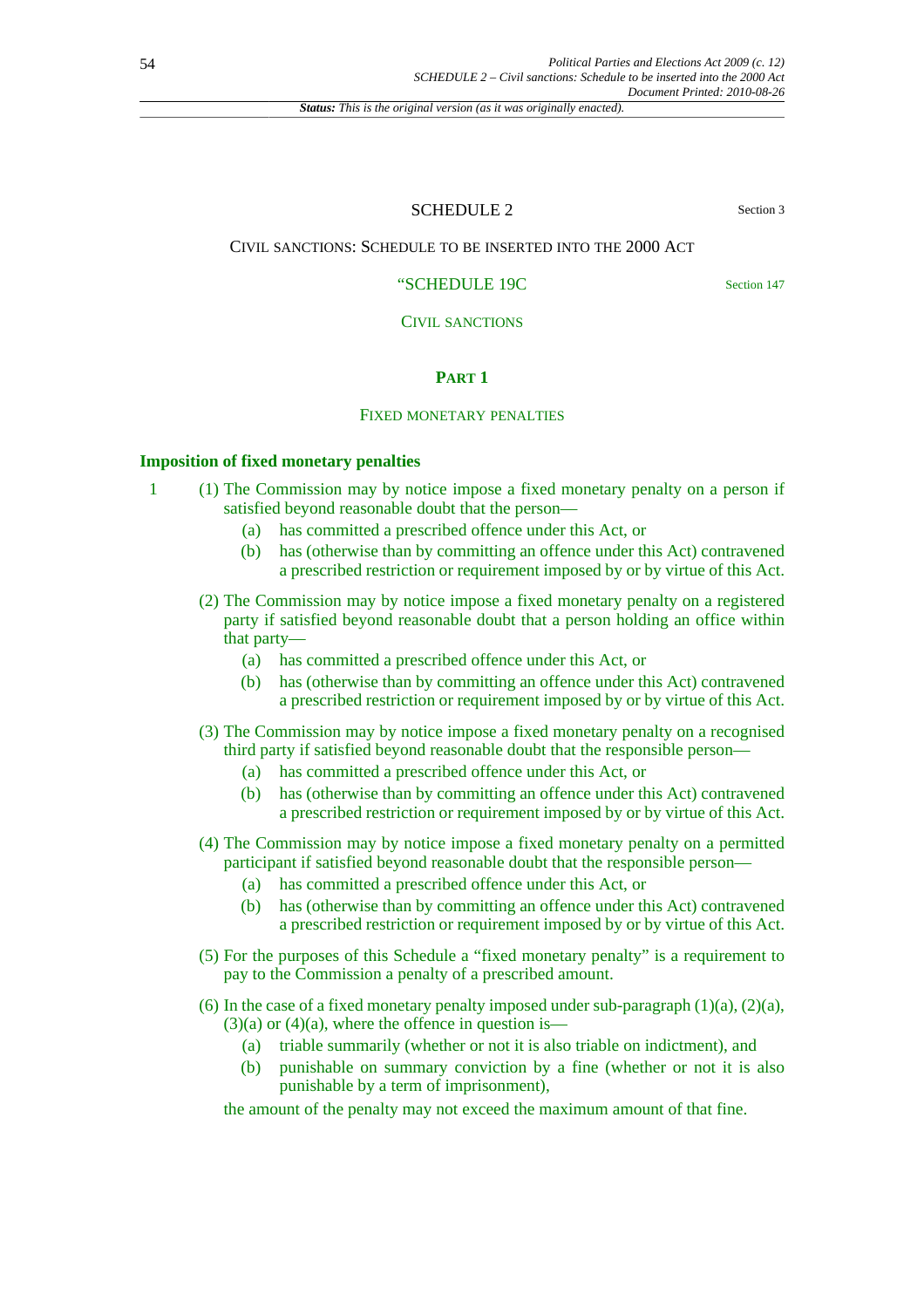#### **Representations and appeals etc**

- 2 (1) Where the Commission propose to impose a fixed monetary penalty on a person, they shall serve on the person a notice of what is proposed.
	- (2) A notice under sub-paragraph (1) must offer the person the opportunity to discharge the person's liability for the fixed monetary penalty by payment of a prescribed sum (which must be less than or equal to the amount of the penalty).

The following provisions of this paragraph apply if the person does not do so.

- (3) The person may make written representations and objections to the Commission in relation to the proposed imposition of the fixed monetary penalty.
- (4) After the end of the period for making such representations and objections (see paragraph 3(2)) the Commission shall decide whether to impose the fixed monetary penalty.

If they decide to do so they shall serve on the person a notice imposing the penalty.

- (5) The Commission may not impose a fixed monetary penalty on a person—
	- (a) if, taking into account (in particular) any matter raised by the person, the Commission are no longer satisfied as mentioned in paragraph 1(1), (2), (3) or (4) (as applicable);
	- (b) in such other circumstances as may be prescribed.
- (6) A person on whom a fixed monetary penalty is imposed may appeal against the decision to impose the penalty on the ground that—
	- (a) it was based on an error of fact,
	- (b) it was wrong in law, or
	- (c) it was unreasonable,

or on such other grounds as may be prescribed.

(7) An appeal under sub-paragraph (6) is to a county court or (in Scotland) the sheriff.

### **Information to be included in notices under paragraph 2**

- 3 (1) A notice under paragraph 2(1) must include information as to—
	- (a) the grounds for the proposal to impose the fixed monetary penalty;
	- (b) the effect of payment of the sum referred to in paragraph 2(2);
	- (c) the right to make representations and objections;
	- (d) the circumstances in which the Commission may not impose the fixed monetary penalty.
	- (2) Such a notice must also specify—
		- (a) the period within which liability for the fixed monetary penalty may be discharged, and
		- (b) the period within which representations and objections may be made.

Neither period may be more than 28 days beginning with the day on which the notice is received.

- (3) A notice under paragraph 2(4) must include information as to—
	- (a) the grounds for imposing the fixed monetary penalty;
	- (b) how payment may be made;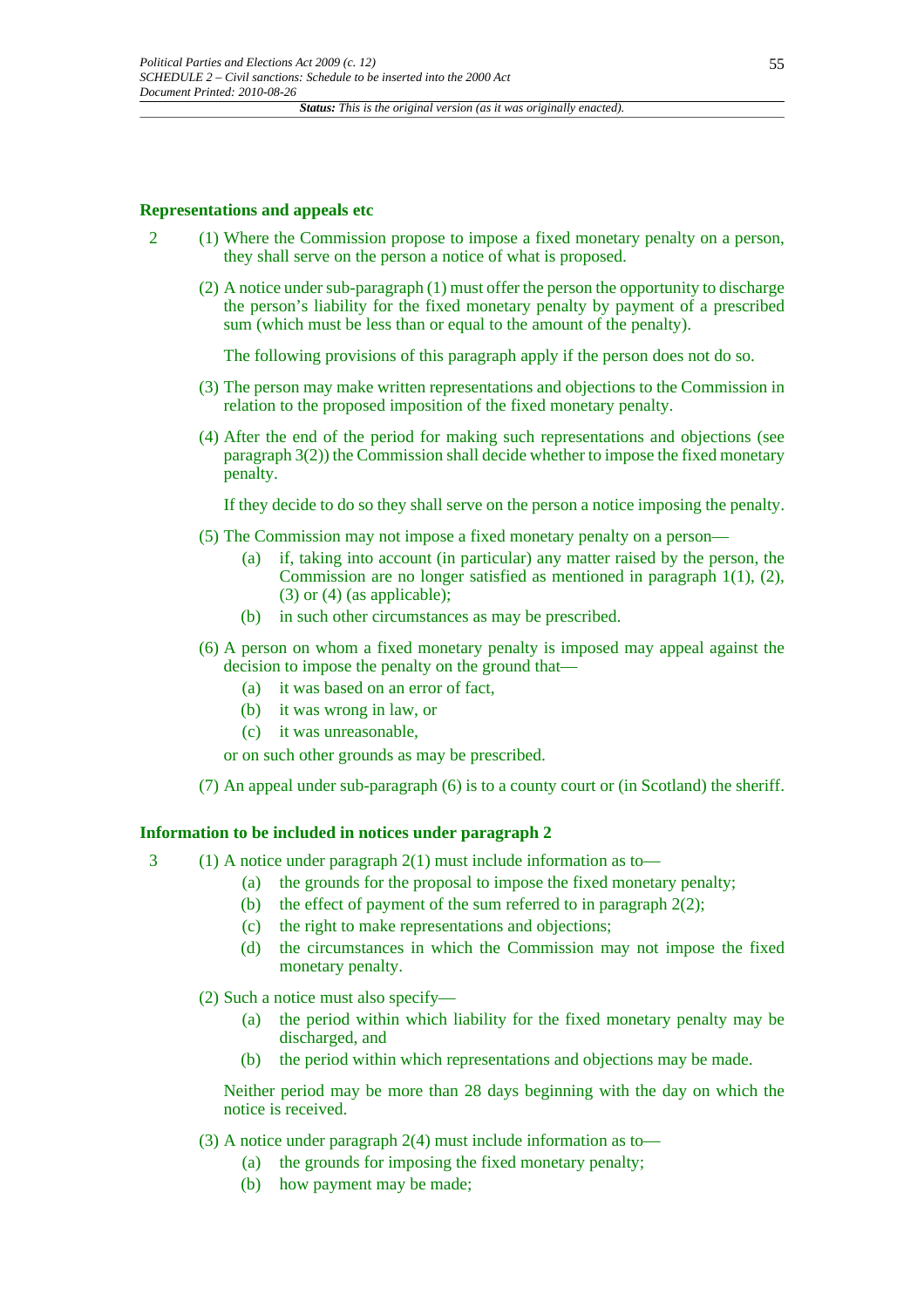- (c) the period within which payment may be made;
- (d) any early payment discounts or late payment penalties;
- (e) rights of appeal;
- (f) the consequences of non-payment.

### **Fixed monetary penalties: criminal proceedings and conviction**

- 4 (1) Where a notice under paragraph 2(1) is served on a person—
	- (a) no criminal proceedings for an offence under this Act may be instituted against the person in respect of the act or omission to which the notice relates before the end of the period within which the person's liability may be discharged as mentioned in paragraph 2(2) (see paragraph 3(2));
	- (b) if the liability is so discharged, the person may not at any time be convicted of an offence under this Act in relation to that act or omission.
	- (2) A person on whom a fixed monetary penalty is imposed may not at any time be convicted of an offence under this Act in respect of the act or omission giving rise to the penalty.

### **PART 2**

# DISCRETIONARY REQUIREMENTS

# **Imposition of discretionary requirements**

- 5 (1) The Commission may impose one or more discretionary requirements on a person if satisfied beyond reasonable doubt that the person—
	- (a) has committed a prescribed offence under this Act, or
	- (b) has (otherwise than by committing an offence under this Act) contravened a prescribed restriction or requirement imposed by or by virtue of this Act.
	- (2) The Commission may impose one or more discretionary requirements on a registered party if satisfied beyond reasonable doubt that a person holding an office within that party-
		- (a) has committed a prescribed offence under this Act, or
		- (b) has (otherwise than by committing an offence under this Act) contravened a prescribed restriction or requirement imposed by or by virtue of this Act.
	- (3) The Commission may impose one or more discretionary requirements on a recognised third party if satisfied beyond reasonable doubt that the responsible person—
		- (a) has committed a prescribed offence under this Act, or
		- (b) has (otherwise than by committing an offence under this Act) contravened a prescribed restriction or requirement imposed by or by virtue of this Act.
	- (4) The Commission may impose one or more discretionary requirements on a permitted participant if satisfied beyond reasonable doubt that the responsible person—
		- (a) has committed a prescribed offence under this Act, or
		- (b) has (otherwise than by committing an offence under this Act) contravened a prescribed restriction or requirement imposed by or by virtue of this Act.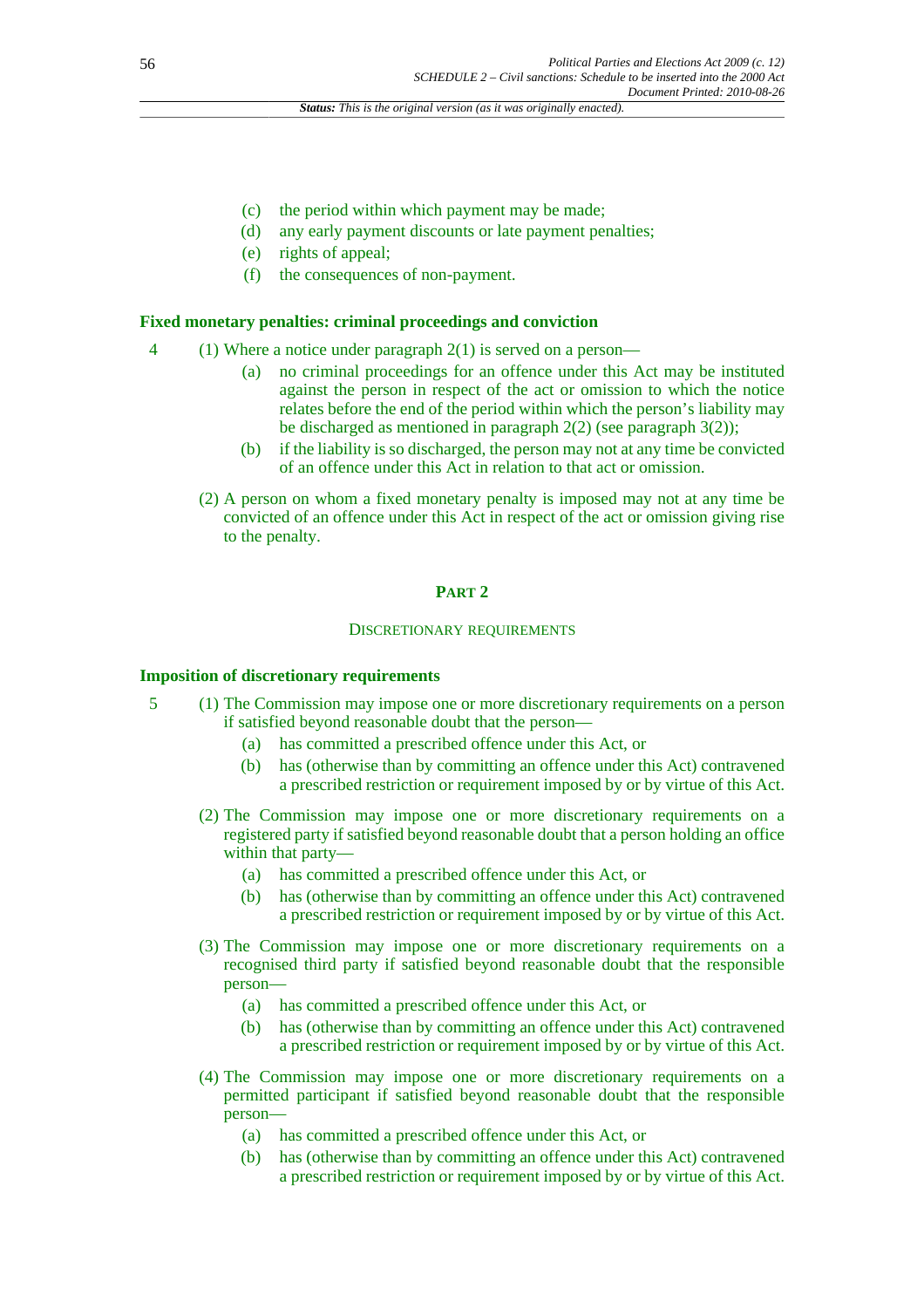- (5) For the purposes of this Schedule a "discretionary requirement" is—
	- (a) a requirement to pay a monetary penalty to the Commission of such amount as the Commission may determine,
	- (b) a requirement to take such steps as the Commission may specify, within such period as they may specify, to secure that the offence or contravention does not continue or recur, or
	- (c) a requirement to take such steps as the Commission may specify, within such period as they may specify, to secure that the position is, so far as possible, restored to what it would have been if the offence or contravention had not happened.
- (6) Discretionary requirements may not be imposed on the same person on more than one occasion in relation to the same act or omission.

#### (7) In this Schedule—

- "variable monetary penalty" means such a requirement as is referred to in sub-paragraph  $(5)(a)$ ;
- "non-monetary discretionary requirement" means such a requirement as is referred to in sub-paragraph  $(5)(b)$  or  $(c)$ .
- (8) In the case of a variable monetary penalty imposed under sub-paragraph  $(1)(a)$ ,  $(2)$ (a),  $(3)(a)$  or  $(4)(a)$ , where the offence in question is—
	- (a) triable summarily only, and
	- (b) punishable on summary conviction by a fine (whether or not it is also punishable by a term of imprisonment),

the amount of the penalty may not exceed the maximum amount of that fine.

### **Representations and appeals etc**

- 6 (1) Where the Commission propose to impose a discretionary requirement on a person, they shall serve on the person a notice of what is proposed.
	- (2) A person served with a notice under sub-paragraph (1) may make written representations and objections to the Commission in relation to the proposed imposition of the discretionary requirement.
	- (3) After the end of the period for making such representations and objections (see paragraph 7(2)) the Commission shall decide whether—
		- (a) to impose the discretionary requirement, with or without modifications, or
		- (b) to impose any other discretionary requirement that the Commission have power to impose under paragraph 5.
	- (4) The Commission may not impose a discretionary requirement on a person—
		- (a) if, taking into account (in particular) any matter raised by the person, the Commission are no longer satisfied as mentioned in paragraph 5(1), (2), (3) or (4) (as applicable);
		- (b) in such other circumstances as may be prescribed.
	- (5) Where the Commission decide to impose a discretionary requirement on a person, they shall serve on the person a notice specifying what the requirement is.
	- (6) A person on whom a discretionary requirement is imposed may appeal against the decision to impose the requirement on the ground—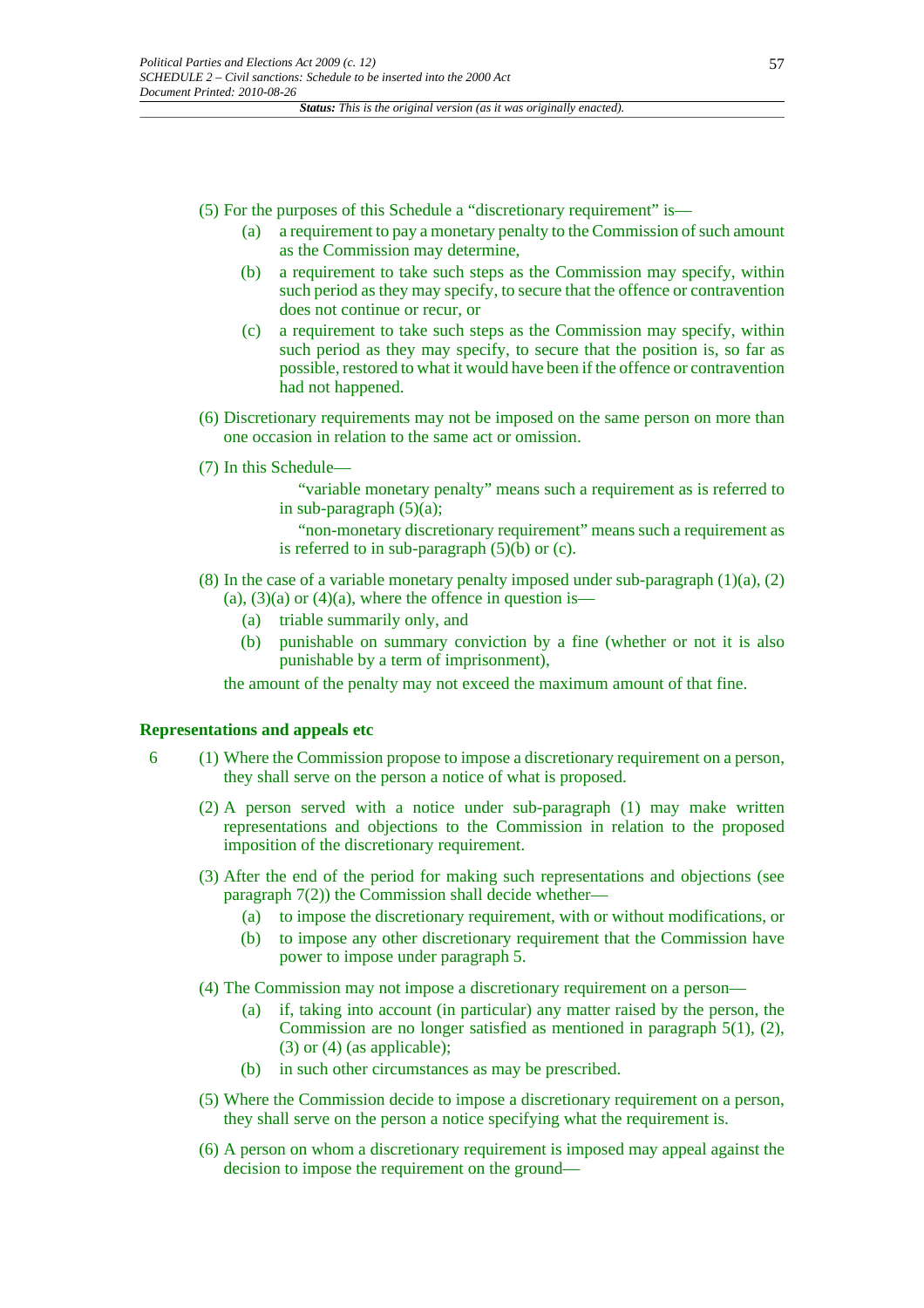- (a) that the decision was based on an error of fact,
- (b) that the decision was wrong in law,
- (c) in the case of a variable monetary penalty, that the amount of the penalty is unreasonable,
- (d) in the case of a non-monetary discretionary requirement, that the nature of the requirement is unreasonable, or
- (e) that the decision is unreasonable for any other reason,

or on such other grounds as may be prescribed.

(7) An appeal under sub-paragraph (6) is to a county court or (in Scotland) the sheriff.

# **Information to be included in notices under paragraph 6**

- 7 (1) A notice under paragraph 6(1) must include information as to—
	- (a) the grounds for the proposal to impose the discretionary requirement;
		- (b) the right to make representations and objections;
		- (c) the circumstances in which the Commission may not impose the discretionary requirement.
	- (2) Such a notice must also specify the period within which representations and objections may be made.

That period may not be less than 28 days beginning with the day on which the notice is received.

- (3) A notice under paragraph 6(5) must include information as to—
	- (a) the grounds for imposing the discretionary requirement;
	- (b) where the discretionary requirement is a variable monetary penalty— (i) how payment may be made,
		- (ii) the period within which payment must be made, and
		- (iii) any early payment discounts or late payment penalties;
	- (c) rights of appeal;
	- (d) the consequences of non-compliance.

# **Discretionary requirements: criminal conviction**

- 8 (1) A person on whom a discretionary requirement is imposed may not at any time be convicted of an offence under this Act in respect of the act or omission giving rise to the requirement.
	- (2) Sub-paragraph (1) does not apply where—
		- (a) a non-monetary discretionary requirement is imposed on the person,
		- (b) no variable monetary penalty is imposed on the person, and
		- (c) the person fails to comply with the non-monetary discretionary requirement.

# **Failure to comply with discretionary requirements**

9 (1) The Commission may by notice impose a monetary penalty (a "non-compliance penalty") on a person for failing to comply with a non-monetary discretionary requirement imposed on the person.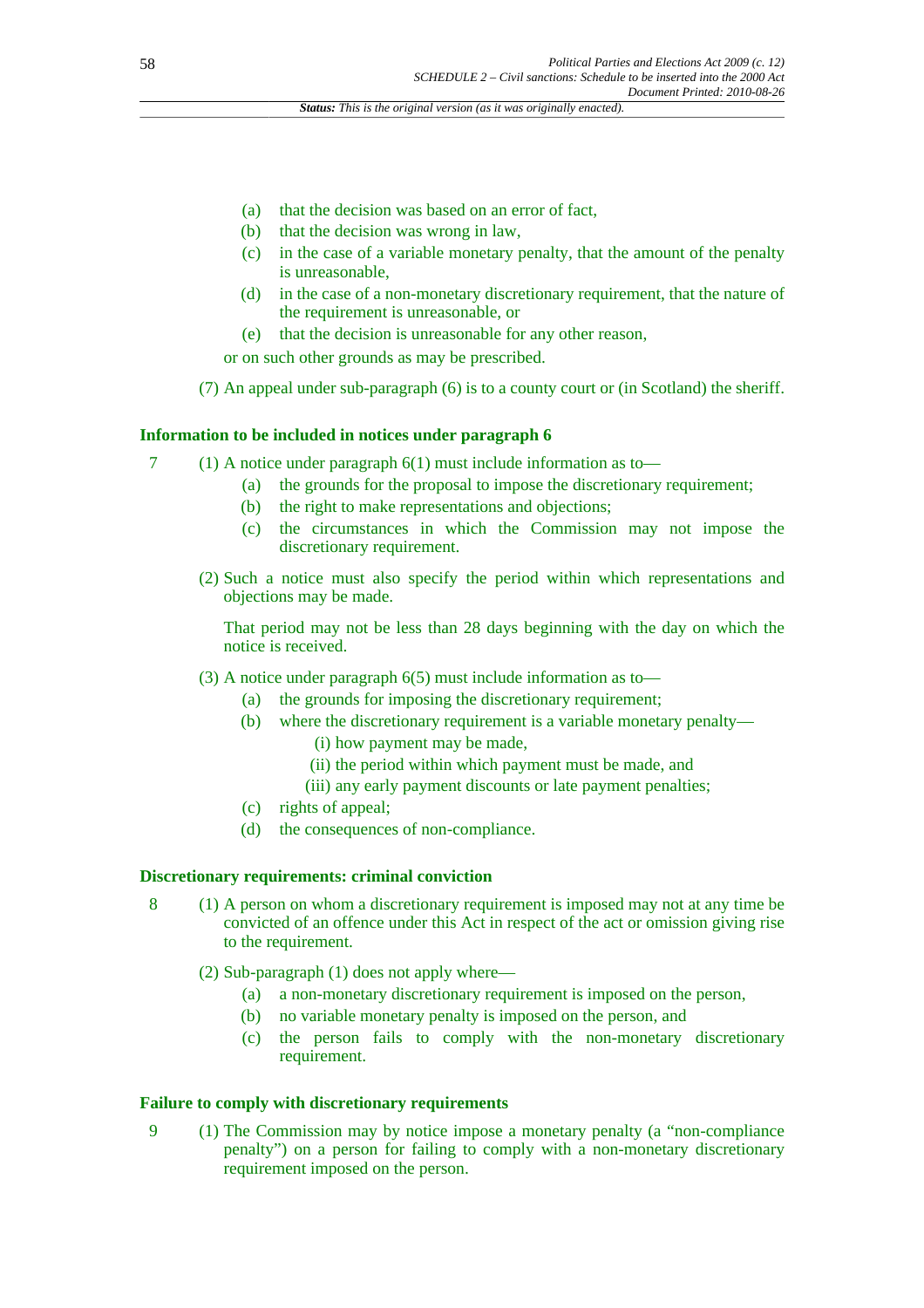- (2) Subject to any prescribed criteria, or any prescribed maximum or minimum amounts, the amount of a non-compliance penalty is to be such as the Commission may determine.
- (3) A person served with a notice imposing a non-compliance penalty may appeal against the notice on the ground that the decision to serve the notice—
	- (a) was based on an error of fact,
	- (b) was wrong in law, or
	- (c) was unfair or unreasonable for any reason (for example because the amount is unreasonable),

or on such other grounds as may be prescribed.

(4) An appeal under sub-paragraph (3) is to a county court or (in Scotland) the sheriff.

# **PART 3**

### STOP NOTICES

# **Imposition of stop notices**

- 10 (1) Where sub-paragraph (2) or (3) applies, the Commission may serve on a person a notice (a "stop notice") prohibiting the person from carrying on an activity specified in the notice until the person has taken the steps specified in the notice.
	- (2) This sub-paragraph applies where—
		- (a) the person is carrying on the activity,
		- (b) the Commission reasonably believe that the activity as carried on by the person involves or is likely to involve the person—
			- (i) committing a prescribed offence under this Act, or
			- (ii) contravening (otherwise than by committing an offence under this Act) a prescribed restriction or requirement imposed by or by virtue of this Act,

and

- (c) the Commission reasonably believe that the activity as carried on by the person is seriously damaging public confidence in the effectiveness of the controls in this Act on the income and expenditure of registered parties and others, or presents a significant risk of doing so.
- (3) This sub-paragraph applies where—
	- (a) the person is likely to carry on the activity,
	- (b) the Commission reasonably believe that the activity as carried on by the person will involve or will be likely to involve the person—
		- (i) committing a prescribed offence under this Act, or
		- (ii) contravening (otherwise than by committing an offence under this Act) a prescribed restriction or requirement imposed by or by virtue of this Act,
		- and
	- (c) the Commission reasonably believe that the activity as likely to be carried on by the person will seriously damage public confidence in the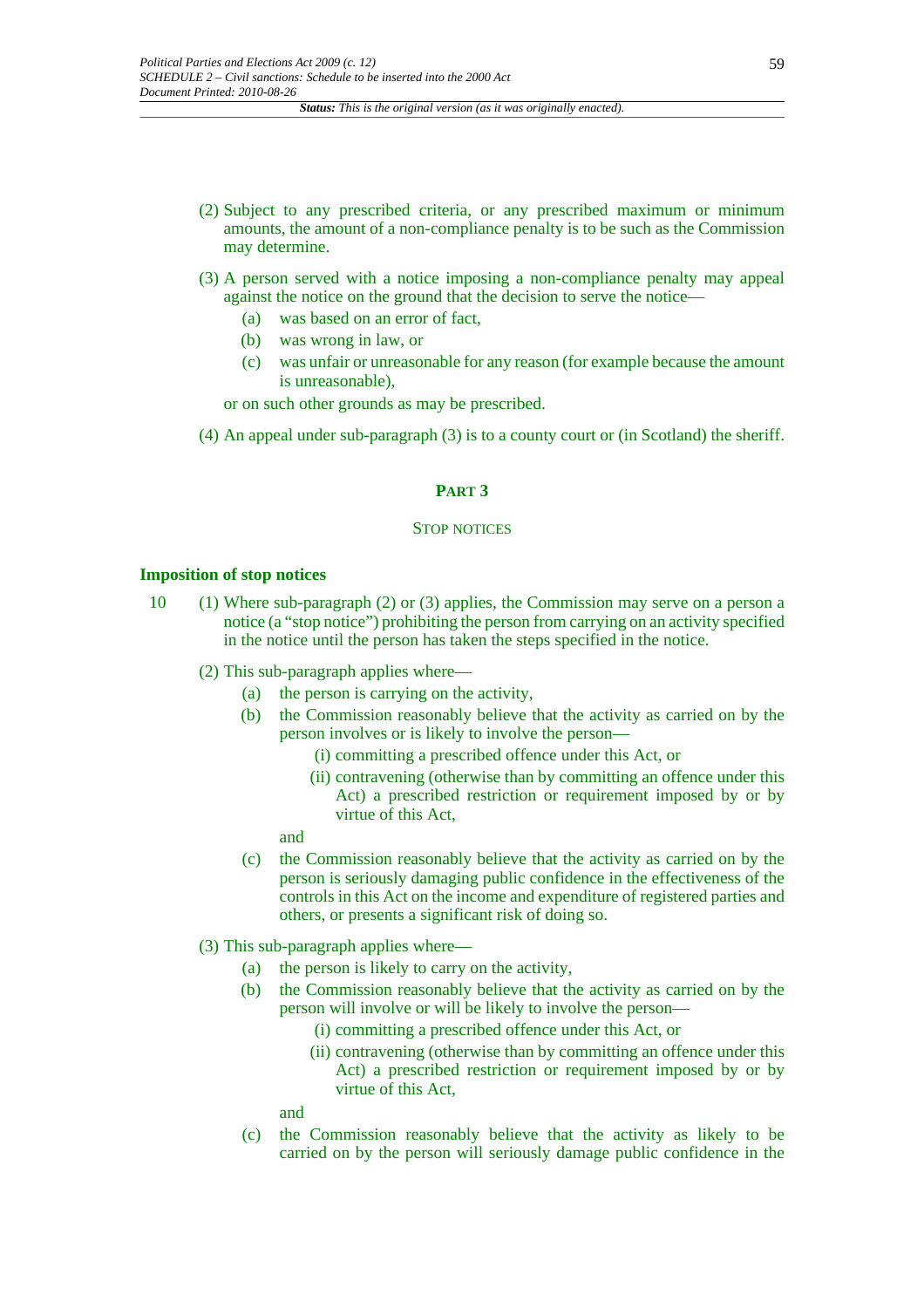effectiveness of the controls mentioned in sub-paragraph (2)(c), or will present a significant risk of doing so.

(4) The steps referred to in sub-paragraph (1) must be steps to secure that the activity is carried on or (as the case may be) will be carried on in a way that does not involve the person acting as mentioned in sub-paragraph  $(2)(b)$  or  $(3)(b)$ .

# **Information to be included in stop notices**

- 11 A stop notice must include information as to—
	- (a) the grounds for serving the notice;
	- (b) rights of appeal;
	- (c) the consequences of not complying with the notice.

### **Completion certificates**

- 12 (1) Where, after the service of a stop notice on a person, the Commission are satisfied that the person has taken the steps specified in the notice, they shall issue a certificate to that effect (a "completion certificate").
	- (2) A stop notice ceases to have effect on the issue of a completion certificate relating to that notice.
	- (3) A person on whom a stop notice is served may at any time apply for a completion certificate.

The Commission shall make a decision whether to issue a completion certificate within 14 days of the day on which they receive such an application.

# **Appeals etc**

- 13 (1) A person served with a stop notice may appeal against the decision to serve it on the ground that—
	- (a) the decision was based on an error of fact,
	- (b) the decision was wrong in law,
	- (c) the decision was unreasonable,
	- (d) any step specified in the notice is unreasonable, or
	- (e) the person has not acted as mentioned in paragraph  $10(2)(b)$  or  $(3)(b)$  and would not have done so even if the stop notice had not been served,

or on such other grounds as may be prescribed.

- (2) A person served with a stop notice may appeal against a decision not to issue a completion certificate on the ground that the decision—
	- (a) was based on an error of fact,
	- (b) was wrong in law, or
	- (c) was unfair or unreasonable,

or an such other grounds as may be prescribed.

(3) An appeal under sub-paragraph (1) or (2) is to a county court or (in Scotland) the sheriff.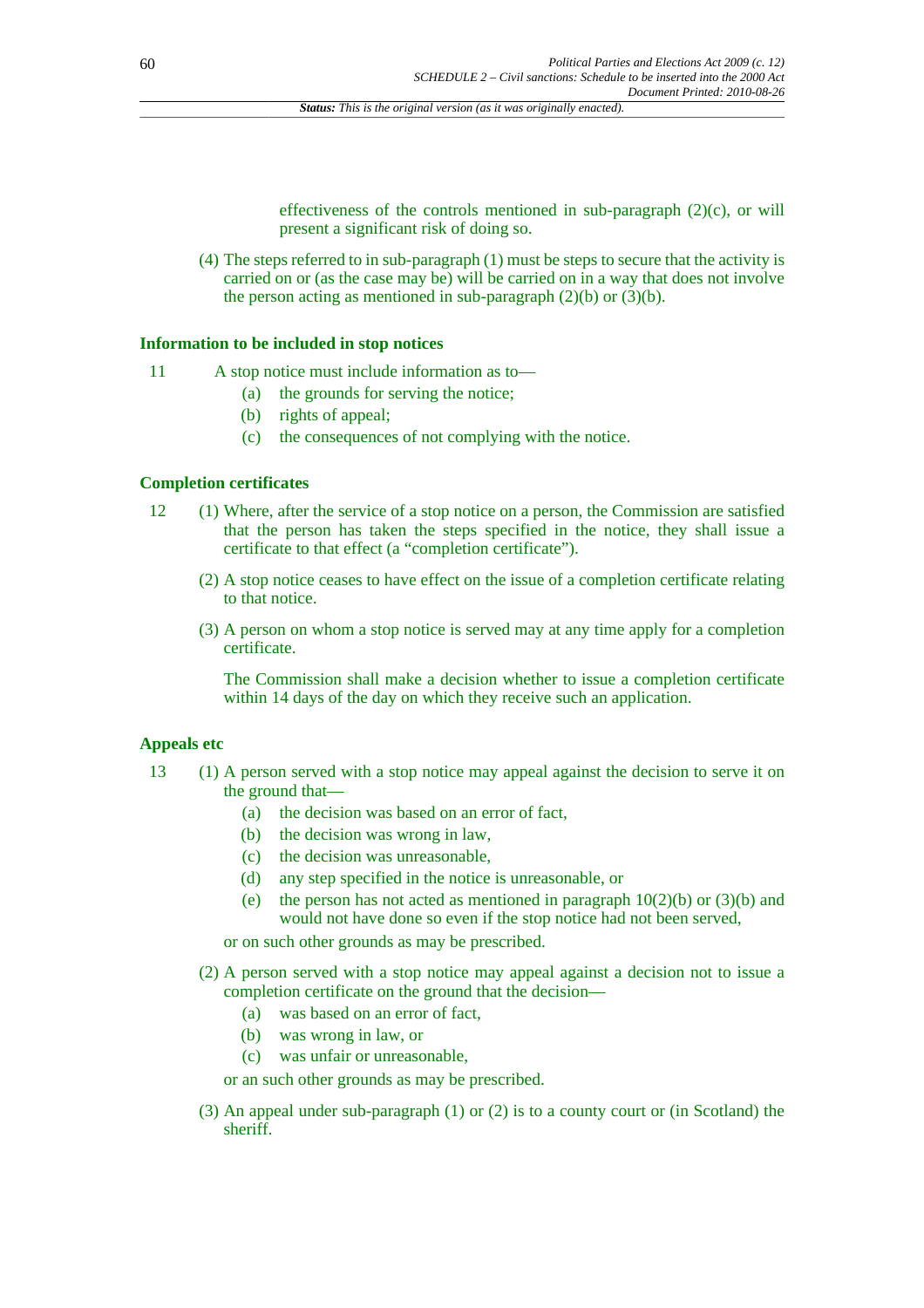#### **Failure to comply with stop notice**

14 A person served with a stop notice who does not comply with it is guilty of an offence.

#### **PART 4**

### ENFORCEMENT UNDERTAKINGS

- 15 (1) This paragraph applies where—
	- (a) the Commission have reasonable grounds to suspect that a person—
		- (i) has committed a prescribed offence under this Act, or
		- (ii) has (otherwise than by committing an offence under this Act) contravened a prescribed restriction or requirement imposed by or by virtue of this Act,
	- (b) the person offers an undertaking (an "enforcement undertaking") to take such action, within such period, as is specified in the undertaking,
	- (c) the action so specified is—
		- (i) action to secure that the offence or contravention does not continue or recur,
		- (ii) action to secure that the position is, so far as possible, restored to what it would have been if the offence or contravention had not happened, or
		- (iii) action of a prescribed description,

and

- (d) the Commission accept the undertaking.
- (2) Unless the person has failed to comply with the undertaking or any part of it—
	- (a) the person may not at any time be convicted of an offence under this Act in respect of the act or omission to which the undertaking relates;
	- (b) the Commission may not impose on the person any fixed monetary penalty that they would otherwise have power to impose by virtue of paragraph 1 in respect of that act or omission;
	- (c) the Commission may not impose on the person any discretionary requirement that they would otherwise have power to impose by virtue of paragraph 5 in respect of that act or omission.

#### **PART 5**

#### POWER TO MAKE SUPPLEMENTARY PROVISION ETC BY ORDER

# **Supplementary orders: general**

- 16 (1) The Secretary of State may by order (a "supplementary order")—
	- (a) make provision (including transitional provision) supplementing that made by this Schedule;
	- (b) make provision that is consequential on or incidental to that made by this Schedule.
	- (2) The following provisions of this Part are not to be read as limiting the power conferred by sub-paragraph (1).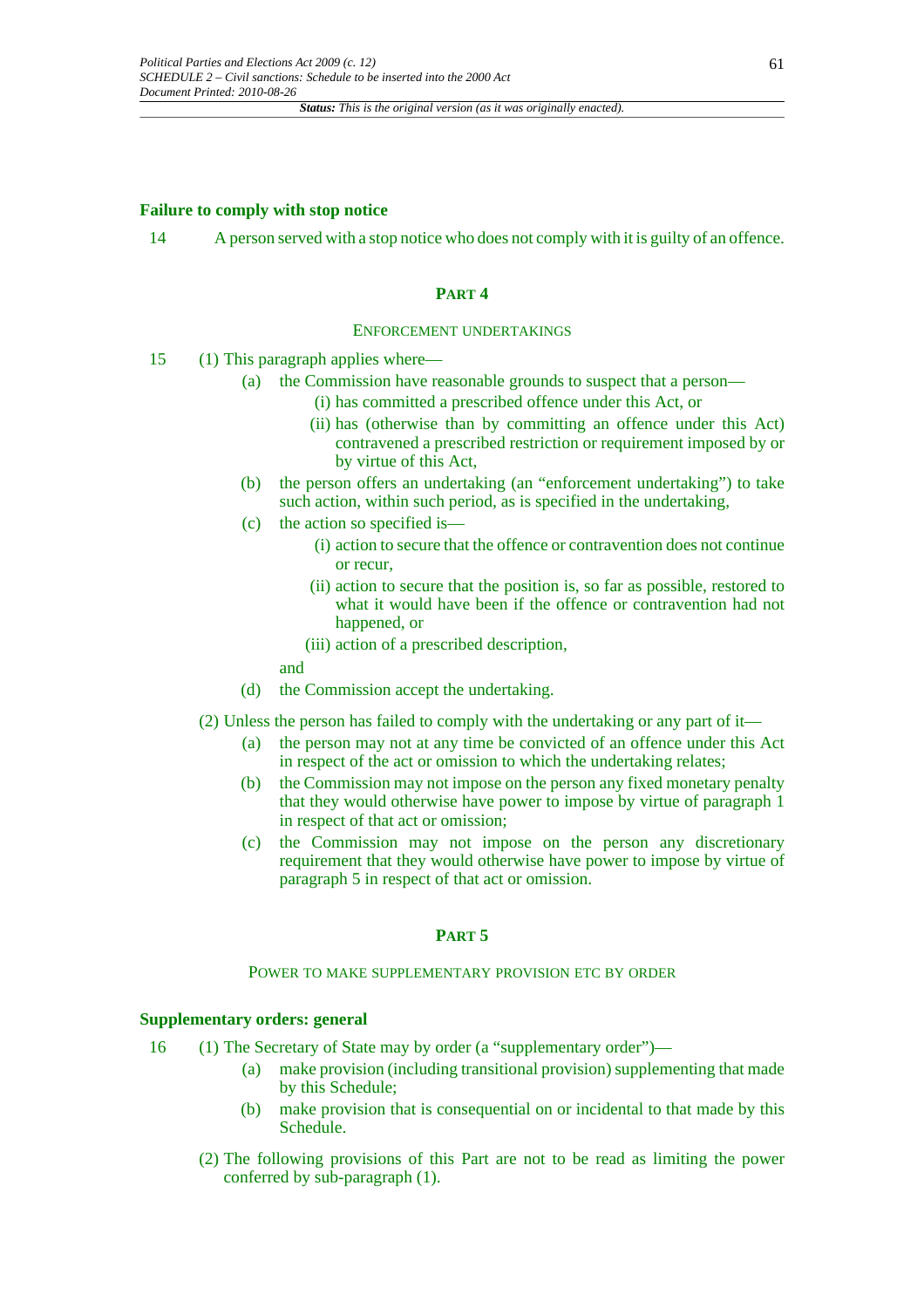(3) A supplementary order may make provision amending, repealing or revoking an enactment (whenever passed or made).

# **Consultation**

- 17 (1) Before making a supplementary order the Secretary of State shall consult the Commission and such other persons (if any) as the Secretary of State considers appropriate.
	- (2) If, as a result of any consultation required by sub-paragraph (1), it appears to the Secretary of State that it is appropriate substantially to change the whole or any part of the proposals, the Secretary of State shall undertake such further consultation with respect to the changes as the Secretary of State considers appropriate.
	- (3) If, before the day on which this Schedule comes into effect, any consultation was undertaken which, had it been undertaken after that day, would to any extent have satisfied the requirements of this paragraph, those requirements may to that extent be taken to have been satisfied.

### **Monetary penalties**

- 18 (1) A supplementary order may make any of the following provision in relation to the power of the Commission to require a person to pay a fixed monetary penalty, a variable monetary penalty or a non-compliance penalty—
	- (a) provision for early payment discounts;
	- (b) provision for the payment of interest or other financial penalties for late payment;
	- (c) provision for enforcement.
	- (2) Provision made by virtue of sub-paragraph (1)(b) must secure that the interest or other financial penalties for late payment do not in total exceed the amount of the penalty itself.
	- (3) Provision made by virtue of sub-paragraph  $(1)(c)$  may include—
		- (a) provision for the Commission to recover the penalty, and any interest or other financial penalty for late payment, as a civil debt;
		- (b) provision for the penalty, and any interest or other financial penalty for late payment, to be recoverable, on the order of a court, as if payable under a court order.
	- (4) In relation to the power of the Commission to require a person to pay a fixed monetary penalty, a variable monetary penalty or a non-compliance penalty for failing to comply with a requirement or undertaking by the end of a particular period, a supplementary order may—
		- (a) make provision under which the amount of the penalty is determined by reference to the length of time between the end of that period and the time of compliance;
		- (b) make provision for successive penalties to be payable in a case of continued failure to comply.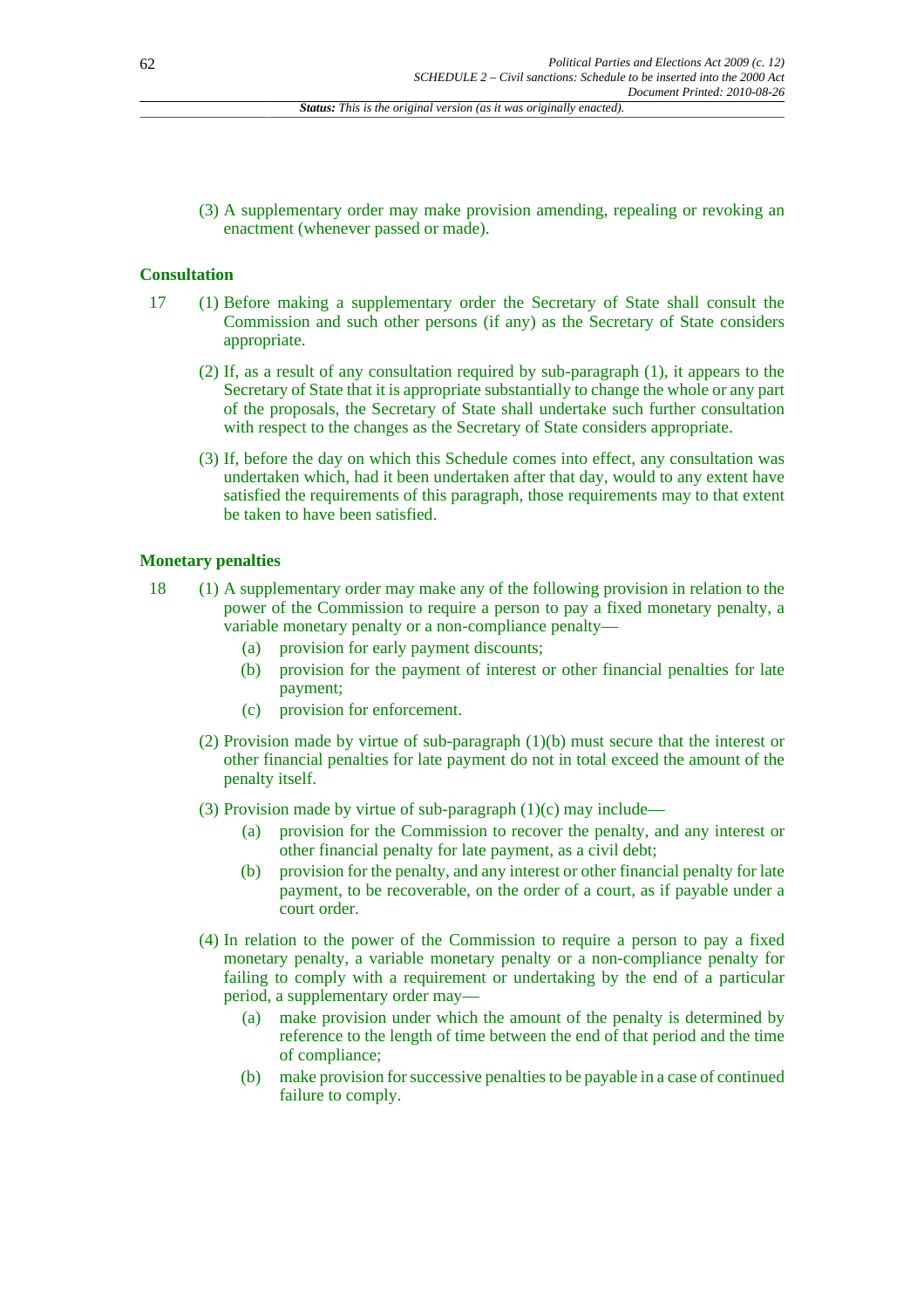### **Enforcement undertakings**

- 19 A supplementary order may make any of the following provision in relation to an enforcement undertaking—
	- (a) provision as to the procedure for entering into an undertaking;
	- (b) provision as to the terms of an undertaking;
	- (c) provision as to publication of an undertaking by the Commission;
	- (d) provision as to variation of an undertaking;
	- (e) provision as to circumstances in which a person may be regarded as having complied with an undertaking;
	- (f) provision as to monitoring by the Commission of compliance with an undertaking;
	- (g) provision as to certification by the Commission that an undertaking has been complied with;
	- (h) provision for appeals against refusal to give such certification;
	- (i) in a case where a person has given inaccurate, misleading or incomplete information in relation to an undertaking, provision for the person to be regarded as not having complied with it;
	- (j) in a case where a person has complied partly but not fully with an undertaking, provision for that part-compliance to be taken into account in the imposition of any criminal or other sanction on the person.

# **Extension of time for taking criminal proceedings**

- 20 For the purposes of enabling criminal proceedings to be instituted against a person in respect of an offence under this Act—
	- (a) in the case referred to in paragraph 8(2), or
	- (b) in a case where there has been a breach of an enforcement undertaking or any part of an enforcement undertaking,

a supplementary order may make provision extending any period within which such proceedings may be instituted.

# **Appeals**

- 21 (1) A supplementary order may make any of the following provision in relation to an appeal in respect of the imposition of a requirement, or the service of a notice, under this Schedule—
	- (a) provision suspending the requirement or notice pending determination of the appeal;
	- (b) provision as to the powers of the court to which the appeal is made;
	- (c) provision as to how a sum payable in pursuance of a decision of that court is to be recoverable.
	- (2) Provision made by virtue of sub-paragraph (1)(b) may in particular include provision conferring on the court to which the appeal is made—
		- (a) power to withdraw the requirement or notice;
		- (b) power to confirm the requirement or notice;
		- (c) power to take such steps as the Commission could take in relation to the act or omission giving rise to the requirement or notice;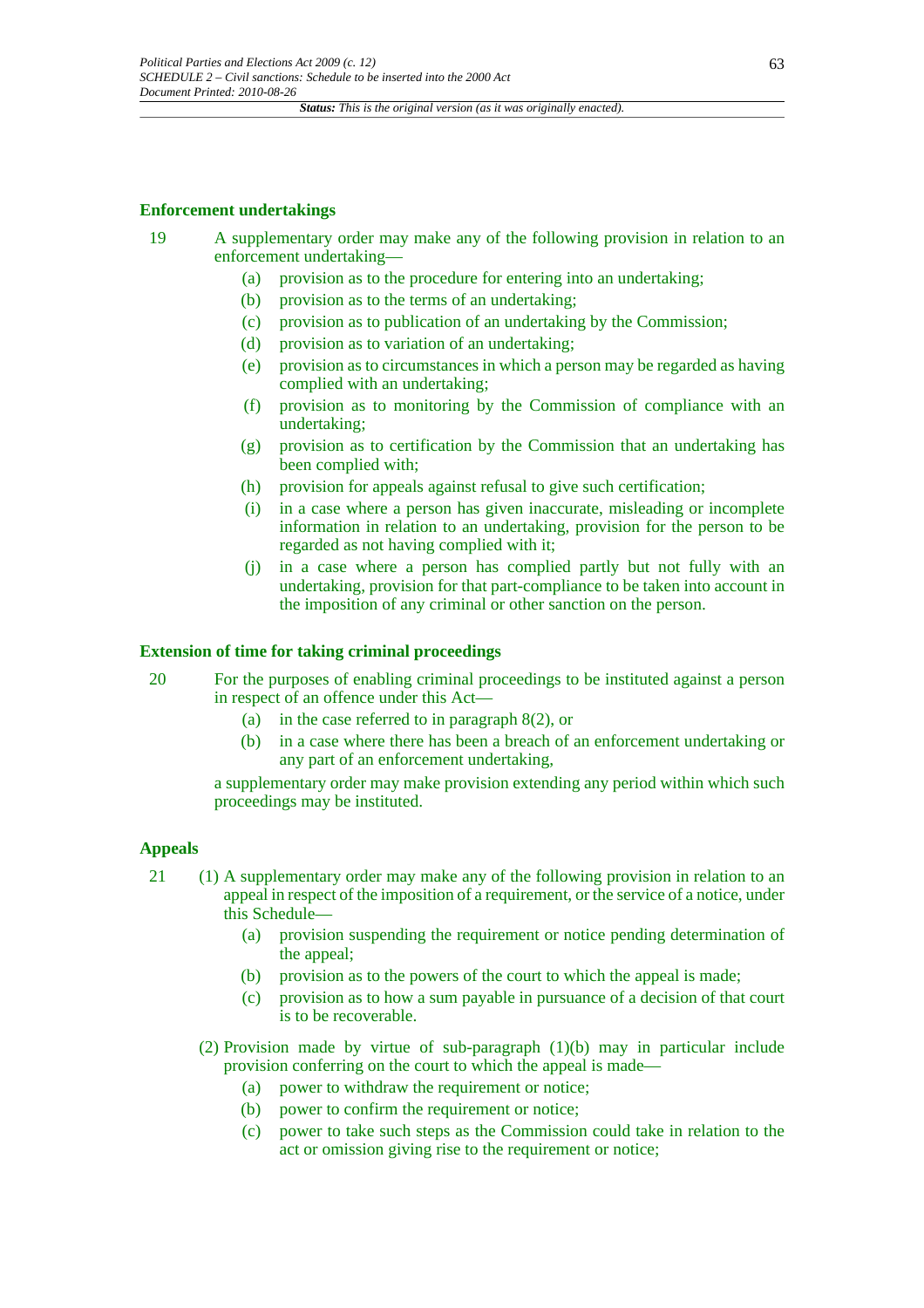- (d) power to remit the decision whether to confirm the requirement or notice, or any matter relating to that decision, to the Commission;
- (e) power to award costs or (in the case of a court in Scotland) expenses.

### **PART 6**

#### GENERAL AND SUPPLEMENTAL

# **Combination of sanctions**

- 22 (1) The Commission may not serve on a person a notice under paragraph 2(1) (notice of proposed fixed monetary penalty) in relation to any act or omission in relation to which—
	- (a) a discretionary requirement has been imposed on that person, or
	- (b) a stop notice has been served on that person.
	- (2) The Commission may not serve on a person a notice under paragraph 6(1) (notice of proposed discretionary requirement), or serve a stop notice on a person, in relation to any act or omission in relation to which—
		- (a) a fixed monetary penalty has been imposed on that person, or
		- (b) the person's liability for a fixed monetary penalty has been discharged as mentioned in paragraph 2(2).

### **Use of statements made compulsorily**

- 23 (1) The Commission must not take into account a statement made by a person in compliance with a requirement imposed under Schedule 19B in deciding whether—
	- (a) to impose a fixed monetary penalty on the person;
	- (b) to impose a discretionary requirement on the person;
	- (c) to serve a stop notice on the person.
	- (2) Sub-paragraph  $(1)(a)$  or (b) does not apply to a penalty or requirement imposed in respect of an offence under paragraph 13(3) of Schedule 19B (providing false information in purported compliance with a requirement under that Schedule).

### **Unincorporated associations**

24 Any amount that is payable under this Schedule by an unincorporated association shall be paid out of the funds of the association.

# **Guidance as to enforcement**

- 25 (1) The Commission shall prepare and publish guidance as to—
	- (a) the sanctions (including criminal sanctions) that may be imposed on a person who—
		- (i) commits an offence under this Act, or
		- (ii) contravenes a restriction or requirement that is prescribed for the purposes of paragraph 1, 5, 10 or 15;
	- (b) the action that the Commission may take in relation to such a person (whether by virtue of this Schedule or otherwise);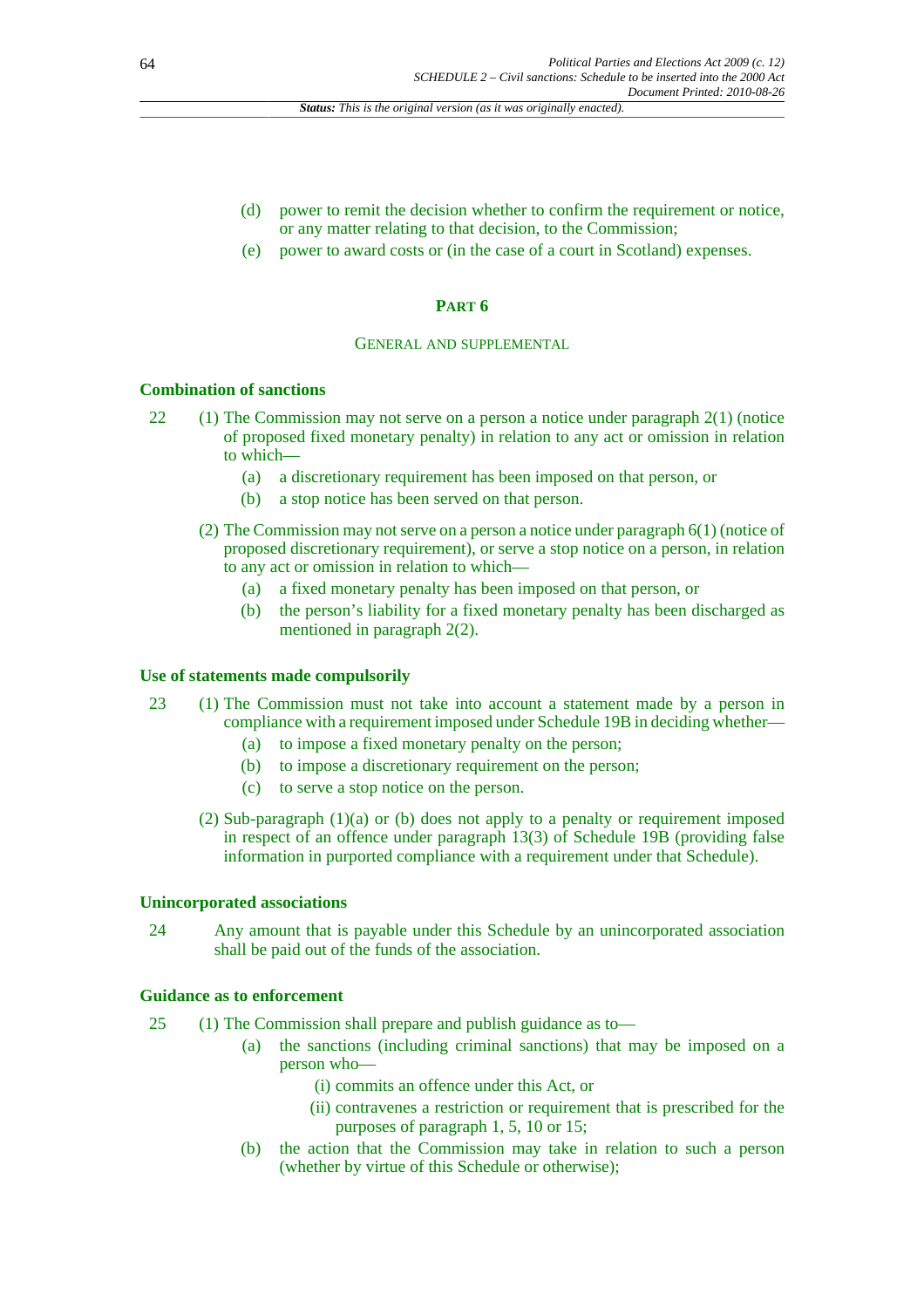- (c) the circumstances in which the Commission are likely to take any such action.
- (2) The guidance must include guidance about the Commission's use of the power to impose a fixed monetary penalty, with information as to—
	- (a) the circumstances in which such a penalty may not be imposed;
	- (b) the amount of such a penalty;
	- (c) how liability for such a penalty may be discharged and the effect of discharge;
	- (d) rights to make representations and objections and rights of appeal in relation to such a penalty.
- (3) The guidance must include guidance about the Commission's use of the power to impose a discretionary requirement, with information as to—
	- (a) the circumstances in which such a requirement may not be imposed;
	- (b) rights to make representations and objections and rights of appeal in relation to such a requirement;
	- (c) in the case of a variable monetary penalty, the matters likely to be taken into account by the Commission in determining the amount of the penalty (including, where relevant, any discounts for voluntary reporting of noncompliance).
- (4) The guidance must include guidance about the Commission's use of the power to serve a stop notice, with information as to—
	- (a) the circumstances in which such a notice may not be served;
	- (b) rights of appeal in relation to such a notice.
- (5) The guidance must include guidance about the Commission's use of the power to accept an enforcement undertaking.
- (6) Where appropriate, the Commission shall revise guidance published under this paragraph and publish the revised guidance.
- (7) The Commission shall consult such persons as they consider appropriate before publishing guidance or revised guidance under this paragraph.
- (8) The Commission shall have regard to the guidance or revised guidance published under this paragraph in exercising their functions.

# **Payment of penalties etc into Consolidated Fund**

- 26 Where, in pursuance of any provision contained in or made under this Schedule, the Commission receive—
	- (a) a fixed monetary penalty, a variable monetary penalty or a non-compliance penalty,
	- (b) any interest or other financial penalty for late payment of such a penalty, or
	- (c) a sum paid as mentioned in paragraph 2(2) (in discharge of liability for a fixed monetary penalty),

they shall pay it into the Consolidated Fund.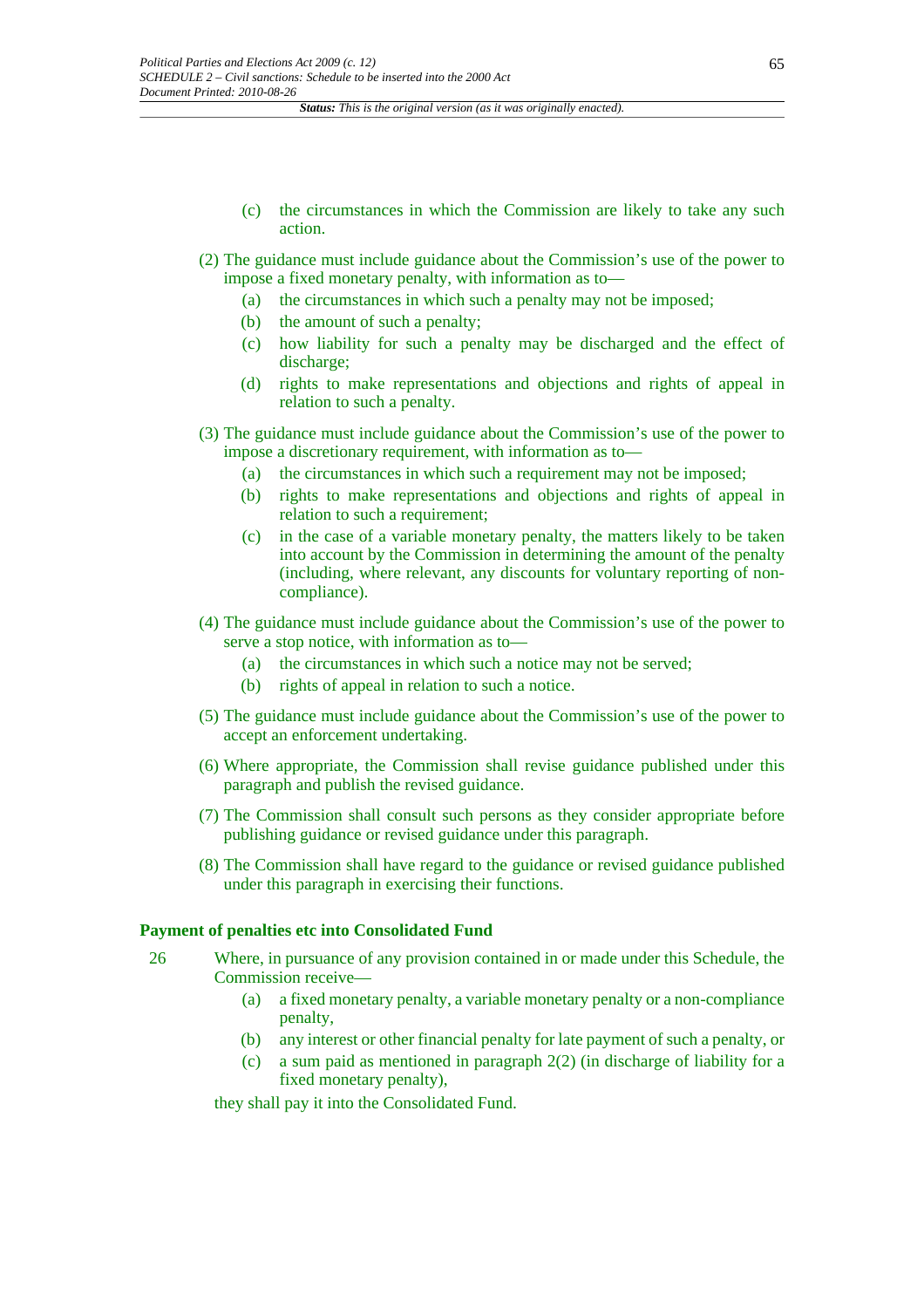# **Reports on use of civil sanctions**

- 27 (1) Each report by the Commission under paragraph 20 of Schedule 1 shall contain information about the use made by the Commission of their powers under this Schedule during the year in question.
	- (2) The report shall, in particular, specify—
		- (a) the cases in which a fixed monetary penalty or discretionary requirement was imposed or a stop notice served (other than cases in which the penalty, requirement or notice was overturned on appeal);
		- (b) the cases in which liability for a fixed monetary penalty was discharged as mentioned in paragraph 2(2);
		- (c) the cases in which an enforcement undertaking was accepted.
	- (3) This paragraph does not require the Commission to include in a report any information that, in their opinion, it would be inappropriate to include on the ground that to do so—
		- (a) would or might be unlawful, or
		- (b) might adversely affect any current investigation or proceedings.

# **Disclosure of information**

- 28 (1) Information held by or on behalf of—
	- (a) the Crown Prosecution Service,
	- (b) a member of a police force in England and Wales,
	- (c) a Procurator Fiscal,
	- (d) a constable of a police force in Scotland,
	- (e) the Public Prosecution Service for Northern Ireland, or
	- (f) a member of the Police Service of Northern Ireland,

may be disclosed to the Commission for the purpose of the exercise by the Commission of any powers conferred on them under or by virtue of this Schedule.

- (2) It is immaterial for the purposes of sub-paragraph (1) whether the information was obtained before or after the coming into effect of this Schedule.
- (3) A disclosure under this paragraph is not to be taken to breach any restriction on the disclosure of information (however imposed).
- (4) Nothing in this paragraph authorises the making of a disclosure in contravention of—
	- (a) the Data Protection Act 1998, or
	- (b) Part 1 of the Regulation of Investigatory Powers Act 2000.
- (5) This paragraph does not affect a power to disclose that exists apart from this paragraph.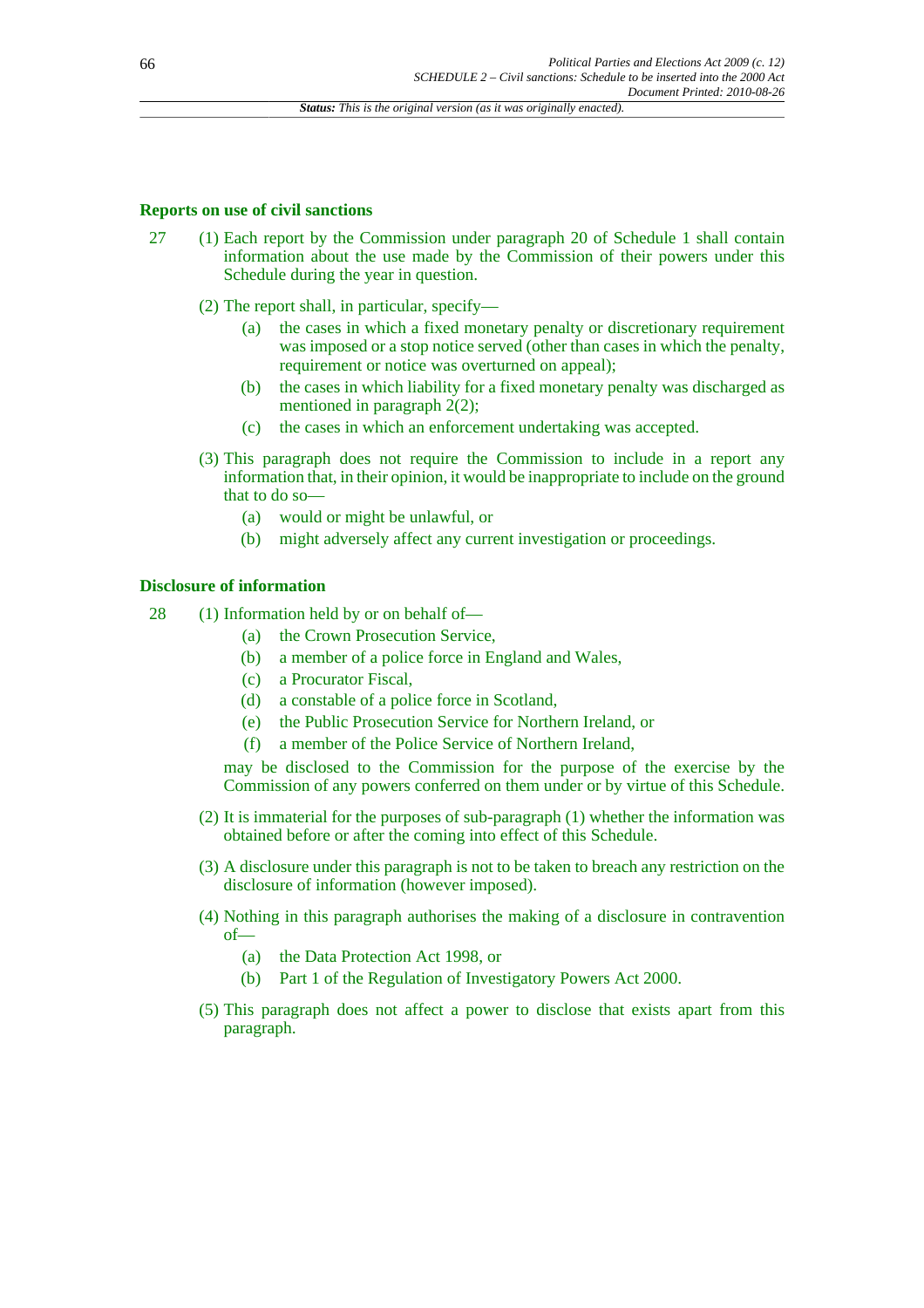# **PART 7**

# **INTERPRETATION**

#### **Interpretation of Schedule**

- 29 In this Schedule—
	- "completion certificate" has the meaning given in paragraph 12(1);
	- "discretionary requirement" has the meaning given in paragraph 5(5);
	- "enforcement undertaking" has the meaning given in paragraph 15(1) (b);
		- "fixed monetary penalty" has the meaning given in paragraph 1(5);
		- "non-compliance penalty" has the meaning given in paragraph 9(1);
	- "non-monetary discretionary requirement" has the meaning given in paragraph 5(7);
		- "permitted participant" has the meaning given in section 105(1);
		- "prescribed" means prescribed in a supplementary order;
		- "recognised third party" has the meaning given in section 85(5); "responsible person"—
	- (a) in relation to a recognised third party, has the meaning given in section 85(7);
	- (b) in relation to a permitted participant, has the meaning given in section 105(2):
	- "stop notice" has the meaning given in paragraph  $10(1)$ ;
	- "supplementary order" has the meaning given in paragraph 16(1);
	- "variable monetary penalty" has the meaning given in paragraph 5(7)."

# SCHEDULE 3 Section 9

# DECLARATION AS TO SOURCE OF DONATION

*Schedule 7 to the 2000 Act (control of donations to individuals and members associations)*

- **1** *Schedule 7 to the 2000 Act (control of donations to individuals and members associations)*
	- (1) In paragraph 6 of Schedule 7 to the 2000 Act (prohibition on accepting donations from impermissible donors), after paragraph (a) of sub-paragraph (1) there is inserted  $\overline{\phantom{a}}$ 
		- "(aa) in the case of a donation of an amount exceeding  $\text{\pounds}7.500$ , the donee has not been given a declaration as required by paragraph 6A, or"
	- (2) After paragraph 6 of that Schedule there is inserted—

### *"Declaration as to source of donation*

6A (1) Where a person (P) causes an amount exceeding  $\text{\pounds}7,500$  to be received by a regulated donee by way of a donation, a written declaration must be given to the donee—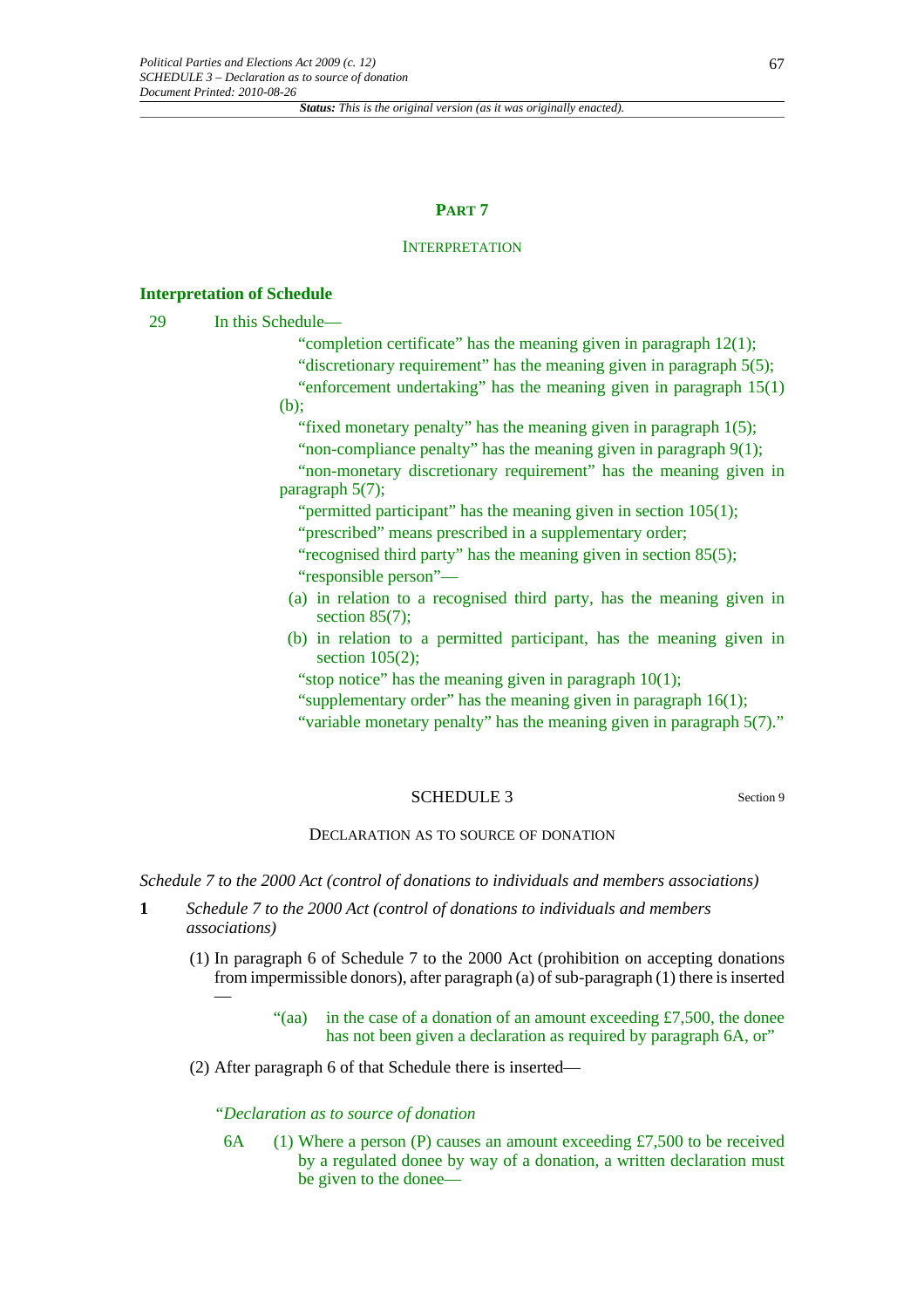(a) by P, if P is an individual, or

(b) if not, by an individual authorised by P to make the declaration, stating, to the best of the individual's knowledge and belief, whether or not sub-paragraph (2) applies to the donation.

- (2) This sub-paragraph applies to the donation if—
	- (a) a person other than P has provided, or is expected to provide, money or any other benefit to P with a view to, or otherwise in connection with, the making of the donation, and
	- (b) the money, or the value of the benefit, is more than  $£7,500$ .
- (3) Where a declaration under this paragraph contains a statement to the effect that sub-paragraph (2) applies to the donation, it must also—
	- (a) state whether or not, in the opinion of the person making the declaration—
		- (i) sub-paragraph (2) of paragraph 6 applies to the donation;
		- (ii) sub-paragraph (4) of that paragraph applies to it;
	- (b) if the person's opinion is that neither of those sub-paragraphs applies to the donation, give the person's reasons for that opinion.
- (4) The declaration must also state the full name and address of the person by whom it is made and, where sub-paragraph (1)(b) applies—
	- (a) state that the person is authorised by P to make the declaration;
	- (b) describe the person's role or position in relation to P.
- (5) A person who knowingly or recklessly makes a false declaration under this paragraph commits an offence.
- (6) Regulations made by the Secretary of State may make provision as to how the value of a benefit is to be calculated for the purposes of subparagraph (2)."
- **2** (1) Paragraph 10 of that Schedule (donation reports: donations from permissible donors) is amended as follows.
	- (2) In the heading, at the end there is inserted "*etc.*".
	- (3) In sub-paragraph (1), for the words from "each controlled donation" to the end there is substituted "each controlled donation which is a recordable donation and either—
		- (a) has been accepted by the donee, or
		- (b) has not been accepted by the donee but is a donation in the case of which a declaration under paragraph 6A has been given."
	- (4) In sub-paragraph  $(4)(a)$ , for "by virtue of paragraphs 2, 2A and 4" there is substituted ", by virtue of paragraphs 1A, 2, 2A and 4".
	- $(5)$  In sub-paragraph  $(5)$ 
		- (a) for "paragraphs 2, 2A and 4" there is substituted "paragraphs 1A, 2, 2A and 4";
		- (b) after paragraph (a) there is inserted—
			- "(aa) any reference to section 54A shall be read as a reference to paragraph 6A above;"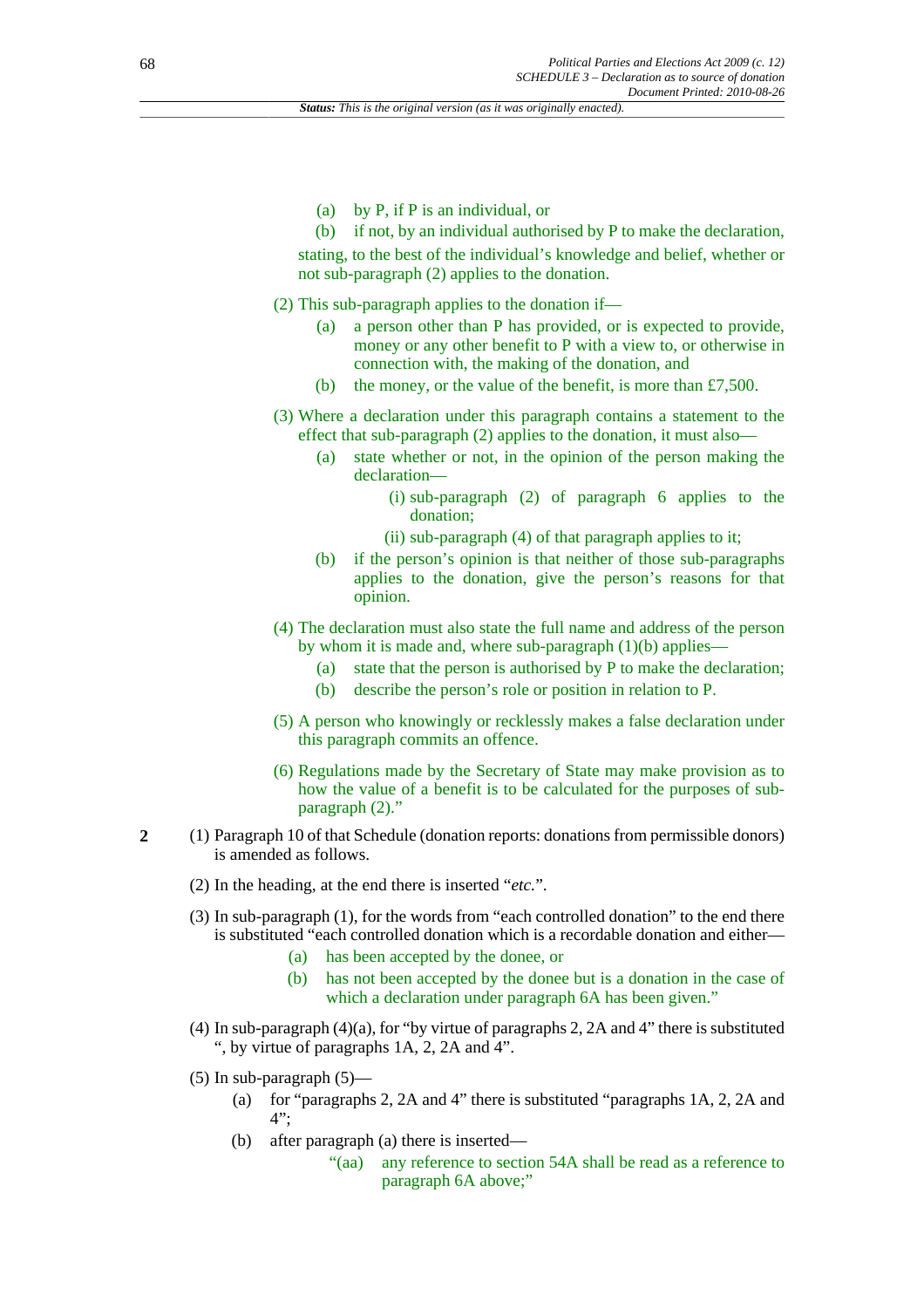- **3** (1) Paragraph 11 of that Schedule (donation reports: donations from impermissible or unidentifiable donors) is amended as follows.
	- (2) In the heading, at the end there is inserted "*or without required declaration*".
	- (3) In sub-paragraph  $(1)(a)$ , for "paragraph  $6(1)(a)$  or (b)" there is substituted "paragraph  $6(1)(a)$ , (aa) or (b)".
	- (4) In sub-paragraph (1)(b), for "section  $56(2)(a)$  or (b)" there is substituted "section  $56(2)(a)$ , (aa) or (b)".
	- (5) In sub-paragraph (3), for "paragraph  $6(1)(a)$ " there is substituted "paragraph  $6(1)(a)$ or  $(aa)$ ".
	- $(6)$  In sub-paragraph  $(3)(a)$ , after "the donor" there is inserted "or the person appearing to be the donor".
	- (7) In sub-paragraph (3)(c), for "section  $56(2)(a)$ " there is substituted "section  $56(2)(a)$ or  $(aa)$ ".

# *Schedule 11 to the 2000 Act (control of donations to recognised third parties)*

- **4** *Schedule 11 to the 2000 Act (control of donations to recognised third parties)*
	- (1) In paragraph 6 of Schedule 11 to the 2000 Act (prohibition on accepting donations from impermissible donors), after paragraph (a) of sub-paragraph (1) there is inserted
		- "(aa) in the case of a donation of an amount exceeding £7,500, the recognised third party has not been given a declaration as required by paragraph 6A; or"
	- (2) After paragraph 6 of that Schedule there is inserted—

# *"Declaration as to source of donation*

—

- 6A (1) Where a person (P) causes an amount exceeding  $\text{\pounds}7,500$  to be received by a recognised third party by way of a donation, a written declaration must be given to the recognised third party—
	- (a) by P, if P is an individual, or
	- (b) if not, by an individual authorised by P to make the declaration,

stating, to the best of the individual's knowledge and belief, whether or not sub-paragraph (2) applies to the donation.

- (2) This sub-paragraph applies to the donation if—
	- (a) a person other than P has provided, or is expected to provide, money or any other benefit to P with a view to, or otherwise in connection with, the making of the donation, and
	- (b) the money, or the value of the benefit, is more than  $£7,500$ .
- (3) Where a declaration under this paragraph contains a statement to the effect that sub-paragraph (2) applies to the donation, it must also—
	- (a) state whether or not, in the opinion of the person making the declaration—
		- (i) sub-paragraph (4) of paragraph 6 applies to the donation;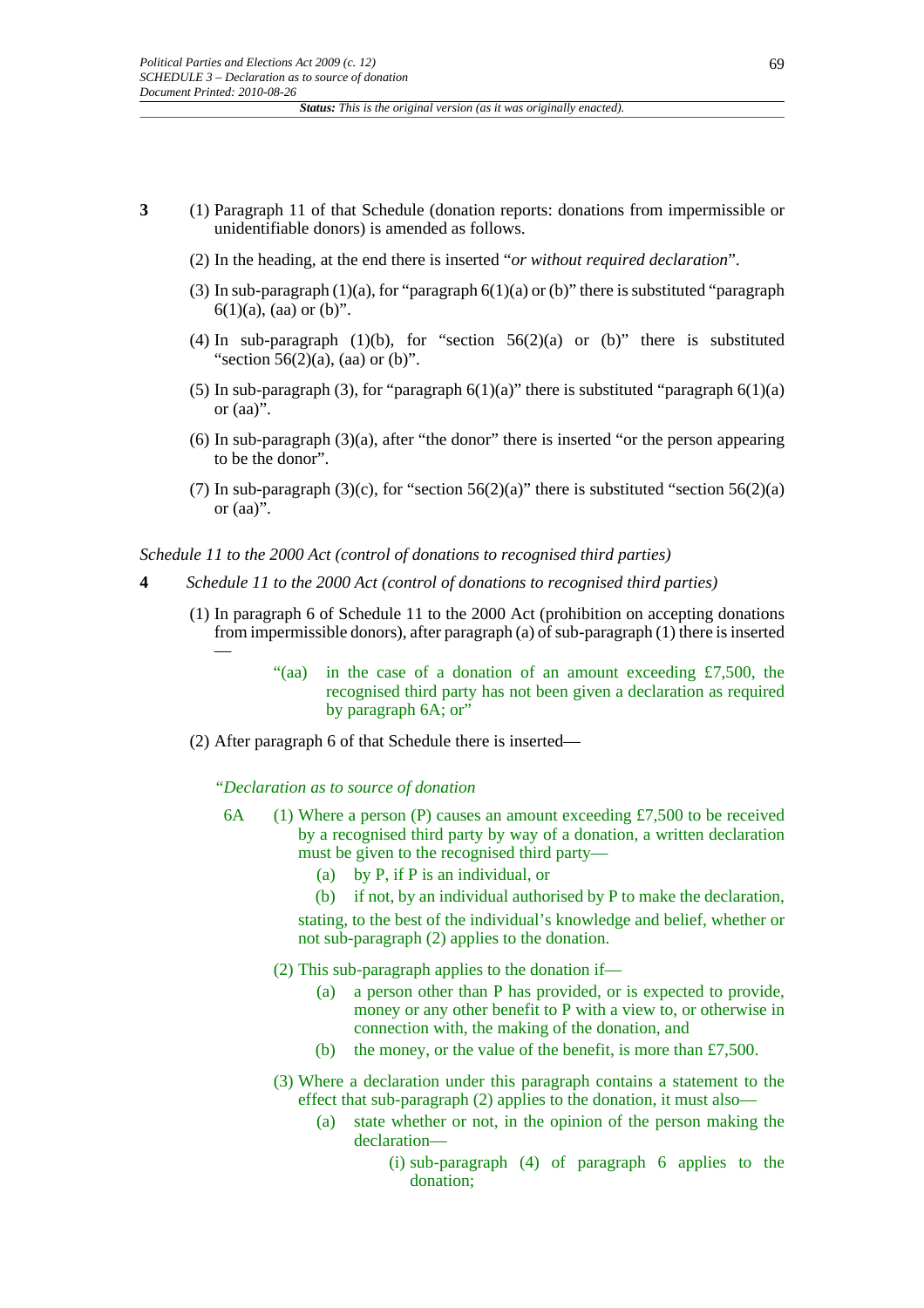(ii) sub-paragraph (6) of that paragraph applies to it;

- (b) if the person's opinion is that neither of those sub-paragraphs applies to the donation, give the person's reasons for that opinion.
- (4) The declaration must also state the full name and address of the person by whom it is made and, where sub-paragraph (1)(b) applies—
	- (a) state that the person is authorised by P to make the declaration;
	- (b) describe the person's role or position in relation to P.
- (5) A person who knowingly or recklessly makes a false declaration under this paragraph commits an offence.
- (6) Regulations made by the Secretary of State may make provision as to how the value of a benefit is to be calculated for the purposes of subparagraph (2)."
- **5** (1) In paragraph 9 of that Schedule (statement of relevant donations), for "paragraphs 10 and 11" there is substituted "paragraphs 9A to 11".
	- (2) After that paragraph there is inserted—

*"Declarations under paragraph 6A*

9A In relation to each relevant donation falling within paragraph 10(2) in the case of which a declaration under paragraph 6A has been given, the statement must either—

- (a) state that no reason was found to think that the declaration was untruthful or inaccurate, or
- (b) give details of any respects in which the declaration was found or suspected to be untruthful or inaccurate."
- **6** (1) Paragraph 11 of that Schedule (donations from impermissible donors) is amended as follows.
	- (2) In the heading, for "*impermissible donors*" there is substituted "*impermissible or unidentifiable donors or without required declaration*".
	- (3) In sub-paragraph (1), for "paragraph  $6(1)(a)$  or (b)" there is substituted "paragraph  $6(1)(a)$ ,  $(aa)$  or  $(b)$ ".
	- (4) In sub-paragraph (2), for "paragraph  $6(1)(a)$ " there is substituted "paragraph  $6(1)(a)$ or  $(aa)$ ".
	- (5) In sub-paragraph (2)(a), after "the donor" there is inserted "or the person appearing to be the donor".
	- (6) In sub-paragraph (2)(c), for "section  $56(2)(a)$ " there is substituted "section  $56(2)(a)$ or  $(aa)^{\overline{v}}$ .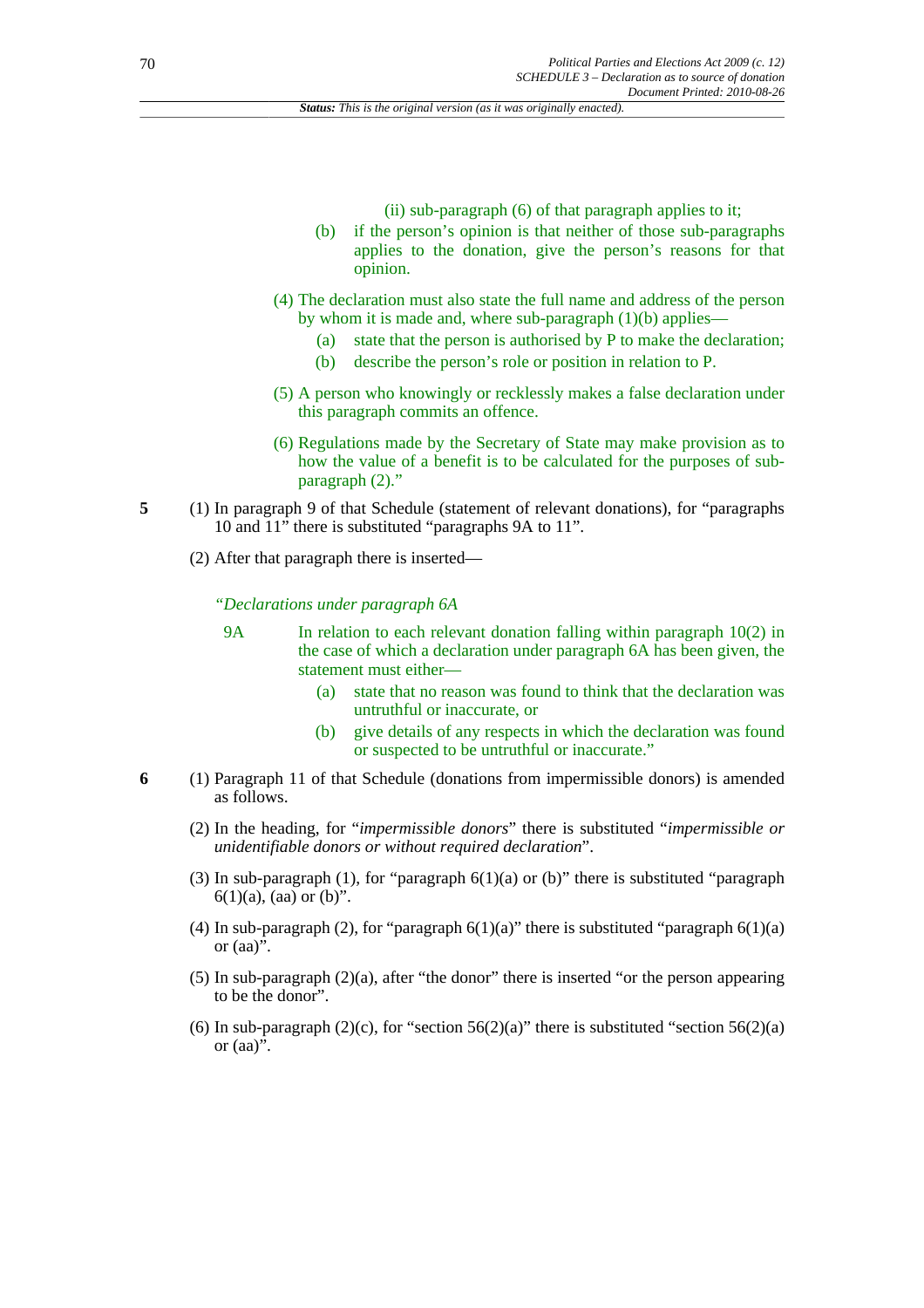—

#### *Schedule 15 to the 2000 Act (control of donations to permitted participants)*

- **7** *Schedule 15 to the 2000 Act (control of donations to permitted participants)*
	- (1) In paragraph 6 of Schedule 15 to the 2000 Act (prohibition on accepting donations from impermissible donors), after paragraph (a) of sub-paragraph (1) there is inserted
		- "(aa) in the case of a donation of an amount exceeding  $£7,500$ , the permitted participant has not been given a declaration as required by paragraph 6A, or"
	- (2) After paragraph 6 of that Schedule there is inserted—

*"Declaration as to source of donation*

- 6A (1) Where a person (P) causes an amount exceeding  $\text{\pounds}7,500$  to be received by a permitted participant by way of a donation, a written declaration must be given to the permitted participant—
	- (a) by P, if P is an individual, or

(b) if not, by an individual authorised by P to make the declaration, stating, to the best of the individual's knowledge and belief, whether or not sub-paragraph (2) applies to the donation.

- (2) This sub-paragraph applies to the donation if—
	- (a) a person other than P has provided, or is expected to provide, money or any other benefit to P with a view to, or otherwise in connection with, the making of the donation, and
	- (b) the money, or the value of the benefit, is more than  $£7,500$ .
- (3) Where a declaration under this paragraph contains a statement to the effect that sub-paragraph (2) applies to the donation, it must also—
	- (a) state whether or not, in the opinion of the person making the declaration—
		- (i) sub-paragraph (5) of paragraph 6 applies to the donation;
		- (ii) sub-paragraph (7) of that paragraph applies to it;
	- (b) if the person's opinion is that neither of those sub-paragraphs applies to the donation, give the person's reasons for that opinion.
- (4) The declaration must also state the full name and address of the person by whom it is made and, where sub-paragraph  $(1)(b)$  applies—
	- (a) state that the person is authorised by P to make the declaration;
	- (b) describe the person's role or position in relation to P.
- (5) A person who knowingly or recklessly makes a false declaration under this paragraph commits an offence.
- (6) Regulations made by the Secretary of State may make provision as to how the value of a benefit is to be calculated for the purposes of subparagraph (2)."
- **8** (1) In paragraph 9 of that Schedule (statement of relevant donations), for "paragraphs 10 and 11" there is substituted "paragraphs 9A to 11".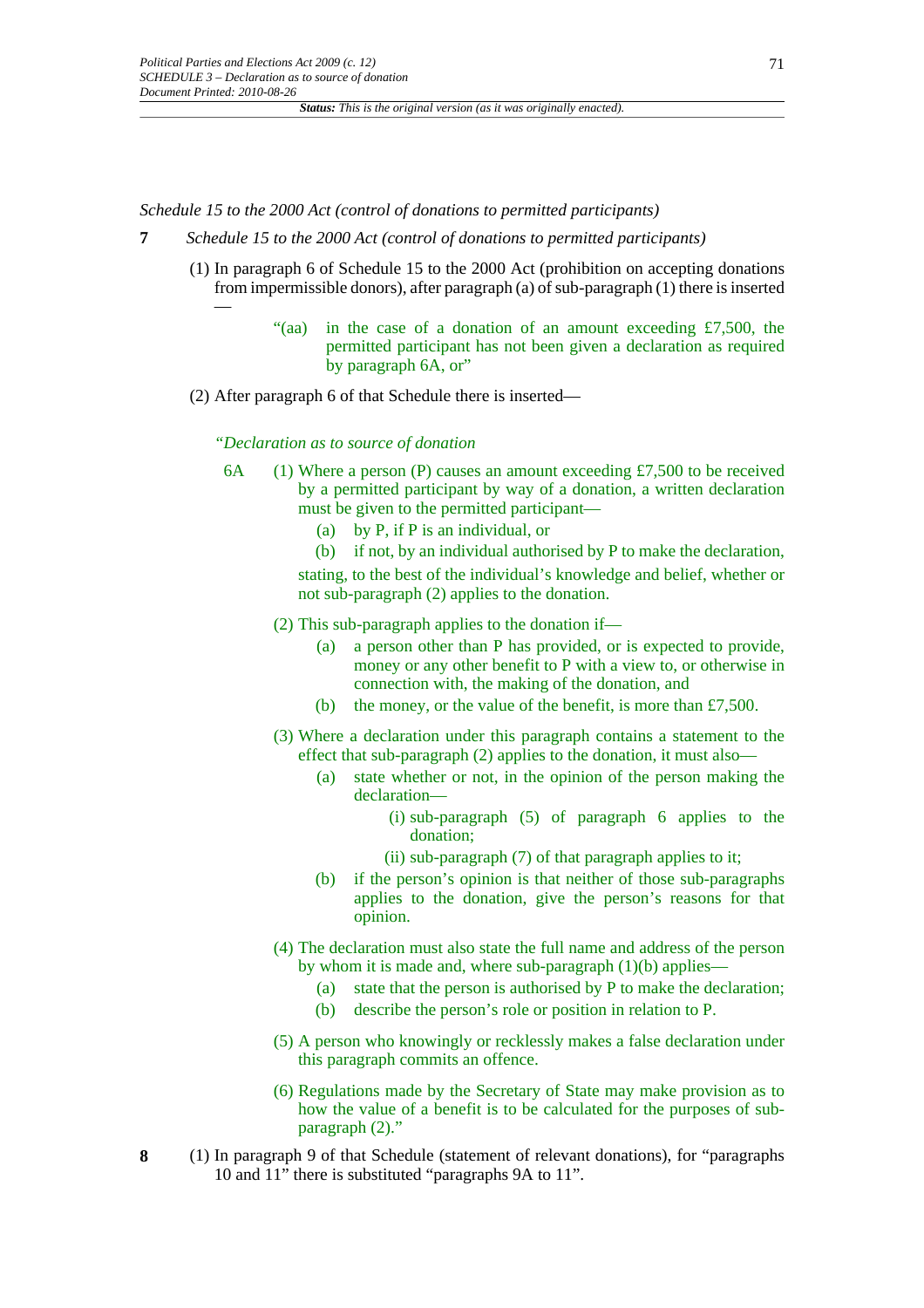(2) After that paragraph there is inserted—

*"Declarations under paragraph 6A*

- 9A In relation to each relevant donation falling within paragraph 10(2) in the case of which a declaration under paragraph 6A has been given, the statement must either—
	- (a) state that no reason was found to think that the declaration was untruthful or inaccurate, or
	- (b) give details of any respects in which the declaration was found or suspected to be untruthful or inaccurate."
- **9** (1) Paragraph 11 of that Schedule (donations from impermissible or unidentified donors) is amended as follows.
	- (2) In the heading, at the end there is inserted "*or without required declaration*".
	- (3) In sub-paragraph (1), for "paragraph  $6(1)(a)$  or (b)" there is substituted "paragraph  $6(1)(a)$ , (aa) or (b)".
	- (4) In sub-paragraph (2), for "paragraph  $6(1)(a)$ " there is substituted "paragraph  $6(1)(a)$ or  $(aa)$ ".
	- (5) In sub-paragraph (2)(a), after "the donor" there is inserted "or the person appearing to be the donor".
	- (6) In sub-paragraph (2)(c), for "section  $56(2)(a)$ " there is substituted "section  $56(2)(a)$ or  $(aa)$ ".

# *Schedule 20 to the 2000 Act (penalties)*

**10** *Schedule 20 to the 2000 Act (penalties)*

In Schedule 20 (penalties) the following entries are inserted at the appropriate places—

| "Paragraph $6A(5)$ of Schedule 7 (making<br>a false declaration as to source of<br>donation)                                        | On summary conviction in England and<br>Wales or Scotland: statutory maximum or<br>12 months<br>On summary conviction in Northern<br>Ireland: statutory maximum or 6 months<br>On indictment: fine or 1 year" |
|-------------------------------------------------------------------------------------------------------------------------------------|---------------------------------------------------------------------------------------------------------------------------------------------------------------------------------------------------------------|
| "Paragraph 6A(5) of Schedule 11<br>(making a false declaration as to source of Wales or Scotland: statutory maximum or<br>donation) | On summary conviction in England and<br>12 months<br>On summary conviction in Northern<br>Ireland: statutory maximum or 6 months<br>On indictment: fine or 1 year"                                            |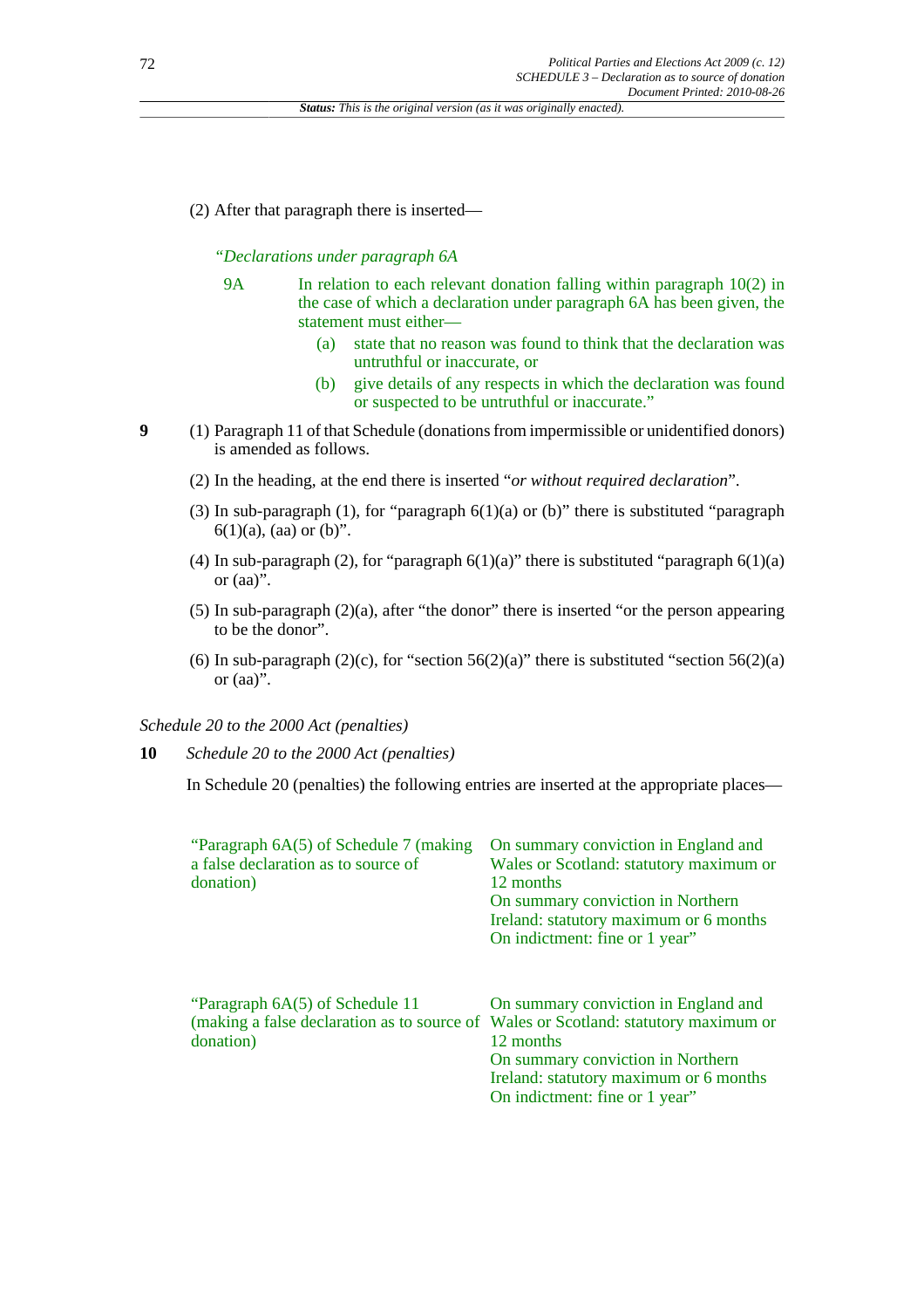| "Paragraph $6A(5)$ of Schedule 15"                                                  | On summary conviction in England and   |
|-------------------------------------------------------------------------------------|----------------------------------------|
| (making a false declaration as to source of Wales or Scotland: statutory maximum or |                                        |
| donation)                                                                           | 12 months                              |
|                                                                                     | On summary conviction in Northern      |
|                                                                                     | Ireland: statutory maximum or 6 months |
|                                                                                     | On indictment: fine or 1 year"         |

## SCHEDULE 4 Section 10

## DECLARATION AS TO WHETHER RESIDENCE ETC CONDITION SATISFIED

*Schedule 7 to the 2000 Act (control of donations to individuals and members associations)*

- **1** *Schedule 7 to the 2000 Act (control of donations to individuals and members associations)*
	- (1) In paragraph 6 of Schedule 7 to the 2000 Act (prohibition on accepting donations from impermissible donors), for paragraph (aa) of sub-paragraph (1) (inserted by Schedule 3 above) there is substituted—
		- "(aa) any declaration required to be made in respect of the donation by paragraph 6A or 6B has not been received by the donee, or"
	- (2) After paragraph 6A of that Schedule (inserted by Schedule 3 above) there is inserted

*"Declaration as to whether residence etc condition satisfied*

—

- 6B (1) An individual making to a regulated donee a donation in relation to which the condition set out in section 54(2ZA) applies must give to the donee a written declaration stating whether or not the individual satisfies that condition.
	- (2) A declaration under this paragraph must also state the individual's full name and address.
	- (3) A person who knowingly or recklessly makes a false declaration under this paragraph commits an offence.
	- (4) The Secretary of State may by regulations make provision requiring a declaration under this paragraph to be retained for a specified period.
	- (5) The requirement in sub-paragraph (1) does not apply where, by reason of section  $71B(1)(a)$ , the individual by whom the donation would be made is a permissible donor in relation to the donation at the time of its receipt by the donee."
- **2** In paragraph 8 of that Schedule (acceptance or return of donations), after subparagraph (1) there is inserted—
	- "(1A) In its application in accordance with sub-paragraph  $(1)$ , section  $56(1A)(a)$ shall have effect as if the reference to a declaration under section 54B were construed as a reference to a declaration under paragraph 6B above."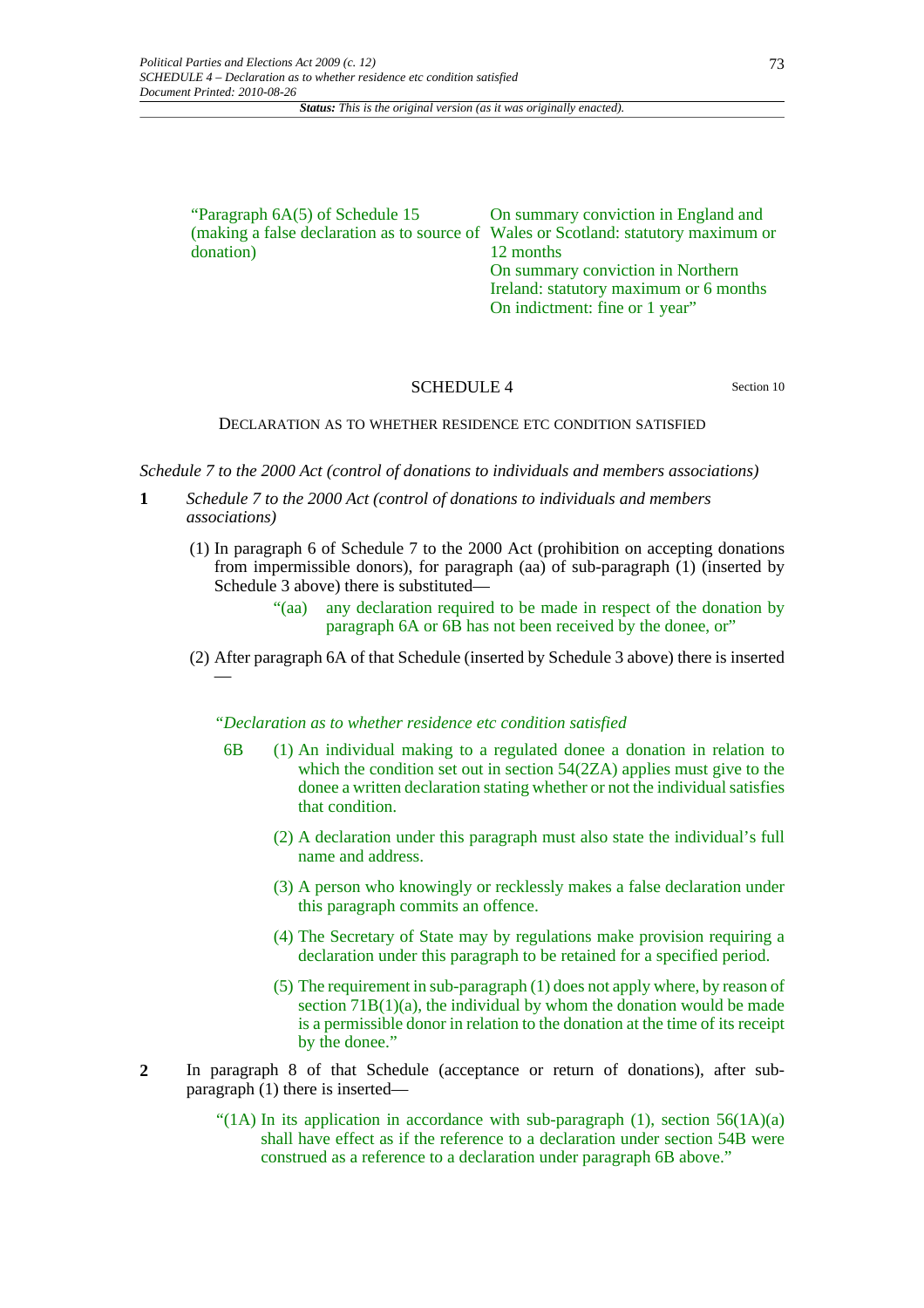- **3** (1) Paragraph 10 of that Schedule (donation reports: donations from permissible donors) (as amended by Schedule 3 above) is amended as follows.
	- (2) In sub-paragraph (1)(b), after "paragraph 6A" there is inserted "or 6B".
	- (3) In sub-paragraph (5), at the end of paragraph (aa) there is inserted ", and any reference to section 54B shall be read as a reference to paragraph 6B above".

## *Schedule 11 to the 2000 Act (control of donations to recognised third parties)*

- **4** *Schedule 11 to the 2000 Act (control of donations to recognised third parties)*
	- (1) In paragraph 6 of Schedule 11 to the 2000 Act (prohibition on accepting donations from impermissible donors), for paragraph  $(aa)$  of sub-paragraph  $(1)$  (inserted by Schedule 3 above) there is substituted—
		- "(aa) any declaration required to be made in respect of the donation by paragraph 6A or 6B has not been received by the recognised third party; or"
	- (2) After paragraph 6A of that Schedule (inserted by Schedule 3 above) there is inserted  $\overline{\phantom{a}}$

*"Declaration as to whether residence etc condition satisfied*

- 6B (1) An individual making to a recognised third party a donation in relation to which the condition set out in section  $54(2ZA)$  applies must give to the recognised third party a written declaration stating whether or not the individual satisfies that condition.
	- (2) A declaration under this paragraph must also state the full name and address of the person by whom it is made.
	- (3) A person who knowingly or recklessly makes a false declaration under this paragraph commits an offence.
	- (4) The Secretary of State may by regulations make provision requiring a declaration under this paragraph to be retained for a specified period."
- **5** In paragraph 7 of that Schedule (acceptance or return of donations), after paragraph (a) of sub-paragraph (2) there is inserted—
	- "(aa) section  $56(1A)(a)$  shall have effect as if the reference to a declaration under section 54B were construed as a reference to a declaration under paragraph 6B above; and"
- **6** In paragraph 9A of that Schedule (inserted by Schedule 3 above)—
	- (a) in the heading, after "*paragraph 6A*" there is inserted "*or 6B*";
		- (b) at the end of that paragraph (which becomes sub-paragraph (1)) there is inserted —
			- "(2) In relation to each relevant donation falling with paragraph 10(2) in the case of which a declaration under paragraph 6B has been given, the statement must either—
				- (a) state that no reason was found for thinking that the declaration was incorrect, or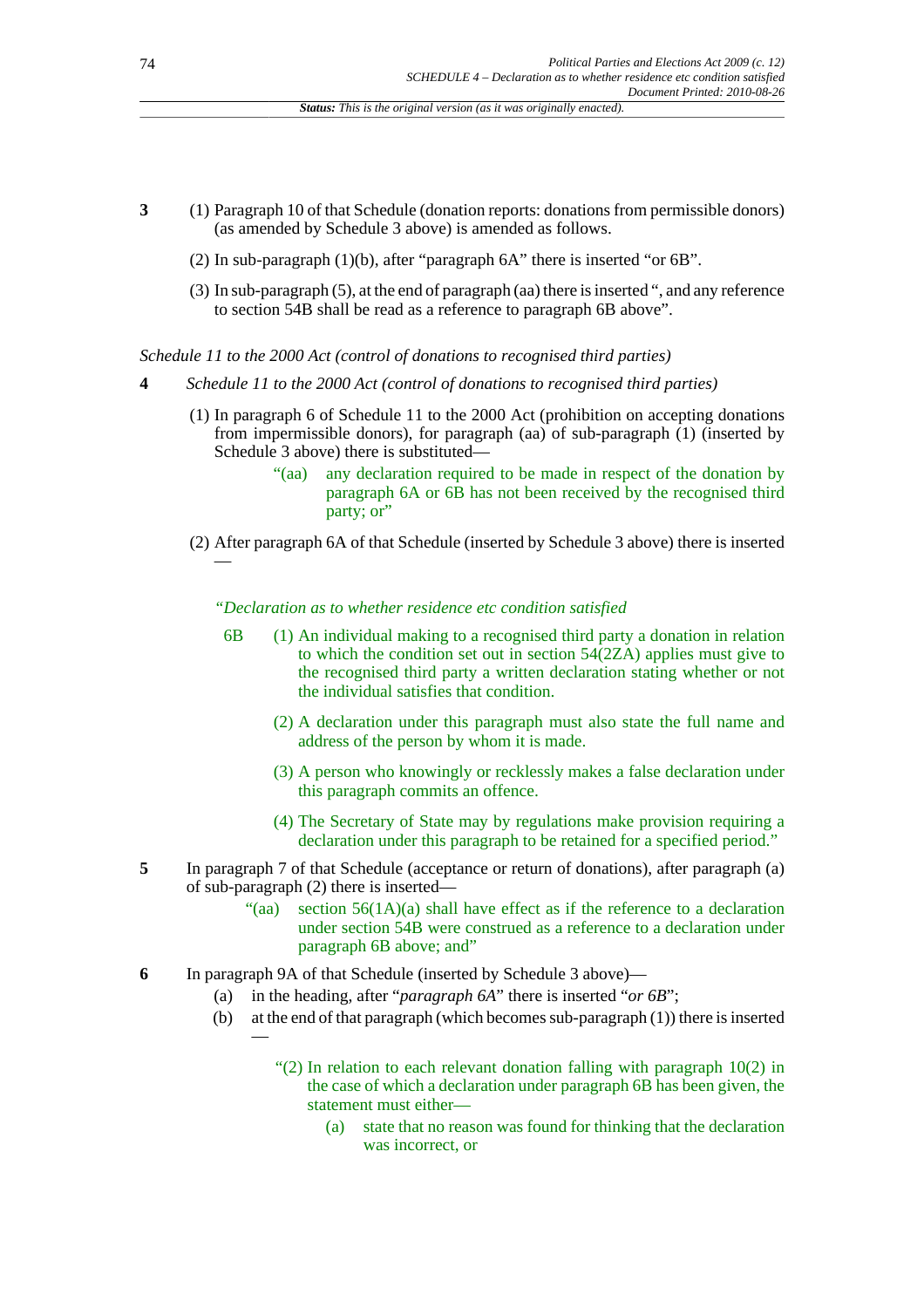# (b) give details of any respects in which the declaration was found or suspected to be incorrect."

*Schedule 15 to the 2000 Act (control of donations to permitted participants)*

- **7** *Schedule 15 to the 2000 Act (control of donations to permitted participants)*
	- (1) In paragraph 6 of Schedule 15 to the 2000 Act (prohibition on accepting donations from impermissible donors), for paragraph (aa) of sub-paragraph (1) (inserted by Schedule 3 above) there is substituted—
		- "(aa) any declaration required to be made in respect of the donation by paragraph 6A or 6B has not been received by the permitted participant, or"
	- (2) After paragraph 6A of that Schedule (inserted by Schedule 3 above) there is inserted —

*"Declaration as to whether residence etc condition satisfied*

- 6B (1) An individual making to a permitted participant a donation in relation to which the condition set out in section 54(2ZA) applies must give to the permitted participant a declaration stating whether or not the individual satisfies that condition.
	- (2) A declaration under this paragraph must also state the individual's full name and address.
	- (3) A person who knowingly or recklessly makes a false declaration under this paragraph commits an offence.
	- (4) The Secretary of State may by regulations make provision requiring a declaration under this paragraph to be retained for a specified period."
- **8** In paragraph 7 of that Schedule (acceptance or return of donations), after paragraph (a) of sub-paragraph (2) there is inserted—
	- "(aa) section  $56(1A)(a)$  shall have effect as if the reference to a declaration under section 54B were construed as a reference to a declaration under paragraph 6B above; and"
- **9** In paragraph 9A of that Schedule (inserted by Schedule 3 above)—
	- (a) in the heading, after "*paragraph 6A*" there is inserted "*or 6B*";
	- (b) at the end of that paragraph (which becomes sub-paragraph (1)) there is inserted —
		- "(2) In relation to each relevant donation falling with paragraph 10(2) in the case of which a declaration under paragraph 6B has been given, the statement must either—
			- (a) state that no reason was found for thinking that the declaration was incorrect, or
			- (b) give details of any respects in which the declaration was found or suspected to be incorrect."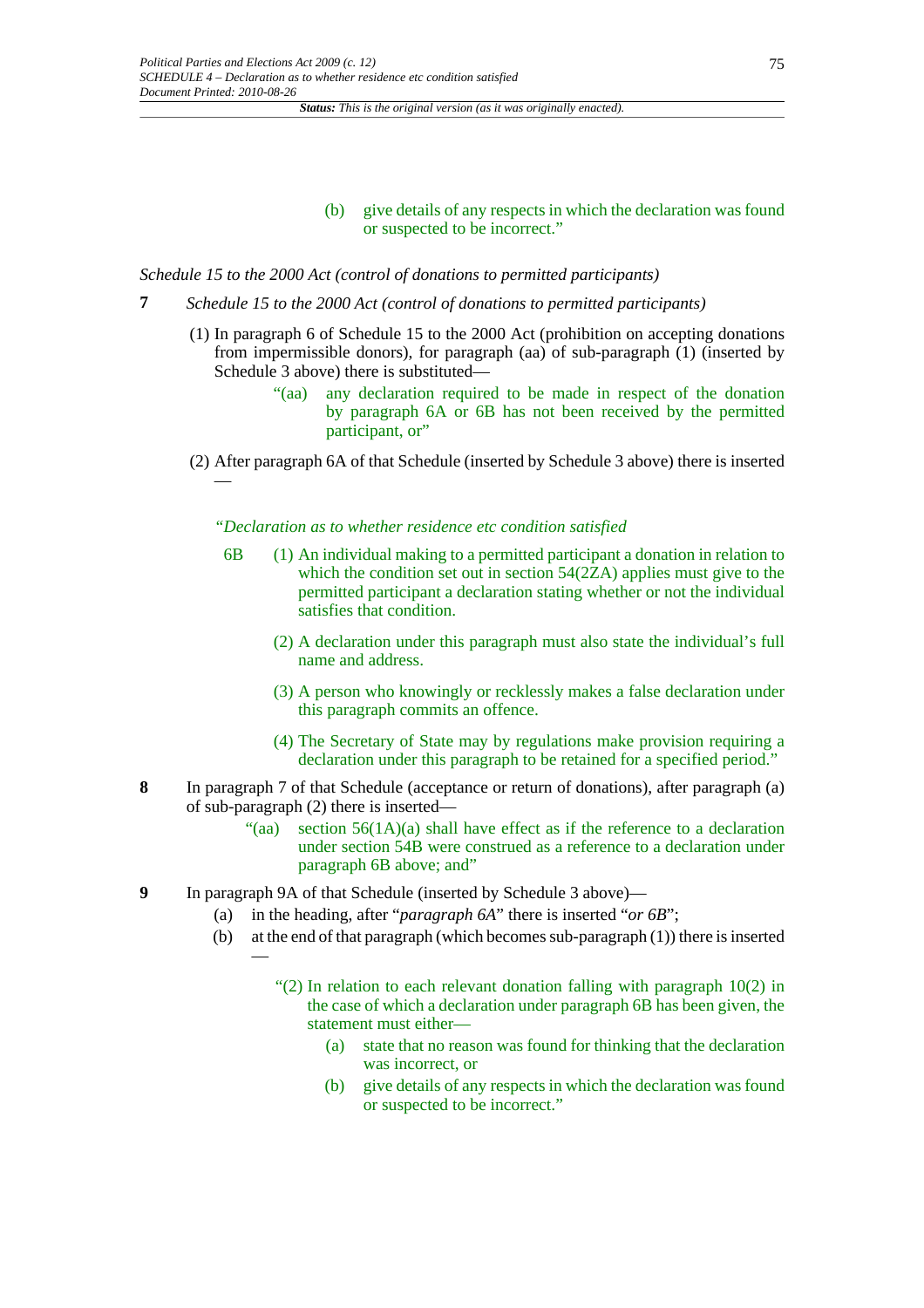### *Schedule 20 to the 2000 Act (penalties)*

# **10** *Schedule 20 to the 2000 Act (penalties)*

In Schedule 20 (penalties) the following entries are inserted at the appropriate places—

| "Paragraph 6B(3) of Schedule 7 (making<br>a false declaration as to whether residence<br>etc condition satisfied)                                       | On summary conviction in England and<br>Wales or Scotland: statutory maximum or<br>12 months<br>On summary conviction in Northern<br>Ireland: statutory maximum or 6 months<br>On indictment: fine or 1 year" |
|---------------------------------------------------------------------------------------------------------------------------------------------------------|---------------------------------------------------------------------------------------------------------------------------------------------------------------------------------------------------------------|
| "Paragraph 6B(3) of Schedule 11 (making<br>a false declaration as to whether residence<br>etc condition satisfied)                                      | On summary conviction in England and<br>Wales or Scotland: statutory maximum or<br>12 months<br>On summary conviction in Northern<br>Ireland: statutory maximum or 6 months<br>On indictment: fine or 1 year" |
| "Paragraph 6B(3) of Schedule 15 (making On summary conviction in England and<br>a false declaration as to whether residence<br>etc condition satisfied) | Wales or Scotland: statutory maximum or<br>12 months<br>On summary conviction in Northern<br>Ireland: statutory maximum or 6 months<br>On indictment: fine or 1 year"                                         |

## SCHEDULE 5 Section 19

REPORTS OF GIFTS RECEIVED BY UNINCORPORATED ASSOCIATIONS MAKING POLITICAL CONTRIBUTIONS: SCHEDULE TO BE INSERTED INTO THE 2000 ACT

# "SCHEDULE 19A Section 140A

## REPORTS OF GIFTS RECEIVED BY UNINCORPORATED ASSOCIATIONS MAKING POLITICAL CONTRIBUTIONS

# **Requirement to notify Commission of political contributions over £25,000**

- 1 (1) Where in any calendar year an unincorporated association falling within section  $54(2)(h)$ —
	- (a) makes a political contribution of more than £25,000, not having previously made any political contributions in that year, or
	- (b) makes a political contribution which takes the total amount of such contributions made by it in that year above £25,000,

the association must notify the Commission accordingly within the period of 30 days beginning with the date on which the contribution was made.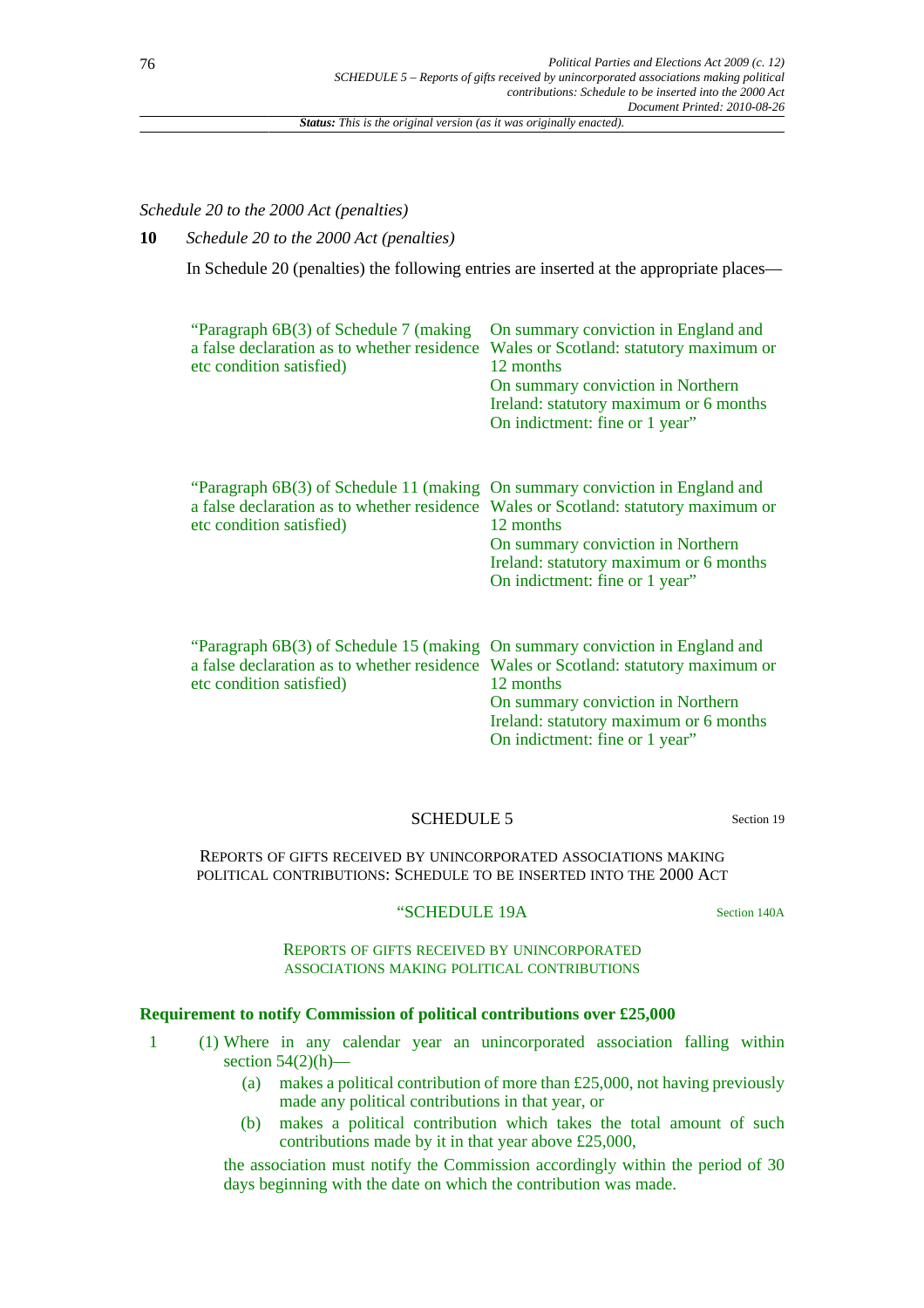- (2) An unincorporated association makes a "political contribution" in any of the following cases—
	- (a) it makes a donation (within the meaning of Part 4) to a registered party;
	- (b) it makes a loan of money to a registered party, or discharges (to any extent) a liability of a registered party, in pursuance of a regulated transaction (within the meaning of Part 4A);
	- (c) it makes a donation (within the meaning of Schedule 7) to a regulated donee;
	- (d) it makes a loan of money to a regulated donee, or discharges (to any extent) a liability of a regulated donee, in pursuance of a controlled transaction (within the meaning of Schedule 7A);
	- (e) it makes a donation (within the meaning of Schedule 11) to a recognised third party;
	- (f) it makes a donation (within the meaning of Schedule 15) to a permitted participant.
- (3) For the purposes of sub-paragraph  $(1)(b)$  a contribution is not counted towards the total unless it is a contribution of more than £500.
- (4) In this paragraph—

"permitted participant" has the meaning given in section 105 except that it does not include a registered party other than a minor party;

- "recognised third party" has the meaning given in section 85;
- "regulated donee" has the meaning given in Part 1 of Schedule 7.
- (5) For the purposes of this paragraph—
	- (a) the value of a donation to a registered party shall be determined in accordance with section 53;
	- (b) the value of a donation to a regulated donee shall be determined in accordance with paragraph 5 of Schedule 7;
	- (c) the value of a donation to a recognised third party shall be determined in accordance with paragraph 5 of Schedule 11;
	- (d) the value of a donation to a permitted participant shall be determined in accordance with paragraph 5 of Schedule 15;
	- (e) the value of a contribution within sub-paragraph  $(2)(b)$  or  $(d)$  is the amount of money lent or liability discharged.
- (6) Where a donation, or a sum of money lent, is sent on one day and received on another, the donation or loan is treated for the purposes of this paragraph as made on the earlier of those days.

## **Requirement to report gifts received to Commission**

2 (1) This paragraph applies where the making of a political contribution by an unincorporated association causes the association to be subject to the notification requirement in paragraph 1; and in this paragraph—

> "the contribution date" means the date on which that contribution was made;

> "quarter" means a period of three months ending on 31st March, 30th June, 30th September or 31st December.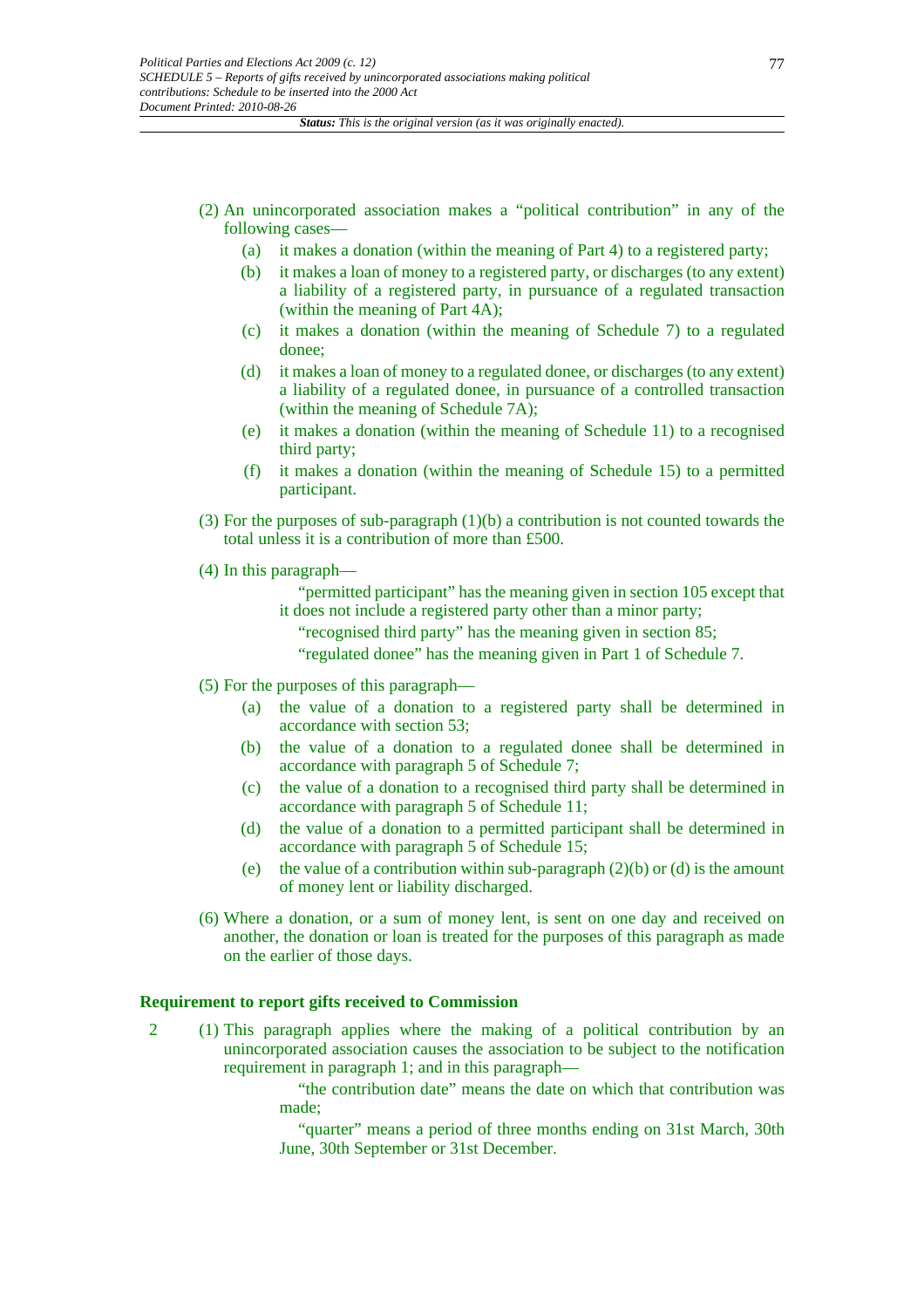- (2) Within the period of 60 days beginning with the contribution date, the unincorporated association must make a report to the Commission—
	- (a) specifying every gift of more than  $£7,500$  received by the association in the period—
		- (i) beginning at the start of the calendar year preceding the year in which the contribution date falls, and
		- (ii) ending with the contribution date,

or

- (b) (if it is the case) stating that the association received no such gifts in the period mentioned in paragraph (a).
- (3) Within the period of 30 days following the end of the first quarter to begin after the contribution date, the unincorporated association must make a report to the Commission—
	- (a) specifying every gift of more than  $\text{\pounds}7,500$  received by the association in the period—
		- (i) beginning with the day after the contribution date, and
		- (ii) ending with the end of the quarter,

or

- (b) (if it is the case) stating that the association received no such gifts in the period mentioned in paragraph (a).
- (4) In relation to each subsequent quarter ending in the calendar year in which the contribution date falls or in the following calendar year, the unincorporated association must within the period of 30 days following the end of the quarter make a report to the Commission—
	- (a) specifying every gift of more than  $£7,500$  received by the association in the quarter, or
	- (b) (if it is the case) stating that the association received no such gifts in the quarter.
- (5) Where—
	- (a) an unincorporated association receives two or more gifts of more than  $£500$ from the same person in the same calendar year, and
	- (b) those gifts amount to more than  $£7,500$  in total,

the association is treated for the purposes of this paragraph as receiving a gift of more than £7,500 on the day on which it receives the gift that takes the total amount of gifts from that person in that year above £7,500.

- (6) Where—
	- (a) an unincorporated association receives (or is treated by sub-paragraph (5) as receiving) a gift of more than £7,500 from a particular person, and
	- (b) later in the same calendar year the association receives a gift of more than £1,500 from the same person,

that subsequent gift is treated for the purposes of this paragraph in the same way as a gift of more than £7,500.

(7) A reference in this paragraph to a gift of more than a certain amount is to be read, in the case of a gift in a form other than money, as a reference to a gift with a value of more than that amount.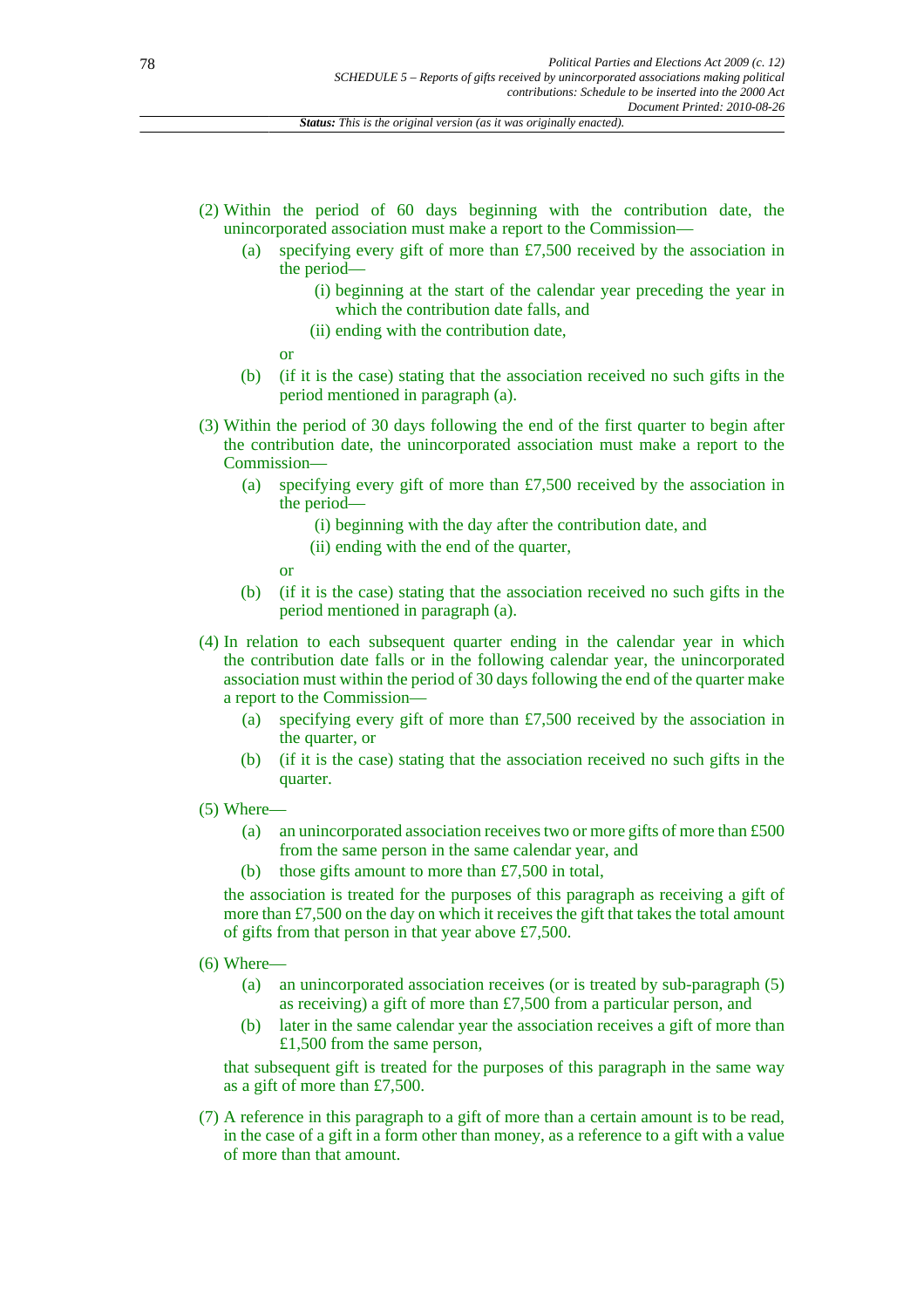- (8) Nothing in this paragraph requires an unincorporated association to report to the Commission—
	- (a) any gift that it has already reported to them under this paragraph, or
	- (b) in the case of an association that at the relevant time was a members association within the meaning of Schedule 7, any gift that it is required to report to them under Part 3 of that Schedule.

# **Information to be included in reports under paragraph 2**

- 3 (1) A report under paragraph 2 must give the following information in relation to each gift that is required to be specified—
	- (a) the date on which it was received;
	- (b) the form that it took;
	- (c) the amount or value of it;
	- (d) whatever details the unincorporated association knows of the name and address of the person by whom the gift was made.
	- (2) Where paragraph 2(5) applies, each of the gifts of more than £500 mentioned in that provision is required to be specified separately for the purposes of subparagraph (1).
	- (3) Where a person ("P") makes a gift indirectly through one or more intermediaries, the reference in sub-paragraph  $(1)(d)$  to the person by whom the gift was made is to be read as a reference to P and each of the intermediaries.

# **Declaration by authorised individual**

- 4 A notification under paragraph 1 or a report under paragraph 2 must contain a declaration, made by an individual authorised to do so by the unincorporated association concerned, that to the best of the individual's knowledge and belief—
	- (a) everything stated in the notification or report is accurate, and
	- (b) the notification or report contains everything that it is required to contain by this Schedule.

# **Additional matters to be included in notifications and reports**

- 5 A notification under paragraph 1 or a report under paragraph 2 must (as well as containing the things that paragraphs 1 and 4 or paragraphs 3 and 4 require it to contain)—
	- (a) state the name of the unincorporated association by which it is given;
	- (b) state the address of the association's main office in the United Kingdom;
	- (c) state the full name and address of the individual making the declaration under paragraph 4;
	- (d) state that the individual is authorised by the unincorporated association to make the declaration;
	- (e) describe the individual's role or position in relation to the association.

# **Offences**

6 (1) An unincorporated association commits an offence if it—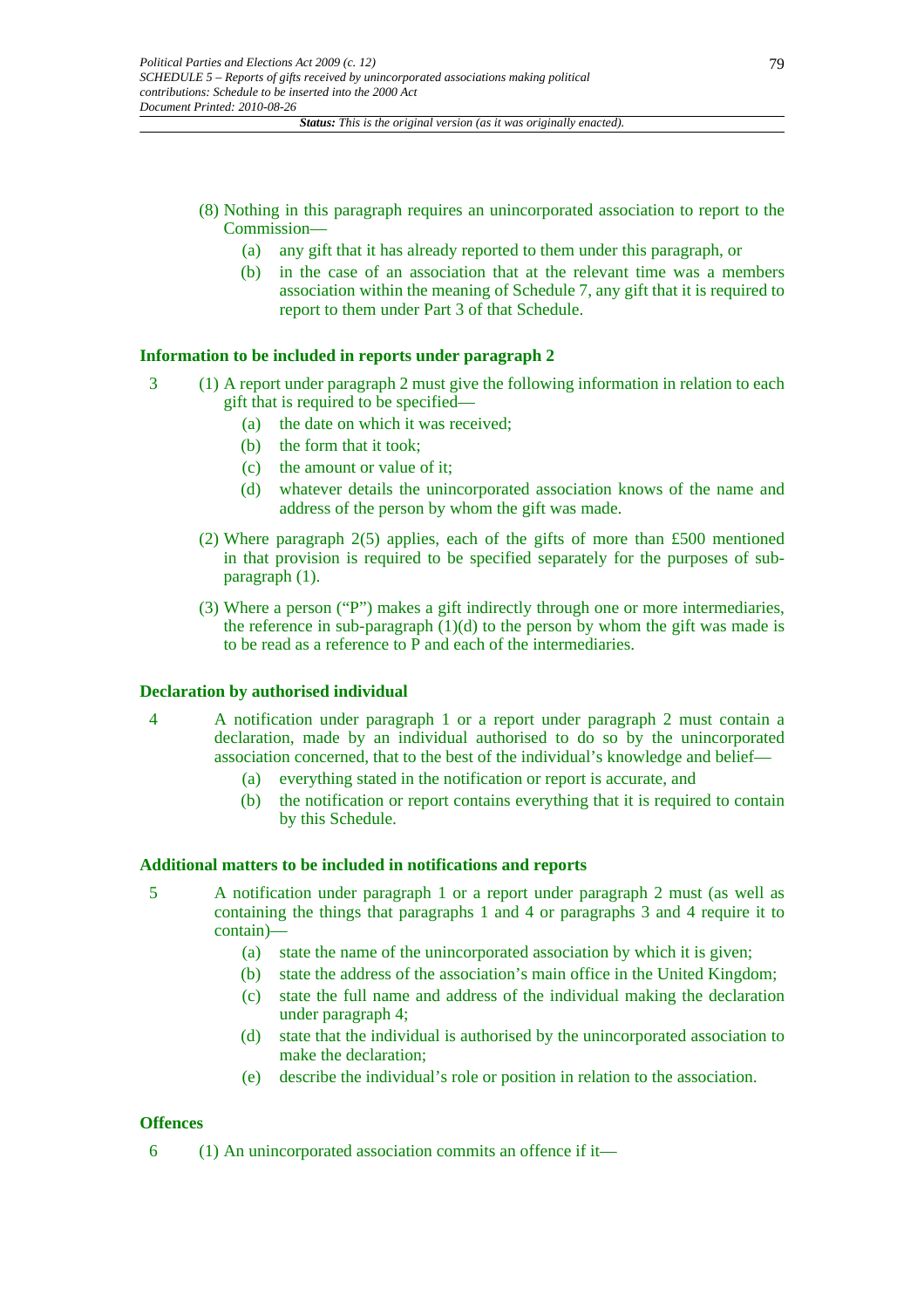- (a) is required by paragraph 1 to give a notification to the Commission, or
- (b) is required by paragraph 2 to make a report to the Commission,

and fails without reasonable excuse to do so within the permitted period.

- (2) An unincorporated association commits an offence if, without reasonable excuse, it—
	- (a) gives a notification to the Commission under paragraph 1, or
	- (b) makes a report to the Commission under paragraph 2,

which fails to comply with any requirement of this Schedule applying to the notification or report.

- (3) An individual who knowingly or recklessly makes a false declaration under paragraph 4 commits an offence.
- (4) For the purposes of sub-paragraph (1) the "permitted period" is—
	- (a) in relation to a notification under paragraph 1, the period of 30 days mentioned in paragraph 1(1);
	- (b) in relation to a notice under sub-paragraph (2) of paragraph 2, the period of 60 days mentioned in that sub-paragraph;
	- (c) in relation to a notice under sub-paragraph (3) of paragraph 2, the period of 30 days mentioned in that sub-paragraph;
	- (d) in relation to a notice under sub-paragraph (4) of paragraph 2, the period of 30 days mentioned in that sub-paragraph.

## **Register of recordable gifts to unincorporated associations**

- 7 (1) The Commission shall maintain a register of all notifications made to them under paragraph 1 and all gifts reported to them under paragraph 2.
	- (2) The register shall be maintained by the Commission in such form as they may determine and shall contain the following details—
		- (a) in the case of each notification under paragraph 1—
			- (i) the name of the unincorporated association by which the notification was given;
			- (ii) the address of the association's main office in the United Kingdom;
			- (iii) the date on which the notification was given;
		- (b) in the case of each gift reported under paragraph 2—
			- (i) the name of the unincorporated association by which the report was given;
			- (ii) the address of the association's main office in the United Kingdom;
			- (iii) (subject to sub-paragraph (4) and paragraph 8) the information provided under paragraph 3.
	- (3) Where the Commission are given any notification under paragraph 1 or any report under paragraph 2, they shall cause the details mentioned in sub-paragraph  $(2)(a)$ (in respect of a notification) or sub-paragraph  $(2)(b)$  (in respect of a report) to be entered in the register as soon as is reasonably practicable.
	- (4) The information to be entered in the register in respect of any individual shall not include the individual's home address.
- 8 (1) This paragraph applies where—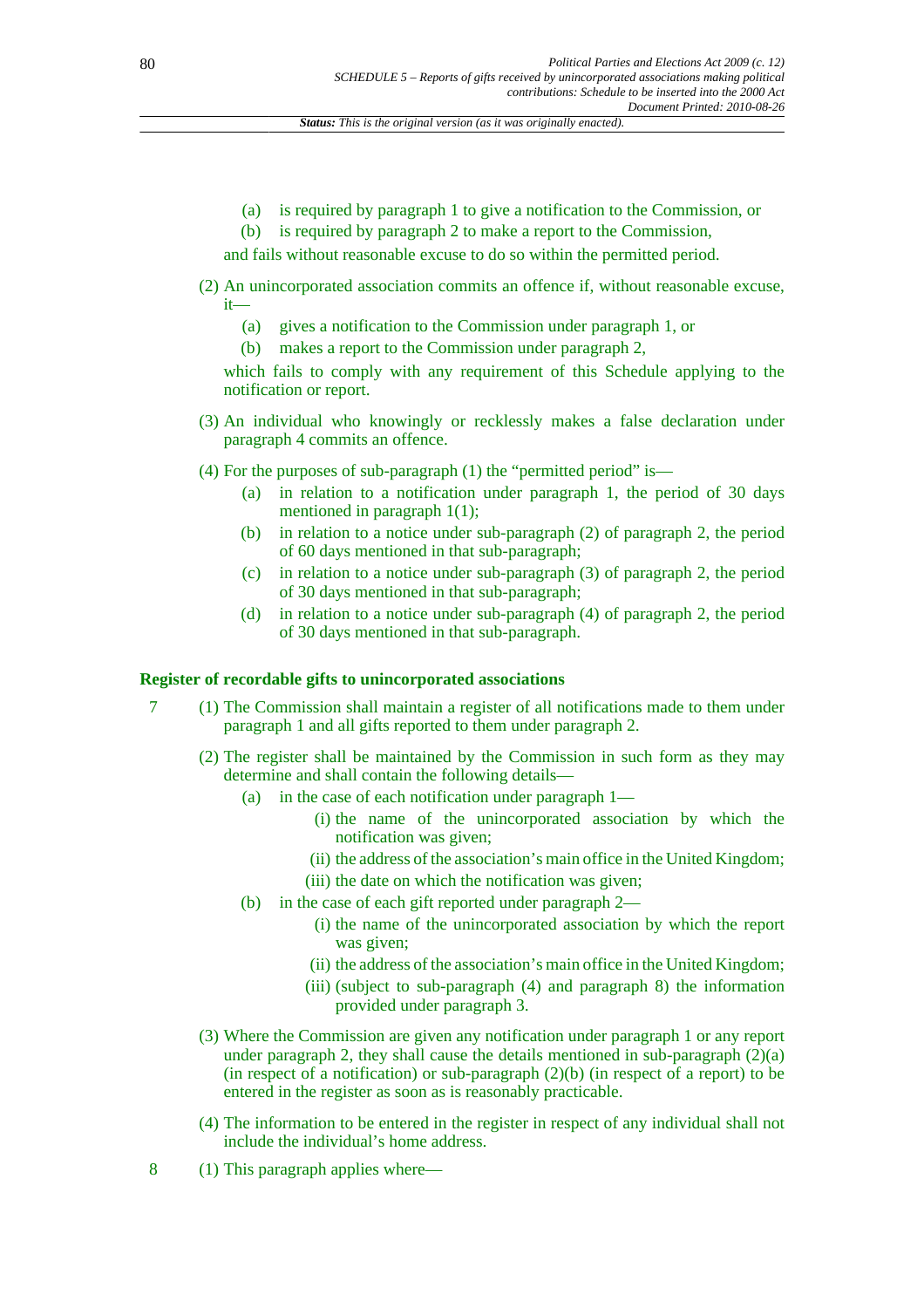- (a) an unincorporated association receives a gift in respect of which an entry falls to be made in the register under paragraph 7, and
- (b) at the time when the gift is received there is no entry in the register in respect of that unincorporated association.
- (2) The Commission shall not include in the register any information that would or might identify a person as someone by or through whom the gift was made unless—
	- (a) they have given to the person a notice stating that they propose to include such information, and inviting representations on the matter, and
	- (b) they decide, having considered any representations made by the person, that it is reasonable to include such information in the register.
- (3) The Commission shall make reasonable efforts to give a notice under subparagraph (2)(a) in any case where, if a notice is not given, sub-paragraph (2) prevents information from being included in the register.
- (4) The Commission shall not make a decision on the matter referred to in subparagraph (2)(b) until after the period of 45 days beginning with the date on which they gave the notice under sub-paragraph  $(2)(a)$ , unless representations from the person concerned are received before the end of that period.
- (5) Once they have made a decision on that matter the Commission shall give notification of it to the person concerned.

# **Meaning of "gift", etc**

- 9 (1) In this Schedule "gift" includes bequest.
	- (2) Anything given or transferred to any officer, member, trustee or agent of an unincorporated association in that person's capacity as such (and not for the person's own use or benefit) is to be regarded for the purposes of this Schedule as given or transferred to the association (and references to gifts received by an unincorporated association are to be read accordingly).
	- (3) Regulations made by the Secretary of State may—
		- (a) make provision as to things that are, or are not, to be regarded as gifts to unincorporated associations for the purposes of this Schedule;
		- (b) make provision as to how the value of a gift to an unincorporated association is to be calculated for the purposes of this Schedule.
	- (4) Provision made under sub-paragraph (3)(a) may, in particular, provide for a person to be treated as making a gift where that person—
		- (a) pays expenses incurred by another;
		- (b) lends money to another otherwise than on commercial terms;
		- (c) provides any property, services or facilities for the use or benefit of another otherwise than on commercial terms;
		- (d) transfers any money or other property for a consideration that is worth less than what is transferred (or for no consideration)."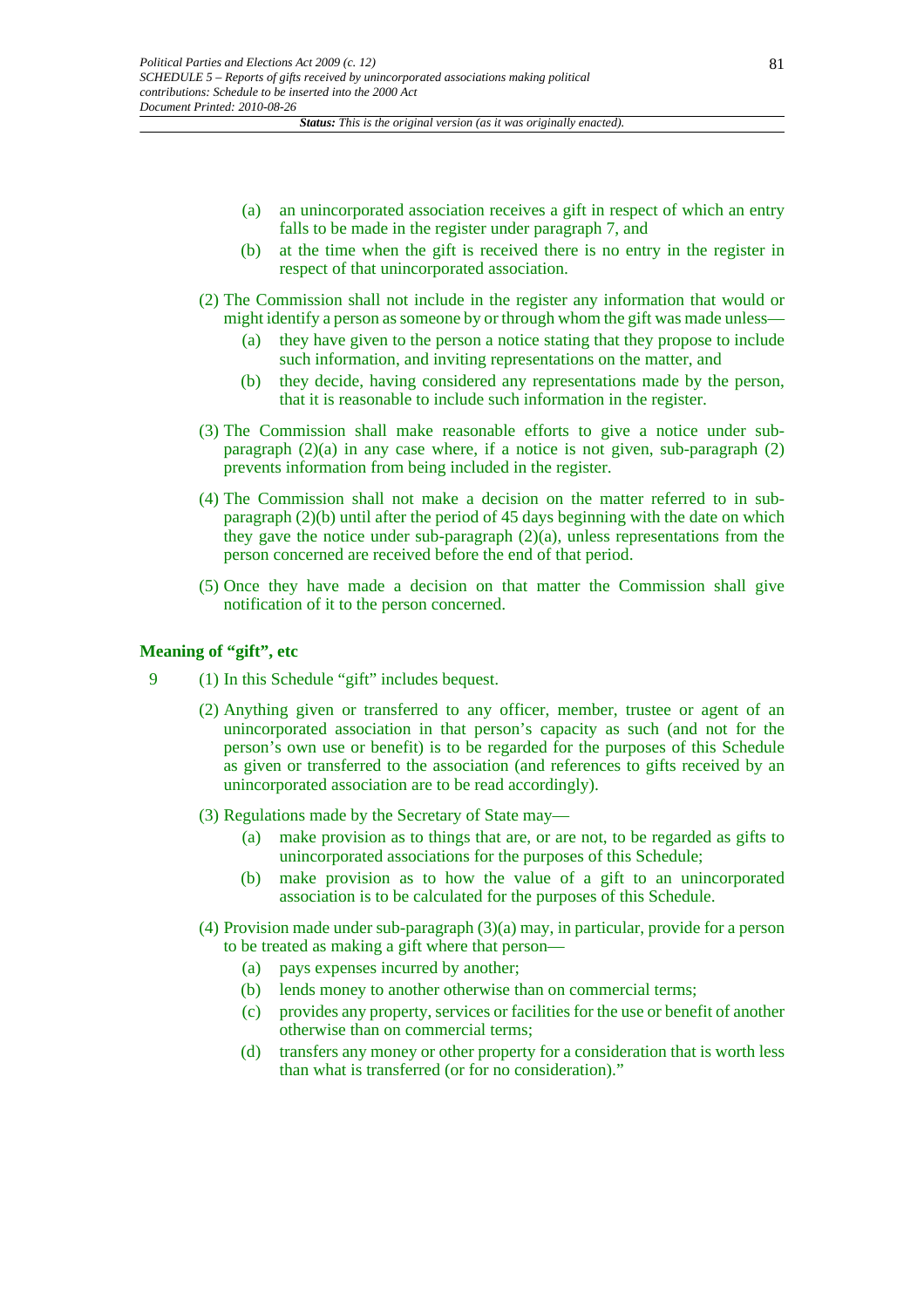#### SCHEDULE 6 Section 39

#### MINOR AND CONSEQUENTIAL AMENDMENTS

*Representation of the People Act [1983 \(c. 2\)](http://www.legislation.gov.uk/id/ukpga/1983/2)*

**1** *Representation of the People Act [1983 \(c. 2\)](http://www.legislation.gov.uk/id/ukpga/1983/2)*

- (1) Section 10A (maintenance of registers: registration of electors) is amended as follows.
- (2) In subsection (2), the words ", on the 15th October in the year in question," are omitted.
- (3) After that subsection there is inserted—
	- "(2A) The application referred to in subsection (2) above shall (subject to section 13BB(2)) be treated as made on the 15th October in the year in question."
- **2** In section 13 (publication of registers), in subsection (5)(b), for "section 13A, 13B or 13BA" there is substituted "any of sections 13A to 13BB".
- **3** In section 13A (alteration of registers), in subsection (5), for "this section and section 13B or 13BA below" there is substituted "this section, section 13B or 13BA below or section 13BB below".
- **4** In section 65A (false statements in nomination papers etc), in subsection (1), after paragraph (a) there is inserted—
	- "(aa) (where the election is a parliamentary election) a statement under rule  $6(5)(b)$  of Schedule 1 to this Act which he knows to be false in any particular; or"
- **5** (1) Section 70 (effect of default in election agent's appointment) is amended as follows.
	- $(2)$  In subsection  $(4)(a)$ , after "the statement as to persons nominated" there is inserted "(or where, in the case of a parliamentary election, the address is not given on that statement, the address as given under rule 6(4) of Schedule 1 to this Act)".
	- (3) After subsection (6) there is inserted—

—

- "(7) In the case of a parliamentary election, subsection (6) above applies whether or not a statement has been made under rule 6(5) of Schedule 1 to this Act requiring the candidate's home address not to be made public."
- **6** In section 76A (power to vary provisions about election expenses), after paragraph (d) of subsection (2) there is inserted—
	- "(e) section 76ZA(2) above."
- **7** In section 90ZA (meaning of "election expenses"), for subsection (5) there is substituted

"(5) A reference in this Part of this Act to a candidate at an election, in relation to election expenses, includes (where the context allows) a reference to a person who becomes a candidate at the election after the expenses are incurred."

**8** (1) Schedule 1 (parliamentary elections rules) is amended as follows.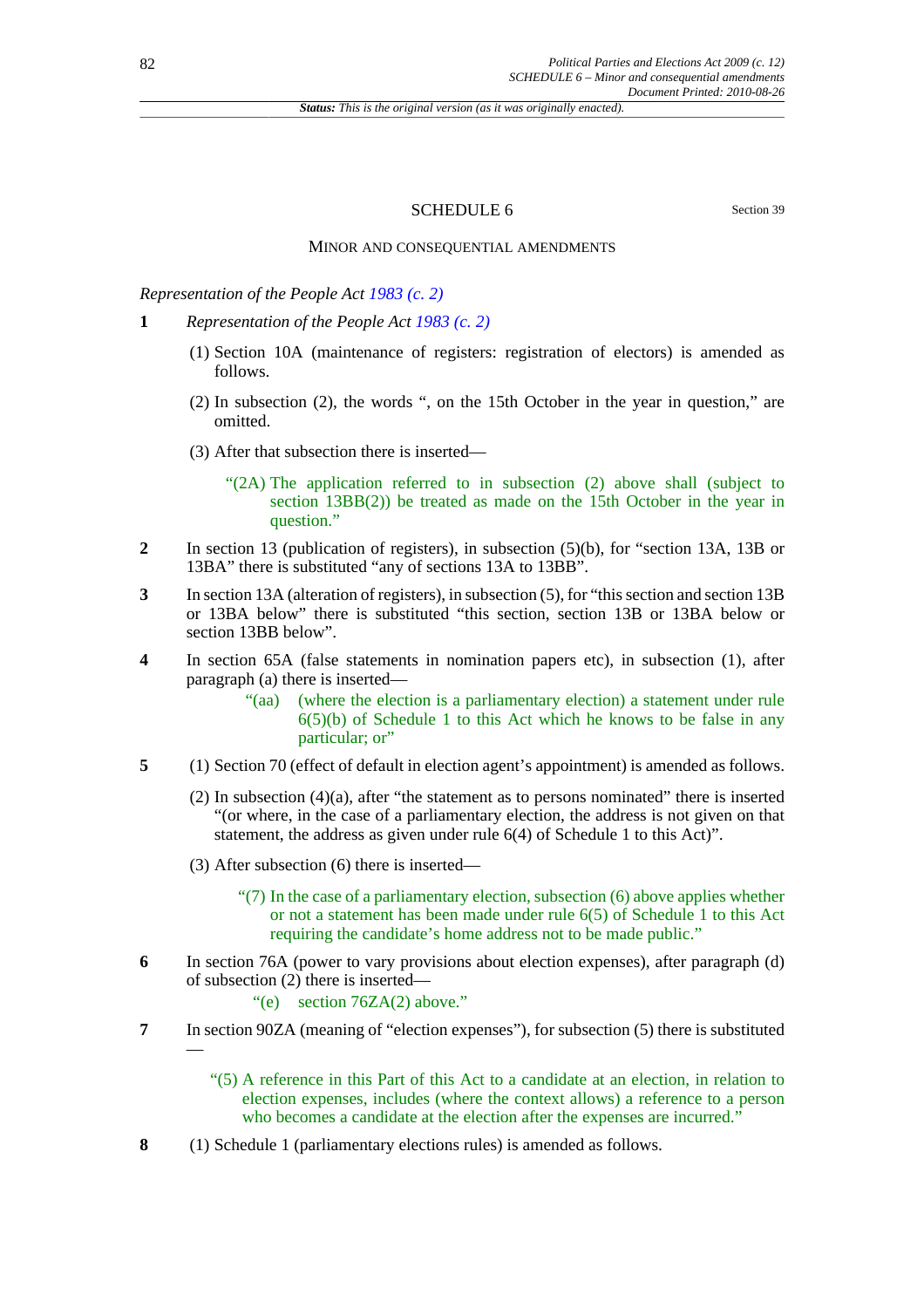- (2) In rule 6 (nomination of candidates), in paragraph  $(2)(a)$ , after "names," there is inserted "and".
- (3) In rule 9 (deposit), in paragraph (3), for "rule  $6(1)$ " there is substituted "rule  $6(4)$ ".
- (4) In rule 14 (publication of statement of persons nominated), in paragraph (2), after "nomination papers" there is inserted "and home address forms".
- (5) In rule 14A (correction of minor errors)—
	- (a) in paragraph (1), after "nomination paper" there is inserted "or home address form";
	- (b) in paragraph (2), after sub-paragraph (b) there is inserted
		- "(c) in the home address form, errors as to the information mentioned in rule  $6(5)(b)$ ."
- (6) In the Appendix of forms—
	- (a) in the Form of nomination paper, in the first table following the words "candidate at the said election", the final column (home address) is omitted;
	- (b) in the Form of Front of Ballot Paper, for the address after "Richard Edgbaston" there is substituted—

"(address in the Birmingham Northfield Constituency)"

(c) in the directions as to printing the ballot paper, in paragraph 3(b), after "address" there is inserted "(or the constituency in which that address is situated)".

*Political Parties, Elections and Referendums Act [2000 \(c. 41\)](http://www.legislation.gov.uk/id/ukpga/2000/41)*

**9** *Political Parties, Elections and Referendums Act [2000 \(c. 41\)](http://www.legislation.gov.uk/id/ukpga/2000/41)*

In section 1 (establishment of the Electoral Commission), in subsection (5) (appointment of chairman), after "in accordance with section 3" there is inserted "but subject to section  $3A(6)$ ".

- **10** In section 3 (appointment of Electoral Commissioners and Commission chairman), in subsection  $(4)$  (political restrictions), for "A person may not be appointed" there is substituted "Subject to subsection (4A), a person may not be appointed".
- **11** In section 15 (Deputy Electoral Commissioners), in subsection (3) (Deputy Electoral Commissioner must be eligible for appointment as Electoral Commissioner), for the words after "he is" there is substituted "prevented by section 3(4) (read without regard to section 3(4A)) from being appointed as an Electoral Commissioner".
- **12** In section 54 (permissible donors), in subsection (1)(b), for "that person" there is substituted "the person offering the donation".
- **13** (1) In section 55 (payments etc which are (or are not) to be treated as donations by permissible donors), at the end of subsection (2) there is inserted—

"But such a payment shall not be regarded as a donation for the purposes of section 54A or paragraph 6A of Schedule 7."

- (2) In that section as amended by sub-paragraph (1) above—
	- (a) after "section 54A" there is inserted "or 54B";
	- (b) after "paragraph 6A" there is inserted "or 6B".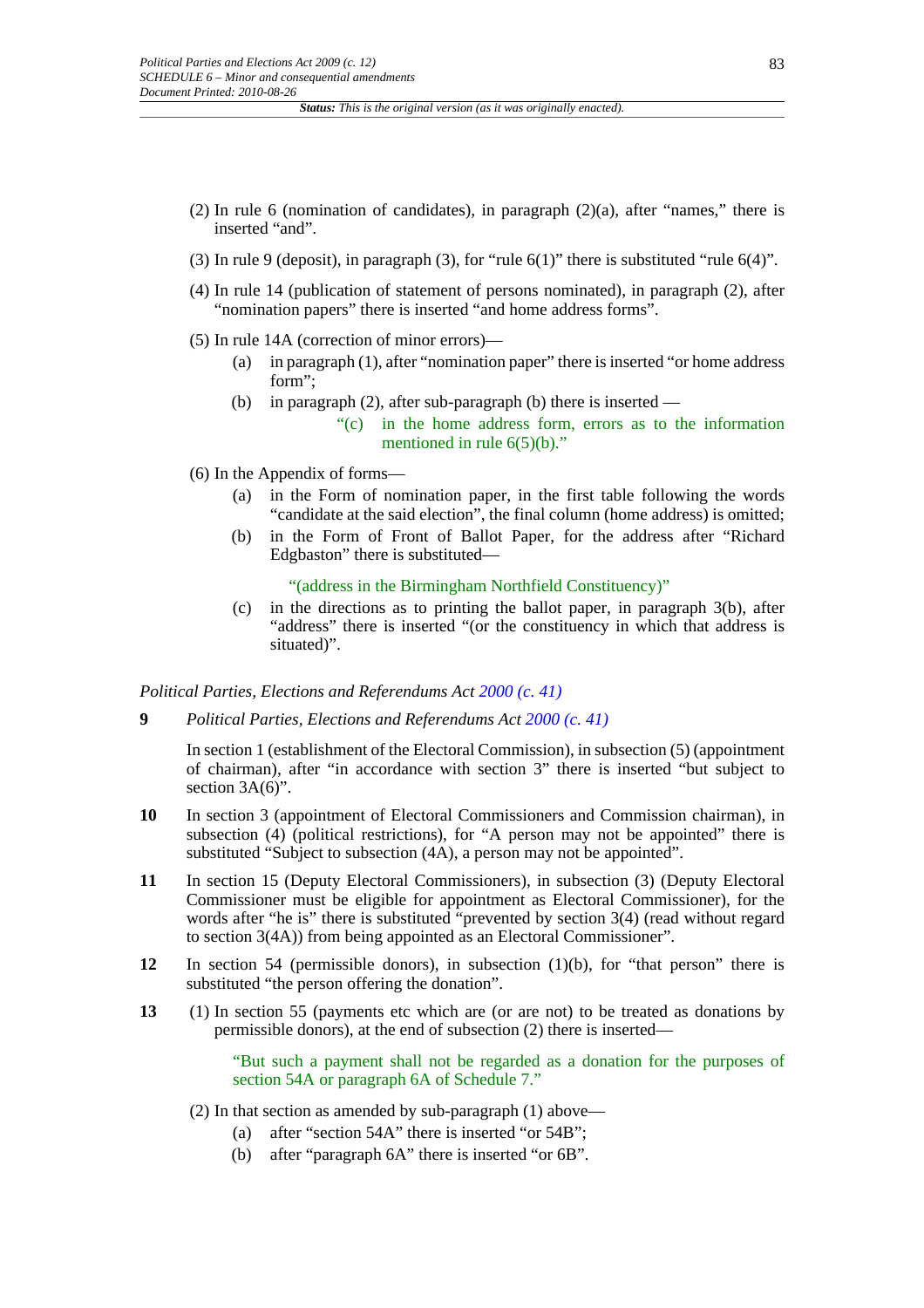- **14** In section 56 (acceptance or return of donations: general), in subsection (5)—
	- (a) in paragraph (a), for "paragraph (a) or (b)" there is substituted "paragraph (a),  $(aa)$  or  $(b)$ ";
	- (b) in paragraph (b)(i), for "subsection  $(2)(a)$ " there is substituted "subsection  $(2)$  $\overline{(a)}$  or  $\overline{(aa)}$ .
- **15** In section 58 (forfeiture of donations made by impermissible or unidentifiable donors), in subsection  $(1)(a)$  (donations that may not be accepted), for "section 54(1)(a) or (b)" there is substituted "section  $54(1)(a)$ ,  $(aa)$  or  $(b)$ ".
- **16** In section 62 (quarterly donation reports), in subsection (9) (donation report to record donations that may not be accepted), for "section  $54(1)(a)$  or (b)" there is substituted "section  $54(1)(a)$ , (aa) or (b)".
- **17** In section 65 (submission of donation reports to Commission), in subsection (4) (offence of failing to comply with reporting requirements), for "the recording of donations in such a report" there is substituted "the information to be given in such a report".
- **18** In section 67 (weekly donation reports in connection with elections other than general elections), in subsection  $(1)(c)$  (application of section 147 with modifications), for "section 147" there is substituted "an order under paragraph 16 of Schedule 19C".
- **19** In section 71H (authorised participants), after subsection (3) there is inserted—

"(3ZA For the purposes of subsection (3), any reference to a donation in section 54(2ZB) is to be read as a reference to a regulated transaction."

- **20** In section 71U (weekly donation reports in connection with elections other than general elections), in subsection  $(1)(c)$  (application of section 147 with modifications), for "section 147" there is substituted "an order under paragraph 16 of Schedule 19C".
- **21** In the heading to Part 9, after "COMPANIES" there is inserted "AND UNINCORPORATED ASSOCIATIONS".
- **22** In section 145 (function of Commission with respect to compliance with controls imposed by 2000 Act etc), in subsection (7) (definitions), for "and sections 146 and 148" there is substituted ", section 148 and Schedule 19B".
- **23** In section 148 (general offences), in subsection (1) (offence of tampering with or hiding documents etc), for the words after paragraph (b) there is substituted "any book, record or other document which is or is liable to be required to be produced for inspection under paragraph 1 or 3 of Schedule 19B, and does so with the intention of falsifying the document or enabling any person to evade any of the provisions of this Act."
- **24** In section 149 (inspection of Commission's registers etc), in subsection (1), after paragraph (d) there is inserted—
	- "(e) paragraph 19 of Schedule 7;
	- (f) paragraph 7 of Schedule 19A."
- **25** In section 156 (orders and regulations), in subsection (2), for "subsections (3) and (4)" there is substituted "subsections (3) to (4A)".
- **26** In section 160 (general interpretation), in subsection (1) (definitions), at the appropriate places there are inserted—

""contravention" includes a failure to comply, and cognate expressions shall be construed accordingly;"

""restriction" includes prohibition;"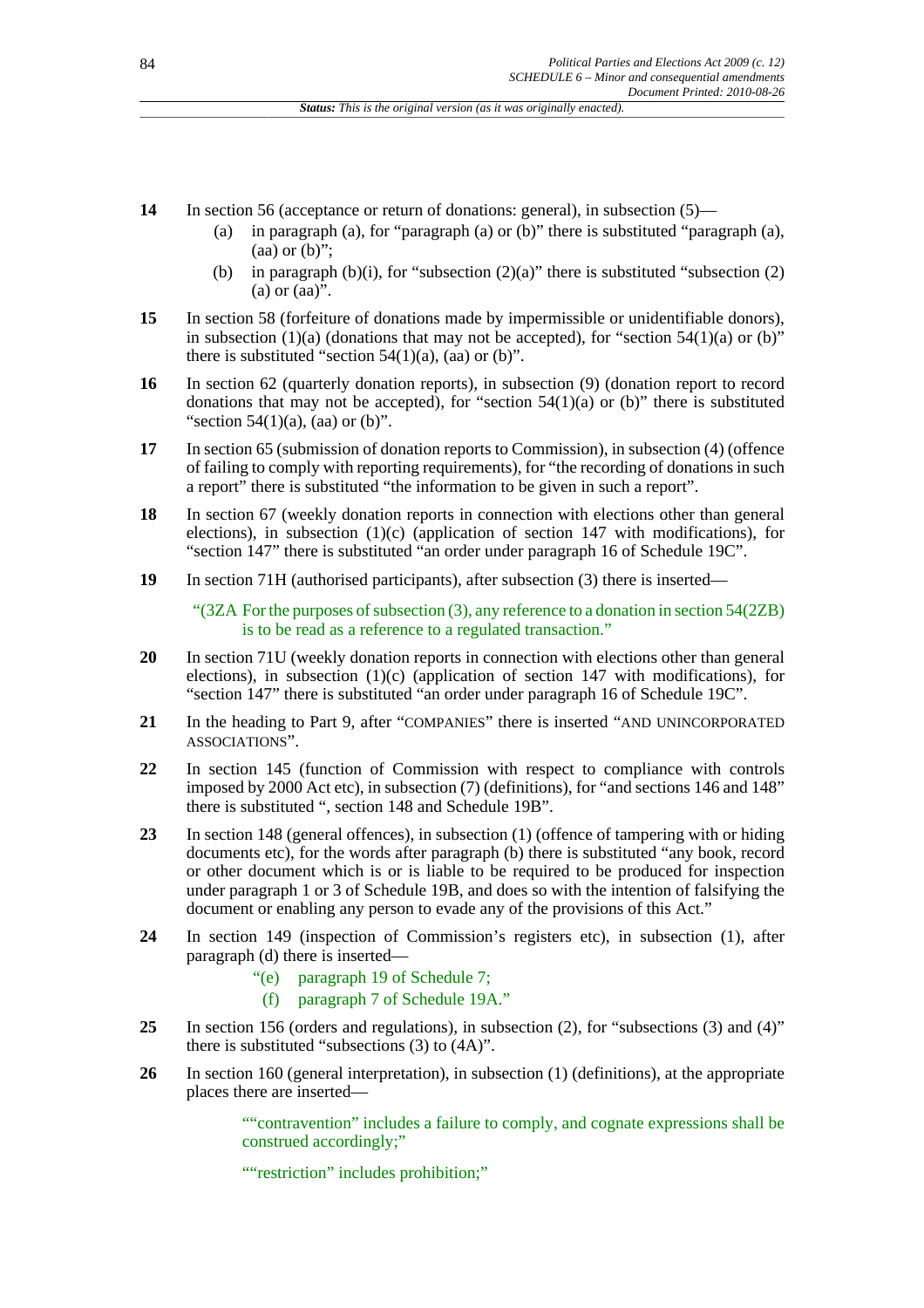- **27** (1) Schedule 1 (the Electoral Commission) is amended as follows.
	- (2) In paragraph 3 (term of office etc of Electoral Commissioners)—
		- (a) in sub-paragraph (3) (circumstances in which Electoral Commissioner ceases to hold office), for "An Electoral Commissioner" there is substituted "Subject to sub-paragraph (3A), an Electoral Commissioner";
		- (b) after that sub-paragraph there is inserted—

"(3A) Paragraph (d) of sub-paragraph (3) does not apply to a nominated Commissioner (within the meaning of section 3A)."

- (3) In paragraph 7 (Assistant Electoral Commissioners), in sub-paragraph (2) (Assistant Electoral Commissioner must be eligible for appointment as Electoral Commissioner), for the words after "he is" there is substituted "prevented by section 3(4) (read without regard to section 3(4A)) from being appointed as an Electoral Commissioner".
- (4) In paragraph 11 (staff)—
	- (a) sub-paragraphs (2) and (4) (which are superseded by the provision made by section 7(2) above) are omitted;
	- (b) in sub-paragraph (3), for "sub-paragraph (4)" there is substituted "paragraph  $11A(4)$ ".
- **28** (1) Schedule 7 (control of donations to individuals and members associations) is amended as follows.
	- (2) In sub-paragraph (1)(b) of paragraph 6 (prohibition on accepting donations from impermissible donors), for "that person" there is substituted "the person offering the donation".
	- (3) In sub-paragraph (2) of paragraph 8 (acceptance or return of donations), for "section 56(3) and (4)" there is substituted "section 56(3), (3B) and (4)".
- **29** (1) Schedule 11 (control of donations to recognised third parties) is amended as follows.
	- (2) In paragraph 4 (payments etc not to be regarded as donations), at the end there is inserted—
		- "(3) Any payment out of public funds shall not be regarded as a donation for the purposes of paragraph 6A."
	- (3) In sub-paragraph (3) of that paragraph (inserted by sub-paragraph (2) above), after "paragraph  $6A$ " there is inserted "or  $6B$ ".
	- (4) In sub-paragraph (2)(b) of paragraph 7 (acceptance or return of donations), for "section  $56(3)$  and  $(4)$ " there is substituted "section  $56(3)$ ,  $(3B)$  and  $(4)$ ".
- **30** (1) Schedule 15 (control of donations to permitted participants) is amended as follows.
	- (2) In paragraph 4 (payments etc not to be regarded as donations)—
		- (a) sub-paragraph  $(1)(a)$  is omitted;
		- (b) at the end there is inserted—
			- "(3) Any payment out of public funds shall not be regarded as a donation for the purposes of paragraph 6A.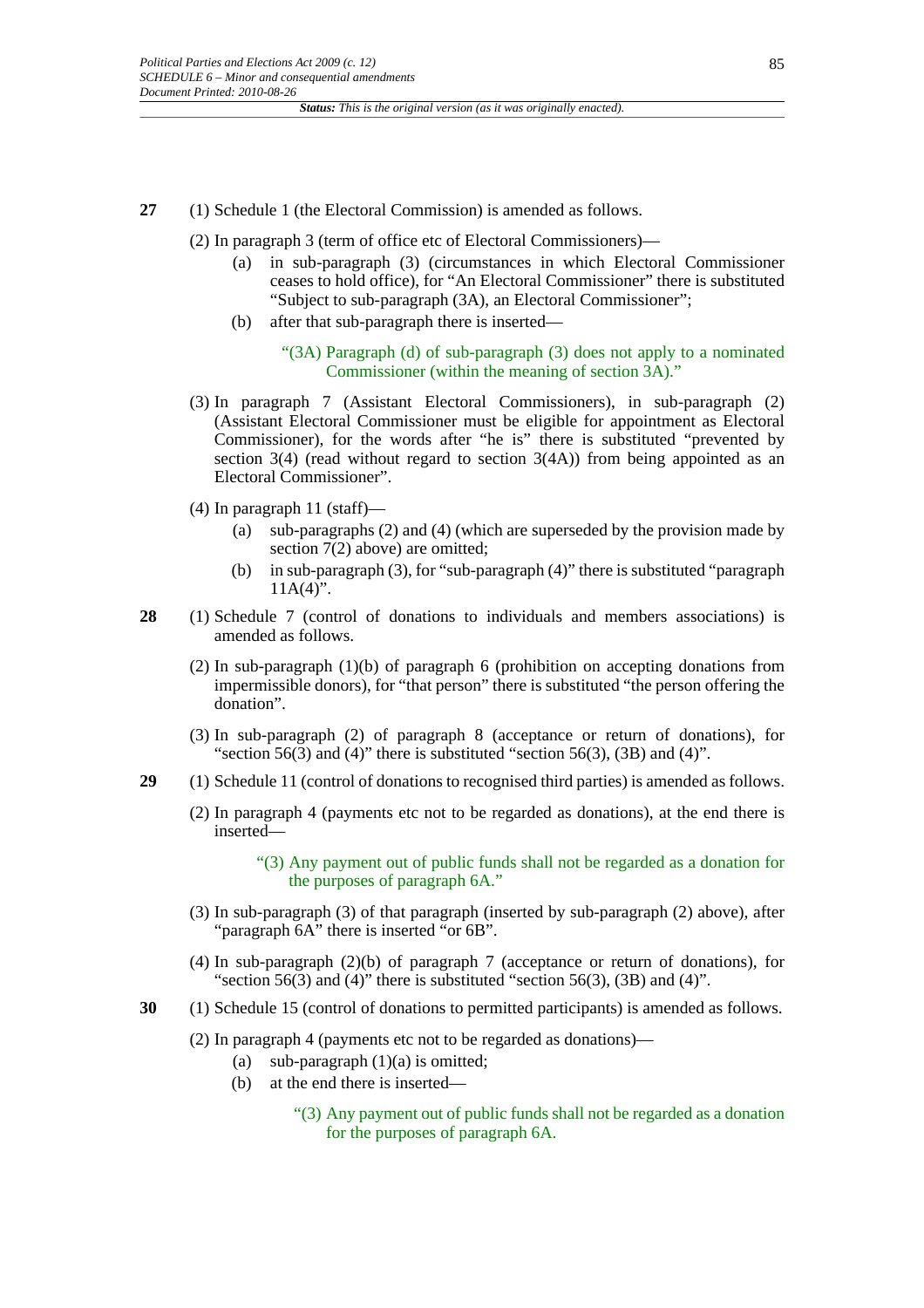- (4) For all other purposes of this Schedule, such a payment shall not be regarded as a donation unless it is a grant provided to a designated organisation by virtue of section 110(2)."
- (3) In sub-paragraph (3) of that paragraph (inserted by sub-paragraph (2)(b) above), after "paragraph 6A" there is inserted "or 6B".
- (4) In sub-paragraph (2)(b) of paragraph 7 (acceptance or return of donations), for "section 56(3) and (4)" there is substituted "section 56(3), (3B) and (4)".
- **31** In Schedule 20 (penalties), in the entry for section 56(3) or (4), for "(3) or (4)" there is substituted " $(3)$ ,  $(3B)$  or  $(4)$ ".

# SCHEDULE 7 Section 39

#### REPEALS

*Short title and chapter Extent of repeal*

Representation of the People Act 1983  $(c, 2)$  In section 10ZB, in the heading, the words

- "(Northern Ireland)". In section 10A—
	- (a) in subsection (1A), the words "in respect of an address in Northern Ireland";
	- (b) in subsection (2), the words ", on the 15th October of the year in question,".

In section 13A(2A), the words "in respect of an address in Northern Ireland".

In section 63(3)(b), the words "sheriff

clerk,".

In section  $76A(2)$ , the word "or" at the end of paragraph (c).

In Schedule 1—

- (a) in rule 6, sub-paragraph (b) of paragraph (2);
- (b) in the Appendix of forms, in the Form of nomination paper, in the first table following the words "candidate at the said election", the final column.
- In Schedule 2, paragraph 1(8).

#### In section 13—

- (a) in subsection (1), paragraphs (b) and  $(c)$ :
- (b) in subsection (1A), paragraph (b) and the preceding "and";
- (c) in subsection (2), the words "or  $(b)$ ";
- (d) in subsection (3), the words ", or to local government," and the words after "in Scotland";

Political Parties, Elections and Referendums Act [2000 \(c. 41\)](http://www.legislation.gov.uk/id/ukpga/2000/41)